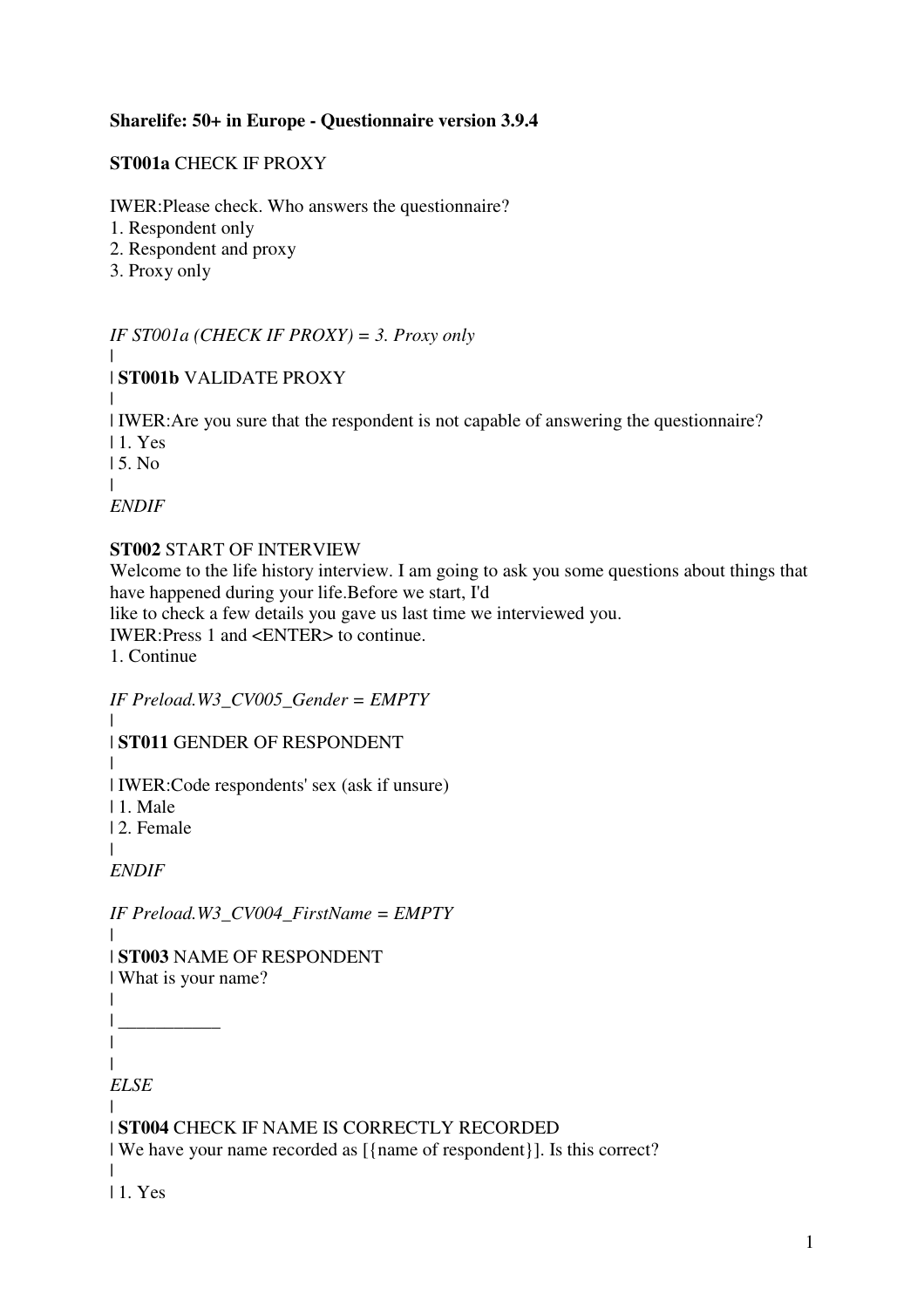```
| 5. No 
| 
| IF ST004 (CHECK IF NAME IS CORRECTLY RECORDED) = 5. No OR ST004 (CHECK 
IF NAME IS CORRECTLY RECORDED) = NONRESPONSE
| || | ST005 NAME OF RESPONDENT 
| | What is your name? 
| |\prod_{i=1}^n\|| ENDIF
\blacksquareENDIF
IF Preload.W3_CV006_MoBirth = EMPTY OR Preload.W3_CV007_YrBirth = EMPTY
| 
| ST006 MONTH OF BIRTH OF RESPONDENT 
| In which month were you born? 
| 
| 1. January 
| 2. February 
| 3. March 
| 4. April 
| 5. May 
| 6. June 
| 7. July 
| 8. August 
| 9. September 
| 10. October 
| 11. November 
| 12. December 
| 
| ST007 YEAR OF BIRTH OF RESPONDENT 
| In which year were you born? 
| 
| (1900..2009) 
\blacksquareELSE
| 
| ST008 CHECK IF DATE OF BIRTH IS CORRECTLY RECORDED 
| We have recorded that you were born in [{month of birth}] of [{year of birth}]. Is this 
correct?
```

```
|
```
| 1. Yes

| 5. No

| *IF ST008 (CHECK IF DATE OF BIRTH IS CORRECTLY RECORDED) = 5. No OR ST008 (CHECK IF DATE OF BIRTH IS CORRECTLY RECORDED) =*  | *NONRESPONSE*

 $\perp$ 

 $\perp$ 

| | **ST009** MONTH OF BIRTH OF RESPONDENT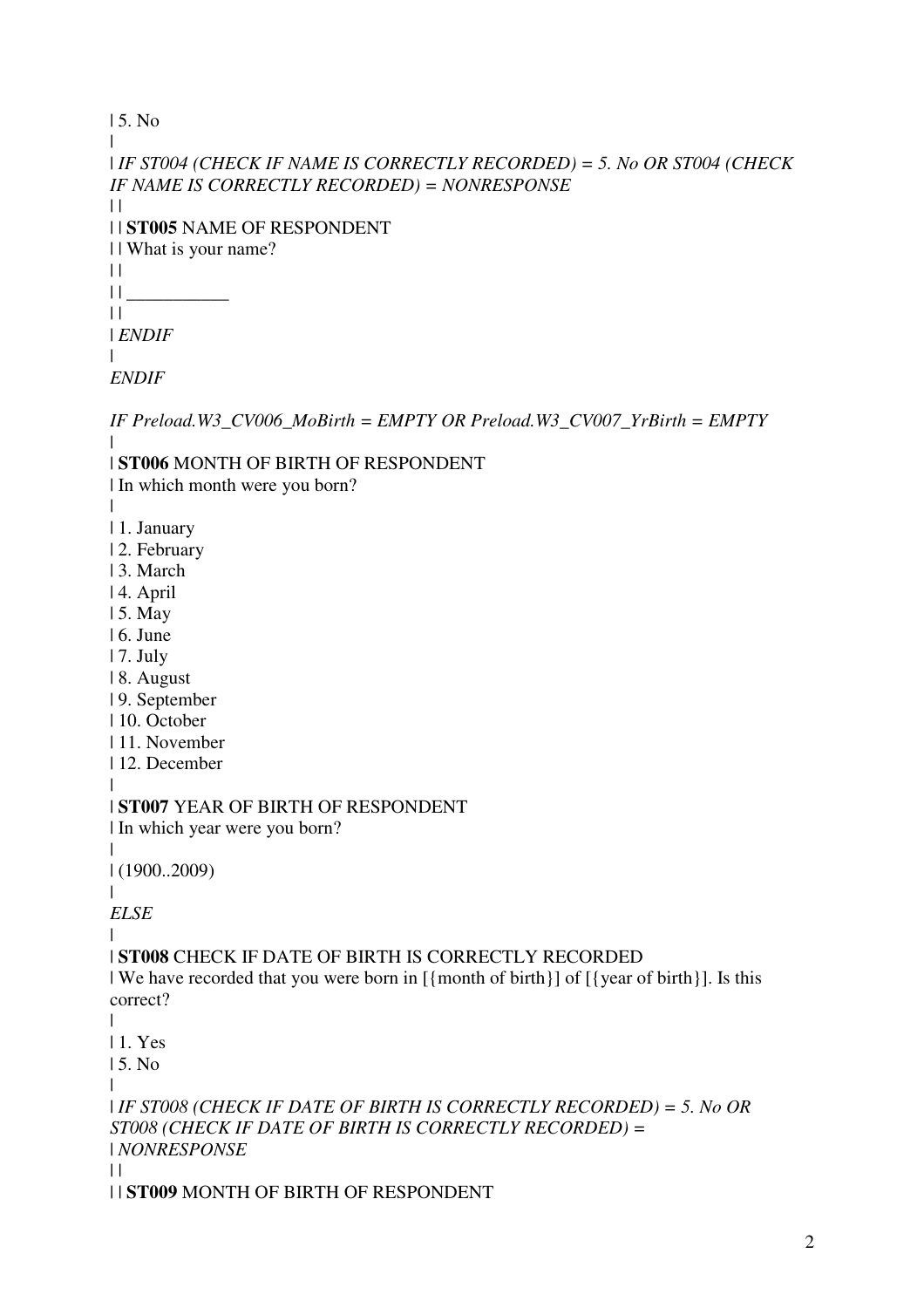| | In which month were you born?  $\perp$ | | 1. January | | 2. February | | 3. March | | 4. April | | 5. May | | 6. June | | 7. July | | 8. August | | 9. September | | 10. October | | 11. November | | 12. December  $| |$ | | **ST010** YEAR OF BIRTH OF RESPONDENT | | In which year were you born?  $\Box$ | | (1900..2009)  $\perp$ | *ENDIF* | *ENDIF*

## **ST012** START THE CALENDAR

IWER:In the next question, the calendar will start. Press 1 and <ENTER> to continue. 1. Continue

## **ST013** INTRODUCTION OF THE CALENDAR

IWER:Please explain lifegrid to respondent, for example:The Life History Calendar on the screen shows all the years of your life, from birth to the

present. I will ask you questions about events in your life and some of your answers will appear on the calendar. There is a row for each of the

different areas of your life which we will cover. The calendar can search for national and world events that have occured during your life. This may

help you determine better when other events in your life happened. Press 1 and <ENTER> to continue.

1. Continue

*IF ST001a (CHECK IF PROXY) <> 3. Proxy only*

| | **ST016** PROXY CHECK

| | IWER:Please check. Who answered the questions in this section?

| 1. Respondent only

- | 2. Respondent and proxy
- | 3. Proxy only

```
ENDIF
```
|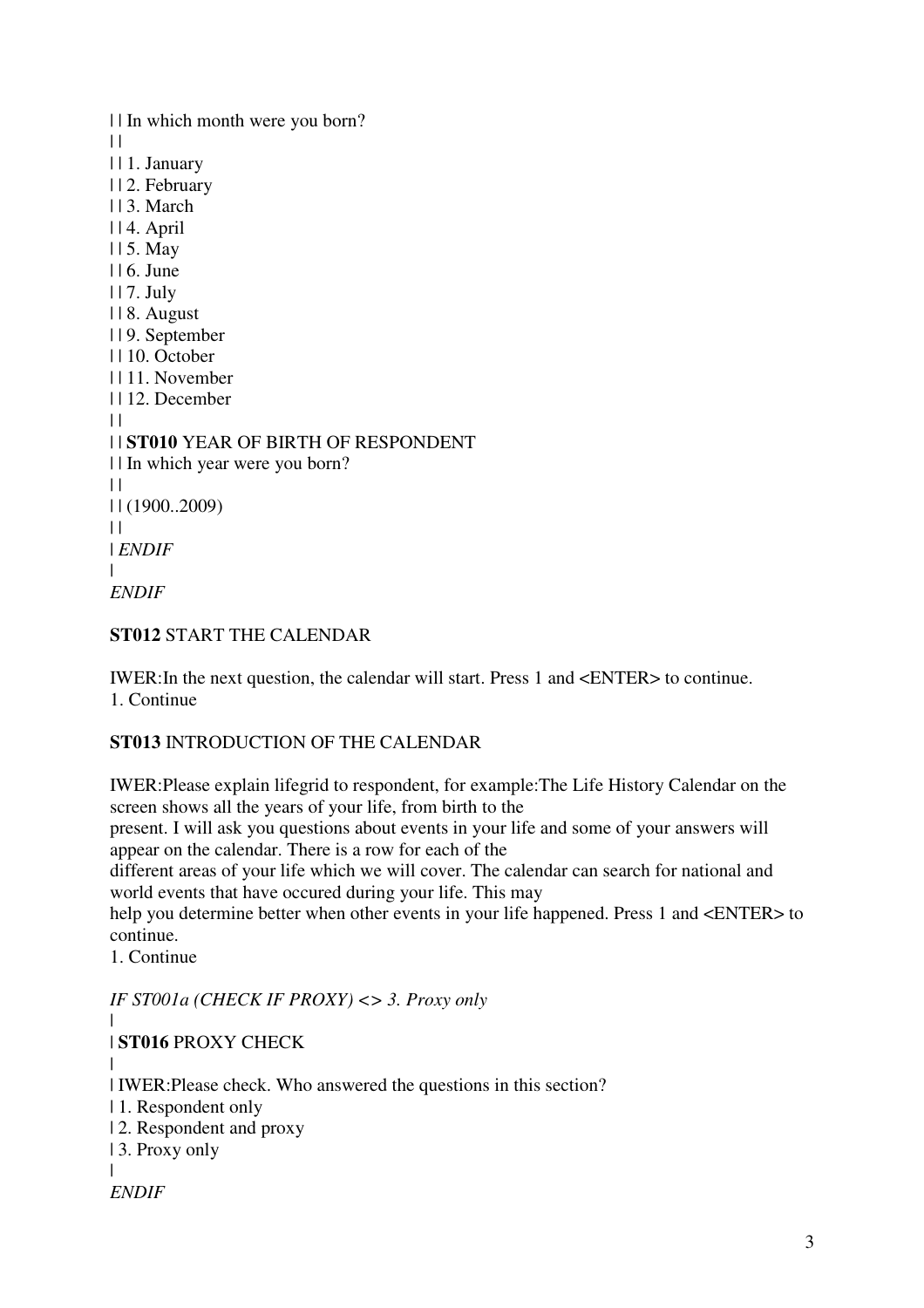#### **RC001** START OF RETROSPECTIVE CHILDREN SECTION

First of all, I would like to ask about any children you may have had. Remembering their dates of birth may help you to remember other events. IWER:Press 1 and <ENTER> to continue.

1. Continue

#### **RC022** EVER HAD OTHER NON\_MENTIONED CHILDREN

Have you [had another/ever had a] biological child - even one who only lived for a short time?

1. Yes

5. No

*IF RC022 (EVER HAD OTHER NON\_MENTIONED CHILDREN) = 1. Yes*

| | **RC023** NUMBER OF OTHER CHILDREN

| How many [more] biological children have you had, including any who have died since birth?

| IWER:Add if necessary: Please include children who have died or are living elsewhere. | \_\_\_\_\_\_\_\_\_\_\_ (0..20)

| *IF RC023 (NUMBER OF OTHER CHILDREN) > 0*

 $\mathbf{||}$ 

|

| | *LOOP cnt:= 1 TO 20*

 $| 11$ 

| | | *IF cnt <= RC023(NUMBER OF OTHER CHILDREN)*

| | | |

| | | | **RC024** YEAR OF BIRTH OTHER CHILD

| | | | [Let us begin with the oldest child.] In which year was [this/your]

| | | |

[1st/2nd/3rd/4th/5th/6th/7th/8th/9th/10th/11th/12th/13th/14th/15th/16th/17th/18th/19th/20th] child born?

| | | |

| | | | (1900..2009)

| | | |

CHK: NOT ((RC024\_kidyob = RESPONSE) AND ((Current.W3\_CV007\_YrBirth + 10) > RC024\_kidyob)) "[This year does not fit in with the given year of birth. Please check both years.]"

## | | | | **RC025** FIRST NAME OTHER CHILD

| | | | Please tell me this child's first name.  $|| || ||$  $|| \cdot ||$  {name} | | | | | | | | | | | | **RC026** GENDER OTHER CHILD | | | | | | | | IWER:Please ask or code: Is [{name other child}] male or female? | | | | 1. Male

| | | | 2. Female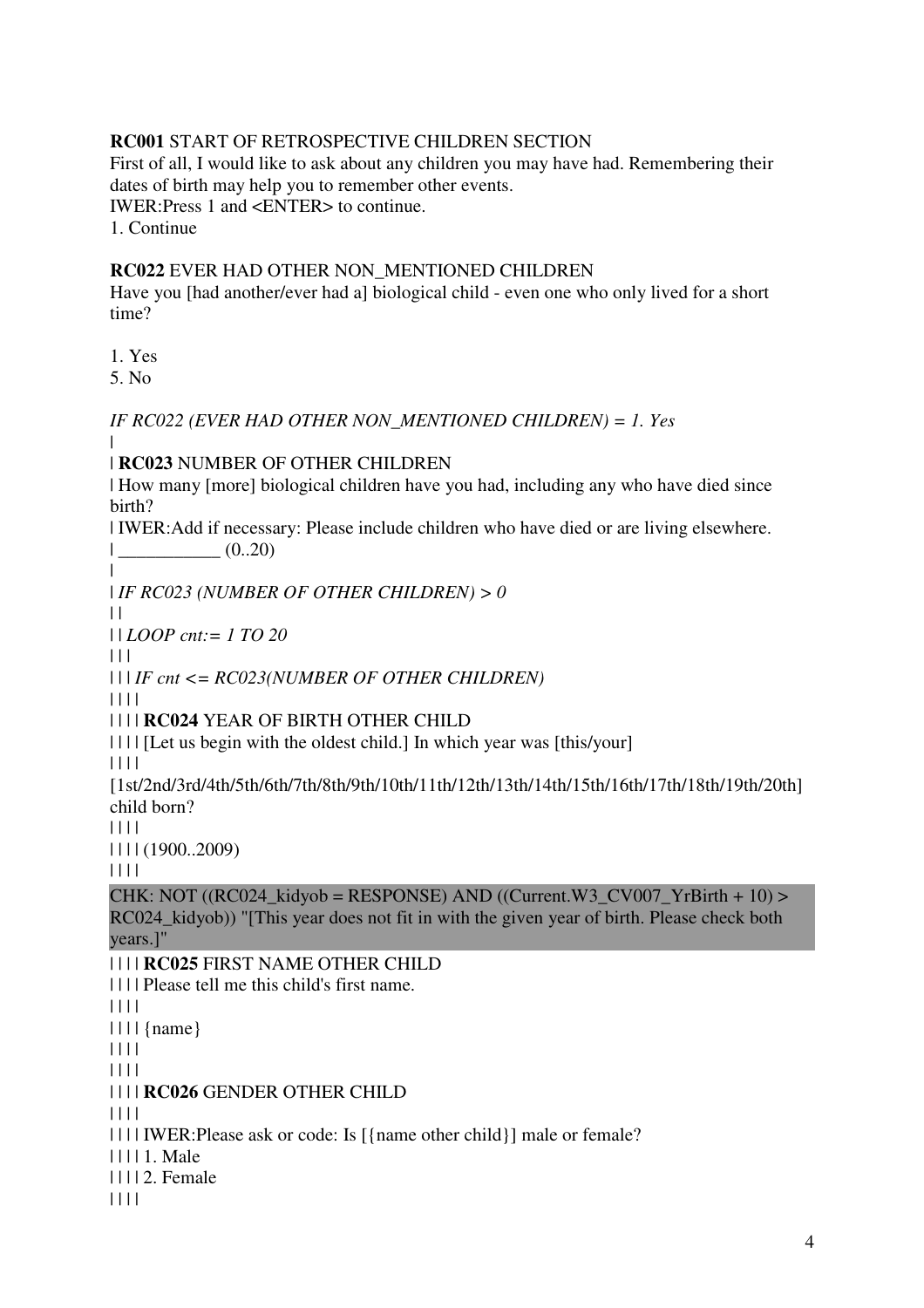| | | | **RC027** OTHER CHILD STILL ALIVE | | | | Is [{name other child}] still alive? | | | | | | | | 1. Yes | | | | 5. No | | | | | | | | *IF RC027 (OTHER CHILD STILL ALIVE) = 5. No* | | | | | | | | | | **RC028** YEAR OF DEATH OTHER CHILD | | | | | In which year did [{name other child}] die? | | | | | | | | | | (1900..2009) | | | | | CHK: NOT ((RC028 kidyod = RESPONSE) AND ((Current.W3 CV007 YrBirth + 10) > RC028\_kidyod)) "[This year does not fit in with the given year of birth. Please check both years.]" | | | | *ENDIF* | | | | | | | | *IF Current.W3\_CV005\_Gender = a2* | | | | | | | | | | *IF Index > 1* | | | | | | | | | | | | | | | | | | *IF w\_Children[piIndex - RC030 (HOW LONG WAS MATERNITY INTERRUPTION) = 5. More than 1 year but less than 3 years OR*  | | | | | | *w\_Children[piIndex - RC030 (HOW LONG WAS MATERNITY INTERRUPTION) = 6. 3 years or longer, but worked at some point later*  | | | | | | | | | | | | | | | | | | | | *ENDIF* | | | | | | | | | | | *ENDIF* | | | | | | | | | | *IF askRC029 = 1* | | | | | | | | | | | | **RC029** LEFT JOB BECAUSE OF CHILD | | | | | | Did you temporarily or permanently stop working when [{name other child}] was born? | | | | | | | | | | | | 1. Yes, stopped working temporarily | | | | | | 2. Yes, never worked again | | | | | | 5. No, no interruption | | | | | | 9. Not applicable: Was not working at that time | | | | | | | | | | | | *IF RC029 (LEFT JOB BECAUSE OF CHILD) = 1. Yes, stopped working temporarily* | | | | | | | | | | | | | | **RC030** HOW LONG WAS MATERNITY INTERRUPTION | | | | | | | How long did you stop working for? | | | | | | | | | | | | | | 1. 1 month or less | | | | | | | 2. More than 1 month but less than 3 months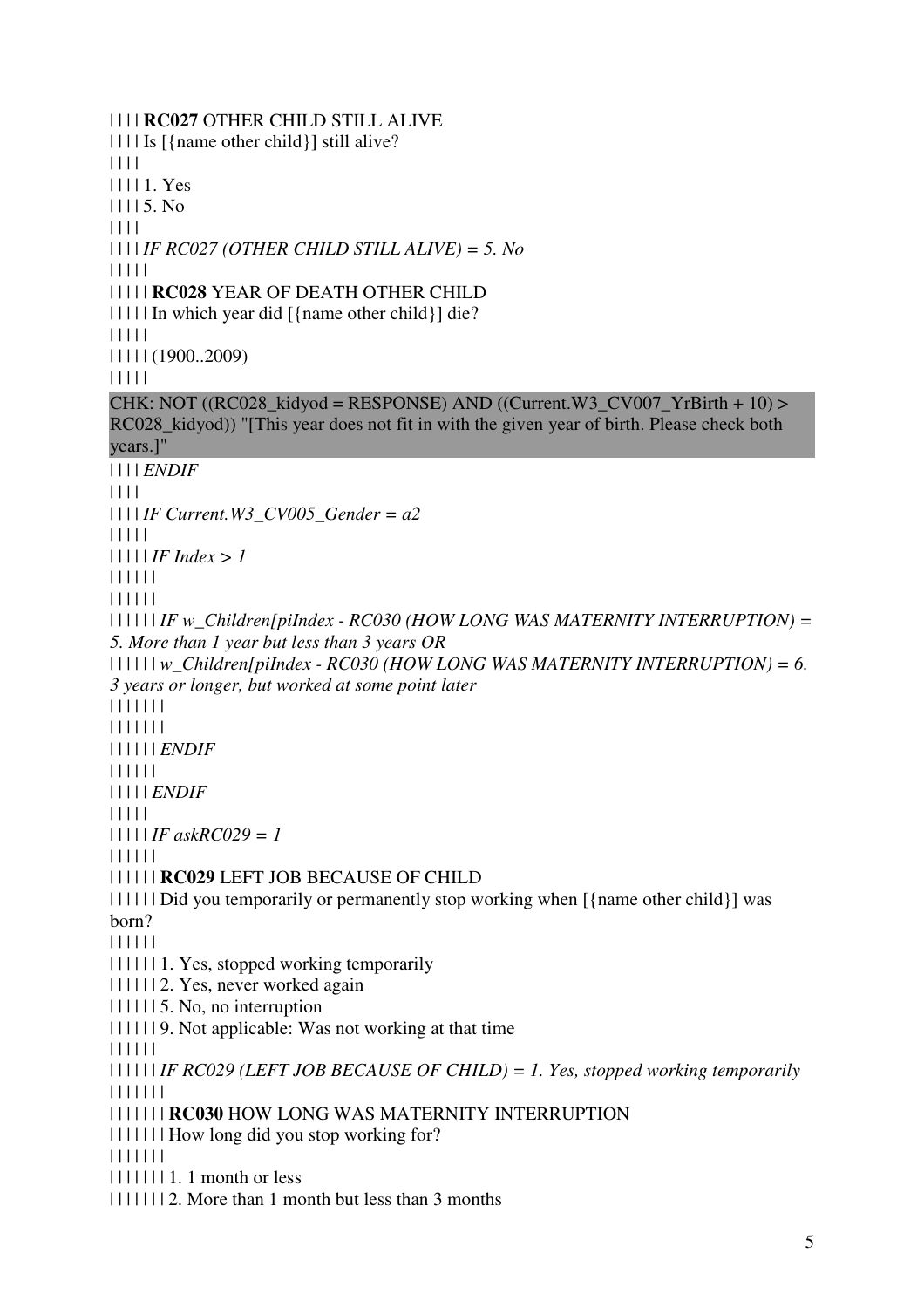| | | | | | | 3. More than 3 months but less than 6 months

| | | | | | | 4. More than 6 months but less than 1 year

| | | | | | | 5. More than 1 year but less than 3 years

| | | | | | | 6. 3 years or longer, but worked at some point later

| | | | | | |

| | | | | | |

| | | | | | | *IF RC030 (HOW LONG WAS MATERNITY INTERRUPTION) = 5. More than 1 year but less than 3 years OR RC030 (HOW LONG WAS* 

| | | | | | | *MATERNITY INTERRUPTION) = 6. 3 years or longer, but worked at some point later* 

| | | | | | | |

| | | | | | | | **RC030a** WHEN STARTED WORKING AGAIN

| | | | | | | | What year did you start working again?

| | | | | | | |

| | | | | | | | (1900..2009)

| | | | | | | |

CHK: NOT ((RC030a\_malws = RESPONSE) AND ((Current.W3\_CV007\_YrBirth + 10) > RC030a malws)) "[This year does not fit in with the given year of birth. Please check both years.]"

| | | | | | | *ENDIF* | | | | | | | | | | | | | *ENDIF* | | | | | | | | | | | *ELSE* | | | | | | | | | | | | *IF askRC029 = 2* | | | | | | | | | | | | | *ELSE* | | | | | | | | | | | | | | | | | | | | *ENDIF* | | | | | | | | | | | *ENDIF* | | | | | | | | | | **RC031** SOURCES OF INCOME MATERNITY LEAVE | | | | | Please look at SHOWCARD 2. What sources of income did you have when [{name other child}] was born? | | | | | IWER:Please read out and code all that apply. | | | | | 1. Income from employment (including self-employment) | | | | | 2. Financial support from Spouse or Partner | | | | | 3. Maternity benefits from state, employer or other institutions | | | | | 4. Child benefits from state or other institutions | | | | | 5. Financial support from Family (not Spouse/Partner) and friends | | | | | 6. Running down assets or bank accounts | | | | | 97. Other | | | | | | | | | | | | | | | *IF 97. Other IN RC031(SOURCES OF INCOME MATERNITY LEAVE)* | | | | | | | | | | | | **RC031a** OTHER SOURCE OF INCOME MATERNITY LEAVE

| | | | | | Please specify.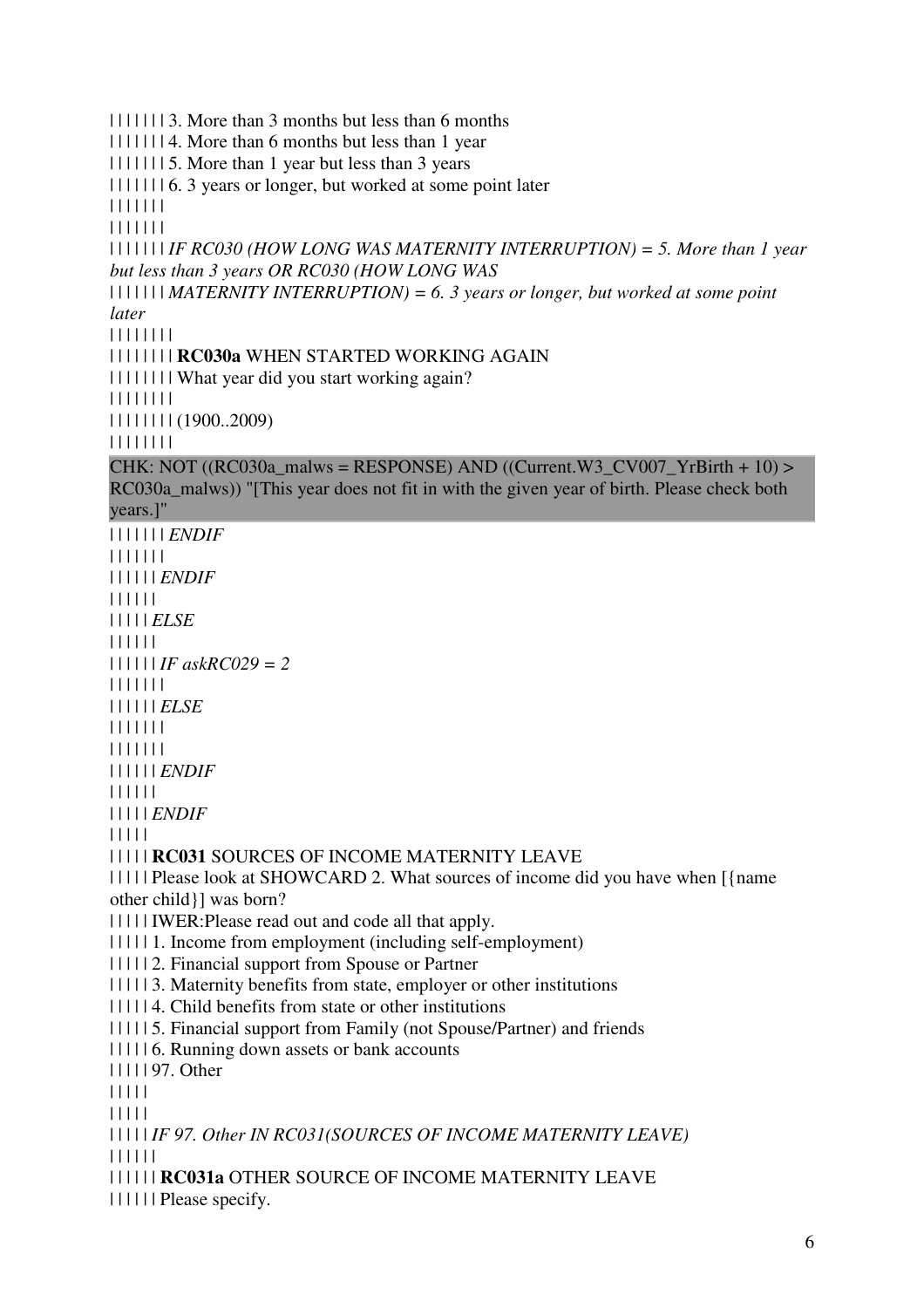| | | | | |  $|| || || || ||$ | | | | | | | | | | | *ENDIF* | | | | | | | | | | *IF 3. Maternity benefits from state, employer or other institutions IN RC031(SOURCES OF INCOME MATERNITY LEAVE)* | | | | | | | | | | | | **RC032** MATERNITY BENEFIT AMOUNT | | | | | | Can you tell me how much was your first net monthly maternity benefit when you had [{name other child}]? | | | | | | IWER:Enter amount. Enter currency at next question  $\left| \right| \left| \right| \left| \right|$  {money} | | | | | | | | | | | | *IF RC032 (MATERNITY BENEFIT AMOUNT) = RESPONSE* | | | | | | | | | | | | | | **RC033** CURRENCY MATERNITY BENEFIT | | | | | | | | | | | | | | IWER:Please ask or code: Which currency was this in? | | | | | | | {currency} | | | | | | | | | | | | | *ENDIF* | | | | | | | | | | | *ENDIF* | | | | | | | | | *ENDIF* | | | | | | | *ENDIF*  $| 11$ | | *ENDLOOP*  $\|$ | *ENDIF* | *ENDIF* **RC038** OTHER ADOPTED CHILDREN Did you [adopt another/ever adopt a] child as your own? 1. Yes 5. No *IF RC038 (OTHER ADOPTED CHILDREN) = 1. Yes* | | **RC039** NUMBER OF OTHER ADOPTED | How many[ more] children have you adopted?  $\blacksquare$  $|$   $(0..20)$  $\blacksquare$ | *IF RC039 (NUMBER OF OTHER ADOPTED) > 0*  $\perp$ | | *LOOP cnt:= 1 TO NUMBER OF OTHER ADOPTED*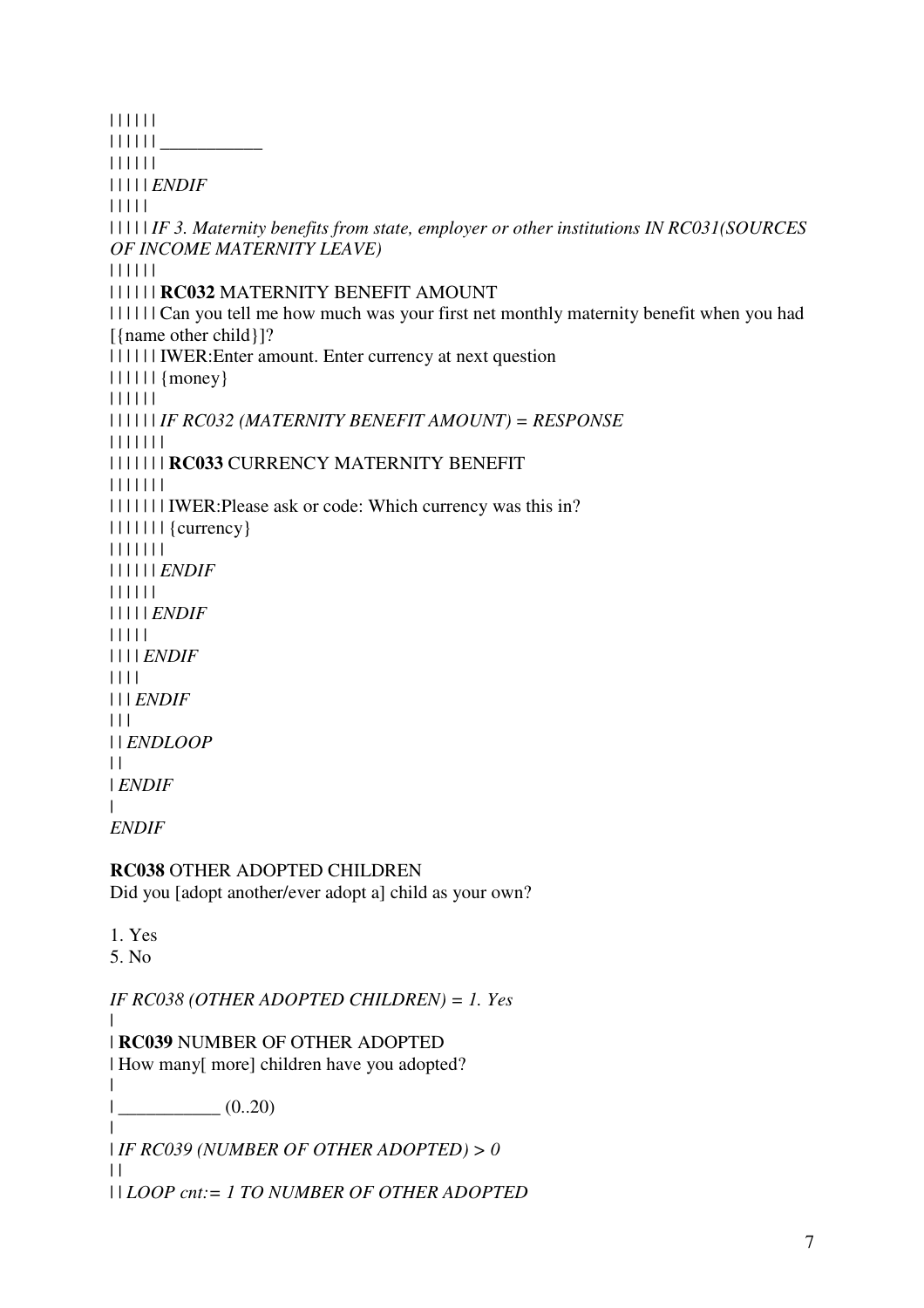$| 11$ 

## | | | **RC040** OTHER ADOPTED CHILD NAME

| | | [Let us begin with the first child you adopted./{empty}] What is the name of [this/your]  $| 11$ 

[1st/2nd/3rd/4th/5th/6th/7th/8th/9th/10th/11th/12th/13th/14th/15th/16th/17th/18th/19th/20th] (adopted) child?

 $| 11$ 

 $|| \cdot ||$  {name}

 $\Box$ 

 $| 11$ 

## | | | **RC041** OTHER CHILD YEAR OF ADOPTION

| | | When did you adopt [{name other child}]?

 $\Box$ 

| | | (1900..2009)

 $| 11$ 

CHK: NOT ((RC041\_vradopt = RESPONSE) AND ((Current.W3\_CV007\_YrBirth + 10) > RC041 yradopt)) "[This year does not fit in with the given year of birth. Please check both years.]"

## | | | **RC042** OTHER ADOPTED CHILD GENDER

 $| 11$ 

| | | IWER:Please ask or code: Is [{name other child}] male or female?

| | | 1. Male

| | | 2. Female

 $| 11$ 

## | | | **RC043** OTHER ADOPTED CHILD YEAR OF BIRTH

| | | In which year was [{name other child}] born?

 $\Box$ 

| | | (1900..2009)

 $| 11$ 

CHK: NOT ((RC043\_kidyob = RESPONSE) AND ((Current.W3\_CV007\_YrBirth + 10) > RC043 kidyob)) "[This year does not fit in with the given year of birth. Please check both years.]"

CHK: NOT  $((RC043 \text{ kidyob} = RESPONSE)$  AND  $(RCO41_Yradopt < RC043_kidyob))$ "[This year does not fit in with the given year of birth. Please check both years.]"

## | | | **RC044** OTHER ADOPTED CHILD STILL ALIVE

| | | Is [{name other child}] still alive?

 $| 11$ 

| | | 1. Yes

 $1115.$  No

 $\Box$ 

| | | *IF RC044 (OTHER ADOPTED CHILD STILL ALIVE) = 5. No*

| | | |

| | | | **RC045** OTHER ADOPTED CHILD YEAR OF DEATH

| | | | In which year did [{name other child}] die?

 $|| || ||$ 

| | | | (1900..2009)

| | | |

CHK: NOT ((RC045\_kidyod = RESPONSE) AND (Current.W3\_CV007\_YrBirth > RC045 kidyod)) "[This year does not fit in with the given year of birth. Please check both years.]"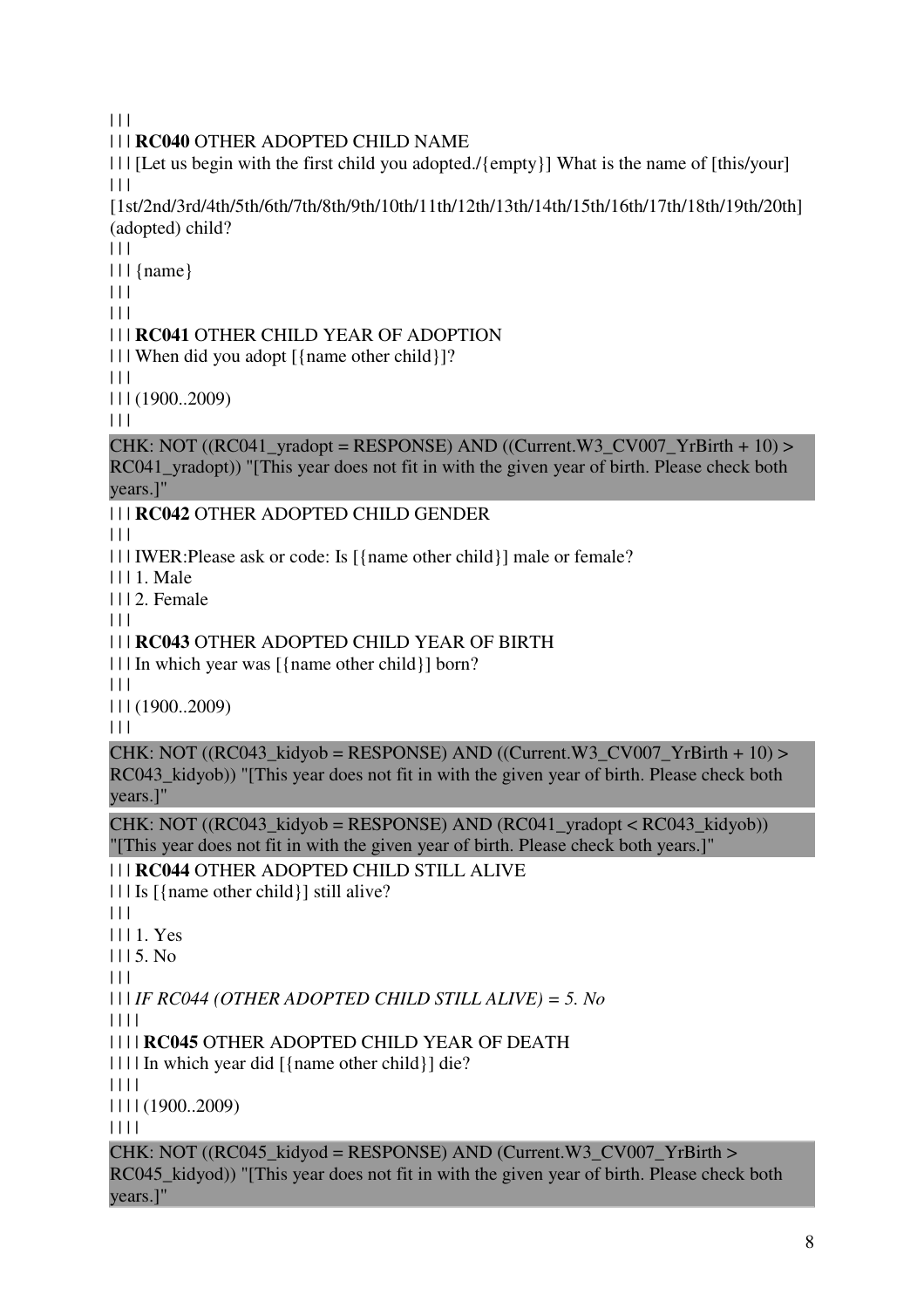```
| | | ENDIF
\Box| | | IF Current.W3_CV005_Gender = a2
| | | | 
| | | | LOOP cnt:= 1 TO 20
| | | | | 
| | | | | 
| | | | ENDLOOP
| | | | 
| | | | IF Index > 1
| | | | | 
| | | | | 
| | | | | IF opt_Children[piIndex - RC047 (HOW LONG WAS MATERNITY INTERUPTION) = 
5. More than 1 year but less than 3 years OR 
| | | | | opt_Children[piIndex - RC047 (HOW LONG WAS MATERNITY INTERUPTION) = 6. 3 
years or longer, but worked at some point later 
| | | | | | 
| | | | | | 
| | | | | ENDIF
| | | | | 
| | | | ENDIF
| | | | 
| | | | IF askRC046 = 1
| | | | | 
| | | | | RC046 LEFT JOB BECAUSE OF CHILD 
| | | | | Did you temporarily or permanently stop working when [{name other child}] was 
adopted? 
| | | | | 
| | | | | 1. Yes, stopped working temporarily 
| | | | | 2. Yes, never worked again 
| | | | | 5. No, no interruption 
| | | | | 9. Not applicable: Was not working at that time 
| | | | | 
| | | | | 
| | | | | IF RC046 (LEFT JOB BECAUSE OF CHILD) = 1. Yes, stopped working temporarily
| | | | | | 
| | | | | | RC047 HOW LONG WAS MATERNITY INTERUPTION 
| | | | | | How long did you stop working for? 
| | | | | | 
|| \cdot || || \cdot || \cdot || \cdot || month or less
| | | | | | 2. More than 1 month but less than 3 months 
| | | | | | 3. More than 3 months but less than 6 months 
| | | | | | 4. More than 6 months but less than 1 yea 
| | | | | | 5. More than 1 year but less than 3 years 
| | | | | | 6. 3 years or longer, but worked at some point later 
| | | | | | 
| | | | | | 
| | | | | | IF RC047 (HOW LONG WAS MATERNITY INTERUPTION) = 5. More than 1 year 
but less than 3 years OR RC047 (HOW LONG WAS MATERNITY 
| | | | | | INTERUPTION) = 6. 3 years or longer, but worked at some point later 
| | | | | | |
```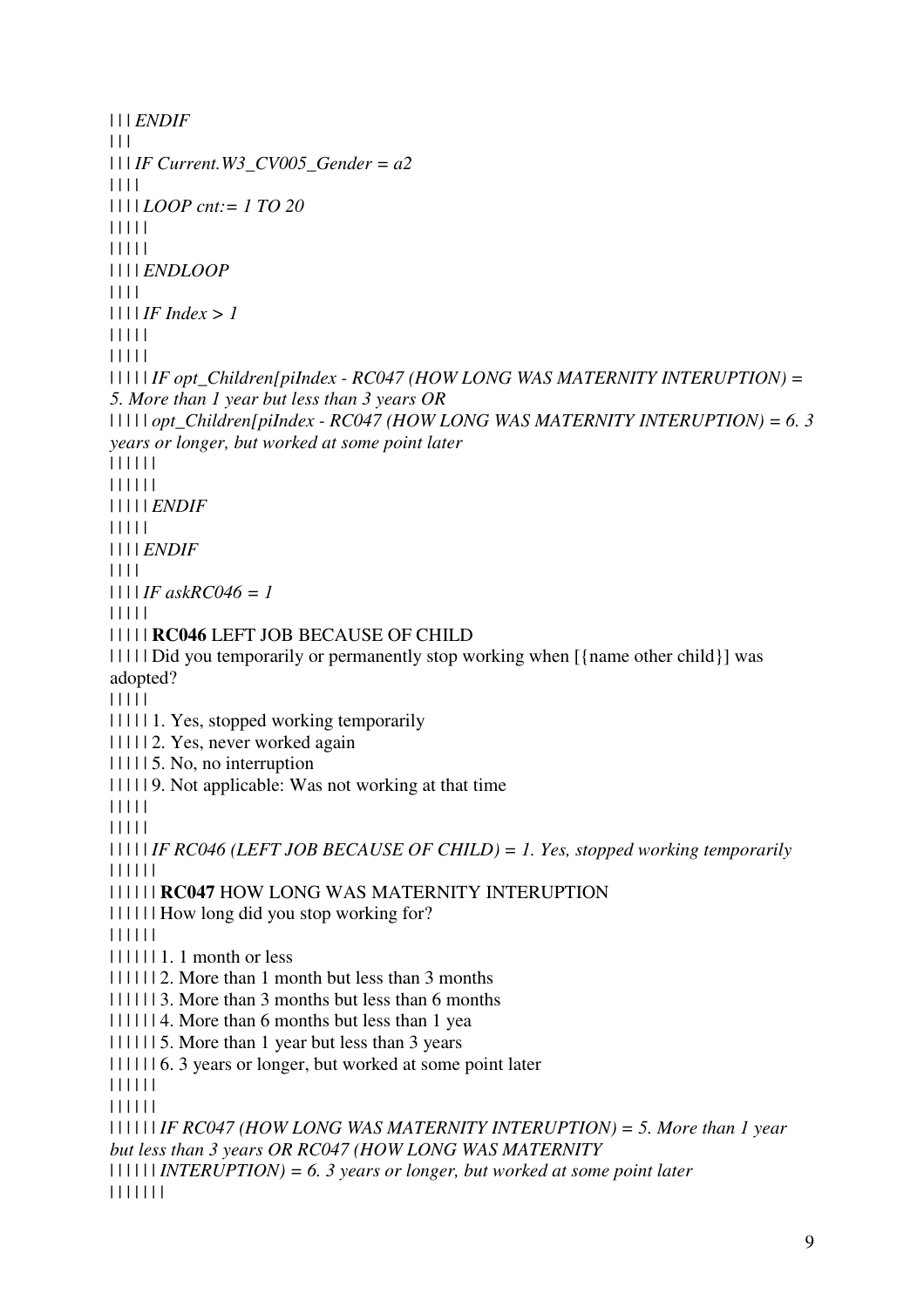#### | | | | | | | **RC047a** WHEN STARTED WORKING AGAIN

| | | | | | | When did you start working again?

| | | | | | |

| | | | | | | (1900..2009)

| | | | | | |

CHK: NOT ((RC047a\_malws = RESPONSE) AND ((Current.W3\_CV007\_YrBirth + 10) > RC047a malws)) "[This year does not fit in with the given year of birth. Please check both years.]"

| | | | | | *ENDIF* | | | | | | | | | | | *ENDIF* | | | | | | | | | *ELSE* | | | | | | | | | |

| | | | *ENDIF*

| | | |

| | | |

| | | | **RC048** SOURCES OF INCOME MATERNITY LEAVE

| | | | Please look at SHOWCARD 2. What sources of income did you have when [{name other child}] was adopted?

| | | | IWER:Please read out and code all that apply.

| | | | 1. Income from employment (including self-employment)

| | | | 2. Financial support from Spouse or Partner

| | | | 3. Maternity benefits from state, employer or other institutions

| | | | 4. Child benefits from state or other institutions

| | | | 5. Financial support from Family (not Spouse/Partner) and friends

| | | | 6. Running down assets or bank accounts

| | | | 97. Other

| | | |

| | | |

| | | | *IF 97. Other IN RC048(SOURCES OF INCOME MATERNITY LEAVE)* | | | | |

| | | | | **RC048a** OTHER SOURCE OF INCOME MATERNITY LEAVE

| | | | | Please specify.

| | | | |

 $|| || || ||$ 

| | | | |

| | | | *ENDIF*

| | | |

| | | | *IF 3. Maternity benefits from state, employer or other institutions IN RC048(SOURCES OF INCOME MATERNITY LEAVE)*

| | | | |

| | | | | **RC049** MATERNITY BENEFIT AMOUNT

| | | | | Can you tell me how much was your first net monthly maternity benefit when [{name other child}] was adopted?

| | | | | IWER:Enter amount. Enter currency at next question

 $|| \t|| \t{money}$ 

| | | | |

| | | | | *IF RC049 (MATERNITY BENEFIT AMOUNT) = RESPONSE*

| | | | | |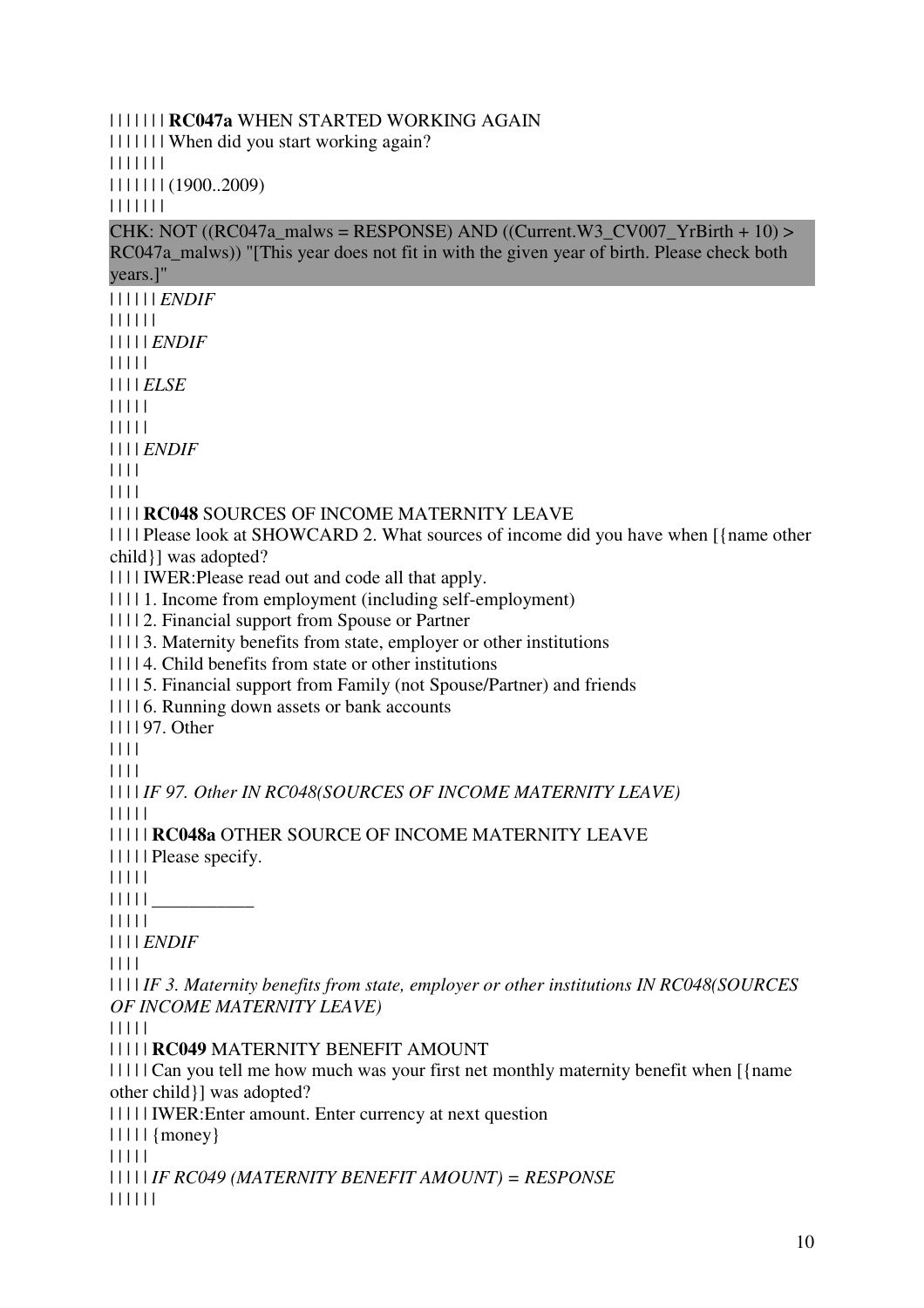| | | | | | **RC050** CURRENCY MATERNITY BENEFIT | | | | | | | | | | | | IWER:Please ask or code: Which currency was this in? | | | | | | {currency} | | | | | | | | | | | *ENDIF* | | | | | | | | | *ENDIF* | | | | | | | *ENDIF*  $| 11$ | | *ENDLOOP*  $\|$ | *ENDIF*  $\blacksquare$ *ENDIF IF Current.W3\_CV005\_Gender = a2* | | **RC054** CHILDREN BORN NOT ALIVE | Have you ever had a stillborn child? | | 1. Yes | 5. No | | *IF RC054 (CHILDREN BORN NOT ALIVE) = 1. Yes*  $\|$ | | **RC055** NUMBER OF PREGNANCIES NOT ALIVE CHILDREN | | How many such pregnancies did you have in all?  $\|$  $||$   $(0..20)$  $\|$ | | *IF RC055 (NUMBER OF PREGNANCIES NOT ALIVE CHILDREN) > 0*  $| 11$ | | | *LOOP cnt:= 1 TO NUMBER OF PREGNANCIES NOT ALIVE CHILDREN* | | | | | | | | **RC056** YEAR PREGNANCY ENDED | | | | [Let us begin with the first of these pregnancies.] In which year did [this/the] | | | | [1st/2nd/3rd/4th/5th/6th/7th/8th/9th/10th/11th/12th/13th/14th/15th/16th/17th/18th/19th/20th] pregnancy end? | | | | | | | | (1900..2009) | | | | CHK: NOT ((RC056\_prgyr = RESPONSE) AND ((Current.W3\_CV007\_YrBirth + 10) > RC056\_prgyr)) "[This year does not fit in with the given year of birth. Please check both years.]" | | | | **RC057** MONTHS PREGNANCY LASTED | | | | How many months did this pregnancy last for? | | | | IWER:If less than one month enter 1.

 $|| \t|| \t(1..10)$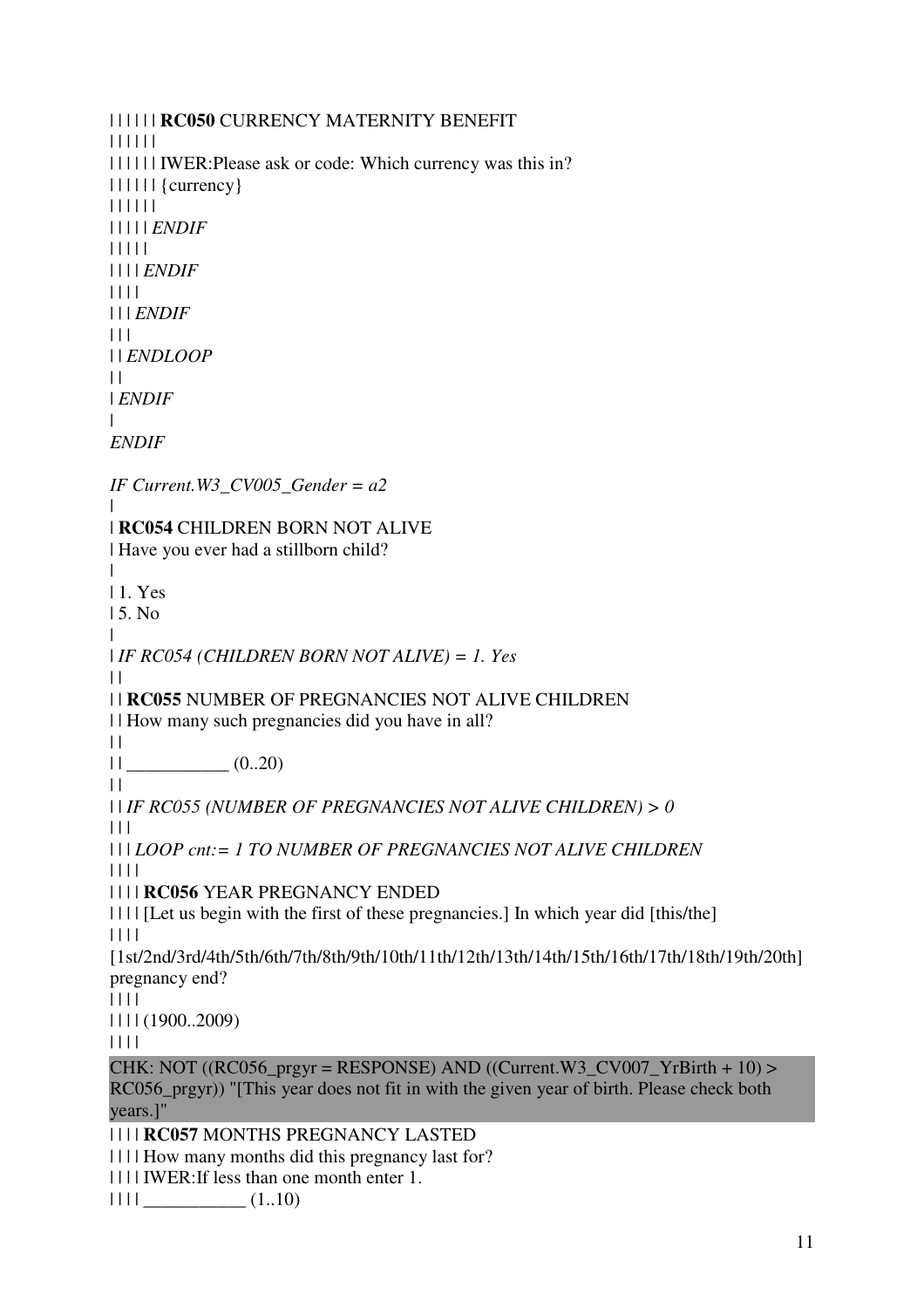$|| || ||$ | | | *ENDLOOP*  $| 11$ | | *ENDIF*  $\|$ | | **RC058** THANKS FOR ANSWERING QN | | Thank you for answering these questions. | | IWER:Press 1 and <ENTER> to continue. | | 1. Continue  $| |$ | *ENDIF* | | **RC059** PRESENCE OF PEOPLE DURING CHILDREN SECTION |

| IWER:Was there anyone other than you and the respondent in the room while you were asking the questions (RC054-RC058) about stillborn children?

| 1. Yes

| 5. No

| *ENDIF*

## **RC060** END OF THE CHILDREN SECTION

IWER:This is the end of the children section. Press 1 and <ENTER> to continue. 1. Continue

*IF Sec\_ST.ST001a\_Proxy <> a3*

 $\blacksquare$ | **RC061** PROXY CHECK

| | IWER:Please check. Who answered the questions in this section?

| 1. Respondent only

| 2. Respondent and proxy

| 3. Proxy only

|

*ENDIF*

## **RP001** START OF THE PARTNER SECTION

I would now like to talk about any relationships you may have had. IWER:Press 1 and <ENTER> to continue. 1. Continue

**RP002** EVER BEEN MARRIED

Have you ever been married?

1. Yes

5. No

*IF RP002 (EVER BEEN MARRIED) = 1. Yes*

| | **RP002e** HOW OFTEN MARRIED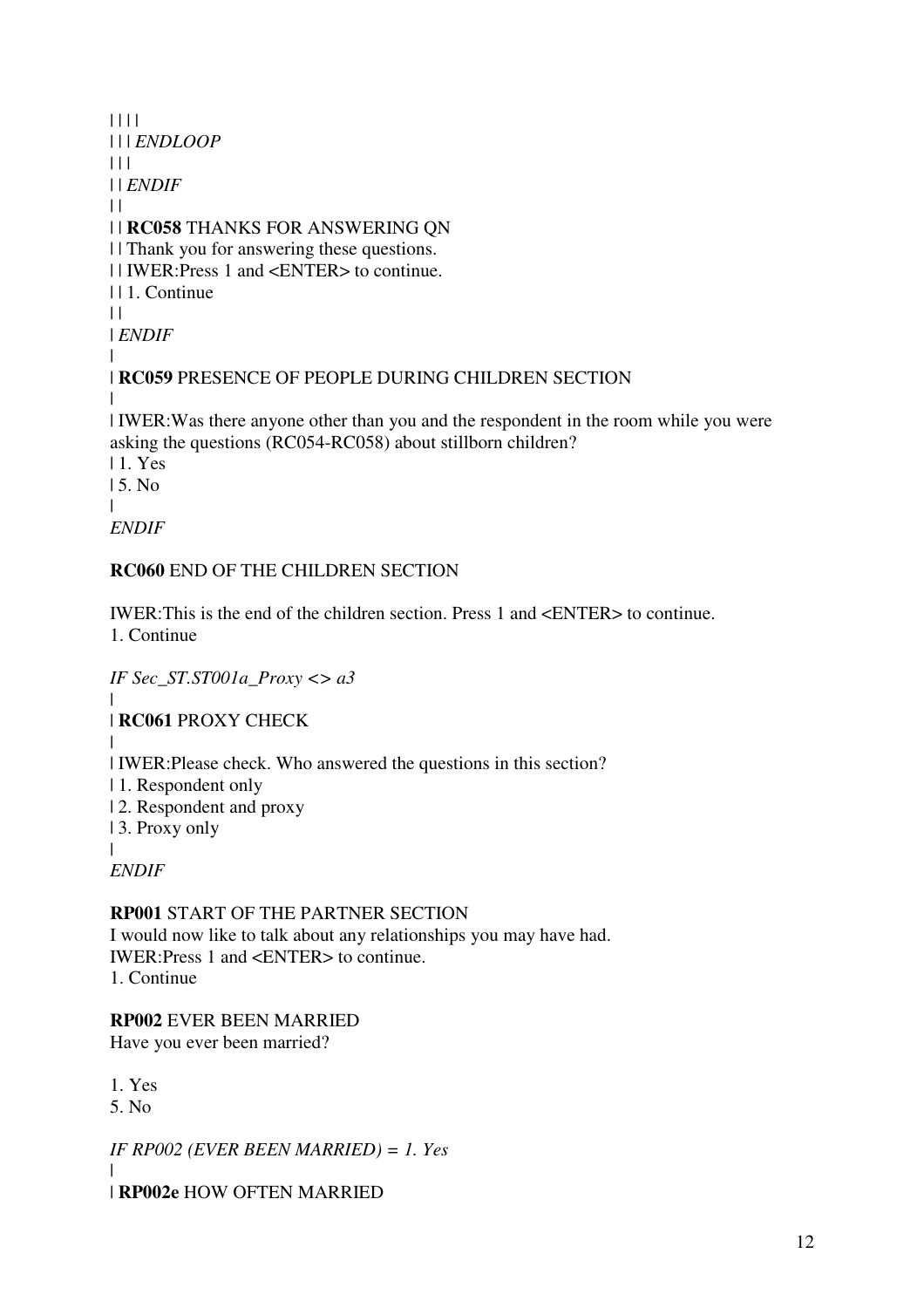| How many times have you been married?

| \_\_\_\_\_\_\_\_\_\_\_

 $\blacksquare$ 

|

| | **RP004** NAME OF PARTNER

| [What/Thinking of your*FLNumber* marriage, what/Thinking of the first of these relationships, what] was your partner's first name?

```
| {name} 
| 
| 
| RP004c WHEN RELATIONSHIP START 
| When did your relationship with [{Name of partner}] start? 
| 
| (1900..2009) 
| 
| IF Index < 11
\perp| | RP008 YEAR MARRIED 
| | In which year did you marry [{name of partner}]? 
\perp| | (1900..2009) 
\perpCHK: NOT (((Current.W3_CV007_YrBirth + 10) > RP008_prtyrmar) AND 
(RP008_prtyrmar = RESPONSE)) "[This year does not fit in with the given year of birth. 
Please check both years.]" 
| | RP004b YEAR STARTED LIVING WITH MARRIED PARTNER 
| | In what year did you first start living with \frac{1}{2} [\frac{1}{2}]?
| | IWER:Code 9997 if never lived together. 
| | (1900..9997) 
\|| ENDIF
| 
| IF Index > 10
| || | RP003 YEAR STARTED LIVING WITH PARTNER 
| | In which year did you first start living with [a partner/another partner]? 
\perp| | (1900..2009) 
\|CHK: NOT ((RP003_prtyr = RESPONSE) AND ((Current.W3_CV007_YrBirth + 10) >
RP003_prtyr)) "[This year does not fit in with the given year of birth. Please check both 
years.]" 
| ENDIF
| 
| IF RP004b (YEAR STARTED LIVING WITH MARRIED PARTNER) = 9997
| || ELSE
| \cdot || | RP009 STILL LIVING WITH PARTNER 
\Box
```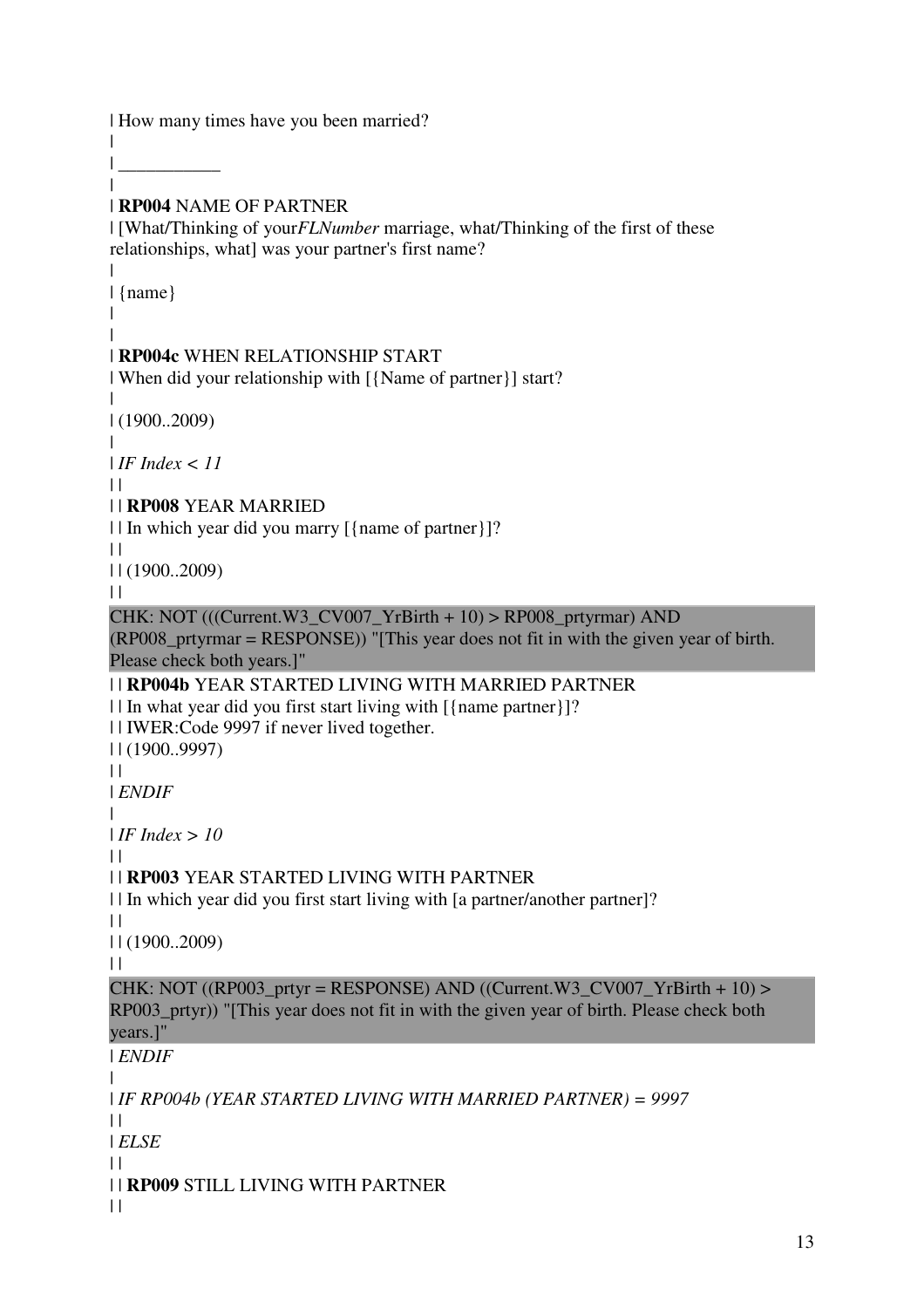| | IWER:Please ask or code: Are you still living with [{name of partner}]?

| | 1. Yes

 $115.$  No

 $| |$ | *ENDIF*

|

| *IF RP009 (STILL LIVING WITH PARTNER) = 5. No*

## | | **RP010** REASONS FOR NOT LIVING WITH PARTNER

 $\|$ 

 $\perp$ 

| | IWER:Please ask or code: Why is this? Code 1 for dissolution of civil partnership.

| | 1. Relationship breakdown (including divorce)

| | 2. Widowed/partner died

| | 3. Partner moved into nursing or care home

| | 97. Other reason

 $\|$ 

| | *IF RP010 (REASONS FOR NOT LIVING WITH PARTNER) = 2. Widowed/partner died*  $| 11$ 

| | | **RP011** YEAR OF DEATH PARTNER

| | | In which year did [{name of partner}] die?

 $| | | |$ 

| | | (1900..2009)

 $\Box$ 

CHK: NOT  $((RP011\_prtyod = RESPONSE)$  AND  $((Current.W3\_CVO07\_YrBirth + 10)$ RP011\_prtyod)) "[This year does not fit in with the given year of birth. Please check both years.]"

| | *ENDIF*

 $| |$ 

| | *IF RP010 (REASONS FOR NOT LIVING WITH PARTNER) = 1. Relationship breakdown (including divorce) OR RP010 (REASONS FOR NOT LIVING* 

| | *WITH PARTNER) = 3. Partner moved into nursing or care home OR RP010 (REASONS FOR NOT LIVING WITH PARTNER) = 97. Other reason*

 $| 11$ 

| | | **RP012** YEAR STOPPED LIVING WITH PARTNER

| | | In which year did you stop living with [{name of partner}]?

 $|| ||$ 

| | | (1900..2009)

 $| 11$ 

CHK: NOT ((RP012\_prtyrstp = RESPONSE) AND ((Current.W3\_CV007\_YrBirth + 10) > RP012 prtyrstp)) "[This year does not fit in with the given year of birth. Please check both years.]"

| | *ENDIF*

 $\perp$ 

| | *IF RP010 (REASONS FOR NOT LIVING WITH PARTNER) = 1. Relationship breakdown (including divorce) AND Index < 11*

 $\Box$ 

| | | **RP013** DIVORCED PARTNER

 $\Box$ 

- | | | IWER:Please ask or code: Did you get divorced from [{name of partner}]?
- | | | 1. Yes
- $1115. No$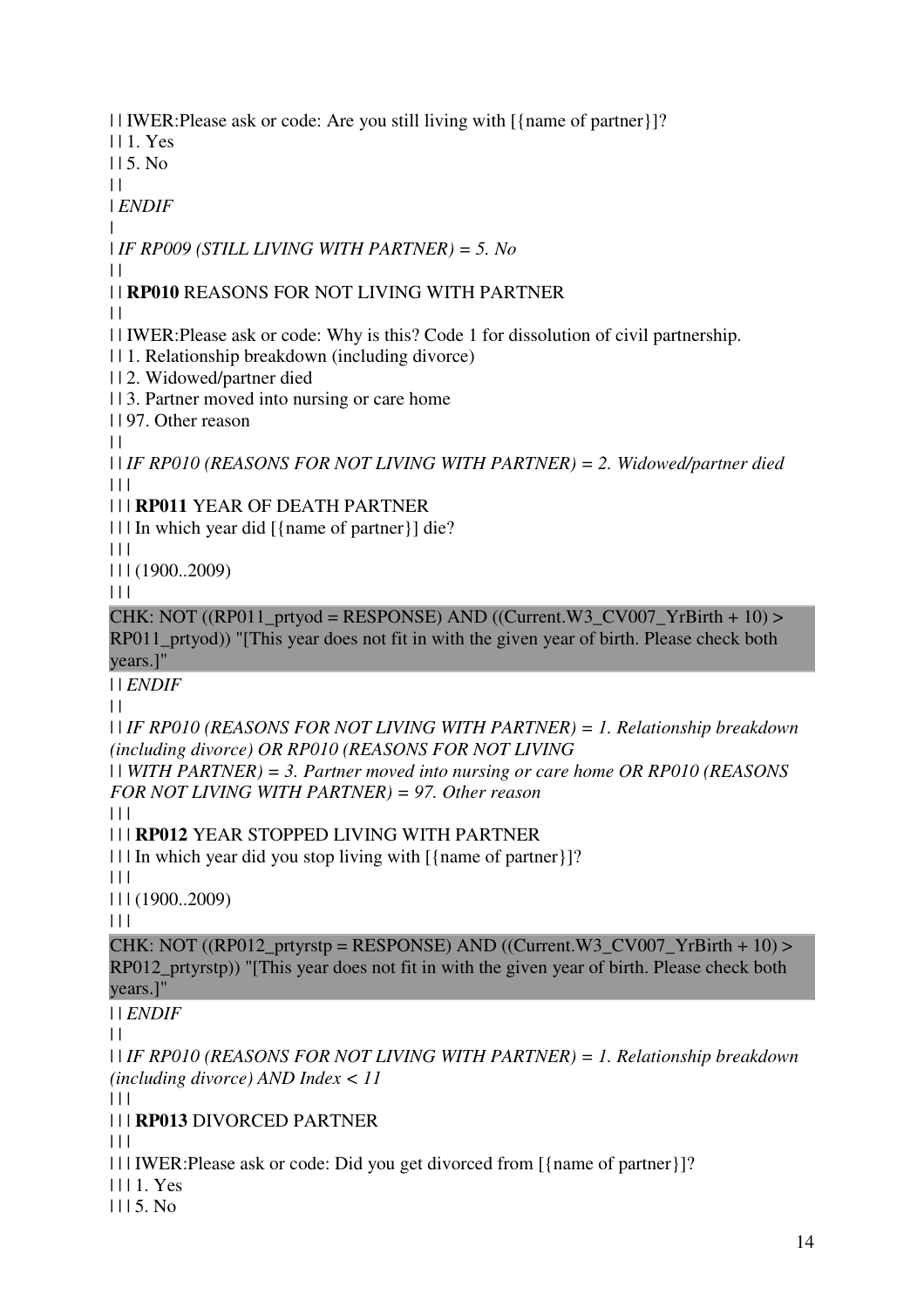```
|| ||| | | IF RP013 (DIVORCED PARTNER) = 1. Yes
| | | | 
| | | | RP014 YEAR OF DIVORCE 
| | | | In which year were you divorced from \frac{2}{3} [ \frac{2}{3}]?
| | | | 
| | | | (1900..2009) 
| | | | 
CHK: NOT ((RP014_prtyrdiv = RESPONSE) AND ((Current.W3_CV007_YrBirth + 10) >
RP014 prtyrdiv)) "[This year does not fit in with the given year of birth. Please check both
years.]" 
| | | ENDIF
| 11| | ENDIF
| || ELSE
\|\|| ENDIF
| 
| IF Index > 10
\perp| | RP015a_ ANY OTHER COHABITATING PARTNERS 
| | Have you ever lived together with someone else as a couple? 
\|| | 1. Yes 
115. No
\|| ENDIF
| 
| LOOP cnt:= 2 TO 10
| || | IF cnt <= RP002e(HOW OFTEN MARRIED)
| | | 
| | | RP004 NAME OF PARTNER 
| | | [What/Thinking of yourFLNumber marriage, what/Thinking of the first of these 
relationships, what] was your partner's first name?
|  |  |  || | | {name}
| 11|| ||| | | RP004c WHEN RELATIONSHIP START 
| | | When did your relationship with [{Name of partner}] start? 
\Box| | | (1900..2009) 
| 11 || | | IF Index < 11
| | | | 
| | | | RP008 YEAR MARRIED 
| | | | In which year did you marry [{name of partner}]? 
| | | |
```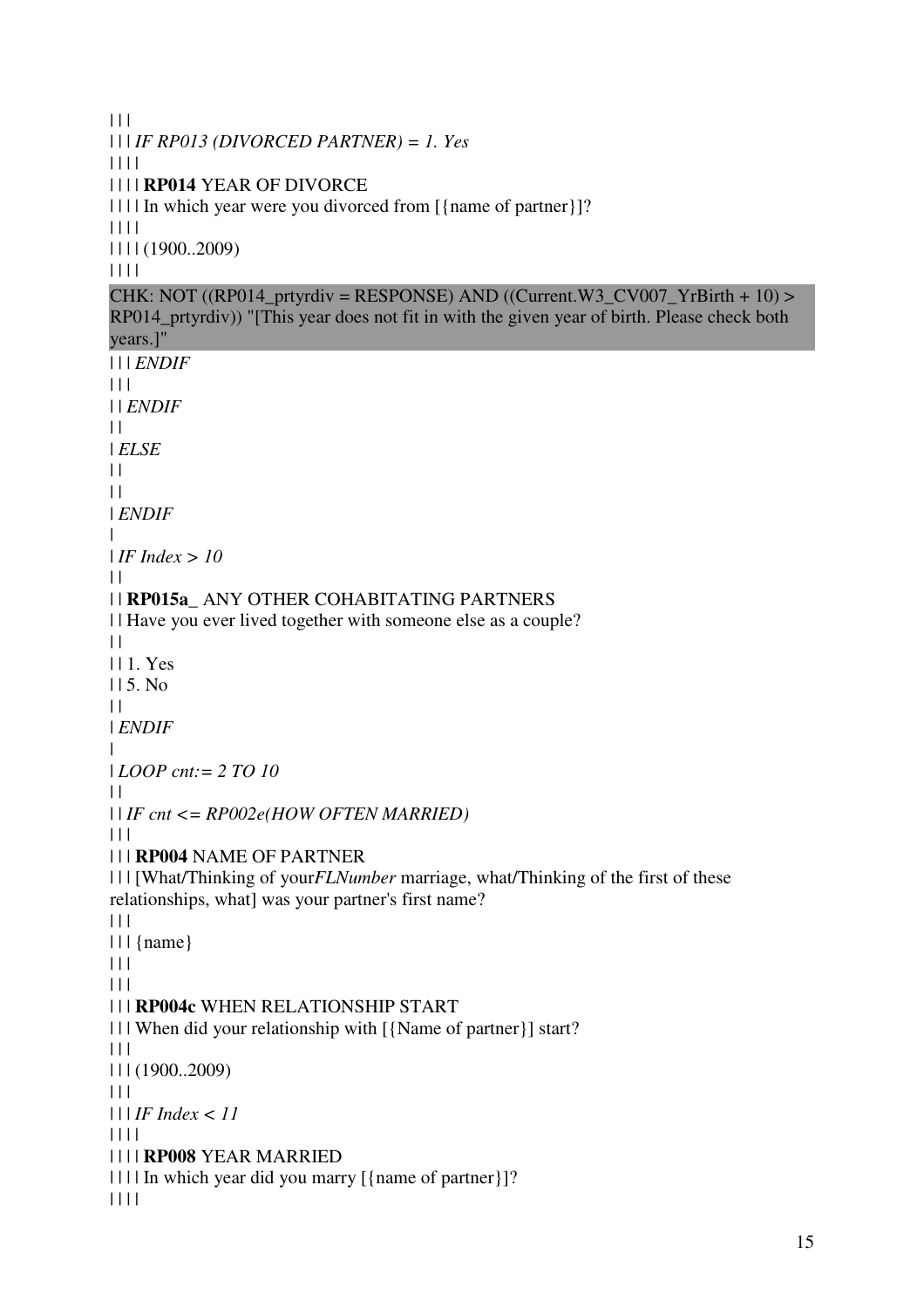| | | | (1900..2009)

| | | |

CHK: NOT (((Current.W3\_CV007\_YrBirth + 10) > RP008\_prtyrmar) AND (RP008\_prtyrmar = RESPONSE)) "[This year does not fit in with the given year of birth. Please check both years.]" | | | | **RP004b** YEAR STARTED LIVING WITH MARRIED PARTNER | | | | In what year did you first start living with [{name partner}]? | | | | IWER:Code 9997 if never lived together. | | | | (1900..9997) | | | | | | | *ENDIF*  $| 11 |$ | | | *IF Index > 10* | | | | | | | | **RP003** YEAR STARTED LIVING WITH PARTNER | | | | In which year did you first start living with [a partner/another partner]? | | | | | | | | (1900..2009) | | | | CHK: NOT ((RP003\_prtyr = RESPONSE) AND ((Current.W3\_CV007\_YrBirth + 10) > RP003\_prtyr)) "[This year does not fit in with the given year of birth. Please check both years.]" | | | *ENDIF*  $| | | |$ | | | *IF RP004b (YEAR STARTED LIVING WITH MARRIED PARTNER) = 9997* | | | | | | | *ELSE* | | | | | | | | **RP009** STILL LIVING WITH PARTNER | | | | | | | | IWER:Please ask or code: Are you still living with [{name of partner}]? | | | | 1. Yes | | | | 5. No | | | | | | | *ENDIF*  $\Box$ | | | *IF RP009 (STILL LIVING WITH PARTNER) = 5. No* | | | | | | | | **RP010** REASONS FOR NOT LIVING WITH PARTNER | | | | | | | | IWER:Please ask or code: Why is this? Code 1 for dissolution of civil partnership. | | | | 1. Relationship breakdown (including divorce) | | | | 2. Widowed/partner died | | | | 3. Partner moved into nursing or care home | | | | 97. Other reason | | | | | | | | *IF RP010 (REASONS FOR NOT LIVING WITH PARTNER) = 2. Widowed/partner died* | | | | | | | | | | **RP011** YEAR OF DEATH PARTNER | | | | | In which year did [{name of partner}] die? | | | | |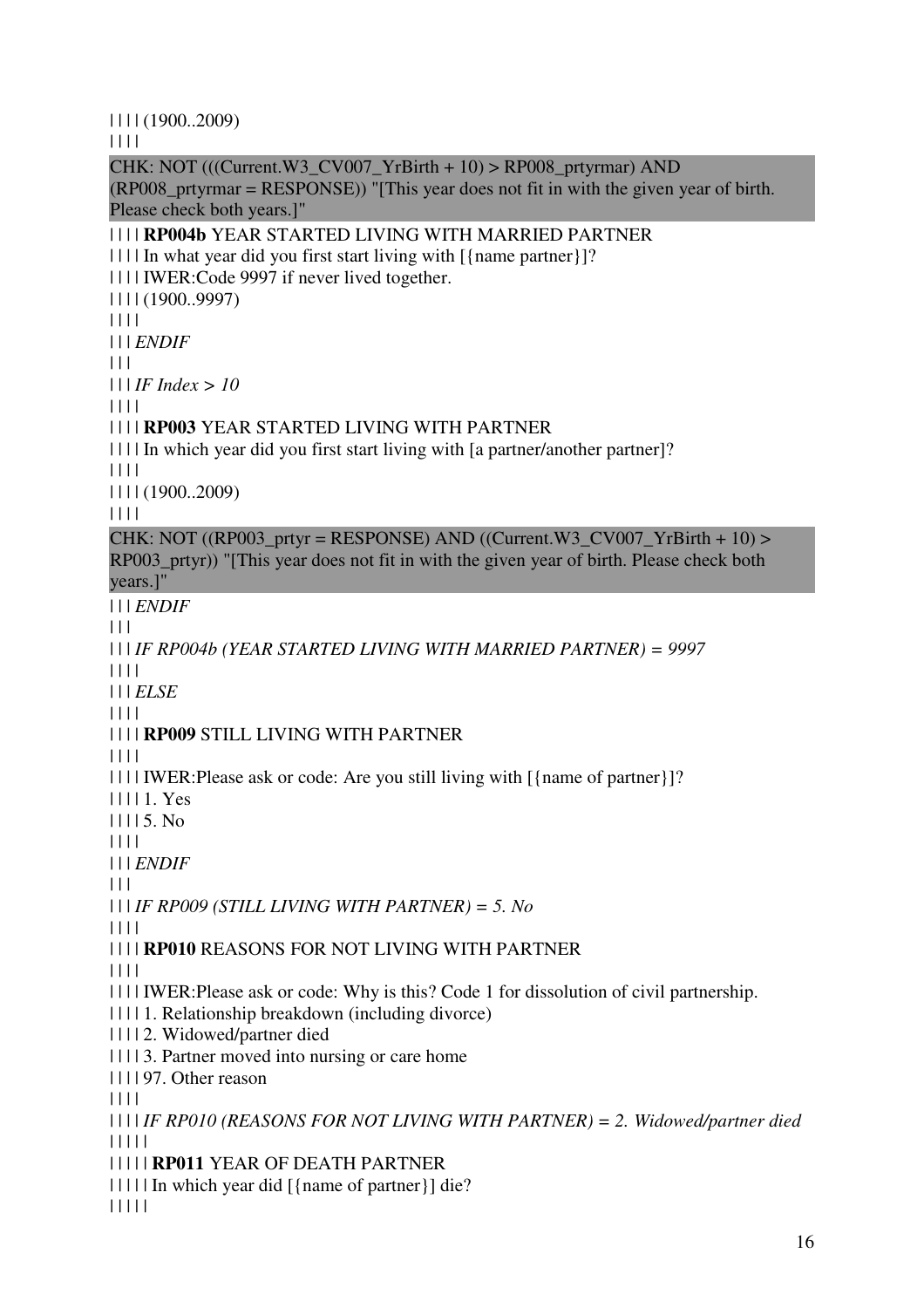| | | | | (1900..2009)

| | | | |

CHK: NOT ((RP011\_prtyod = RESPONSE) AND ((Current.W3\_CV007\_YrBirth + 10) > RP011\_prtyod)) "[This year does not fit in with the given year of birth. Please check both years.]"

| | | | *ENDIF*

| | | |

| | | | *IF RP010 (REASONS FOR NOT LIVING WITH PARTNER) = 1. Relationship breakdown (including divorce) OR RP010 (REASONS FOR NOT LIVING* 

| | | | *WITH PARTNER) = 3. Partner moved into nursing or care home OR RP010 (REASONS FOR NOT LIVING WITH PARTNER) = 97. Other reason*

| | | | |

| | | | | **RP012** YEAR STOPPED LIVING WITH PARTNER

| | | | | In which year did you stop living with [{name of partner}]?

| | | | |

| | | | | (1900..2009)

| | | | |

CHK: NOT ((RP012\_prtyrstp = RESPONSE) AND ((Current.W3\_CV007\_YrBirth + 10) > RP012 prtyrstp)) "[This year does not fit in with the given year of birth. Please check both years.]"

| | | | *ENDIF*

| | | |

| | | | *IF RP010 (REASONS FOR NOT LIVING WITH PARTNER) = 1. Relationship breakdown (including divorce) AND Index < 11*

| | | | |

| | | | | **RP013** DIVORCED PARTNER

| | | | |

| | | | | IWER:Please ask or code: Did you get divorced from [{name of partner}]?

| | | | | 1. Yes

| | | | | 5. No

| | | | |

| | | | | *IF RP013 (DIVORCED PARTNER) = 1. Yes*

| | | | | |

| | | | | | **RP014** YEAR OF DIVORCE

| | | | | | In which year were you divorced from [{name of partner}]?

| | | | | |

| | | | | | (1900..2009)

| | | | | |

CHK: NOT ((RP014 prtyrdiv = RESPONSE) AND ((Current.W3 CV007 YrBirth + 10) > RP014\_prtyrdiv)) "[This year does not fit in with the given year of birth. Please check both years.]"

| | | | | *ENDIF* | | | | | | | | | *ENDIF* | | | | | | | *ELSE* | | | | | | | | | | | *ENDIF*

 $| 11$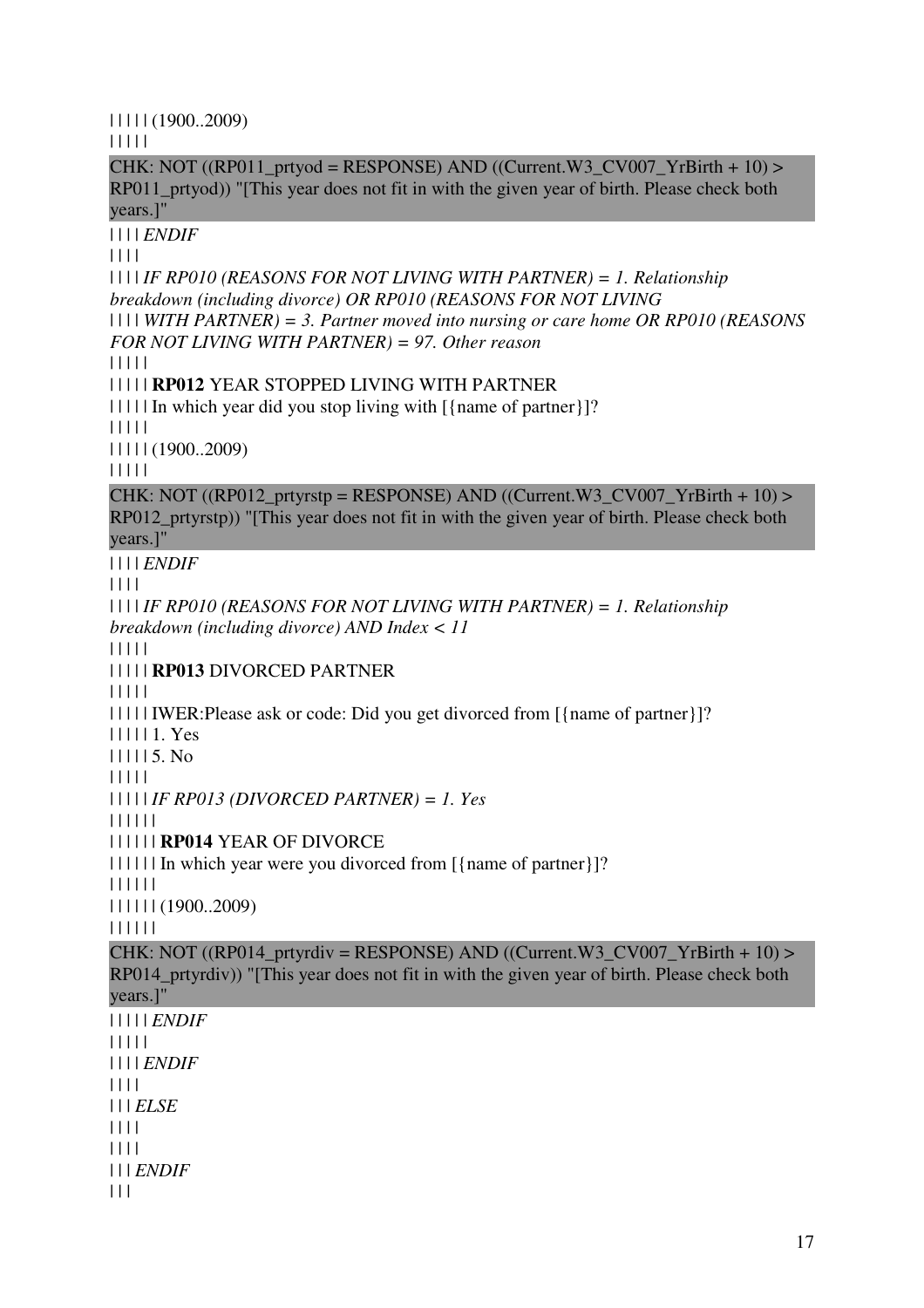```
| | | IF Index > 10
| | | | 
| | | | RP015a_ ANY OTHER COHABITATING PARTNERS 
| | | | Have you ever lived together with someone else as a couple? 
| | | | 
| | | | 1. Yes 
| | | | 5. No 
| | | | 
| | | ENDIF
| 11| | ENDIF
\perp| ENDLOOP
| 
ELSE
| 
| 
ENDIF
```
#### **RP002d** EVER HAD UNMARRIED PARTNER

[Have/Not considering your marriage, have/Not considering your marriages, have] you ever lived unmarried together with someone as a couple?

1. Yes

5. No

|

#### *IF RP002d (EVER HAD UNMARRIED PARTNER) = 1. Yes*

 $\blacksquare$ | **RP004** NAME OF PARTNER

| [What/Thinking of your*FLNumber* marriage, what/Thinking of the first of these relationships, what] was your partner's first name?

```
| {name} 
| 
| 
| RP004c WHEN RELATIONSHIP START 
| When did your relationship with [{Name of partner}] start? 
| 
| (1900..2009) 
| 
| IF Index < 11
| || | RP008 YEAR MARRIED 
| | In which year did you marry [{name of partner}]? 
\perp| | (1900..2009) 
| |CHK: NOT (((Current.W3_CVO07_YrBith + 10) > RP008_prrlyrmar) AND
(RP008_prtyrmar = RESPONSE)) "[This year does not fit in with the given year of birth. 
Please check both years.]"
```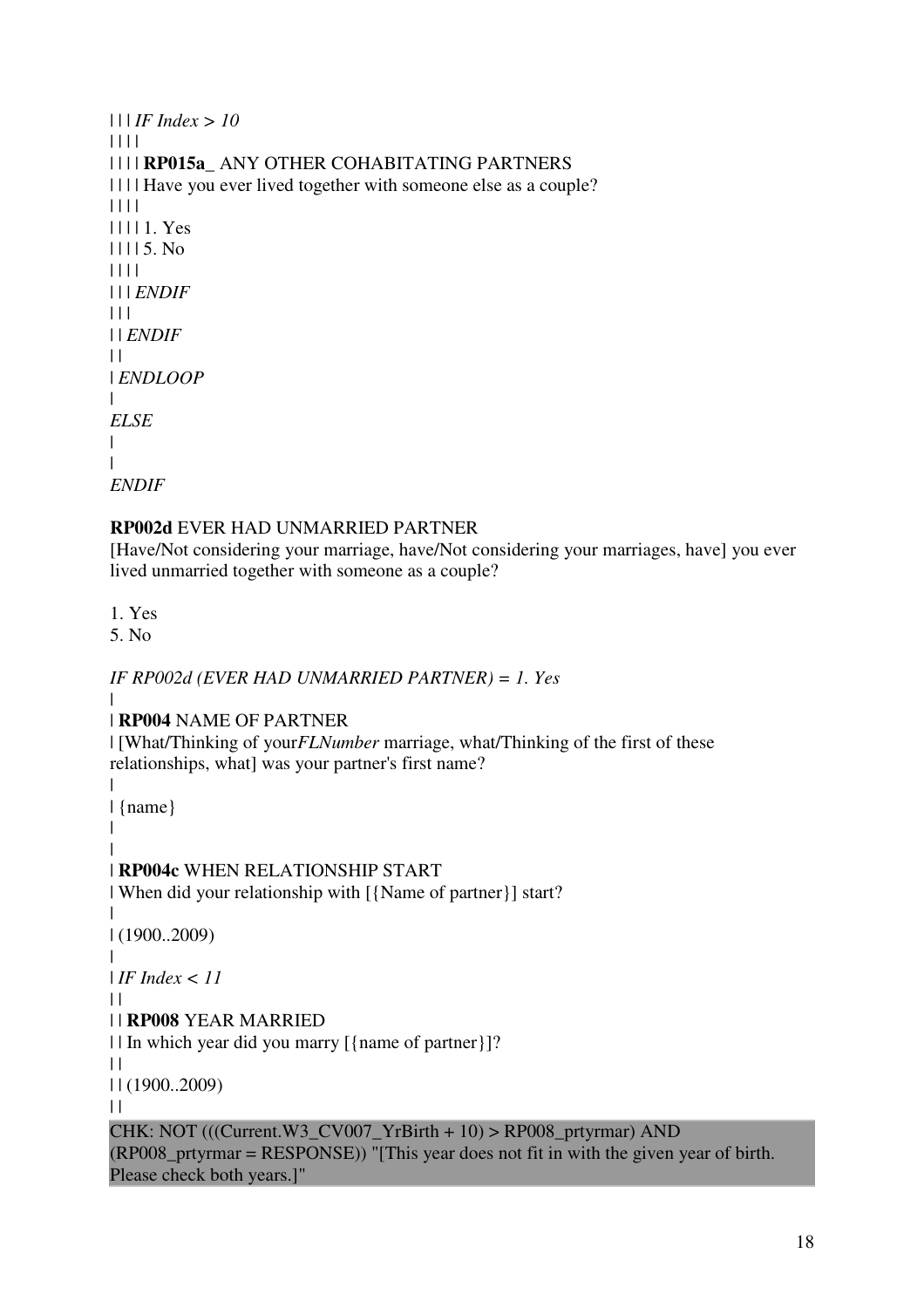| | **RP004b** YEAR STARTED LIVING WITH MARRIED PARTNER | | In what year did you first start living with [{name partner}]? | | IWER:Code 9997 if never lived together. | | (1900..9997)  $\|$ | *ENDIF* | | *IF Index > 10*  $\perp$ | | **RP003** YEAR STARTED LIVING WITH PARTNER | | In which year did you first start living with [a partner/another partner]?  $\|$ | | (1900..2009)  $| |$ CHK: NOT  $((RP003\_prtyr = RESPONSE)$  AND  $((Current.W3\_CV007\_YrBirth + 10)$ RP003\_prtyr)) "[This year does not fit in with the given year of birth. Please check both years.]" | *ENDIF* | | *IF RP004b (YEAR STARTED LIVING WITH MARRIED PARTNER) = 9997*  $\perp$ | *ELSE*  $\perp$ | | **RP009** STILL LIVING WITH PARTNER | | | | IWER:Please ask or code: Are you still living with [{name of partner}]? | | 1. Yes  $115.$  No  $\|$ | *ENDIF* | | *IF RP009 (STILL LIVING WITH PARTNER) = 5. No*  $\perp$ | | **RP010** REASONS FOR NOT LIVING WITH PARTNER  $| |$ | | IWER:Please ask or code: Why is this? Code 1 for dissolution of civil partnership. | | 1. Relationship breakdown (including divorce) | | 2. Widowed/partner died | | 3. Partner moved into nursing or care home | | 97. Other reason  $\|$ | | *IF RP010 (REASONS FOR NOT LIVING WITH PARTNER) = 2. Widowed/partner died*  $| | | |$ | | | **RP011** YEAR OF DEATH PARTNER | | | In which year did [{name of partner}] die?  $\Box$ | | | (1900..2009)  $| 11$ CHK: NOT ((RP011\_prtyod = RESPONSE) AND ((Current.W3\_CV007\_YrBirth + 10) > RP011 prtyod)) "[This year does not fit in with the given year of birth. Please check both years.]"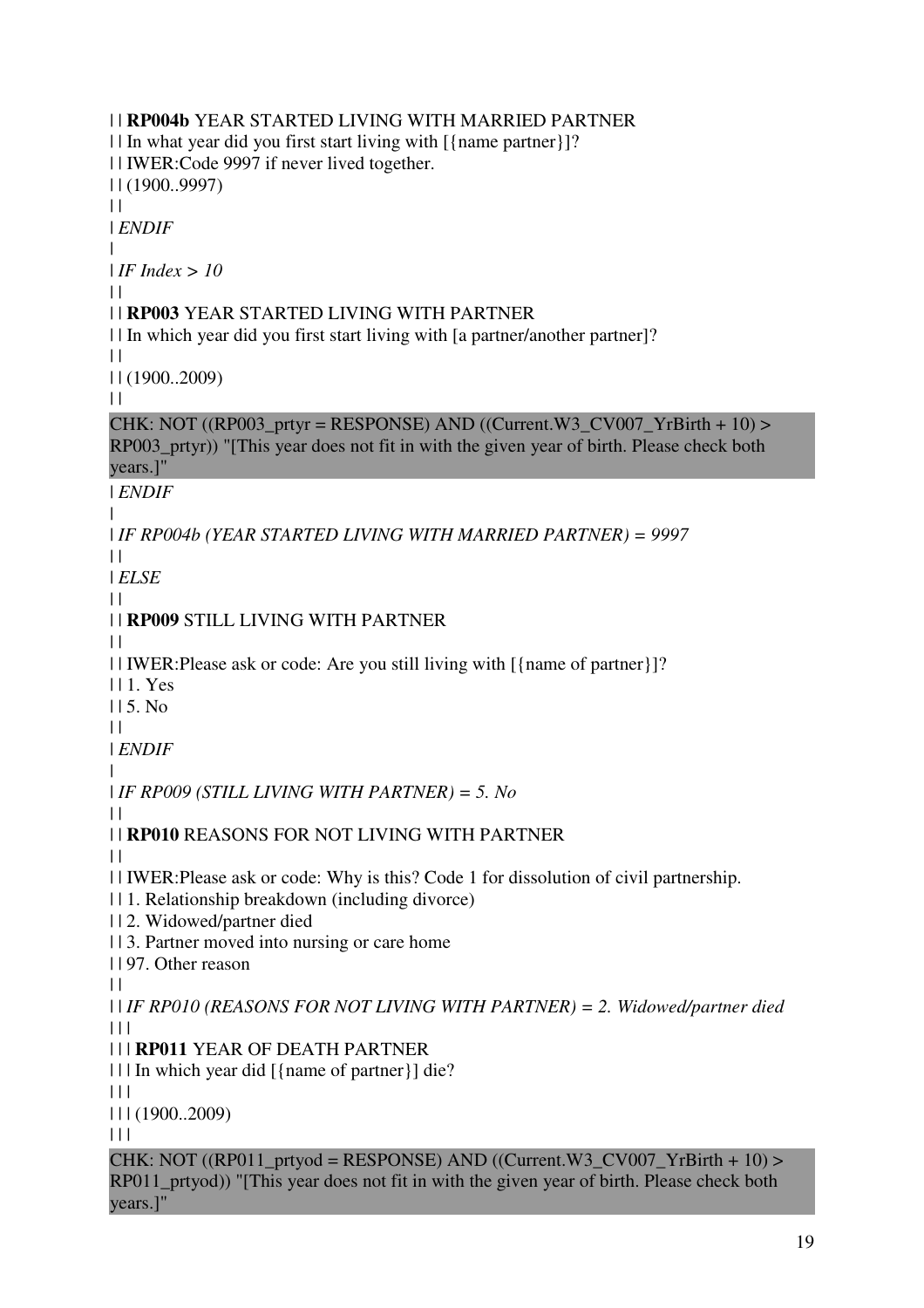| | *ENDIF*  $\perp$ | | *IF RP010 (REASONS FOR NOT LIVING WITH PARTNER) = 1. Relationship breakdown (including divorce) OR RP010 (REASONS FOR NOT LIVING*  | | *WITH PARTNER) = 3. Partner moved into nursing or care home OR RP010 (REASONS FOR NOT LIVING WITH PARTNER) = 97. Other reason*  $| 11$ | | | **RP012** YEAR STOPPED LIVING WITH PARTNER | | | In which year did you stop living with [{name of partner}]?  $\Box$ | | | (1900..2009)  $| 11$  $CHK: NOT ((RP012\_prtyrstp = RESPONSE) AND ((Current.W3_CVO07_YrBirth + 10) >$ RP012\_prtyrstp)) "[This year does not fit in with the given year of birth. Please check both years.]" | | *ENDIF*  $| |$ | | *IF RP010 (REASONS FOR NOT LIVING WITH PARTNER) = 1. Relationship breakdown (including divorce) AND Index < 11*  $\begin{array}{c} \hline \end{array}$ | | | **RP013** DIVORCED PARTNER  $| 11$ | | | IWER:Please ask or code: Did you get divorced from [{name of partner}]? | | | 1. Yes  $1115$ . No.  $\Box$ | | | *IF RP013 (DIVORCED PARTNER) = 1. Yes* | | | | | | | | **RP014** YEAR OF DIVORCE | | | | In which year were you divorced from [{name of partner}]? | | | | | | | | (1900..2009) | | | | CHK: NOT ((RP014 prtyrdiv = RESPONSE) AND ((Current.W3 CV007 YrBirth + 10) > RP014 prtyrdiv)) "[This year does not fit in with the given year of birth. Please check both years.]" | | | *ENDIF*  $| 11$ | | *ENDIF*  $\|$ | *ELSE*  $| |$  $\|$ | *ENDIF* | | *IF Index > 10*  $| |$ | | **RP015a\_** ANY OTHER COHABITATING PARTNERS | | Have you ever lived together with someone else as a couple?  $\Box$ | | 1. Yes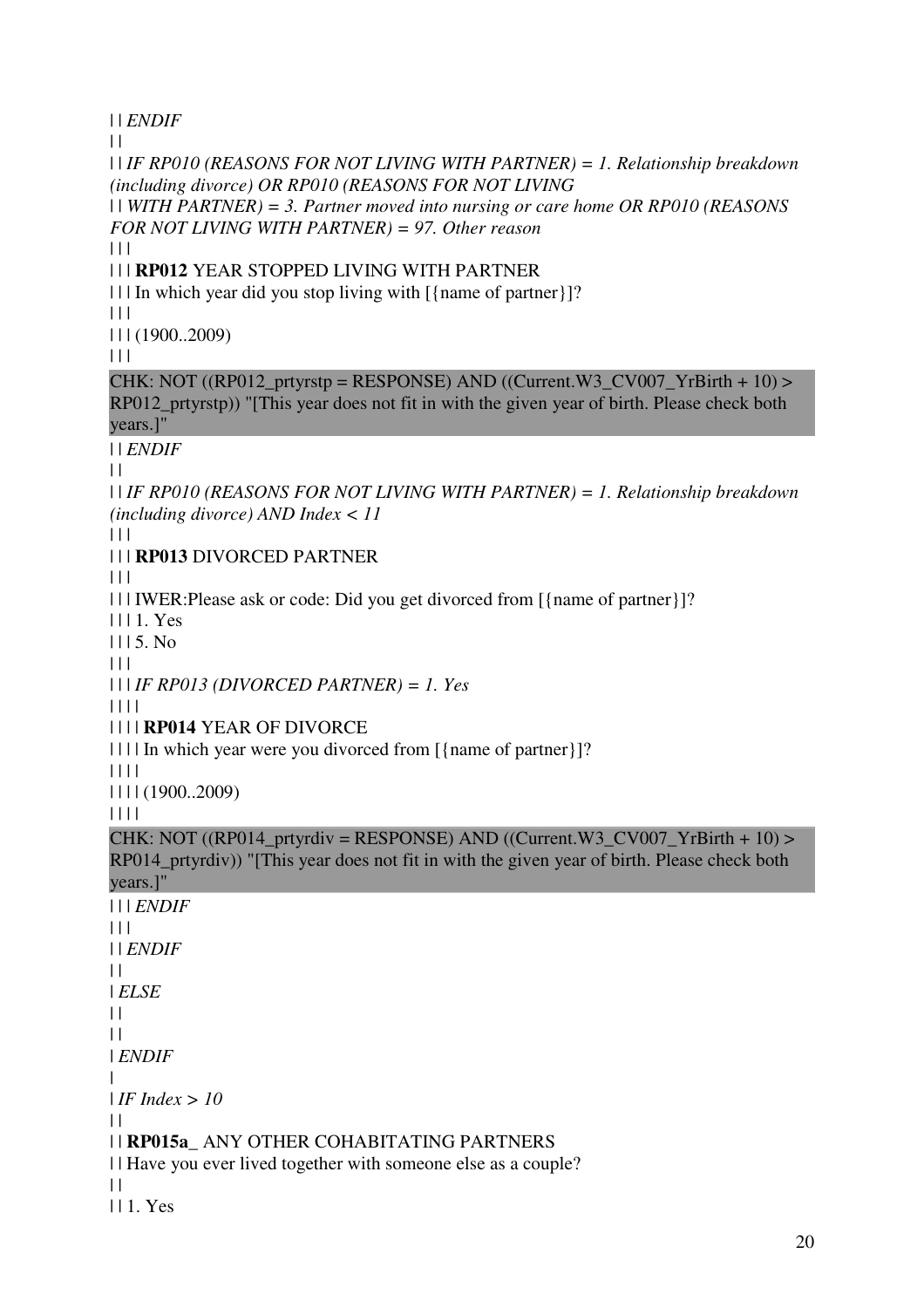| | 5. No  $\perp$ | *ENDIF* | | *LOOP cnt:= 12 TO 20*  $\perp$ | | *IF Partners[cnt - RP015a\_ (ANY OTHER COHABITATING PARTNERS) = 1. Yes*  $| 11$ | | | **RP004** NAME OF PARTNER | | | [What/Thinking of your*FLNumber* marriage, what/Thinking of the first of these relationships, what] was your partner's first name?  $\Box$  $|| \cdot ||$  {name}  $| 11$  $| | | |$ | | | **RP004c** WHEN RELATIONSHIP START | | | When did your relationship with [{Name of partner}] start?  $\Box$ | | | (1900..2009)  $| | | |$ | | | *IF Index < 11* | | | | | | | | **RP008** YEAR MARRIED | | | | In which year did you marry [{name of partner}]? | | | | | | | | (1900..2009) | | | | CHK: NOT (((Current.W3\_CV007\_YrBirth + 10) > RP008\_prtyrmar) AND (RP008\_prtyrmar = RESPONSE)) "[This year does not fit in with the given year of birth. Please check both years.]" | | | | **RP004b** YEAR STARTED LIVING WITH MARRIED PARTNER | | | | In what year did you first start living with [{name partner}]? | | | | IWER:Code 9997 if never lived together. | | | | (1900..9997) | | | | | | | *ENDIF*  $| 11$ | | | *IF Index > 10* | | | | | | | | **RP003** YEAR STARTED LIVING WITH PARTNER | | | | In which year did you first start living with [a partner/another partner]?  $|| || ||$ | | | | (1900..2009) | | | | CHK: NOT ((RP003\_prtyr = RESPONSE) AND ((Current.W3\_CV007\_YrBirth + 10) > RP003 prtyr)) "[This year does not fit in with the given year of birth. Please check both years.]" | | | *ENDIF*  $|| ||$ | | | *IF RP004b (YEAR STARTED LIVING WITH MARRIED PARTNER) = 9997*

| | | |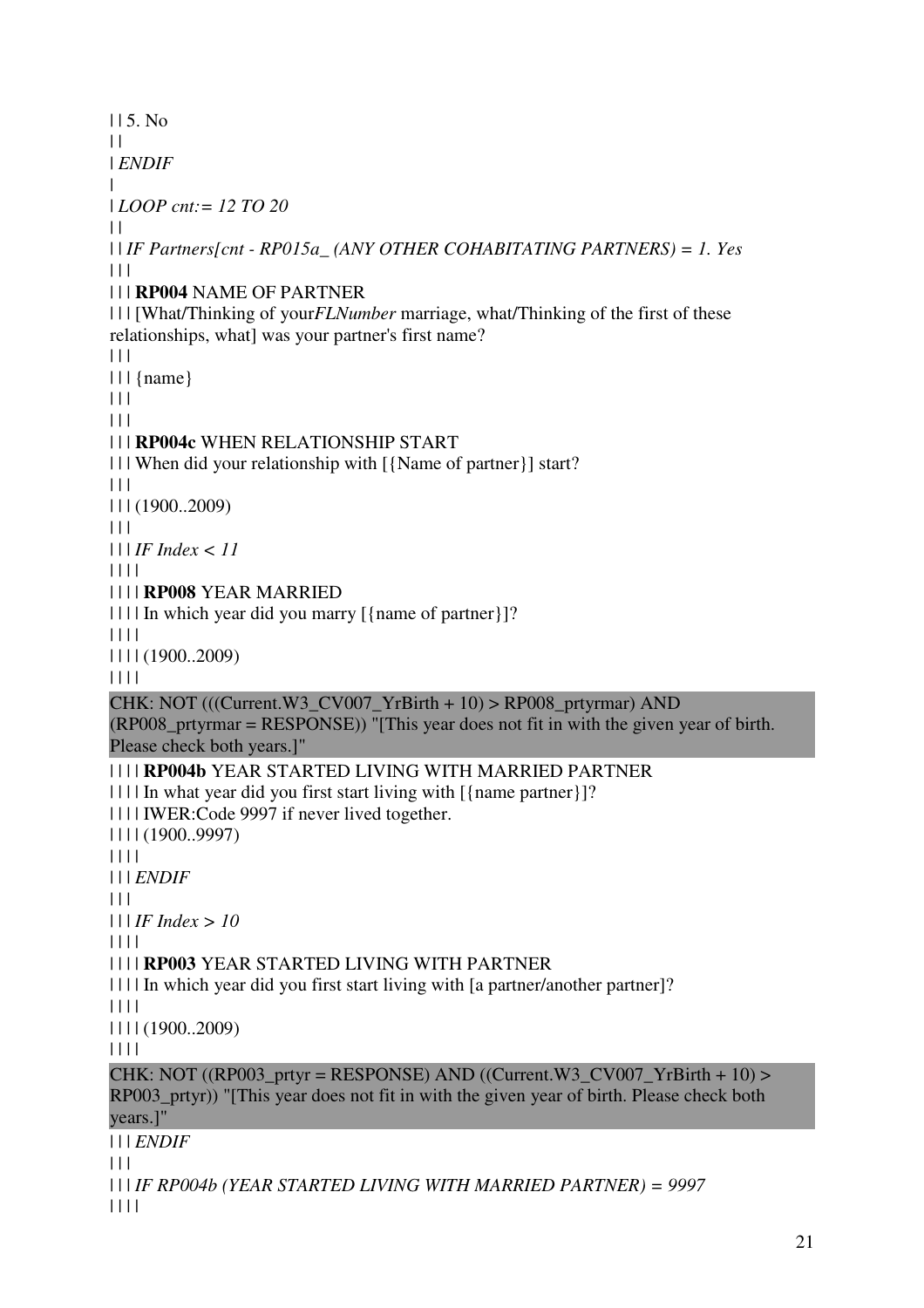| | | *ELSE* | | | | | | | | **RP009** STILL LIVING WITH PARTNER | | | | | | | | IWER:Please ask or code: Are you still living with [{name of partner}]? | | | | 1. Yes | | | | 5. No | | | | | | | *ENDIF*  $\Box$ | | | *IF RP009 (STILL LIVING WITH PARTNER) = 5. No* | | | | | | | | **RP010** REASONS FOR NOT LIVING WITH PARTNER | | | | | | | | IWER:Please ask or code: Why is this? Code 1 for dissolution of civil partnership. | | | | 1. Relationship breakdown (including divorce) | | | | 2. Widowed/partner died | | | | 3. Partner moved into nursing or care home | | | | 97. Other reason | | | | | | | | *IF RP010 (REASONS FOR NOT LIVING WITH PARTNER) = 2. Widowed/partner died* | | | | | | | | | | **RP011** YEAR OF DEATH PARTNER | | | | | In which year did [{name of partner}] die? | | | | | | | | | | (1900..2009) | | | | | CHK: NOT  $((RP011\_prtyod = RESPONSE)$  AND  $((Current.W3\_CVO07\_YrBirth + 10)$ RP011 prtyod)) "[This year does not fit in with the given year of birth. Please check both years.]" | | | | *ENDIF* | | | | | | | | *IF RP010 (REASONS FOR NOT LIVING WITH PARTNER) = 1. Relationship breakdown (including divorce) OR RP010 (REASONS FOR NOT LIVING*  | | | | *WITH PARTNER) = 3. Partner moved into nursing or care home OR RP010 (REASONS FOR NOT LIVING WITH PARTNER) = 97. Other reason* | | | | | | | | | | **RP012** YEAR STOPPED LIVING WITH PARTNER | | | | | In which year did you stop living with [{name of partner}]? | | | | | | | | | | (1900..2009) | | | | | CHK: NOT ((RP012\_prtyrstp = RESPONSE) AND ((Current.W3\_CV007\_YrBirth + 10) > RP012\_prtyrstp)) "[This year does not fit in with the given year of birth. Please check both years.]" | | | | *ENDIF* | | | | | | | | *IF RP010 (REASONS FOR NOT LIVING WITH PARTNER) = 1. Relationship breakdown (including divorce) AND Index < 11* | | | | | | | | | | **RP013** DIVORCED PARTNER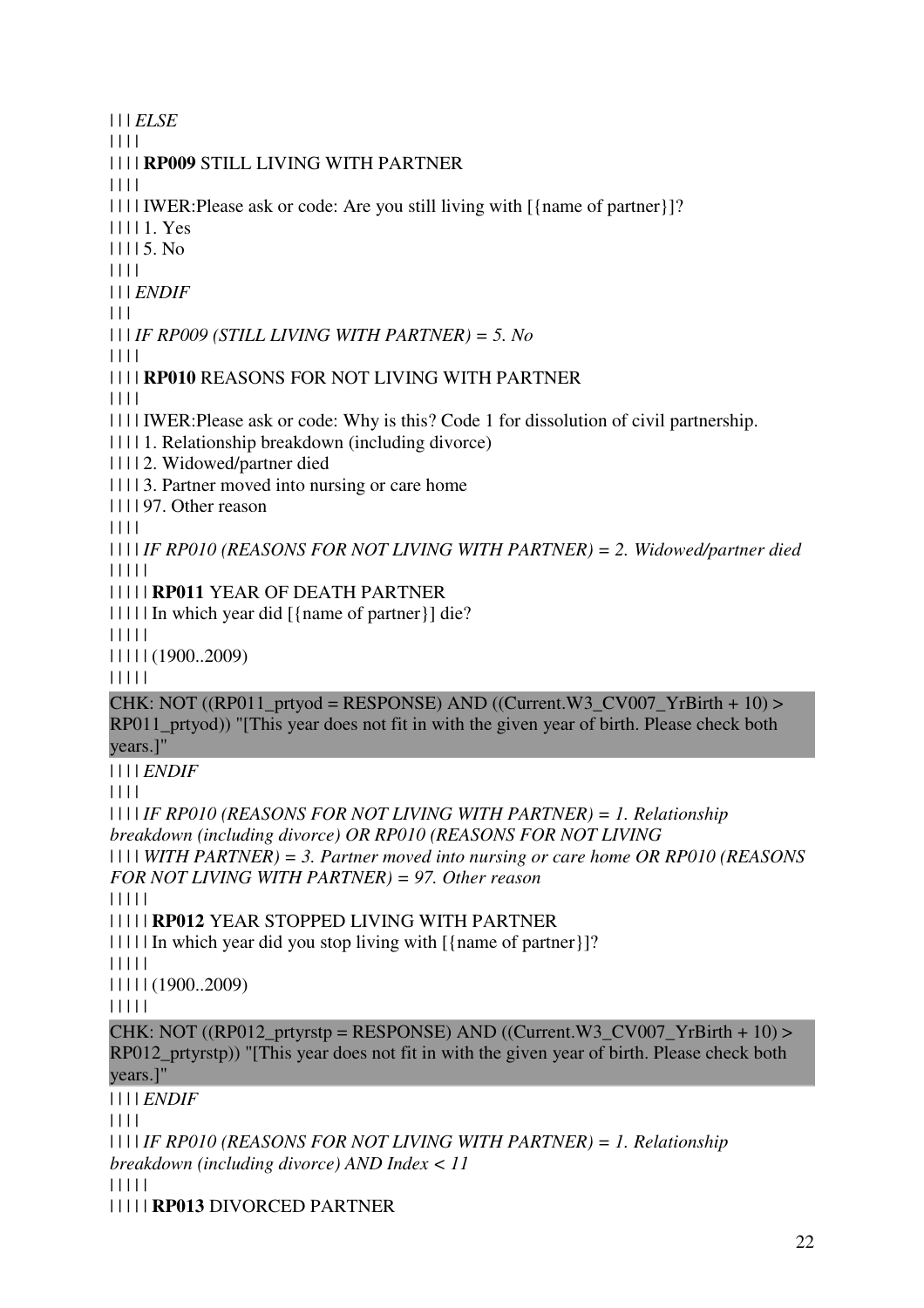| | | | | | | | | | IWER:Please ask or code: Did you get divorced from [{name of partner}]? | | | | | 1. Yes | | | | | 5. No | | | | | | | | | | *IF RP013 (DIVORCED PARTNER) = 1. Yes* | | | | | | | | | | | | **RP014** YEAR OF DIVORCE | | | | | | In which year were you divorced from [{name of partner}]? | | | | | | | | | | | | (1900..2009) | | | | | |  $CHK: NOT ((RP014\_prtyrdiv = RESPONSE) AND ((Current.W3_CVO07_YrBirth + 10) >$ RP014\_prtyrdiv)) "[This year does not fit in with the given year of birth. Please check both years.]" | | | | | *ENDIF* | | | | | | | | | *ENDIF* | | | | | | | *ELSE* | | | | | | | | | | | *ENDIF*  $| 11$ | | | *IF Index > 10* | | | | | | | | **RP015a\_** ANY OTHER COHABITATING PARTNERS | | | | Have you ever lived together with someone else as a couple? | | | | | | | | 1. Yes | | | | 5. No | | | | | | | *ENDIF* | | | | | *ENDIF*  $| |$ | *ENDLOOP* | *ENDIF*

#### **RP016** NON COHABITATING PARTNERS

[Apart from the relationships we already talked about, have/Have] you ever been in a long term relationship that was important to you, where your partner lived at a different address from you for most of the time?

1. Yes

5. No

*IF RP016 (NON COHABITATING PARTNERS) = 1. Yes*

| | **RP017** START NON-COHABITATING PARTNERSHIP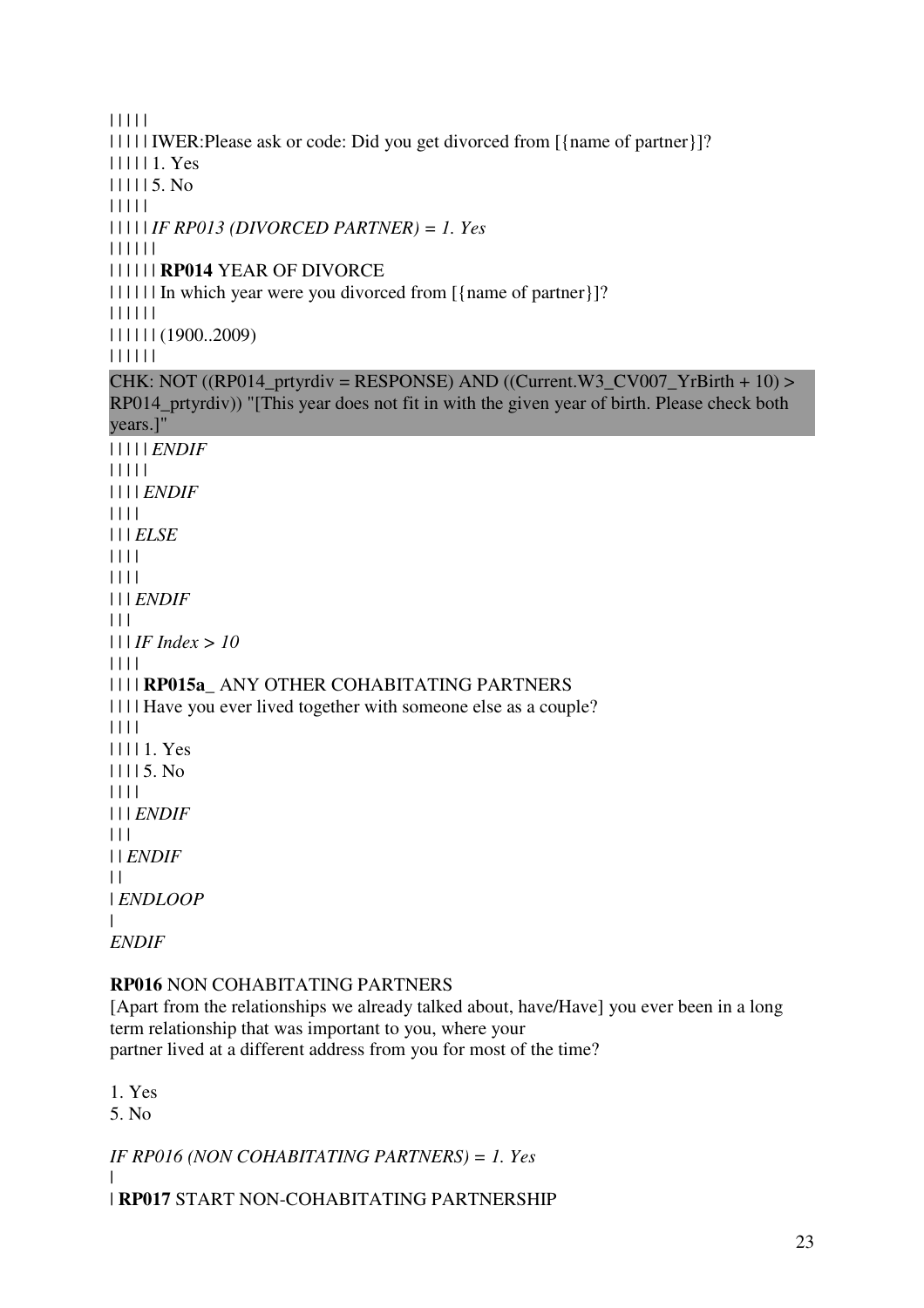| In which year did this relationship start?

| | (1900..2009)

CHK: NOT ((RP017 prtncstrt = RESPONSE) AND ((Current.W3 CV007 YrBirth + 10) > RP017 prtncstrt)) "[This year does not fit in with the given year of birth. Please check both years.]"

#### | **RP018** NAME OF NON-COHABITATING PARTNER

| What was your partner's name?

| {name}

| |

|

|

#### | **RP019** STILL IN A RELATIONSHIP WITH NON-COHABITATING PARTNER | Are you still in a relationship with [{name of non-cohabitating partner}]?

| | 1. Yes

| 5. No

|

| *IF RP019 (STILL IN A RELATIONSHIP WITH NON-COHABITATING PARTNER) = 5. No*  $\perp$ 

### | | **RP020** END NON-COHABITATING PARTNERSHIP

| | In which year did your relationship end?

 $| |$ 

| | (1900..2009)

 $\|$ 

CHK: NOT ((RP020\_prtncend = RESPONSE) AND ((Current.W3\_CV007\_YrBirth + 10) > RP020 prtncend)) "[This year does not fit in with the given year of birth. Please check both years.]"

| *ELSE*

 $\|$ 

 $\|$ 

| *ENDIF*

|

## | **RP021** ANY OTHER NON COHABITATING PARTNERS

| Have you ever been in another long term relationship that was important to you where your partner lived at a different address than you for most of | the time?

| | 1. Yes

| 5. No

|

| *LOOP cnt:= 2 TO 10*

 $\blacksquare$ 

| | *IF NoCoPartners[cnt - RP021 (ANY OTHER NON COHABITATING PARTNERS) = 1. Yes*  $\Box$ 

## | | | **RP017** START NON-COHABITATING PARTNERSHIP

| | | In which year did this relationship start?

 $| 11$ 

| | | (1900..2009)

 $| 11$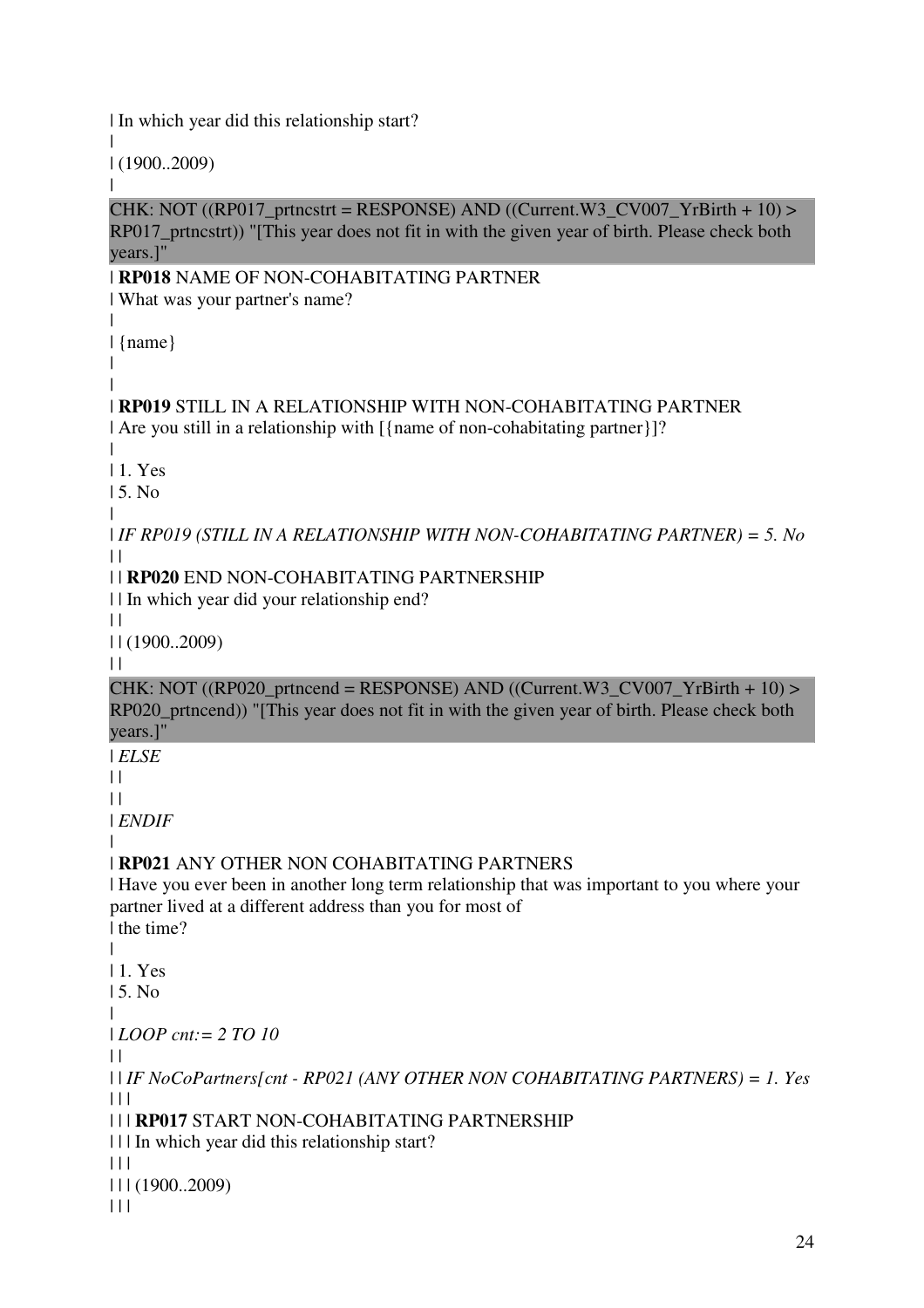$CHK: NOT ((RP017\_ptrncstr = RESPONSE) AND ((Current.W3_CVO07_YrBrit + 10) >$ RP017 prtncstrt)) "[This year does not fit in with the given year of birth. Please check both years.]" | | | **RP018** NAME OF NON-COHABITATING PARTNER | | | What was your partner's name?  $\Box$ | | | {name}  $|| ||$  $|| ||$ | | | **RP019** STILL IN A RELATIONSHIP WITH NON-COHABITATING PARTNER | | | | Are you still in a relationship with  $\frac{1}{2}$  and  $\frac{1}{2}$  and  $\frac{1}{2}$  and  $\frac{1}{2}$  arther  $\frac{1}{2}$  and  $\frac{1}{2}$  $\Box$ | | | 1. Yes  $1115$ . No.  $| | | |$ | | | *IF RP019 (STILL IN A RELATIONSHIP WITH NON-COHABITATING PARTNER) = 5. No* | | | | | | | | **RP020** END NON-COHABITATING PARTNERSHIP | | | | In which year did your relationship end? | | | | | | | | (1900..2009) | | | | CHK: NOT ((RP020\_prtncend = RESPONSE) AND ((Current.W3\_CV007\_YrBirth + 10) > RP020\_prtncend)) "[This year does not fit in with the given year of birth. Please check both years.]" | | | *ELSE* | | | | | | | | | | | *ENDIF*  $| 11$ | | | **RP021** ANY OTHER NON COHABITATING PARTNERS | | | Have you ever been in another long term relationship that was important to you where your partner lived at a different address than you for most of | | | the time?  $| 11$ | | | 1. Yes  $1115. No$  $| 11$ | | *ENDIF*  $\perp$ | *ENDLOOP* | *ENDIF*

#### **RP022** END OF THE PARTNER SECTION

IWER:This is the end of the partners section. Press 1 and <ENTER> to continue. 1. Continue

*IF Sec\_ST.ST001a\_Proxy <> a3*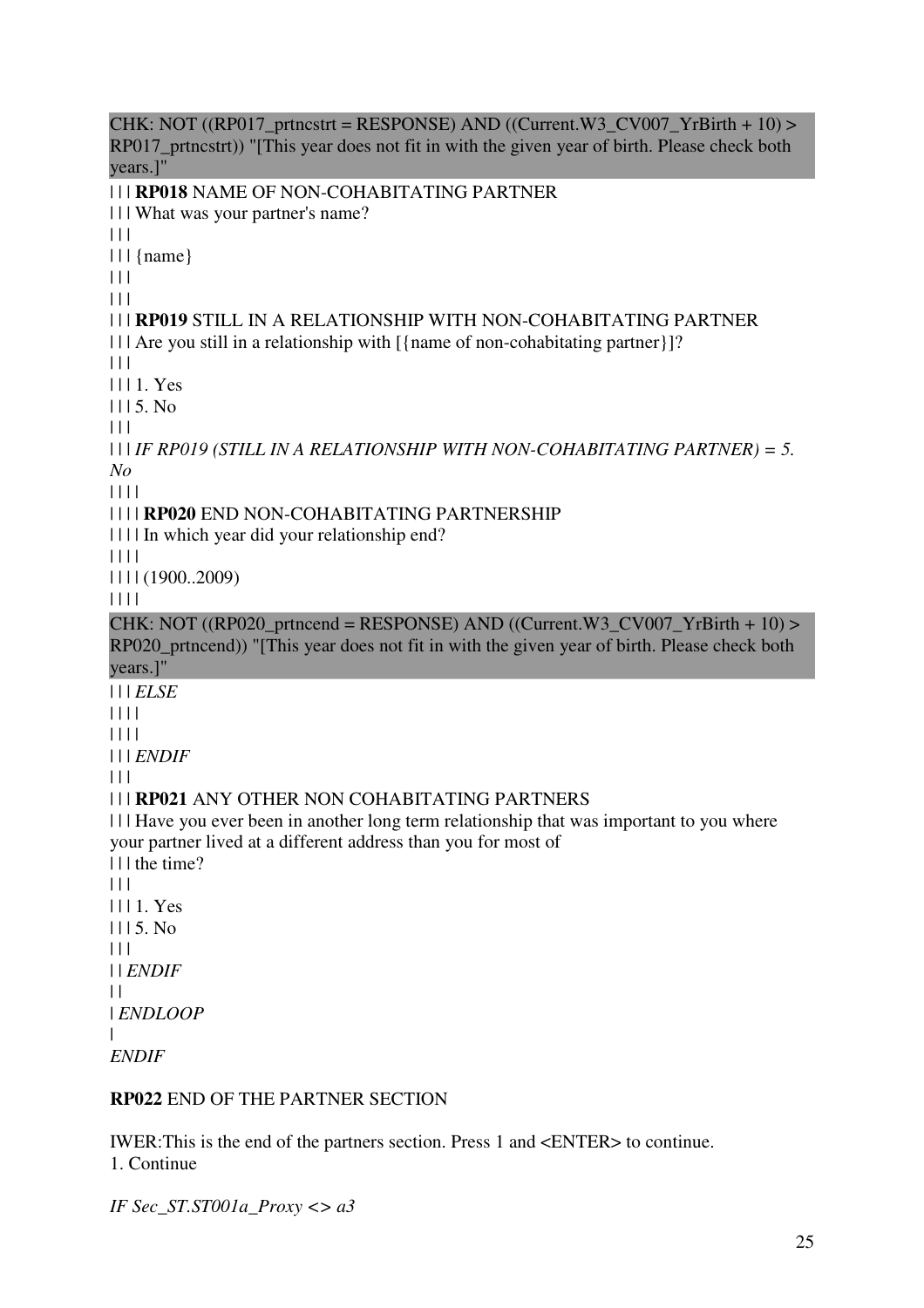## | **RP023** PROXY CHECK

| | IWER:Please check. Who answered the questions in this section?

- | 1. Respondent only
- | 2. Respondent and proxy
- | 3. Proxy only

#### |

### *ENDIF*

|

#### **AC001** START OF THE ACCOMODATION SECTION

In this next section of the interview, I am going to ask you for some information about the different places you have lived in during your life.

IWER:Press 1 and <ENTER> to continue.

1. Continue

### **AC002** SPECIAL EVENTS IN ACCOMODATION

Please look at SHOWCARD 3. Have you ever experienced any of the events on this card? IWER:Please code all that apply.

- 1. Lived in a children's home
- 2. Been fostered with another family
- 3. Evacuated or relocated during a war
- 4. Lived in a prisoner of war camp
- 5. Lived in prison
- 6. Lived in a labor camp
- 7. Lived in a concentration camp
- 8. Been an inpatient in a TB institution
- 9. Stayed in a psychiatric hospital
- 10. Been homeless for 1 month or more
- 96. None of these

#### CHK: NOT ((AC002 acmintro = RESPONSE) AND ( $($  > 1) AND (a96 IN

AC002 acmintro))) "[You cannot select 'None of these' together with any other answer. Please change your answer.]"

### **AC003** WHEN ESTABLISHED HOME

In which year did you start to live on your own or establish your own household?

IWER:If asked, the year the respondent views as his/her first own household after the parental home.Please code 9997 if respondent never established

own household.

(1900..9997)

CHK: NOT ((AC003\_acyrest = RESPONSE) AND (((Current.W3\_CV007\_YrBirth > AC003 acyrest) OR (AC003 acyrest > 2009)) AND NOT (AC003 acyrest = 9997))) "[This year does not fit in with the given year of birth. Please check both years.]"

#### **AC004** RESIDENCE WHEN BORN

I'd like to ask you about the residence you lived in when you were born. Did you live there for more than six months?

IWER:"Residence" refers to an apartment or single house the respondent lived in.

- 1. Yes
- 5. No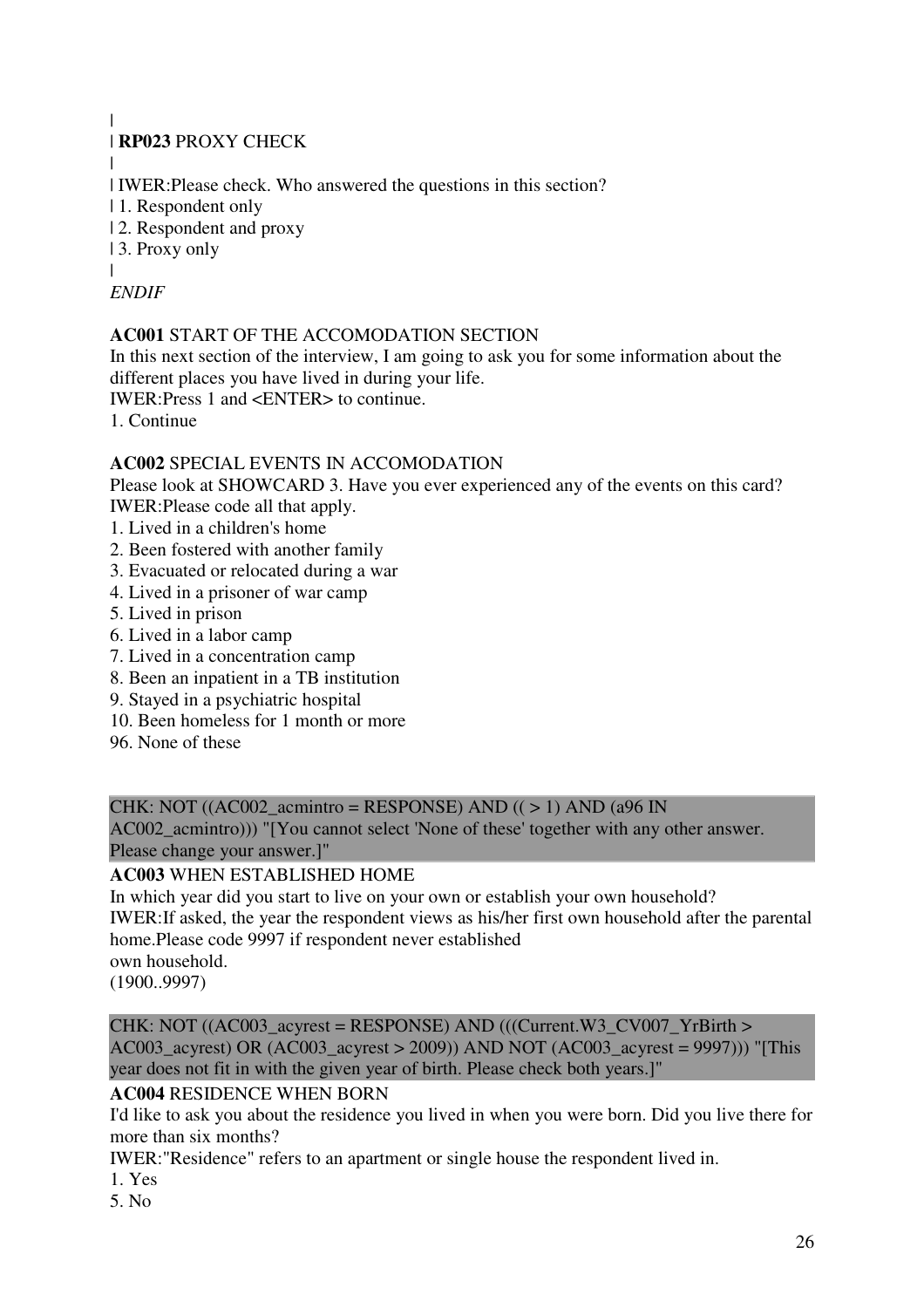*IF Index <> 1* | | **AC005** SHORT TERM LIVING | Did you move straight into your next residence and stay there for 6 months or more? | IWER:Straight into = after less than 6 months | 1. Yes | 5. No | | *IF AC005 (SHORT TERM LIVING) = 1. Yes*  $\perp$ | *ELSE*  $\|$ | | *IF AC005 (SHORT TERM LIVING) = 5. No*  $| 11 |$ | | | **AC006** START LIVING AT RESIDENCE | | | When did you start living in [the first/the next] residence that you lived in for six months or more?  $| | |$ | | | (1900..2009)  $\Box$ CHK: NOT  $((AC006 \text{ acstrt} = RESPONSE)$  AND  $(Current.W3CV007YrBirth >$ AC006 acstrt)) "[This year does not fit in with the given year of birth. Please check both years.]" | | *ENDIF*  $\|$ | *ENDIF* | *ELSE* | | *ENDIF* **AC026** WHERE LIVED

How should we refer to this place?

IWER:This question is just meant to uniquely identify the place in the personal events listing. It can be the name of the street, a (unique) name of

the town or description of the building, e.g. our London flat.

*IF AC006 (START LIVING AT RESIDENCE) = DONTKNOW*

| | **AC007** ESTIMATED START YEAR OF ACCOMMODATION

| | IWER:Ask the respondent to estimate the year they started living in this (next) residence. If cannot estimate, ask for the decade and enter the mid | year of this decade - i.e. If 1940s enter 1945 | (1900..2009)

|

\_\_\_\_\_\_\_\_\_\_\_

CHK: NOT ( $(AC007 \text{ acest} = RESPONSE)$  AND  $(Current.W3CV007YrBirth >$ AC007 acest)) "[This year does not fit in with the given year of birth. Please check both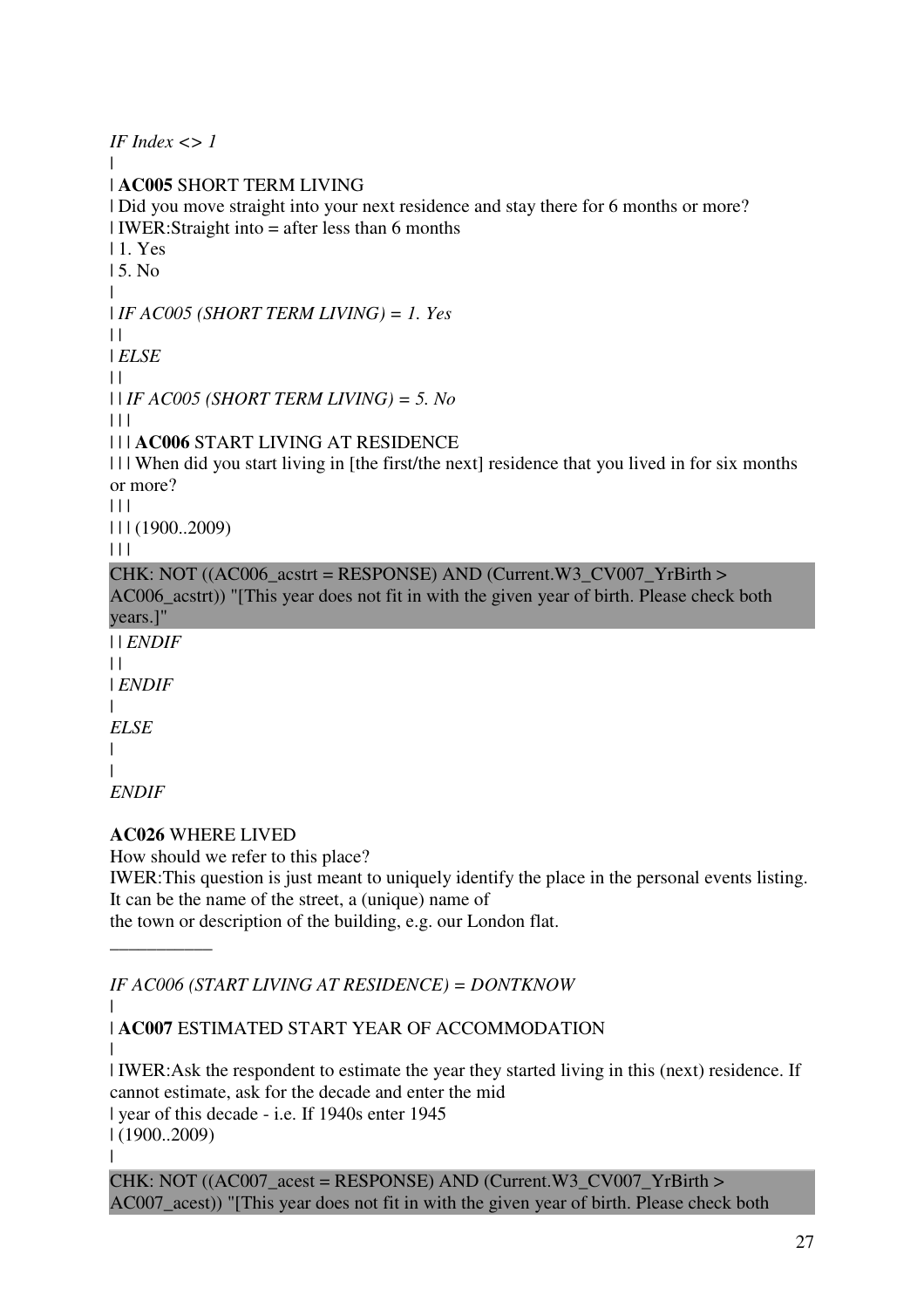years.]"

*ENDIF*

### **AC008** TYPE OF RESIDENCE

Was this a private residence?

IWER:Private residences are those the respondent or his parents or guardians owned or rented in any way.

1. Yes

5. No

*IF AC008 (TYPE OF RESIDENCE) = 1. Yes*

|

| **AC009** TYPE OF PRIVATE RESIDENCE

| [Did your parents or guardians live there as owners, members of a cooperative, tenants, or did they live rent free/Did you live there as an owner, a

| member of a cooperative, a tenant, or did you live rent free]?

| IWER:Rent-free includes: Living with relatives, friends, in company housing or in

employer-provided or family/friend provided housing. A sub-tenant

| (somebody who rents from somebody who himself or herself rents from a third party) is to be classified as tenant.

| 1. Owner

| 2. Members of a cooperative

| 3. Tenant

| 4. Rent-free

| 97. Other

|

| *IF AC009 (TYPE OF PRIVATE RESIDENCE) = 97. Other*

 $\Box$ | | **AC010** SPECIFY OTHER: PRIVATE RESIDENCE

| | Please specify 'other' answer.

 $\|$ 

 $||$ 

 $| |$ 

| *ENDIF*

|

*ELSE* |

| *IF AC008 (TYPE OF RESIDENCE) = 5. No*

 $\perp$ 

| | **AC011** TYPE OF NON-PRIVATE RESIDENCE

| | Please look at SHOWCARD 4. What type of residence was it?

 $\perp$ 

| | 1. Boarding school or university accommodation

- | | 2. Orphanage or Children's home
- | | 3. Housing with the armed forces
- | | 4. Mental hospital
- | | 5. Other hospital
- | | 6. Nursing home for the elderly
- | | 7. Prison
- | | 8. Prisoner of war camp
- | | 9. Labor Camp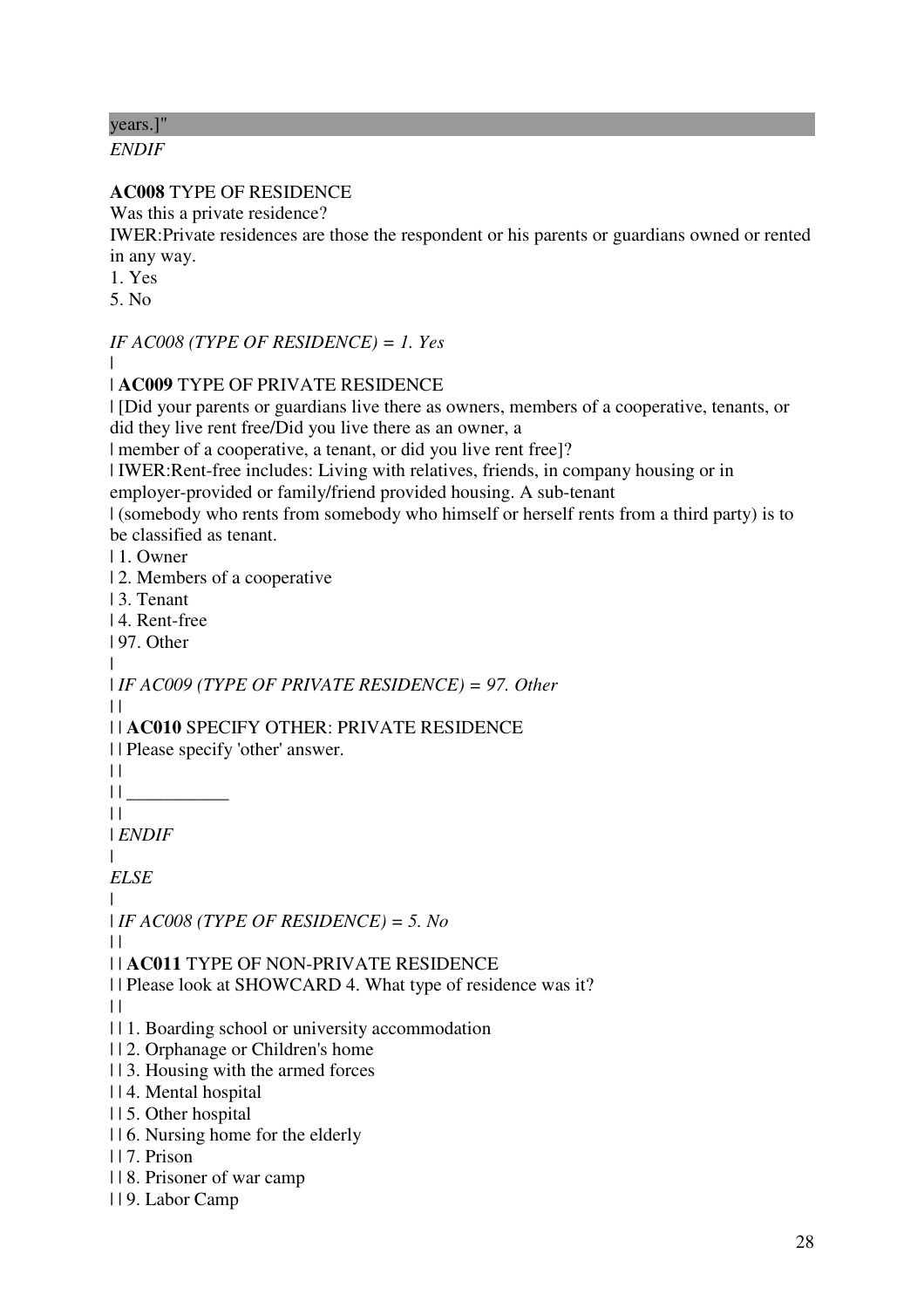| 110. Concentration camp                                     |
|-------------------------------------------------------------|
| $1197.$ Other                                               |
| $\perp$                                                     |
| $\Box$ IF AC011 (TYPE OF NON-PRIVATE RESIDENCE) = 97. Other |
| $\perp$                                                     |
| <b>III AC012 SPECIFY OTHER: NONE-PRIVATE RESIDENCE</b>      |
| III Please specify 'other' answer.                          |
| $\perp$                                                     |
| $\perp$                                                     |
| $\perp$                                                     |
| $\Box$ <i>ENDIF</i>                                         |
| $\perp$                                                     |
| ENDIF                                                       |
|                                                             |
| <i>ENDIF</i>                                                |

# **AC013** WAS RESIDENCE IN CURRENT COUNTRY

Was this residence within the current boundaries of the United Kingdom?

- 1. Yes
- 5. No

*IF AC013 (WAS RESIDENCE IN CURRENT COUNTRY) = 5. No*

| **AC014** COUNTRY OF RESIDENCE (NOT CURRENT)

| Please look at SHOWCARD 5. Which country, considering current boundaries, was this residence in?

|

 $\blacksquare$ 

- | 1. Austria
- | 2. Belgium
- | 3. Czech Republic
- | 4. Denmark
- | 5. Finland
- | 6. France
- | 7. Germany
- | 8. Greece
- | 9. Hungary
- | 10. Ireland
- | 11. Italy
- | 12. Netherlands
- | 13. Norway
- | 14. Poland
- | 15. Portugal
- | 16. Slovakia
- | 17. Spain
- | 18. Sweden
- | 19. Switzerland
- | 20. United Kingdom
- | 21. Russia
- | 22. United States
- | 98. Other European country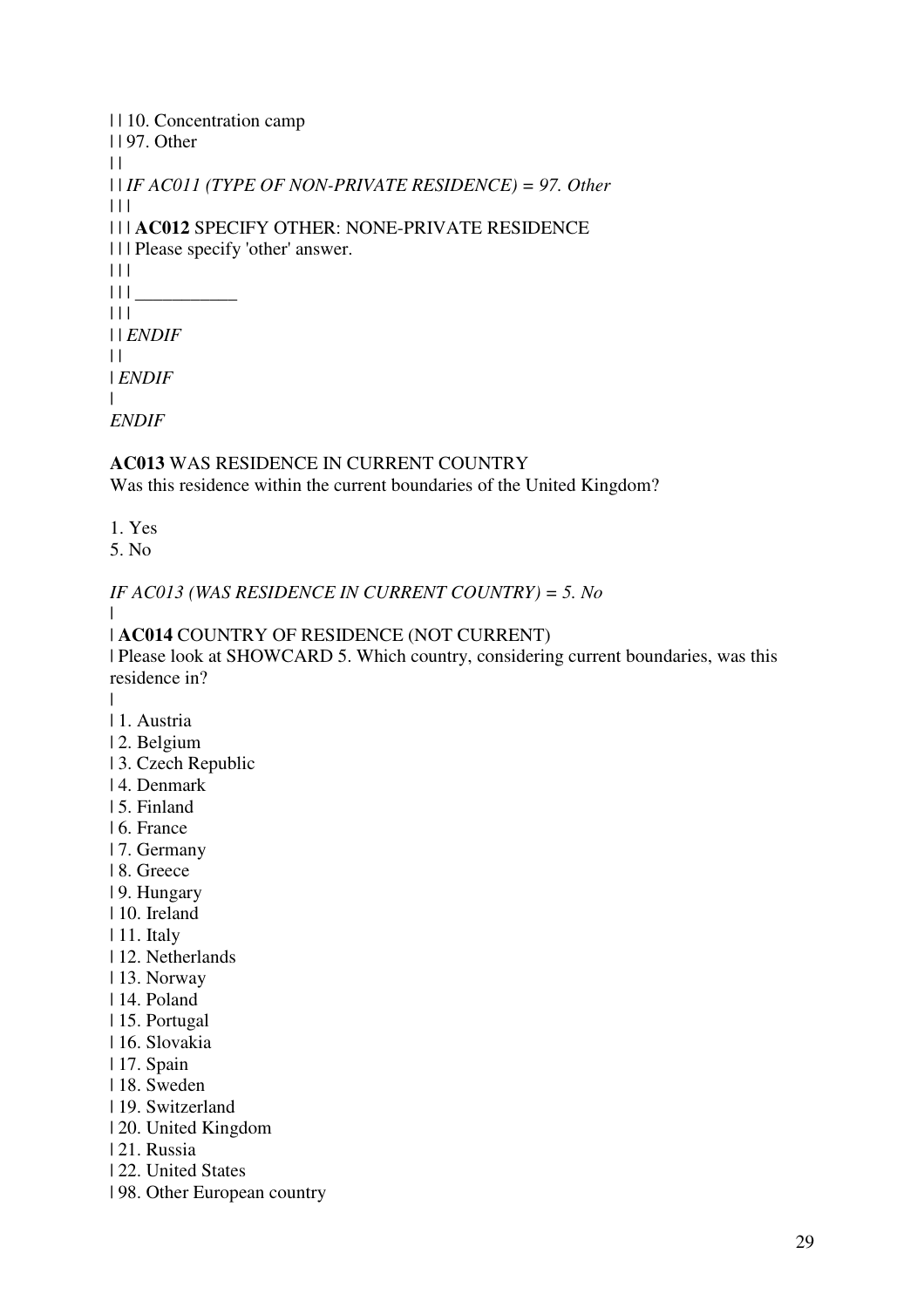| 99. Non-European country

 $\blacksquare$ 

*ELSE*

| | *IF AC013 (WAS RESIDENCE IN CURRENT COUNTRY) = 1. Yes*

 $\Box$ 

| | **AC015** REGION OF RESIDENCE (NOT CURRENT)

| | Please look at SHOWCARD 6. Which region was this residence in?

- $\perp$
- | | 1. North East
- | | 2. North West
- | | 3. Yorkshire and the Humber
- | | 4. East Midlands
- | | 5. West Midlands
- | | 6. East
- $117.$  London
- | | 8. South East
- | | 9. South West
- $\perp$
- $\perp$

| *ENDIF*

| *ENDIF*

## **AC017** AREA OF RESIDENCE

How would you describe the area where this residence was located?

IWER:Please read out.

- 1. A big city
- 2. The suburbs or outskirts of a big city
- 3. A large town
- 4. A small town
- 5. A rural area or village

*IF AC006 (START LIVING AT RESIDENCE) >= AC003 (WHEN ESTABLISHED HOME) OR AC007 (ESTIMATED START YEAR OF ACCOMMODATION) >= AC003 (WHEN ESTABLISHED HOME) AND AC009 (TYPE OF PRIVATE RESIDENCE) = 1. Owner*

|

# | **AC018** HOW AQUIRED PROPERTY

| Please look at SHOWCARD 7. How did you acquire this property?

- | IWER:Please code all that apply.If unclear, "own means" includes spousal support.
- | 1. Purchased or built it with own means
- | 2. Purchased or built it with a mortgage
- | 3. Purchased or built it with help from family
- | 4. Received it as a bequest
- | 5. Received it as a gift
- | 6. Acquired it through other means

|

| *IF 1. Purchased or built it with own means IN AC018 (HOW AQUIRED PROPERTY) OR 2. Purchased or built it with a mortgage IN AC018 (HOW*

| *AQUIRED PROPERTY) OR 3. Purchased or built it with help from family IN AC018 (HOW*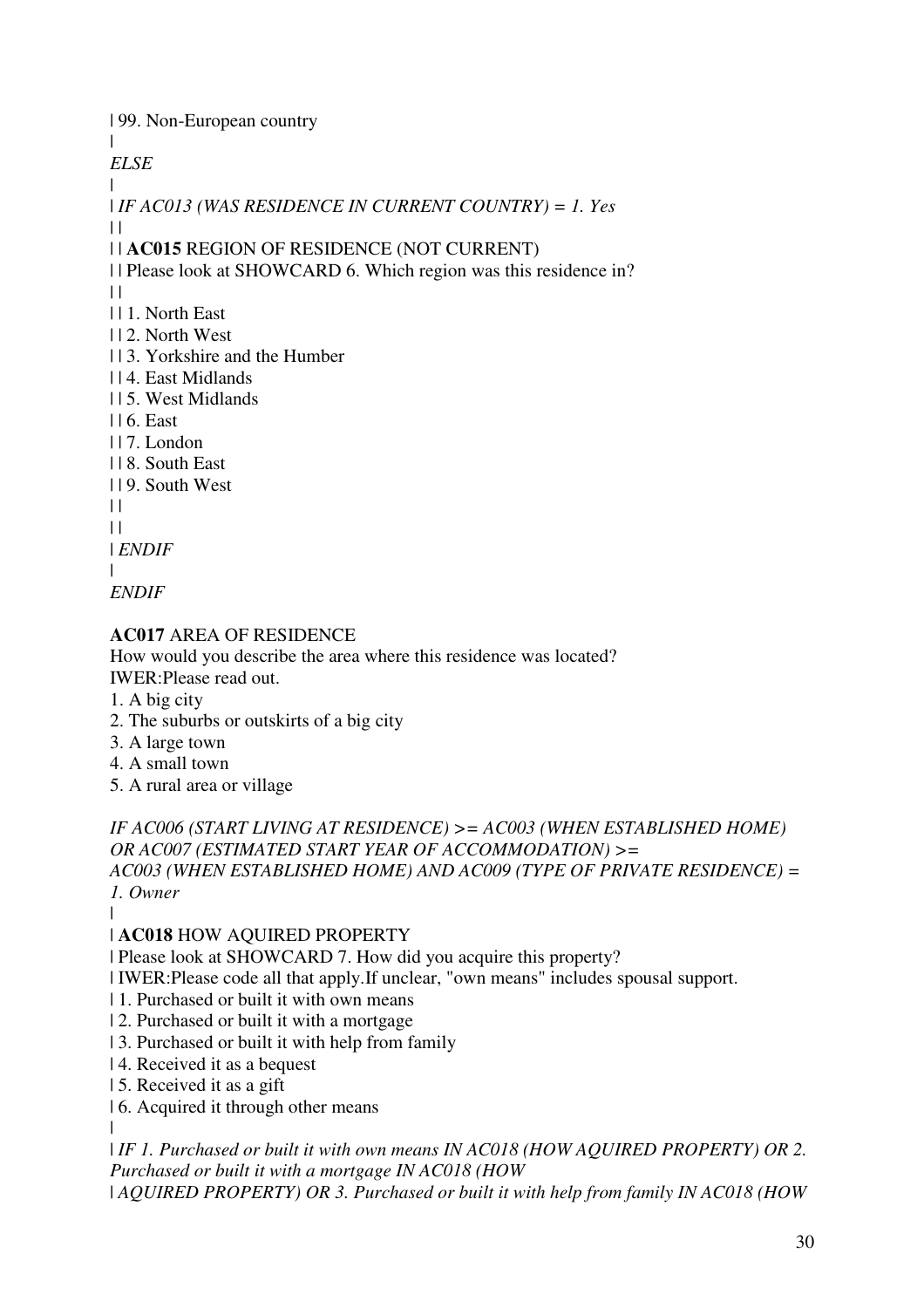*AQUIRED PROPERTY) OR 6. Acquired it through other means IN*  | *AC018(HOW AQUIRED PROPERTY)*

 $\|$ 

| | **AC019** PRICE OF OWNED PROPERTY

| | What was the price of this property?

| | IWER:We are interested in the market value of the property at the time of of purchase.Enter amount. Enter currency at next question.

 $||$  {money}

 $\|$ 

| | *IF AC019 (PRICE OF OWNED PROPERTY) = RESPONSE*

 $\Box$ 

| | | **AC020** CURRENCY OF OWNED PROPERTY

| | | Which currency was this in?

| | | IWER:Please ask or code.

| | | {currency}

 $| 11$ 

| | *ENDIF*

 $| |$ 

| *ENDIF*

|

*ENDIF*

## **AC021** STOPPED LIVING AT RESIDENCE

In which year did you stop living in this residence ([{name of residence}], which you [lived in when you were born/started living at in

*FL\_livingin*])?

IWER:Please code 9997 if respondent still lives in the same residence (i.e. apartment or house).

(1900..9997)

CHK: NOT ( $(AC021 \text{ acts} = RESPONSE)$  AND ((((Current.W3 CV007 YrBirth > AC021\_acstop) OR (AC021\_acstop > 2009)) OR (AC021\_acstop < AC006\_acstrt)) AND NOT (AC021 acstop = 9997))) "[This year does not fit in with the given year of birth. Please check both years.]"

*IF AC021 (STOPPED LIVING AT RESIDENCE) = 9997*

| *ELSE* | | *ENDIF*

*IF AC006 (START LIVING AT RESIDENCE) >= AC003 (WHEN ESTABLISHED HOME) OR AC007 (ESTIMATED START YEAR OF ACCOMMODATION) >= AC003 (WHEN ESTABLISHED HOME) AND AC009 (TYPE OF PRIVATE RESIDENCE) = 1. Owner AND AC021 (STOPPED LIVING AT RESIDENCE) <> 9997* |

## | **AC022** WHAT DONE WITH PROPERTY

| What did you do with the property after you stopped living there? | IWER:Please read out.

| 1. Sold it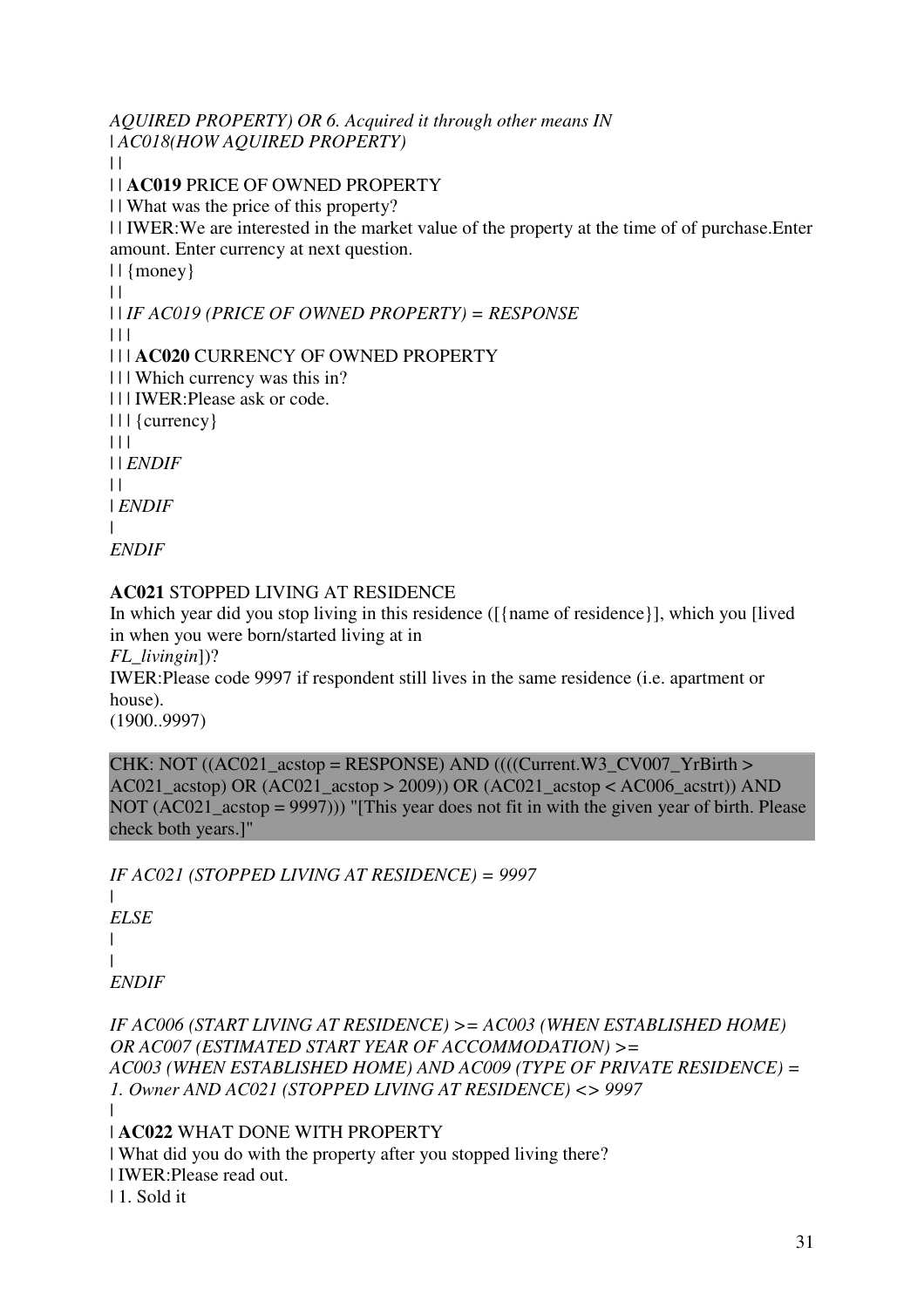| 2. Kept it | 3. Gave it as a gift to someone | 4. Was dispossessed | 96. None of these | | | *IF AC022 (WHAT DONE WITH PROPERTY) = 1. Sold it*  $\perp$ | | **AC023** SALE PRICE OF OWNED PROPERTY | | How much did you sell the property for? | | IWER:We are interested in the market value of the property at the time of the sale.  $||$  {money}  $\|$ | | **AC024** SALE CURRENCY OF OWNED PROPERTY  $\perp$ | | IWER:Please ask or code: Which currency was this in? | | {currency}  $\|$ | *ELSE*  $\perp$ | | *IF AC022 (WHAT DONE WITH PROPERTY) = 2. Kept it*  $| 11$ | | | **AC022a** STILL OWN PROPERTY | | | Do you still own this property?  $\begin{array}{c|c} \hline \end{array}$ | | | 1. Yes  $1115$ . No.  $\Box$ | | | *IF AC022a (STILL OWN PROPERTY) = 5. No* | | | | | | | | **AC022b** DO WITH PROPERTY | | | | What did you do with the property? | | | | IWER:Please read out. | | | | 1. Sold it | | | | 3. Gave it as a gift to someone | | | | 4. Was dispossessed | | | | 96. None of these | | | | | | | | | | | | *IF AC022b (DO WITH PROPERTY) = 1. Sold it* | | | | | | | | | | **AC022c** WHEN SELL PROPERTY | | | | | In which year did you sell the property? | | | | | | | | | | (1900..2009) | | | | | CHK: NOT  $((AC022c<sub>-</sub>yrselprop = RESPONSE)$  AND  $(Current.W3<sub>-</sub>CV007<sub>-</sub>YrBirth >$ AC022c\_yrsellprop)) "[This year does not fit in with the given year of birth. Please check both years.]"

| | | | | **AC023** SALE PRICE OF OWNED PROPERTY | | | | | How much did you sell the property for?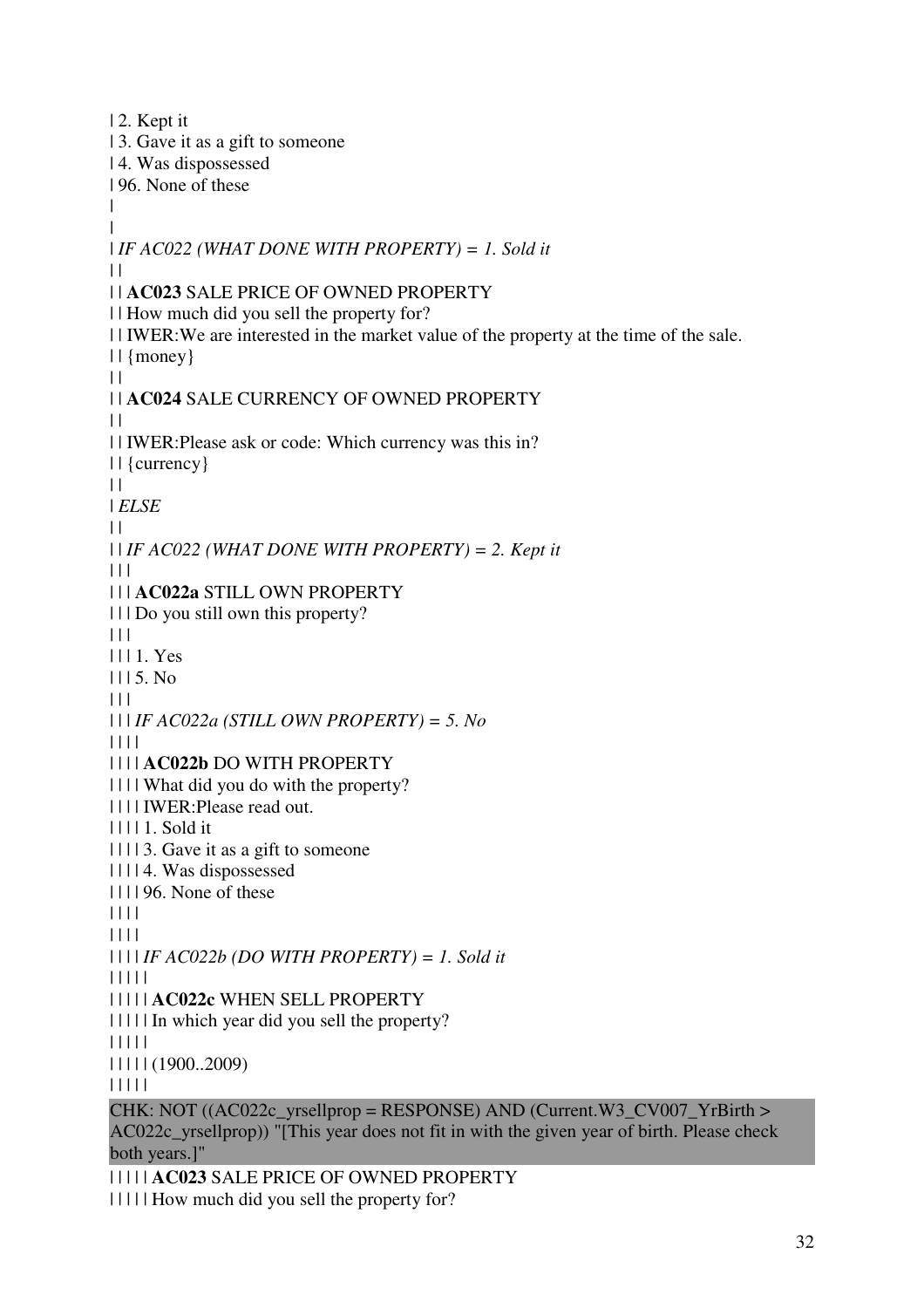| | | | | IWER:We are interested in the market value of the property at the time of the sale.  $|| \ || ||$  {money} | | | | | | | | | | *IF AC023 (SALE PRICE OF OWNED PROPERTY) = RESPONSE* | | | | | | | | | | | | **AC024** SALE CURRENCY OF OWNED PROPERTY | | | | | | | | | | | | IWER:Please ask or code: Which currency was this in? | | | | | | {currency} | | | | | | | | | | | *ENDIF* | | | | | | | | | *ENDIF* | | | | | | | *ENDIF*  $| 11$ | | *ENDIF*  $| |$ | *ENDIF* | *ENDIF LOOP cnt:= 2 TO 50* | | *IF Residence[cnt - AC021 (STOPPED LIVING AT RESIDENCE) <> EMPTY AND Residence[cnt - AC021 (STOPPED LIVING AT RESIDENCE) <> 9997*  $| |$ | | *IF Index <> 1*  $| 11$ | | | **AC005** SHORT TERM LIVING | | | Did you move straight into your next residence and stay there for 6 months or more?  $|| ||$  IWER:Straight into = after less than 6 months | | | 1. Yes | | | 5. No  $\Box$ | | | *IF AC005 (SHORT TERM LIVING) = 1. Yes* | | | | | | | *ELSE* | | | | | | | | *IF AC005 (SHORT TERM LIVING) = 5. No* | | | | | | | | | | **AC006** START LIVING AT RESIDENCE | | | | | When did you start living in [the first/the next] residence that you lived in for six months or more? | | | | | | | | | | (1900..2009) | | | | | CHK: NOT  $((AC006 \text{ acstrt} = RESPONSE)$  AND  $(Current.W3CV007YrBirth >$ AC006\_acstrt)) "[This year does not fit in with the given year of birth. Please check both years.]"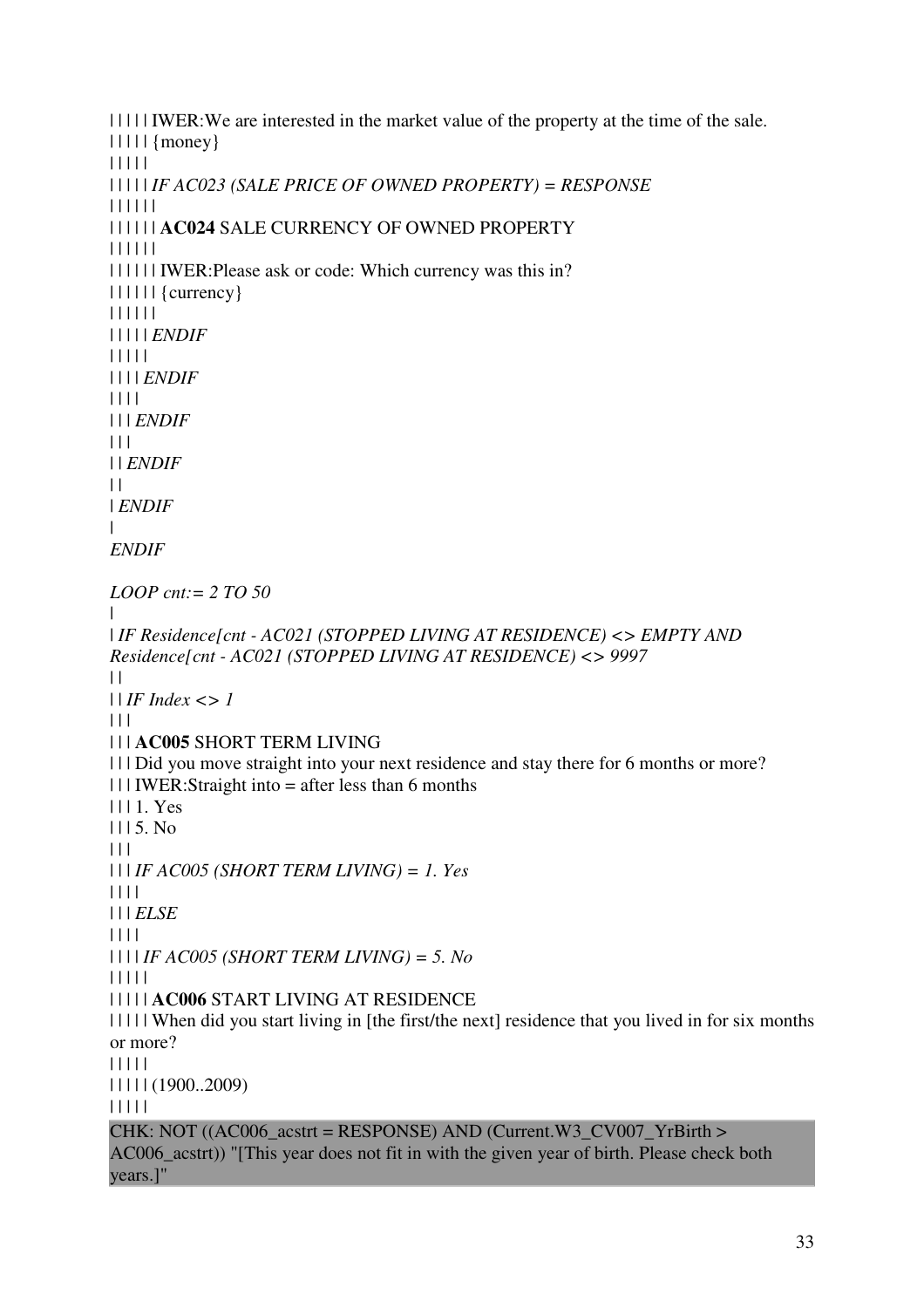| | | | *ENDIF* | | | | | | | *ENDIF*  $| 11$ | | *ELSE*  $| 11$  $| 11$ | | *ENDIF*  $\perp$ | | **AC026** WHERE LIVED | | How should we refer to this place? | | IWER:This question is just meant to uniquely identify the place in the personal events listing. It can be the name of the street, a (unique) name of | | the town or description of the building, e.g. our London flat.  $|| \cdot ||$  $\|$ | | *IF AC006 (START LIVING AT RESIDENCE) = DONTKNOW*  $\Box$ | | | **AC007** ESTIMATED START YEAR OF ACCOMMODATION  $| | | |$ | | | IWER:Ask the respondent to estimate the year they started living in this (next) residence. If cannot estimate, ask for the decade and enter the mid | | | year of this decade - i.e. If 1940s enter 1945  $| 11 (1900..2009)$  $|| ||$ CHK: NOT  $((AC007 \text{ acest} = RESPONSE)$  AND  $(Current.W3CV007YrBirth >$ AC007 acest)) "[This year does not fit in with the given year of birth. Please check both years.]" | | *ENDIF*  $\perp$ | | **AC008** TYPE OF RESIDENCE | | Was this a private residence? | | IWER:Private residences are those the respondent or his parents or guardians owned or rented in any way. | | 1. Yes  $115$ . No.  $\|$ | | *IF AC008 (TYPE OF RESIDENCE) = 1. Yes*  $| 11$ | | | **AC009** TYPE OF PRIVATE RESIDENCE | | | [Did your parents or guardians live there as owners, members of a cooperative, tenants, or did they live rent free/Did you live there as an owner, a | | | member of a cooperative, a tenant, or did you live rent free]? | | | IWER:Rent-free includes: Living with relatives, friends, in company housing or in

employer-provided or family/friend provided housing. A sub-tenant

| | | (somebody who rents from somebody who himself or herself rents from a third party) is to be classified as tenant.

| | | 1. Owner

| | | 2. Members of a cooperative

| | | 3. Tenant

| | | 4. Rent-free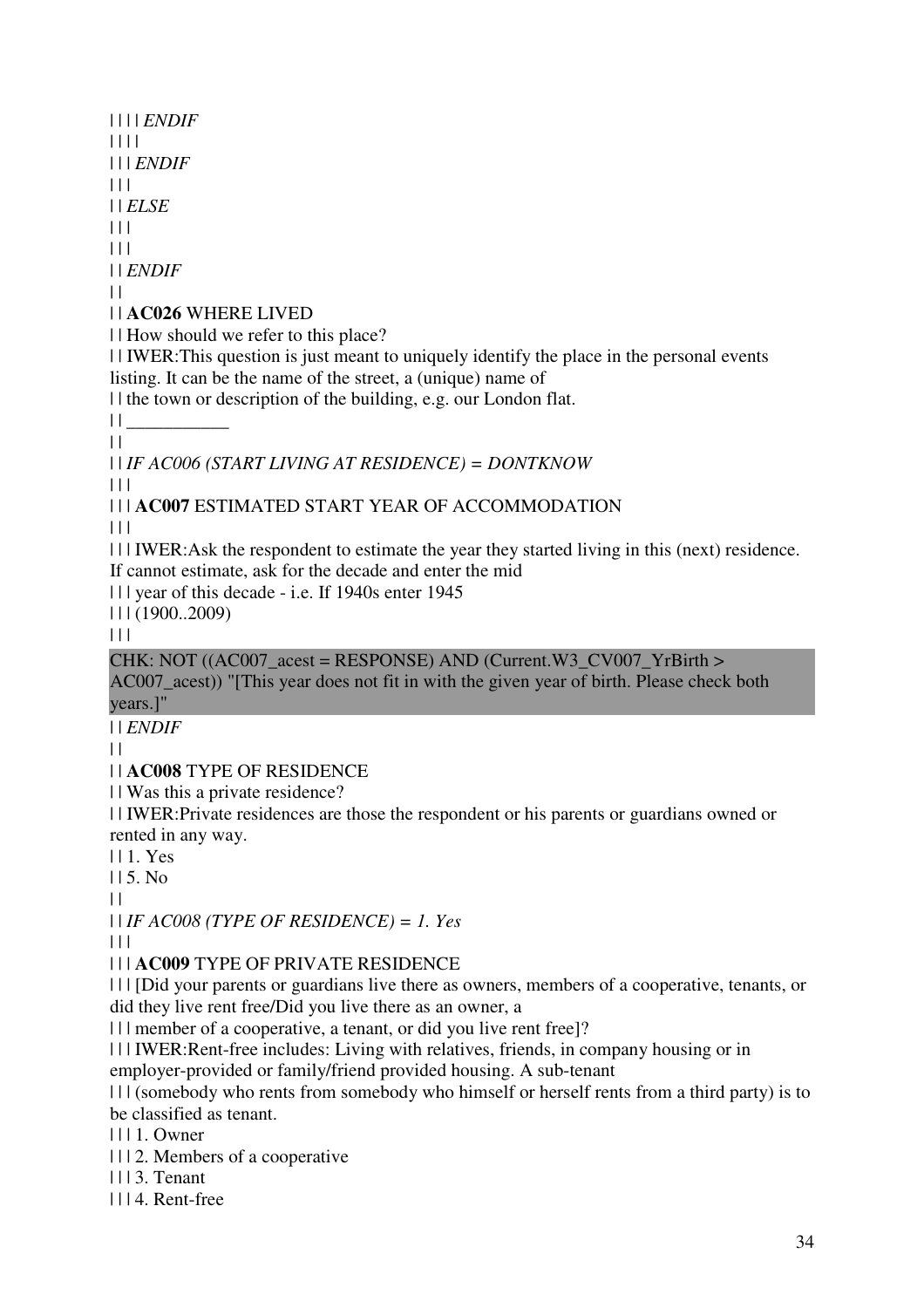| | | 97. Other  $\Box$ | | | *IF AC009 (TYPE OF PRIVATE RESIDENCE) = 97. Other* | | | | | | | | **AC010** SPECIFY OTHER: PRIVATE RESIDENCE | | | | Please specify 'other' answer. | | | |  $|| || ||$ | | | | | | | *ENDIF*  $| 11$ | | *ELSE*  $\Box$ | | | *IF AC008 (TYPE OF RESIDENCE) = 5. No* | | | | | | | | **AC011** TYPE OF NON-PRIVATE RESIDENCE | | | | Please look at SHOWCARD 4. What type of residence was it? | | | | | | | | 1. Boarding school or university accommodation | | | | 2. Orphanage or Children's home | | | | 3. Housing with the armed forces | | | | 4. Mental hospital | | | | 5. Other hospital | | | | 6. Nursing home for the elderly | | | | 7. Prison | | | | 8. Prisoner of war camp | | | | 9. Labor Camp | | | | 10. Concentration camp | | | | 97. Other | | | | | | | | *IF AC011 (TYPE OF NON-PRIVATE RESIDENCE) = 97. Other* | | | | | | | | | | **AC012** SPECIFY OTHER: NONE-PRIVATE RESIDENCE | | | | | Please specify 'other' answer. | | | | |  $|| || || ||$   $\qquad \qquad \qquad$ | | | | | | | | | *ENDIF* | | | | | | | *ENDIF*  $| 11$ | | *ENDIF*  $| |$ | | **AC013** WAS RESIDENCE IN CURRENT COUNTRY | | Was this residence within the current boundaries of the United Kingdom?  $| |$ | | 1. Yes | | 5. No  $| |$ | | *IF AC013 (WAS RESIDENCE IN CURRENT COUNTRY) = 5. No*  $| 11$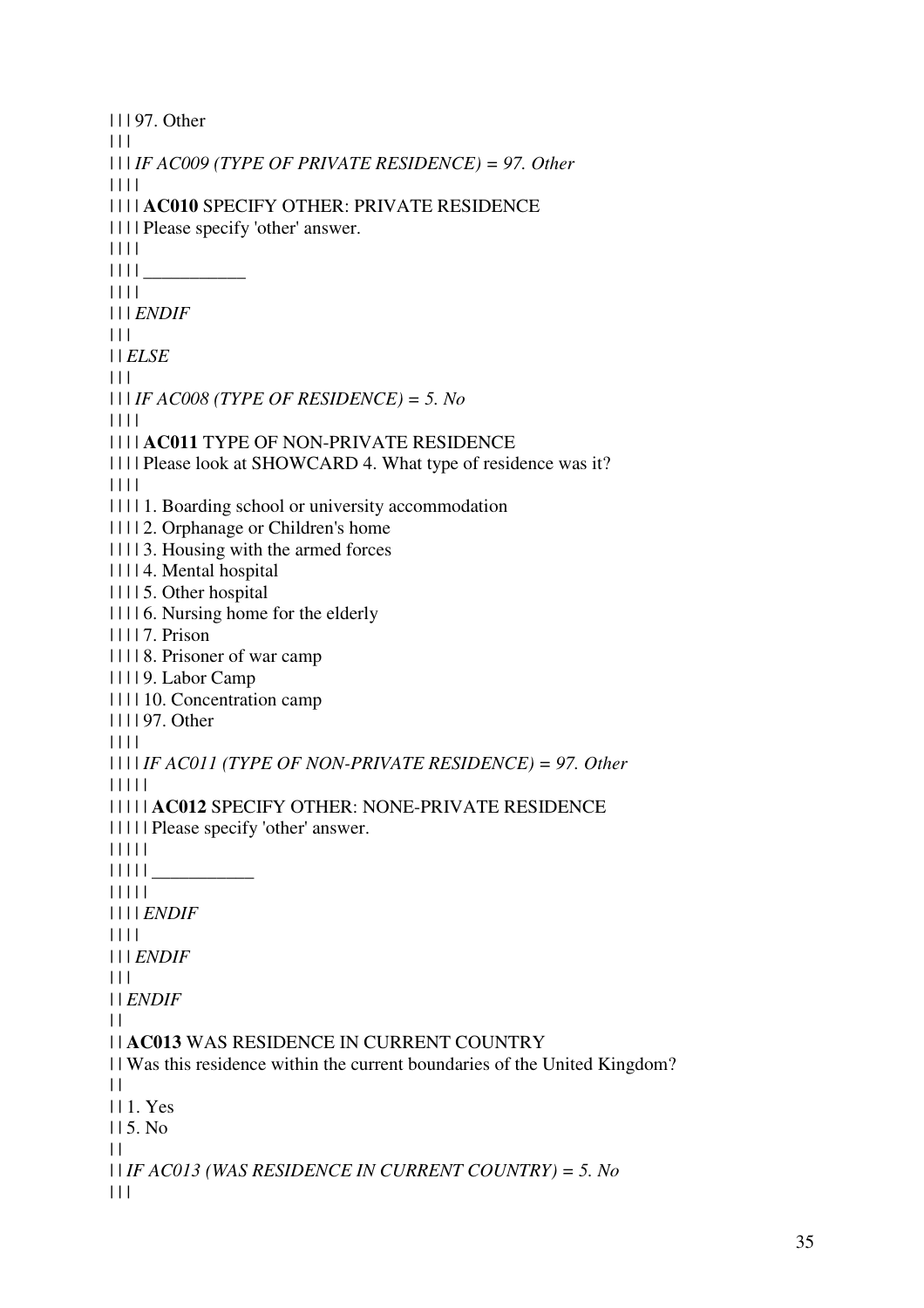| | | **AC014** COUNTRY OF RESIDENCE (NOT CURRENT)

| | | Please look at SHOWCARD 5. Which country, considering current boundaries, was this residence in?

 $| 11$ 

- | | | 1. Austria
- | | | 2. Belgium
- | | | 3. Czech Republic
- | | | 4. Denmark
- | | | 5. Finland
- | | | 6. France
- | | | 7. Germany
- | | | 8. Greece
- | | | 9. Hungary
- | | | 10. Ireland
- | | | 11. Italy
- | | | 12. Netherlands
- | | | 13. Norway
- | | | 14. Poland
- | | | 15. Portugal
- | | | 16. Slovakia
- | | | 17. Spain
- | | | 18. Sweden
- | | | 19. Switzerland
- | | | 20. United Kingdom
- | | | 21. Russia
- | | | 22. United States
- | | | 98. Other European country
- | | | 99. Non-European country
- $| 11$
- | | *ELSE*
- $| 11$

| | | *IF AC013 (WAS RESIDENCE IN CURRENT COUNTRY) = 1. Yes*

- | | | |
- | | | | **AC015** REGION OF RESIDENCE (NOT CURRENT)
- | | | | Please look at SHOWCARD 6. Which region was this residence in?
- | | | |
- | | | | 1. North East
- | | | | 2. North West
- | | | | 3. Yorkshire and the Humber
- | | | | 4. East Midlands
- | | | | 5. West Midlands
- | | | | 6. East
- | | | | 7. London
- | | | | 8. South East
- | | | | 9. South West
- | | | |
- | | | |
- | | | *ENDIF*
- $| 11$
- | | *ENDIF*
- $| |$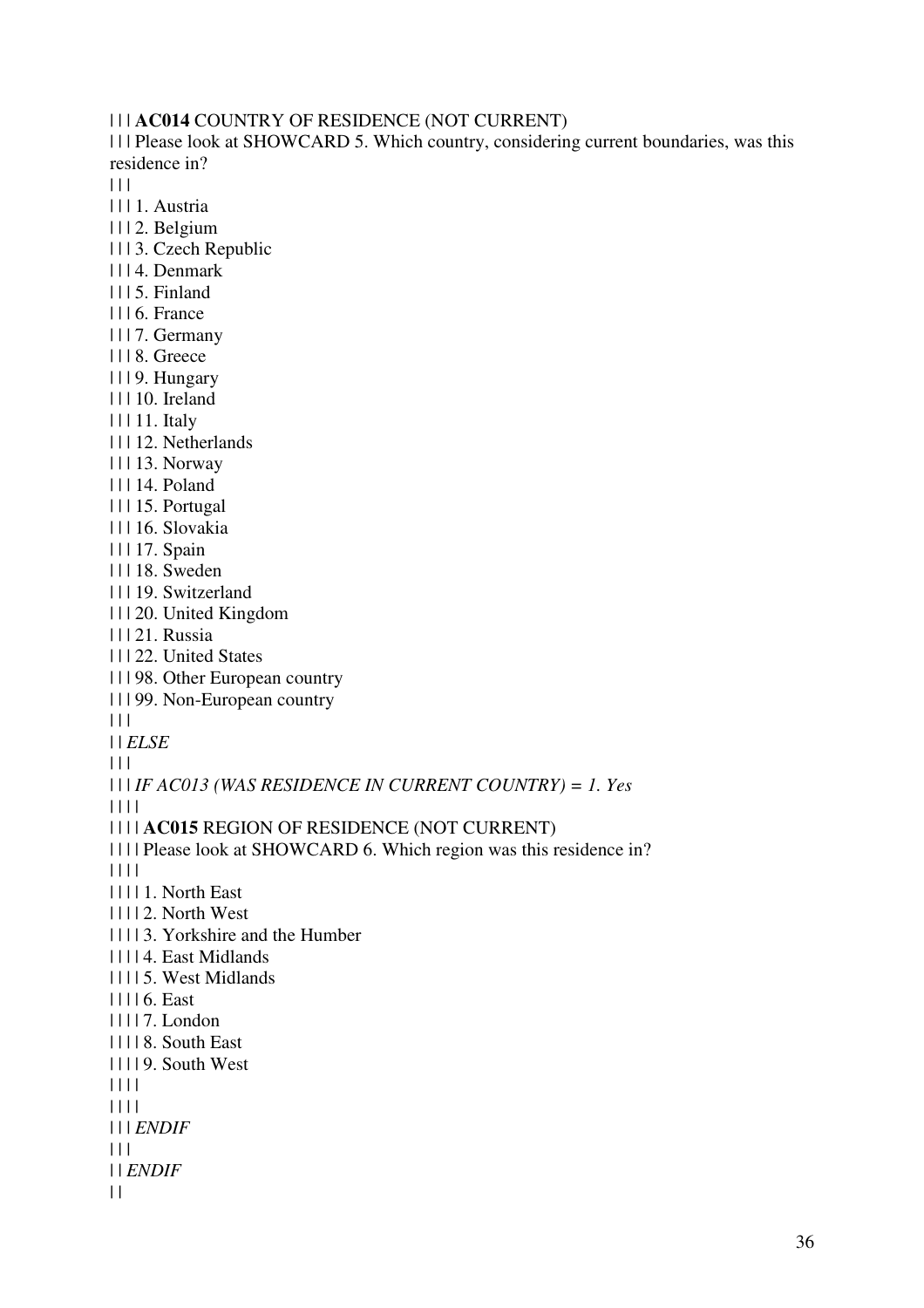| | **AC017** AREA OF RESIDENCE

| | How would you describe the area where this residence was located?

| | IWER:Please read out.

 $|| 1. A \text{ big city}$ 

| | 2. The suburbs or outskirts of a big city

| | 3. A large town

| | 4. A small town

| | 5. A rural area or village

 $\perp$ 

| | *IF AC006 (START LIVING AT RESIDENCE) >= AC003 (WHEN ESTABLISHED HOME) OR AC007 (ESTIMATED START YEAR OF ACCOMMODATION) >=*

| | *AC003 (WHEN ESTABLISHED HOME) AND AC009 (TYPE OF PRIVATE RESIDENCE) = 1. Owner*

 $| 11$ 

| | | **AC018** HOW AQUIRED PROPERTY

| | | Please look at SHOWCARD 7. How did you acquire this property?

| | | IWER:Please code all that apply.If unclear, "own means" includes spousal support.

| | | 1. Purchased or built it with own means

| | | 2. Purchased or built it with a mortgage

| | | 3. Purchased or built it with help from family

| | | 4. Received it as a bequest

| | | 5. Received it as a gift

| | | 6. Acquired it through other means

 $\Box$ 

| | | *IF 1. Purchased or built it with own means IN AC018 (HOW AQUIRED PROPERTY) OR 2. Purchased or built it with a mortgage IN* 

| | | *AC018 (HOW AQUIRED PROPERTY) OR 3. Purchased or built it with help from family IN AC018 (HOW AQUIRED PROPERTY) OR 6. Acquired it through* 

| | | *other means IN AC018(HOW AQUIRED PROPERTY)*

| | | |

| | | | **AC019** PRICE OF OWNED PROPERTY

| | | | What was the price of this property?

| | | | IWER:We are interested in the market value of the property at the time of of purchase.Enter amount. Enter currency at next question.

 $|| \t||$  {money}

| | | |

| | | | *IF AC019 (PRICE OF OWNED PROPERTY) = RESPONSE*

| | | | |

| | | | | **AC020** CURRENCY OF OWNED PROPERTY

| | | | | Which currency was this in?

| | | | | IWER:Please ask or code.

| | | | | {currency}

| | | | |

| | | | *ENDIF*

| | | |

| | | *ENDIF*

 $| 11 |$ 

| | *ENDIF*

 $\|$ 

| | **AC021** STOPPED LIVING AT RESIDENCE

| | In which year did you stop living in this residence ([{name of residence}], which you [lived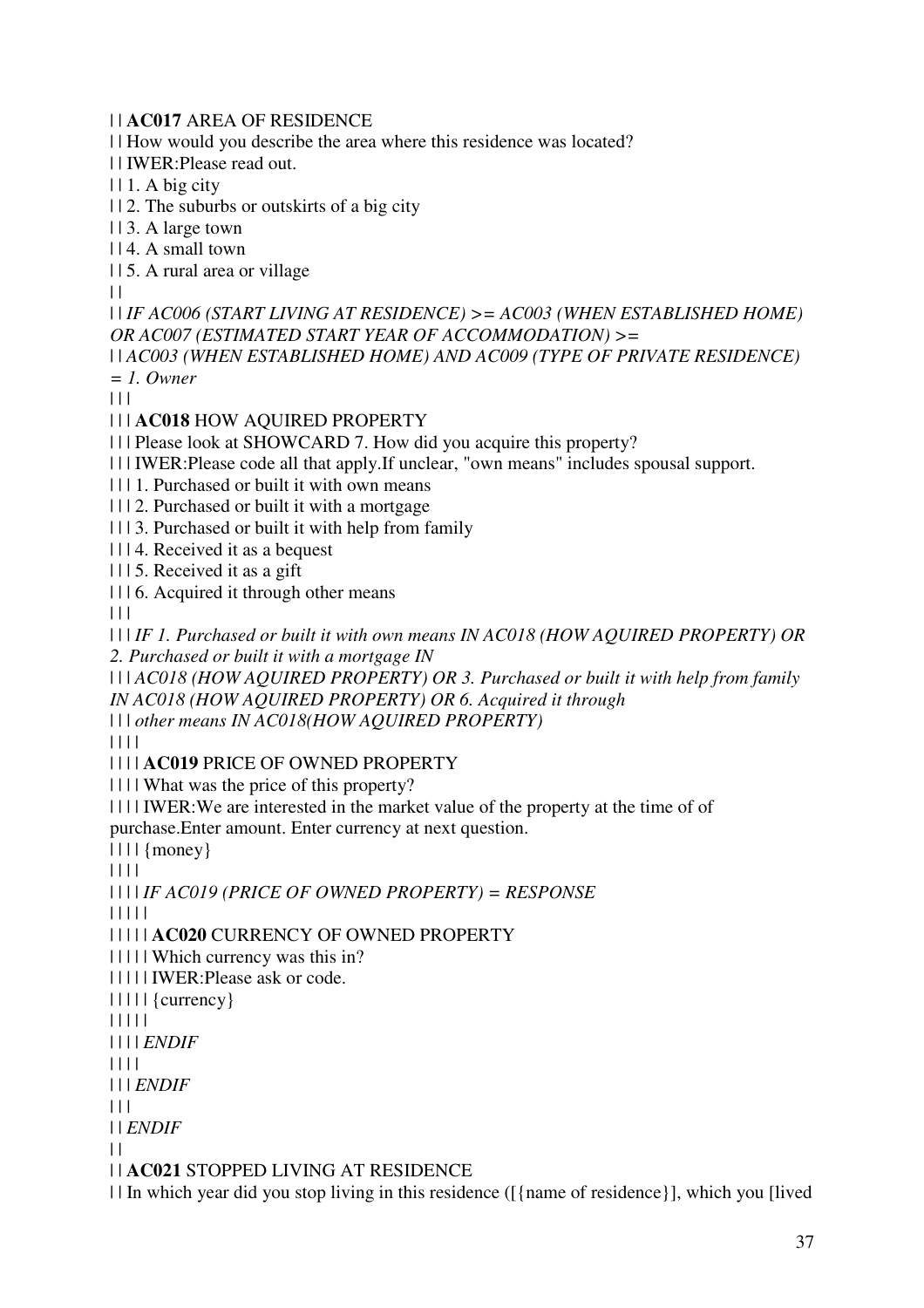in when you were born/started living at in

| | *FL\_livingin*])?

| | IWER:Please code 9997 if respondent still lives in the same residence (i.e. apartment or house).

| | (1900..9997)

 $\|$ 

 $\|$ 

CHK: NOT  $((AC021 \text{ acts} = RESPONSE)$  AND  $(((Current.W3 \text{ C}V007 \text{ YrBirth} >$ AC021  $\arctan(AC021 \arctan(AC021) - 2009)$  OR (AC021  $\arctan(AC006 \arctan(AC01)$  AND NOT (AC021\_acstop = 9997))) "[This year does not fit in with the given year of birth. Please check both years.]"

| | *IF AC021 (STOPPED LIVING AT RESIDENCE) = 9997*  $| 11$ | | *ELSE*  $| 11$  $| 11$ | | *ENDIF*  $\perp$ | | *IF AC006 (START LIVING AT RESIDENCE) >= AC003 (WHEN ESTABLISHED HOME) OR AC007 (ESTIMATED START YEAR OF ACCOMMODATION) >=* | | *AC003 (WHEN ESTABLISHED HOME) AND AC009 (TYPE OF PRIVATE RESIDENCE) = 1. Owner AND AC021 (STOPPED LIVING AT RESIDENCE) <> 9997*  $| 11$ | | | **AC022** WHAT DONE WITH PROPERTY | | | What did you do with the property after you stopped living there? | | | IWER:Please read out. | | | 1. Sold it | | | 2. Kept it | | | 3. Gave it as a gift to someone | | | 4. Was dispossessed | | | 96. None of these  $|| ||$  $| | | |$ | | | *IF AC022 (WHAT DONE WITH PROPERTY) = 1. Sold it* | | | | | | | | **AC023** SALE PRICE OF OWNED PROPERTY | | | | How much did you sell the property for? | | | | IWER:We are interested in the market value of the property at the time of the sale.  $|| \t||$  {money} | | | | | | | | **AC024** SALE CURRENCY OF OWNED PROPERTY | | | | | | | | IWER:Please ask or code: Which currency was this in?  $|| \t||$  {currency} | | | | | | | *ELSE* | | | | | | | | *IF AC022 (WHAT DONE WITH PROPERTY) = 2. Kept it* | | | | | | | | | | **AC022a** STILL OWN PROPERTY | | | | | Do you still own this property?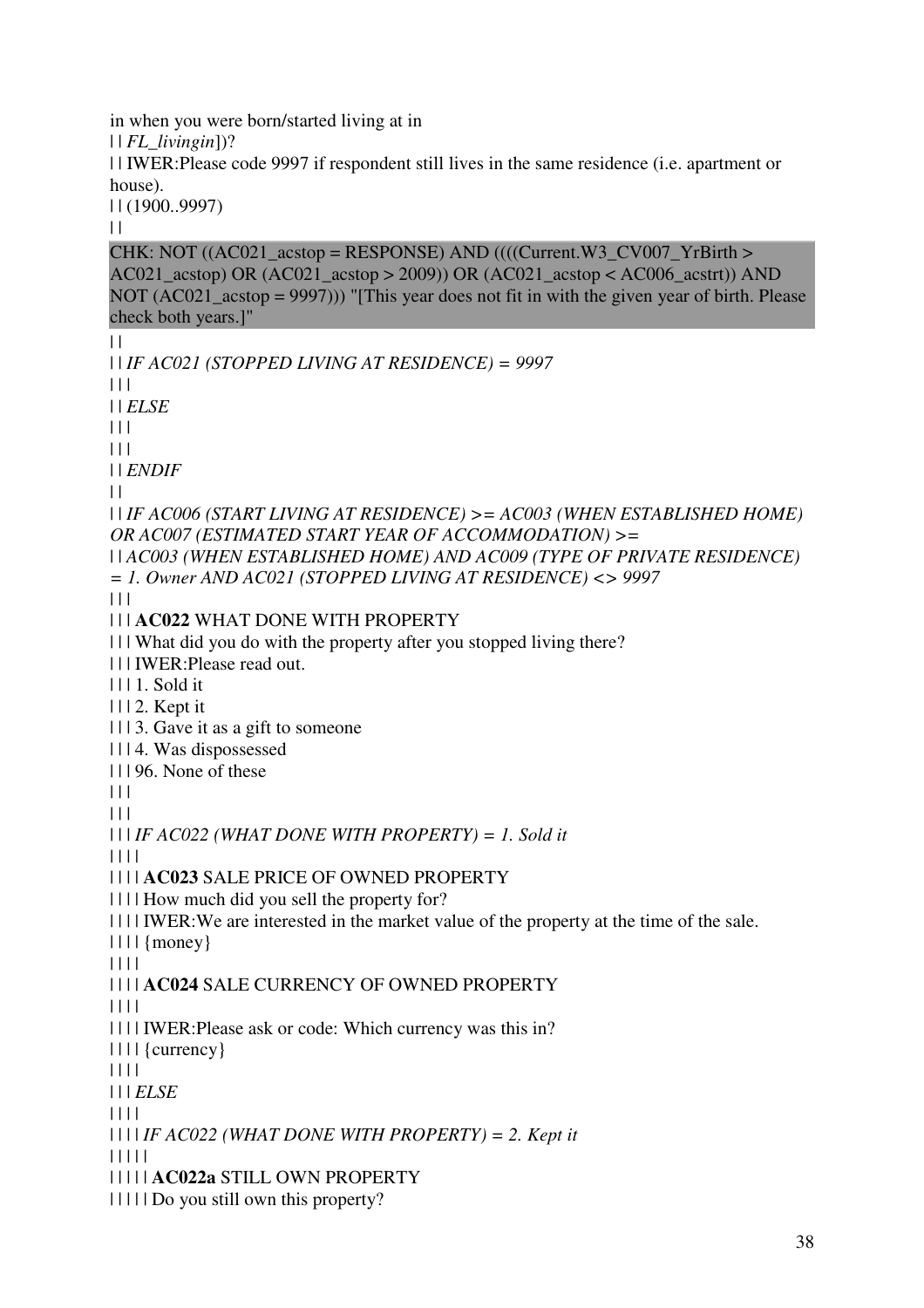| | | | | | | | | | 1. Yes  $\vert \vert \vert \vert \vert \vert 5$ . No | | | | | | | | | | *IF AC022a (STILL OWN PROPERTY) = 5. No* | | | | | | | | | | | | **AC022b** DO WITH PROPERTY | | | | | | What did you do with the property? | | | | | | IWER:Please read out. | | | | | | 1. Sold it | | | | | | 3. Gave it as a gift to someone | | | | | | 4. Was dispossessed | | | | | | 96. None of these | | | | | | | | | | | | | | | | | | *IF AC022b (DO WITH PROPERTY) = 1. Sold it* | | | | | | | | | | | | | | **AC022c** WHEN SELL PROPERTY | | | | | | | In which year did you sell the property? | | | | | | | | | | | | | | (1900..2009) | | | | | | | CHK: NOT ( $(AC022c$  yrsellprop = RESPONSE) AND (Current.W3 CV007 YrBirth > AC022c\_yrsellprop)) "[This year does not fit in with the given year of birth. Please check both years.]" | | | | | | | **AC023** SALE PRICE OF OWNED PROPERTY | | | | | | | How much did you sell the property for? | | | | | | | IWER:We are interested in the market value of the property at the time of the sale. | | | | | | | {money} | | | | | | | | | | | | | | *IF AC023 (SALE PRICE OF OWNED PROPERTY) = RESPONSE* | | | | | | | | | | | | | | | | **AC024** SALE CURRENCY OF OWNED PROPERTY | | | | | | | | | | | | | | | | IWER:Please ask or code: Which currency was this in? | | | | | | | | {currency} | | | | | | | | | | | | | | | *ENDIF* | | | | | | | | | | | | | *ENDIF* | | | | | | | | | | | *ENDIF* | | | | | | | | | *ENDIF* | | | | | | | *ENDIF*  $| 11$ | | *ENDIF*  $\|$ | *ENDIF* |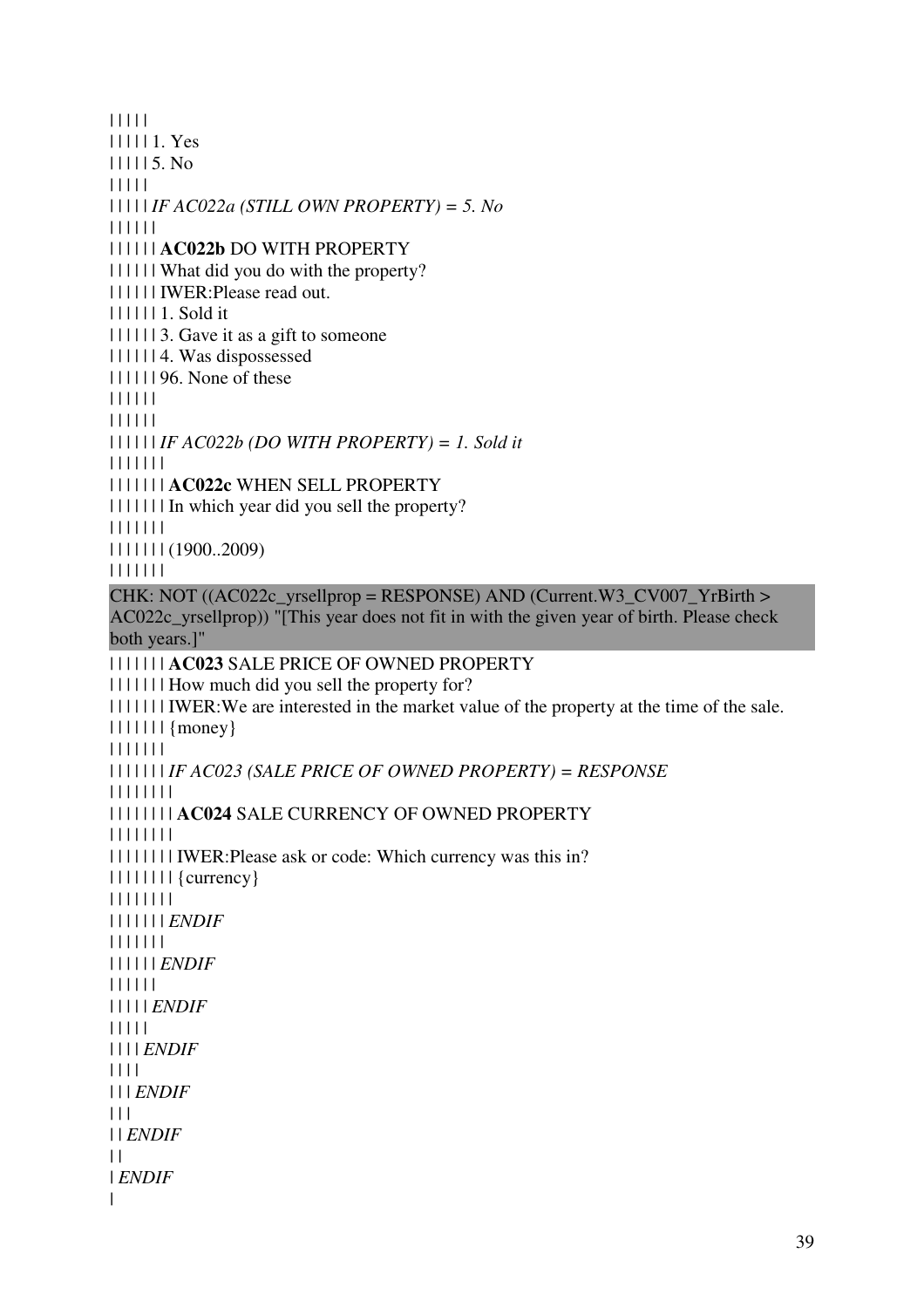### *ENDLOOP*

### **AC025** END OF THE ACCOMMODATION SECTION

IWER:This is the end of the accommodation section.Press 1 and <ENTER> to continue. 1. Continue

*IF Sec\_ST.ST001a\_Proxy <> a3* |

| **AC027** PROXY CHECK

|

| IWER:Please check. Who answered the questions in this section?

| 1. Respondent only

| 2. Respondent and proxy

| 3. Proxy only

|

*ENDIF*

#### **CS001** START OF THE CHILDHOOD SES SECTION

We would like to find out more about where you lived when you were ten years old. Earlier you told me that when you were ten you lived [with your parents or guardians in a private residence/in a boarding school or university accommodation/in an orphanage or children's home/in housing with the armed forces/in a mental hospital/in a hospital/in a nursing home for the elderly/in a prison/in

a prisoner of war camp/in a labor camp/in a

concentration camp/somewhere else] ([{name of living location at age 10}]).

IWER:Press 1 and <ENTER> to continue.

1. Continue

# **CS002** ROOMS WHEN TEN YEARS OLD

How many rooms did your household occupy in this accommodation, including bedrooms but excluding kitchen, bathrooms, and hallways?

IWER:Do not count boxroom, cellar, attic etc.

 $(0..50)$ 

# **CS003** NUMBER OF PEOPLE LIVING IN HOUSEHOLD WHEN TEN

Including yourself, how many people lived in your household at this accommodation when you were 10?

 $(0..50)$ 

|

*IF AC008 (TYPE OF RESIDENCE) = 1. Yes*

| **CS004** WHO LIVED IN HOUSEHOLD WHEN TEN

| Please look at SHOWCARD 8. Which of the people on this card did you live with at this accommodation when you were 10?

| IWER:Please code all that apply.

| 1. Biological mother

| 2. Biological father

| 3. Adoptive, step or foster mother

| 4. Adoptive, step or foster father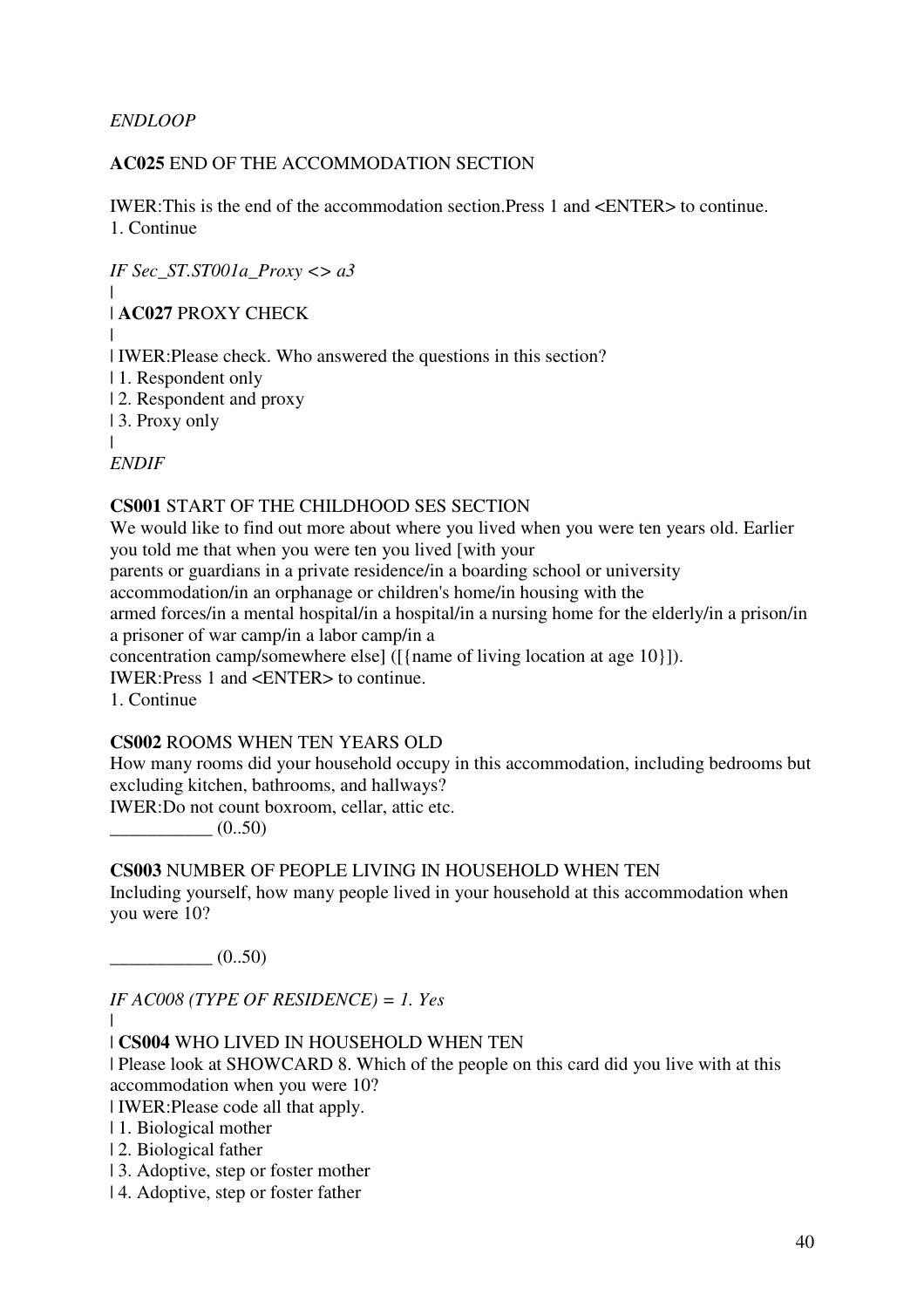| 5. Biological brother(s) or sister(s)

- | 6. Adoptive, step, foster or half brother(s) or sister(s)
- | 7. Grandparent(s)
- $| 8$ . Other relative(s) specify at later question
- | 9. Other non-relative(s) specify at later question
- |

| *IF 8. Other relative(s) - specify at later question IN CS004(WHO LIVED IN HOUSEHOLD WHEN TEN)*

 $\perp$ 

# | | **CS005** SPECIFY OTHER RELATIVES WHEN TEN

 $||$  Please specify the other relative(s).

 $| |$ 

| | \_\_\_\_\_\_\_\_\_\_\_

 $||$ | *ENDIF*

|

| *IF 9. Other non-relative(s) - specify at later question IN CS004(WHO LIVED IN HOUSEHOLD WHEN TEN)*

 $| |$ 

| | **CS006** SPECIFY OTHER NON-RELATIVES WHEN TEN

 $\Box$  Please specify the other non-relative(s).

 $| 1 | \underline{\hspace{1cm}}$ 

 $\|$ | *ENDIF*

 $\blacksquare$ 

*ENDIF*

# **CS007** FEATURES OF ACCOMODATION WHEN TEN

Please look at SHOWCARD 9. Did this accommodation have any of the features on this card when you were aged 10?

IWER:Please code all that apply.

- 1. Fixed bath
- 2. Cold running water supply
- 3. Hot running water supply
- 4. Inside toilet
- 5. Central heating

96. None of these

CHK: NOT  $(((CS007 \text{ csesfeat} = RESPONSE) AND (> 1)) AND (a96 IN CS007 \text{ csesfeat}))$ "[You cannot select 'None of these' together with any other answer. Please change your answer.]"

# **CS008** NUMBER OF BOOKS WHEN TEN

Please look at SHOWCARD 10. Approximately how many books were there in the place you lived in when you were 10? Do not count magazines, newspapers, or your school books.

1. None or very few (0-10 books)

- 2. Enough to fill one shelf (11-25 books)
- 3. Enough to fill one bookcase (26-100 books)
- 4. Enough to fill two bookcases (101-200 books)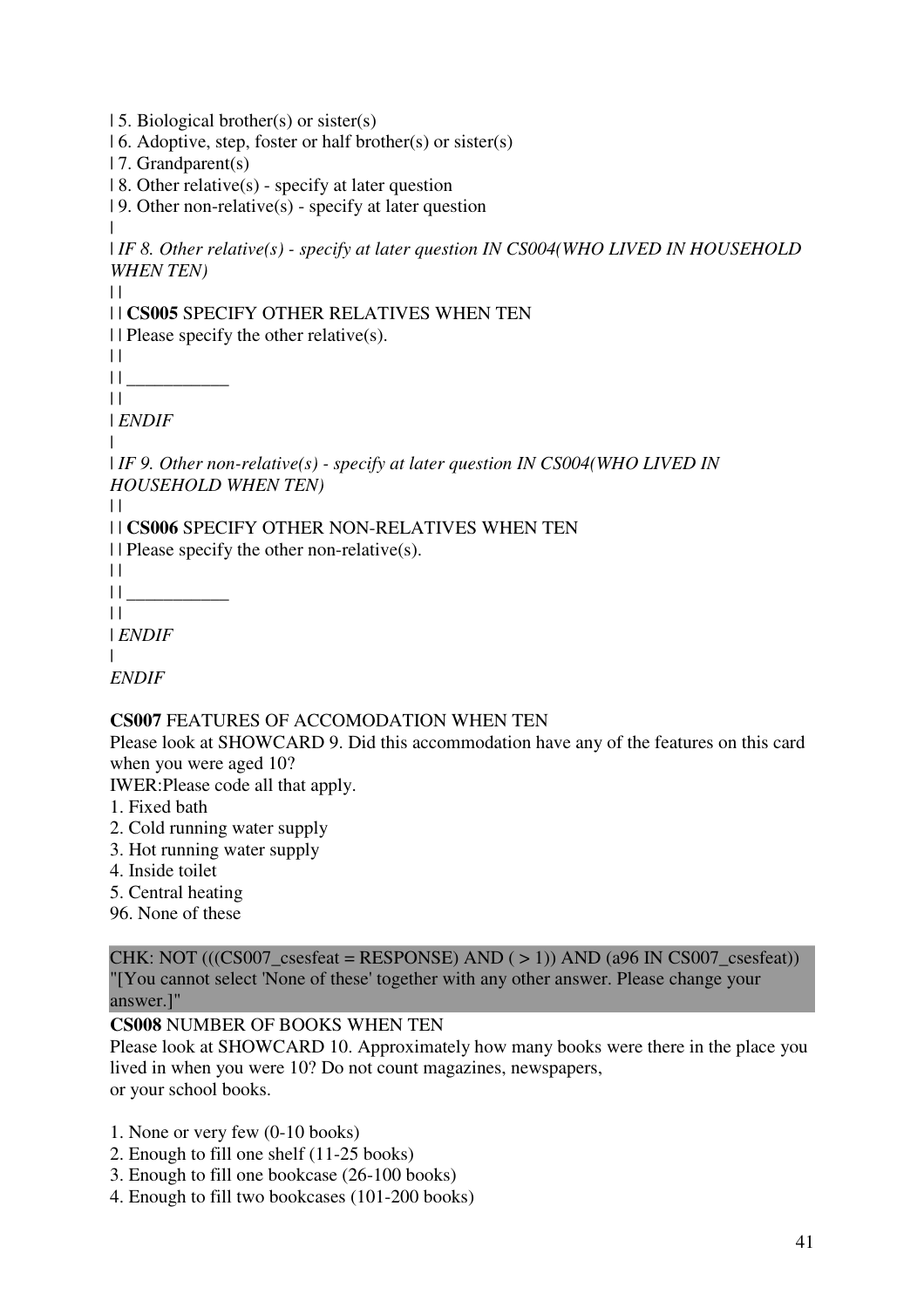5. Enough to fill two or more bookcases (more than 200 books)

*IF AC008 (TYPE OF RESIDENCE) = 1. Yes*

| **CS009** OCCUPATION OF MAIN BREADWINNER WHEN TEN

| Please look at SHOWCARD 11. What best describes the occupation of the household's main breadwinner when you were 10?

| IWER:The main breadwinner is the person providing the majority of income for the household.

| 1. Legislator, senior official or manager

- | 2. Professional
- | 3. Technician or associate professional
- | 4. Clerk

|

- | 5. Service, shop or market sales worker
- | 6. Skilled agricultural or fishery worker
- | 7. Craft or related trades worker
- | 8. Plant/machine operator or assembler
- | 9. Elementary occupation
- | 10. Armed forces

| 11. SPONTANEOUS ONLY: There was no main breadwinner

| *ENDIF*

### **CS010** RELATIVE POSITION TO OTHERS MATHEMATICALLY WHEN TEN

Now I would like you to think back to your time in school when you were 10 years old. How did you perform in Maths compared to other children in your

class? Did you perform much better, better, about the same, worse or much worse than the average?

- 1. Much better
- 2. Better
- 3. About the same
- 4. Worse
- 5. Much worse
- 9. Not applicable: did not go to school

*IF CS010 (RELATIVE POSITION TO OTHERS MATHEMATICALLY WHEN TEN) <> 9. Not applicable: did not go to school*

| | **CS010a** RELATIVE POSITION TO OTHERS LANGUAGE WHEN TEN

| And how did you perform in {Country's Language} compared to other children in your class? Did you perform much better, better, about the same, worse | or much worse than the average?

- |
- | 1. Much better
- | 2. Better
- | 3. About the same
- | 4. Worse
- | 5. Much worse
- | |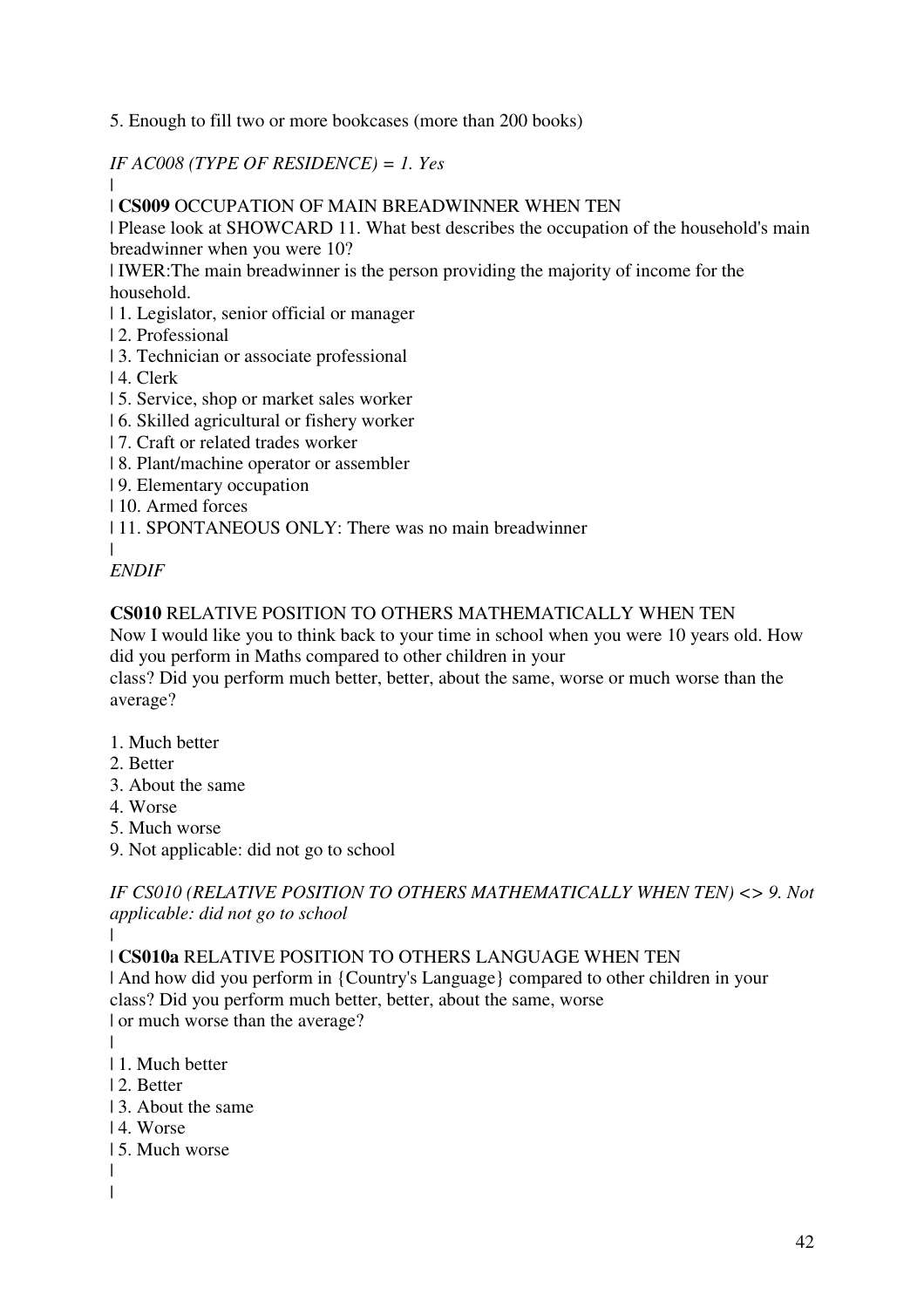*ENDIF*

# **CS011** END OF THE CHILDHOOD SES

IWER:This is the end of the childhood section. Press 1 and <ENTER> to continue. 1. Continue

*IF Sec\_ST.ST001a\_Proxy <> a3* | | **CS012** PROXY CHECK | | IWER:Please check. Who answered the questions in this section? | 1. Respondent only | 2. Respondent and proxy | 3. Proxy only | *ENDIF*

# **RE001** START OF THE WORK HISTORY SECTION

Now I'm going to ask you for some details about the work you have done in your life. IWER:Press 1 and <ENTER> to continue.

1. Continue

# **RE002** AGE FINISHED FULLTIME EDUCATION

In which year did you finish continuous full-time education at school or college? IWER:Please enter 9000 if respondent never went to school. "Full-time education" is education as the main activity of the respondent. University

or college is included in full time education, military service is excluded. Apprenticeship and vocational training are part of full time education.

EXAMPLES: a university student working at night as a waitress is in full time education, a plumber doing evening classes is not.

(1900..9997)

CHK: NOT ((RE002 edfinage = RESPONSE) AND (((Current.W3 CV007 YrBirth > RE002\_edfinage) OR (RE002\_edfinage > 2009)) AND NOT (RE002\_edfinage =  $9000$ ))) "[This year does not fit in with the given year of birth. Please check both years.]"

*IF RE002 (AGE FINISHED FULLTIME EDUCATION) = 9000*

| | **RE003** SITUATION AT AGE 15 IF NO EDUCATION

| Please look at SHOWCARD 12. Which of these best describes the situation you were in at age 15?

| IWER:Please code only one.

- | 1. Employee or self-employed
- | 2. Unemployed and searching for a job
- | 3. Unemployed but not searching for a job
- | 4. Short term job (less than 6 months)
- | 5. Sick or disabled
- | 6. Looking after home or family
- | 7. Leisure, travelling or doing nothing
- | 8. Retired from work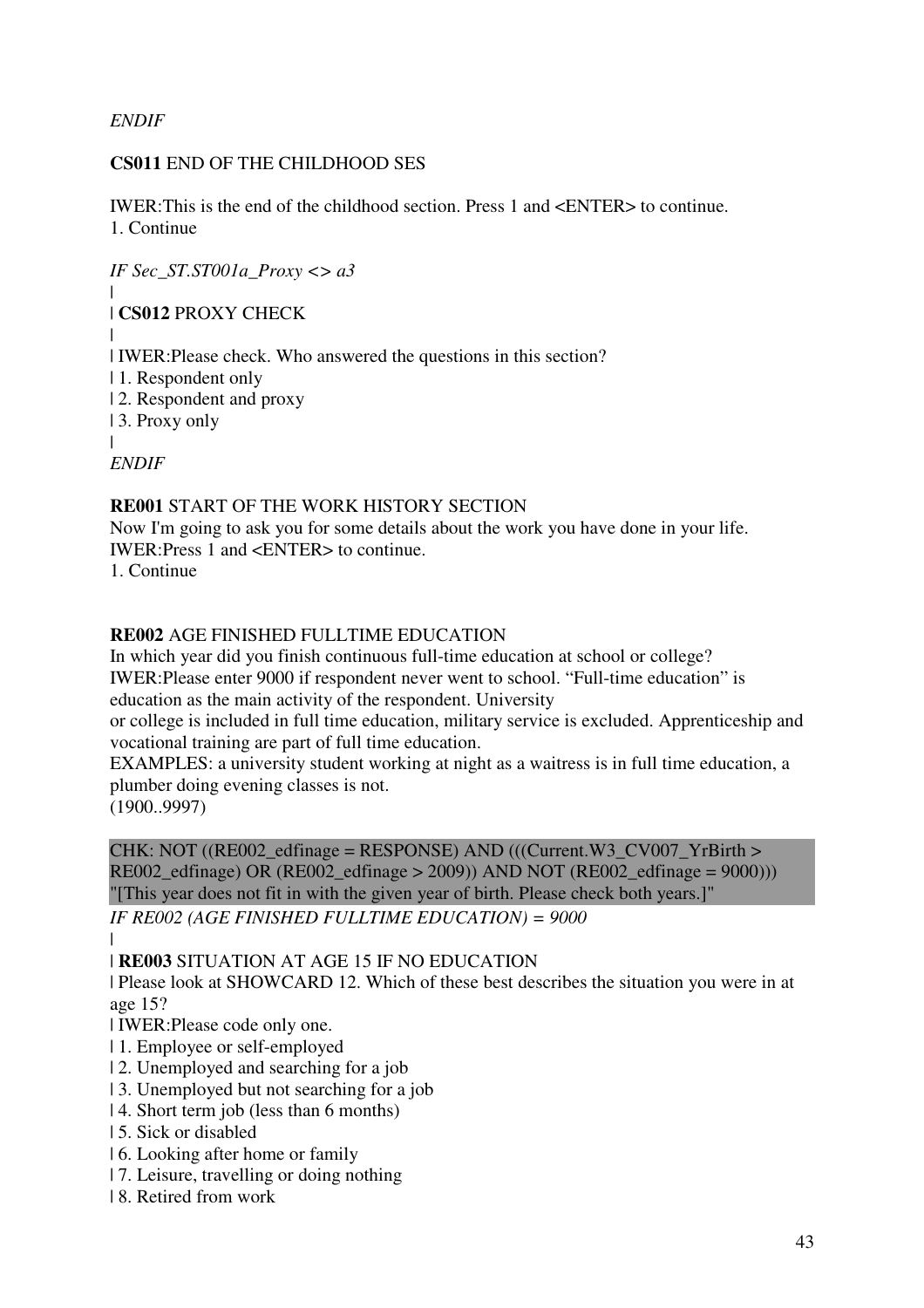| 9. Training

- | 10. Further full time education
- | 11. Military services, war prisoner or equivalent
- | 12. Managing your assets
- | 13. Voluntary or community work
- | 14. Forced labour or in jail
- | 15. Exiled or banished
- | 16. Labor camp
- | 17. Concentration camp
- | 97. Other

|

*ENDIF*

# **RE004** INTRODUCTION TO WORK HISTORY

I'm going to ask you about each paid job that lasted for 6 months or more. A series of shortterm jobs for different employers that were essentially

the same role counts as 1 job.

IWER:Press 1 and <ENTER> to continue.

1. Continue

*IF RE003 (SITUATION AT AGE 15 IF NO EDUCATION) <> 1. Employee or self-employed*

# | **RE005** EVER DONE PAID WORK

| Have you ever done any paid work, which lasted for a period of 6 months or more?

|

|

| 1. Yes  $15$ . No.

|

|

*ENDIF*

*IF RE002 (AGE FINISHED FULLTIME EDUCATION) <> 9000 AND RE005 (EVER DONE PAID WORK) = 1. Yes*

# | **RE006** START FIRST PAID JOB

| Did you start your first paid job (which lasted for a period of 6 months or more, as employed or self employed) straight after you left full-time

| education or was there a gap longer than 6 months?

| IWER:Add if necessary: As before, if your first job was one of a series of similar short-term jobs for different employers then please count these as

| 1 job and tell me when you started the first of these similar short-term jobsStraight after = after less than 6 months

| 1. Started first job STRAIGHT AFTER left full time education

| 2. Had a gap of 6 MONTHS OR MORE before starting first job

| 3. Started first job BEFORE left full time education

| |

*ENDIF*

*IF RE002 (AGE FINISHED FULLTIME EDUCATION) <> 9000 AND RE005 (EVER DONE PAID WORK) = 1. Yes AND RE006 (START FIRST PAID JOB) = 2. Had a gap of 6 MONTHS OR MORE before starting first job OR RE005 (EVER DONE PAID*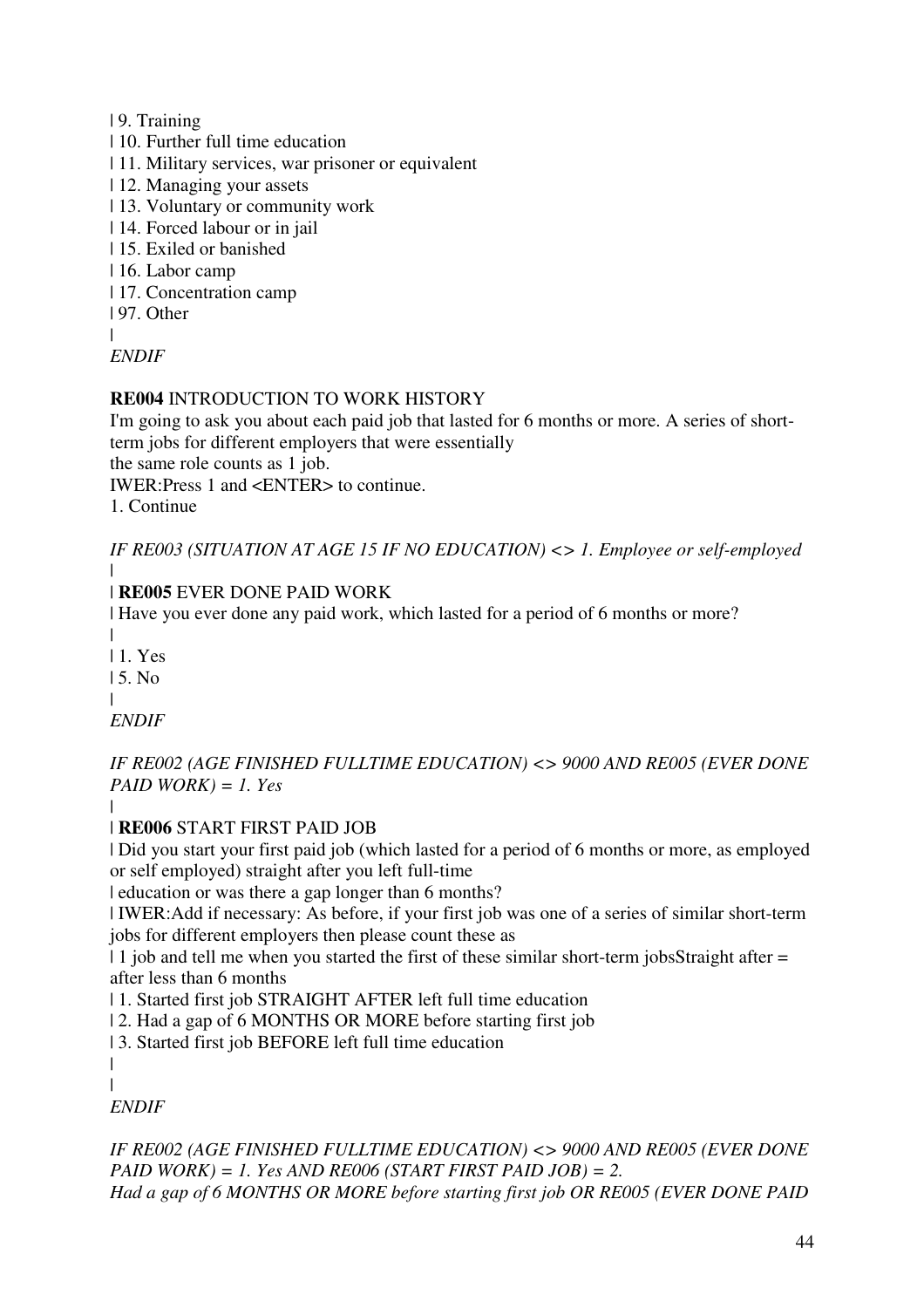*WORK) = 5. No*

|

# | **RE007** SITUATION IN GAP AFTER EDUCATION

| Please look at SHOWCARD 13. Which of these best describes the situation you were in straight after you left continuous full-time education?

| IWER:Please code only one.

| 1. Employee or self-employed

- | 2. Unemployed and searching for a job
- | 3. Unemployed but not searching for a job
- | 4. Short term job (less than 6 months)
- | 5. Sick or disabled
- | 6. Looking after home or family
- | 7. Leisure, travelling or doing nothing
- | 8. Retired from work
- | 9. Training
- | 10. Further full time education
- | 11. Military services, war prisoner or equivalent
- | 12. Managing your assets
- | 13. Voluntary or community work
- | 14. Forced labour or in jail
- | 15. Exiled or banished
- | 16. Labor camp
- | 17. Concentration camp
- | 97. Other
- |

*ENDIF*

*IF RE005 (EVER DONE PAID WORK) = 5. No*

|

| *IF RE003 (SITUATION AT AGE 15 IF NO EDUCATION) = RESPONSE*  $\perp$ 

| | **RE008** DID SITUATION EVER CHANGE

| | Has your situation ever changed [since you were unemployed and searching for a job/since you were unemployed and not searching for a job/since you

| | had a short term job/since you were sick or disabled/since you were looking after home or family/since you were leisuring, travelling or doing

| | nothing/since you retired from work/since you were training/since you had further full time education/since you had military services, were a war

| | prisoner or equivalent/since you were managing your assets/since your voluntary or community work/since you did forced labour or were in jail/since

| | you were exiled or banished/since you were in a labor camp/since you were in a concentration camp/since this other situation] [in *FL\_Year*]?

 $| |$ 

- | | 1. Yes
- $115.$  No
- $\perp$

| | *IF RE008 (DID SITUATION EVER CHANGE) = 1. Yes*

 $| 11$ 

| | | **RE009** YEAR OF CHANGE OF SITUATION

| | | In which year did your situation change?

 $| 11$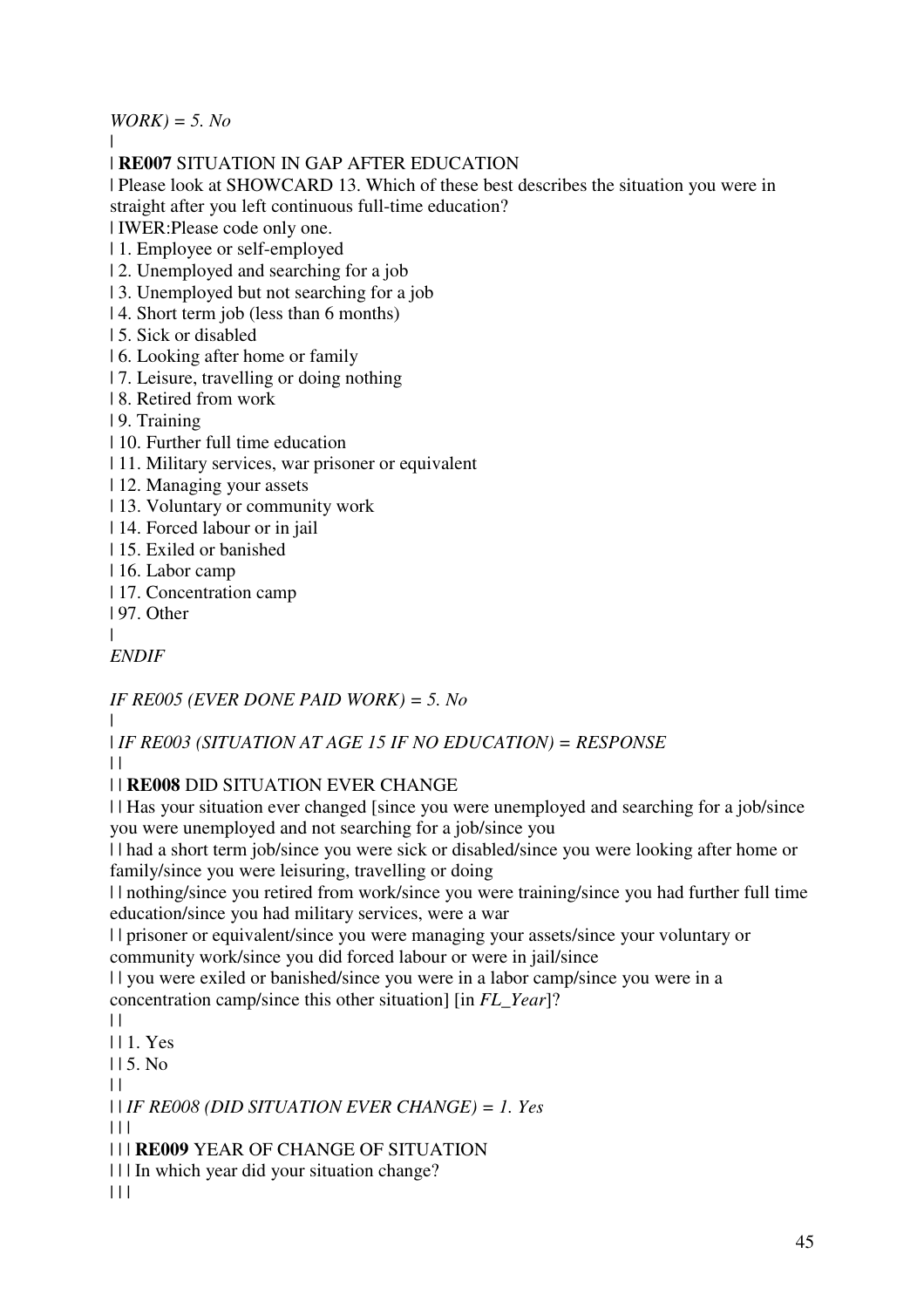$| 11 (1900..2009)$ 

 $\Box$ 

CHK: NOT ((RE009\_yrchg = RESPONSE) AND ((Current.W3\_CV007\_YrBirth + 10) > RE009\_yrchg)) "[This year does not fit in with the given year of birth. Please check both years.]"

# | | | **RE010** SITUATION CHANGED TO

| | | Please look at SHOWCARD 14. Which of these best describes the situation you changed to?

- | | | IWER:Please code only one.
- | | | 1. Employee or self-employed
- | | | 2. Unemployed and searching for a job
- | | | 3. Unemployed but not searching for a job
- | | | 4. Short term job (less than 6 months)
- | | | 5. Sick or disabled
- | | | 6. Looking after home or family
- | | | 7. Leisure, travelling or doing nothing
- | | | 8. Retired from work
- | | | 9. Training
- | | | 10. Further full time education
- | | | 11. Military services, war prisoner or equivalent
- | | | 12. Managing your assets
- | | | 13. Voluntary or community work
- | | | 14. Forced labour or in jail
- | | | 15. Exiled or banished
- | | | 16. Labor camp
- | | | 17. Concentration camp
- | | | 97. Other
- $| 11 |$
- | | *ENDIF*
- $\perp$
- | *ELSE*
- $| |$

| | *IF RE007 (SITUATION IN GAP AFTER EDUCATION) = RESPONSE*

| | |

# | | | **RE008** DID SITUATION EVER CHANGE

| | | Has your situation ever changed [since you were unemployed and searching for a job/since you were unemployed and not searching for a job/since you

| | | had a short term job/since you were sick or disabled/since you were looking after home or family/since you were leisuring, travelling or doing

| | | nothing/since you retired from work/since you were training/since you had further full time education/since you had military services, were a war

| | | prisoner or equivalent/since you were managing your assets/since your voluntary or community work/since you did forced labour or were in jail/since

| | | you were exiled or banished/since you were in a labor camp/since you were in a concentration camp/since this other situation] [in *FL\_Year*]?

 $| 11 |$ 

- | | | 1. Yes
- $1115$ . No.

 $\Box$ 

| | | *IF RE008 (DID SITUATION EVER CHANGE) = 1. Yes*

| | | |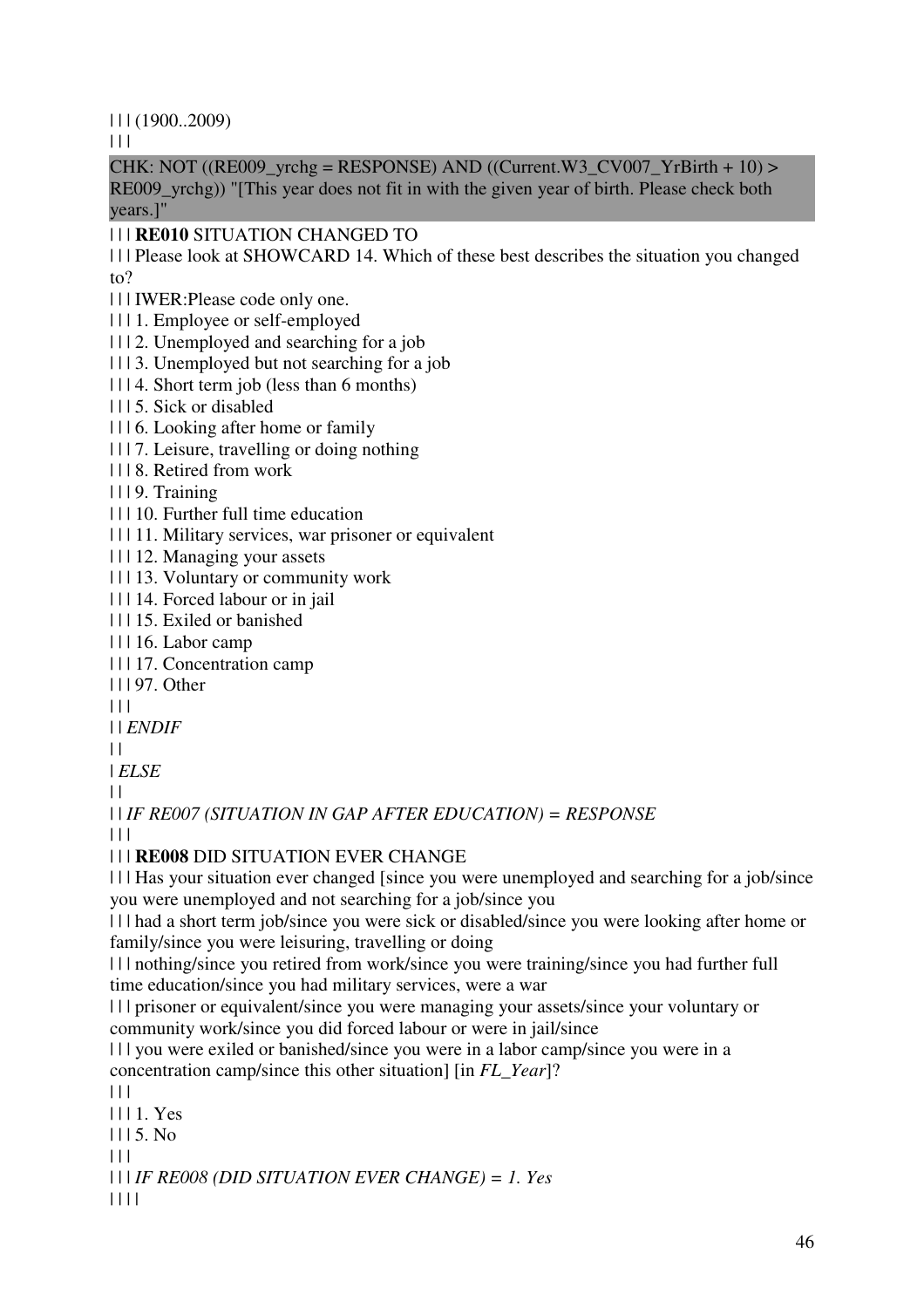| | | | **RE009** YEAR OF CHANGE OF SITUATION

| | | | In which year did your situation change?

| | | |

| | | | (1900..2009)

| | | |

CHK: NOT ((RE009\_vrchg = RESPONSE) AND ((Current.W3\_CV007\_YrBirth + 10) > RE009 vrchg)) "[This year does not fit in with the given year of birth. Please check both years.]"

### | | | | **RE010** SITUATION CHANGED TO

| | | | Please look at SHOWCARD 14. Which of these best describes the situation you changed to?

| | | | IWER:Please code only one.

| | | | 1. Employee or self-employed

| | | | 2. Unemployed and searching for a job

| | | | 3. Unemployed but not searching for a job

| | | | 4. Short term job (less than 6 months)

| | | | 5. Sick or disabled

| | | | 6. Looking after home or family

| | | | 7. Leisure, travelling or doing nothing

| | | | 8. Retired from work

| | | | 9. Training

| | | | 10. Further full time education

| | | | 11. Military services, war prisoner or equivalent

| | | | 12. Managing your assets

| | | | 13. Voluntary or community work

| | | | 14. Forced labour or in jail

| | | | 15. Exiled or banished

| | | | 16. Labor camp

| | | | 17. Concentration camp

| | | | 97. Other

| | | |

| | | *ENDIF*

 $| 11$ 

| | *ENDIF*

 $| |$ 

| *ENDIF*

|

| *LOOP cnt:= 2 TO 20*

 $| \cdot |$ 

| | *IF NeverWork[cnt - RE008 (DID SITUATION EVER CHANGE) = 1. Yes*  $| 11$ 

# | | | **RE008** DID SITUATION EVER CHANGE

| | | Has your situation ever changed [since you were unemployed and searching for a job/since you were unemployed and not searching for a job/since you

| | | had a short term job/since you were sick or disabled/since you were looking after home or family/since you were leisuring, travelling or doing

| | | nothing/since you retired from work/since you were training/since you had further full time education/since you had military services, were a war

| | | prisoner or equivalent/since you were managing your assets/since your voluntary or community work/since you did forced labour or were in jail/since

| | | you were exiled or banished/since you were in a labor camp/since you were in a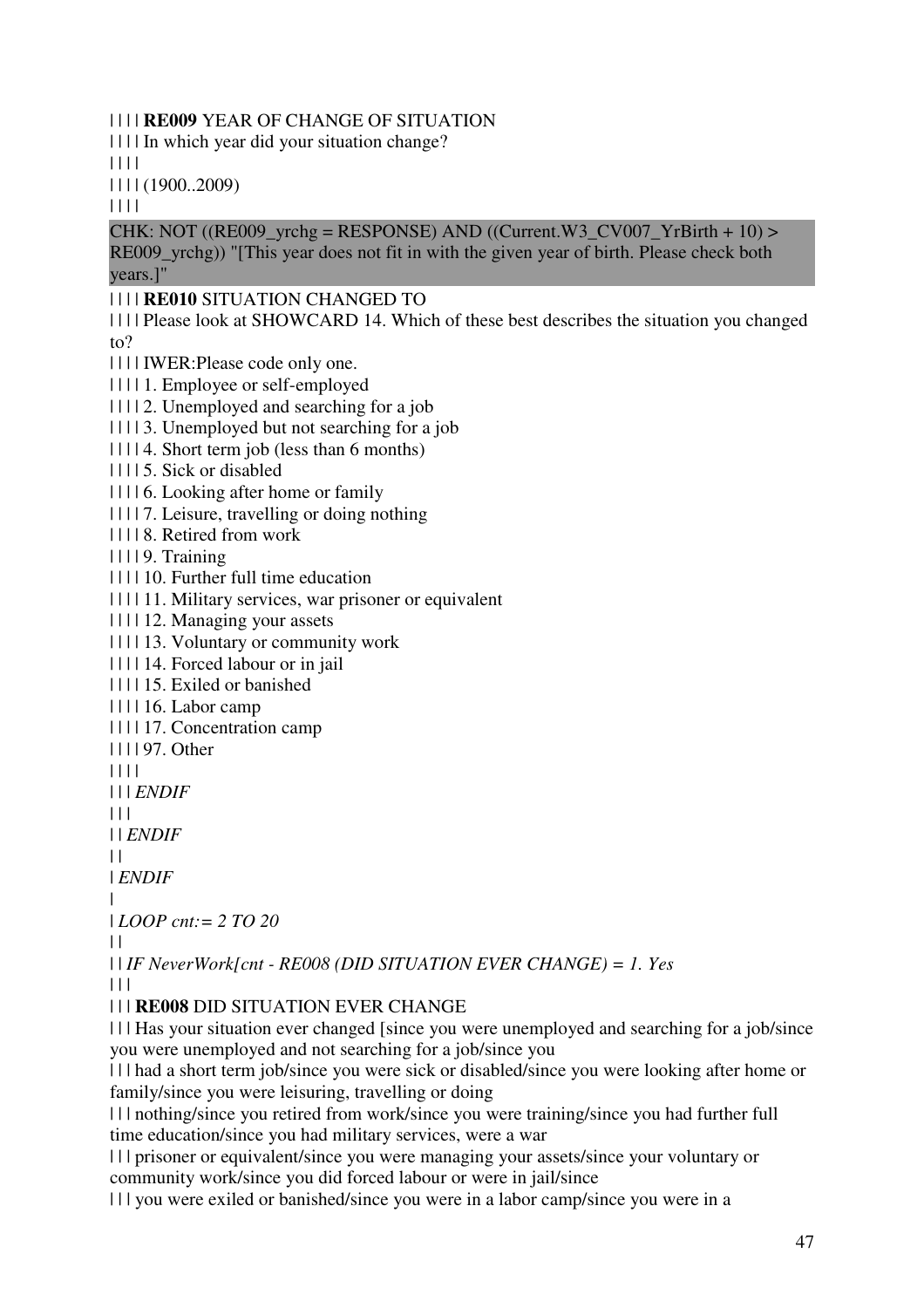concentration camp/since this other situation] [in *FL\_Year*]?

 $\Box$ 

| | | 1. Yes

 $1115$ . No.

 $| 11 |$ 

| | | *IF RE008 (DID SITUATION EVER CHANGE) = 1. Yes*

| | | |

# | | | | **RE009** YEAR OF CHANGE OF SITUATION

| | | | In which year did your situation change?

| | | |

| | | | (1900..2009)

| | | |

# CHK: NOT  $((RE009<sub>Y</sub>rchg = RESPONSE)$  AND  $((Current.W3<sub>C</sub>V007<sub>Y</sub>rBirth + 10)$

RE009\_yrchg)) "[This year does not fit in with the given year of birth. Please check both years.]"

| | | | **RE010** SITUATION CHANGED TO

| | | | Please look at SHOWCARD 14. Which of these best describes the situation you changed to?

- | | | | IWER:Please code only one.
- | | | | 1. Employee or self-employed
- | | | | 2. Unemployed and searching for a job
- | | | | 3. Unemployed but not searching for a job
- | | | | 4. Short term job (less than 6 months)
- | | | | 5. Sick or disabled
- | | | | 6. Looking after home or family

| | | | 7. Leisure, travelling or doing nothing

- | | | | 8. Retired from work
- | | | | 9. Training
- | | | | 10. Further full time education
- | | | | 11. Military services, war prisoner or equivalent
- | | | | 12. Managing your assets
- | | | | 13. Voluntary or community work
- | | | | 14. Forced labour or in jail
- | | | | 15. Exiled or banished
- | | | | 16. Labor camp
- | | | | 17. Concentration camp
- | | | | 97. Other
- | | | |
- | | | *ENDIF*
- $| 11$
- | | *ENDIF*
- | |

```
| ENDLOOP
```
 $\blacksquare$ *ENDIF*

*IF RE005 (EVER DONE PAID WORK) = 1. Yes OR RE003 (SITUATION AT AGE 15 IF NO EDUCATION) = 1. Employee or self-employed*

|

| **RE011** YEAR STARTED JOB

| In which year did you start your [first/next] paid job (as employee or self employed), which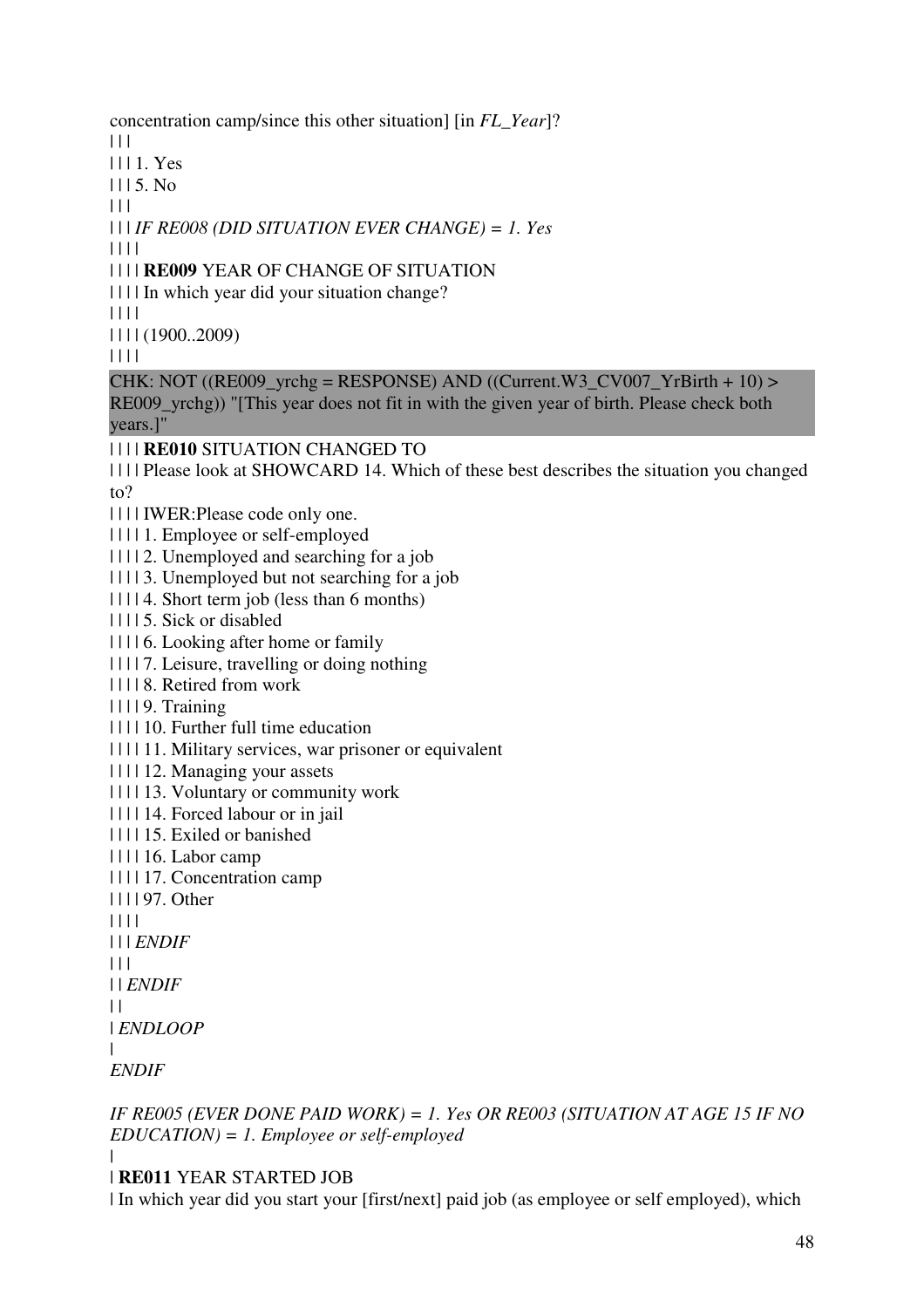lasted for 6 months or more?

| IWER:Add if necessary: As before, if your job was one of a series of similar short-term jobs for different employers then please count these as 1 job

| and tell me when you started the first of these similar short-term jobs.

| (1900..2009)

|

CHK: NOT ((RE011\_jobstrt = RESPONSE) AND ((Current.W3\_CV007\_YrBirth + 10) > RE011 jobstrt)) "[This year does not fit in with the given year of birth. Please check both years.]"

### | **RE012** TITLE OF JOB

| What was your job called? Please give the exact name or title.

| \_\_\_\_\_\_\_\_\_\_\_ | |

|

# | **RE013** JOB DESCRIPTION

| Please look at SHOWCARD 15. What best describes your job as [{job title}]?

- | IWER:Please code only one.
- | 1. Legislator, senior official or manager
- | 2. Professional
- | 3. Technician or associate professional
- | 4. Clerk
- | 5. Service, shop or market sales worker
- | 6. Skilled agricultural or fishery worker
- | 7. Craft or related trades worker
- | 8. Plant/machine operator or assembler
- | 9. Elementary occupation
- | 10. Armed forces
- |

# | **RE014** JOB INDUSTRY

| Please look at SHOWCARD 16. What kind of business, industry or services were you working in as  $\lceil \{\text{job title}\}\rceil$ ?

| IWER:Please code only one.

- | 1. Agriculture, hunting, forestry, fishing
- | 2. Mining and quarrying
- | 3. Manufacturing
- | 4. Electricity, gas and water supply
- | 5. Construction
- | 6. Wholesale and retail trade
- | 7. Hotels and restaurants
- | 8. Transport, storage and communication
- | 9. Financial intermediation
- | 10. Real estate, renting and business activities
- | 11. Public administration and defence
- | 12. Education
- | 13. Health and social work
- | 14. Other community

#### | | **RE015** WAS EMPLOYEE CIVIL SERVANT OR SELF

| In this job as [{job title}], were you an employee, a civil servant, or a self-employed?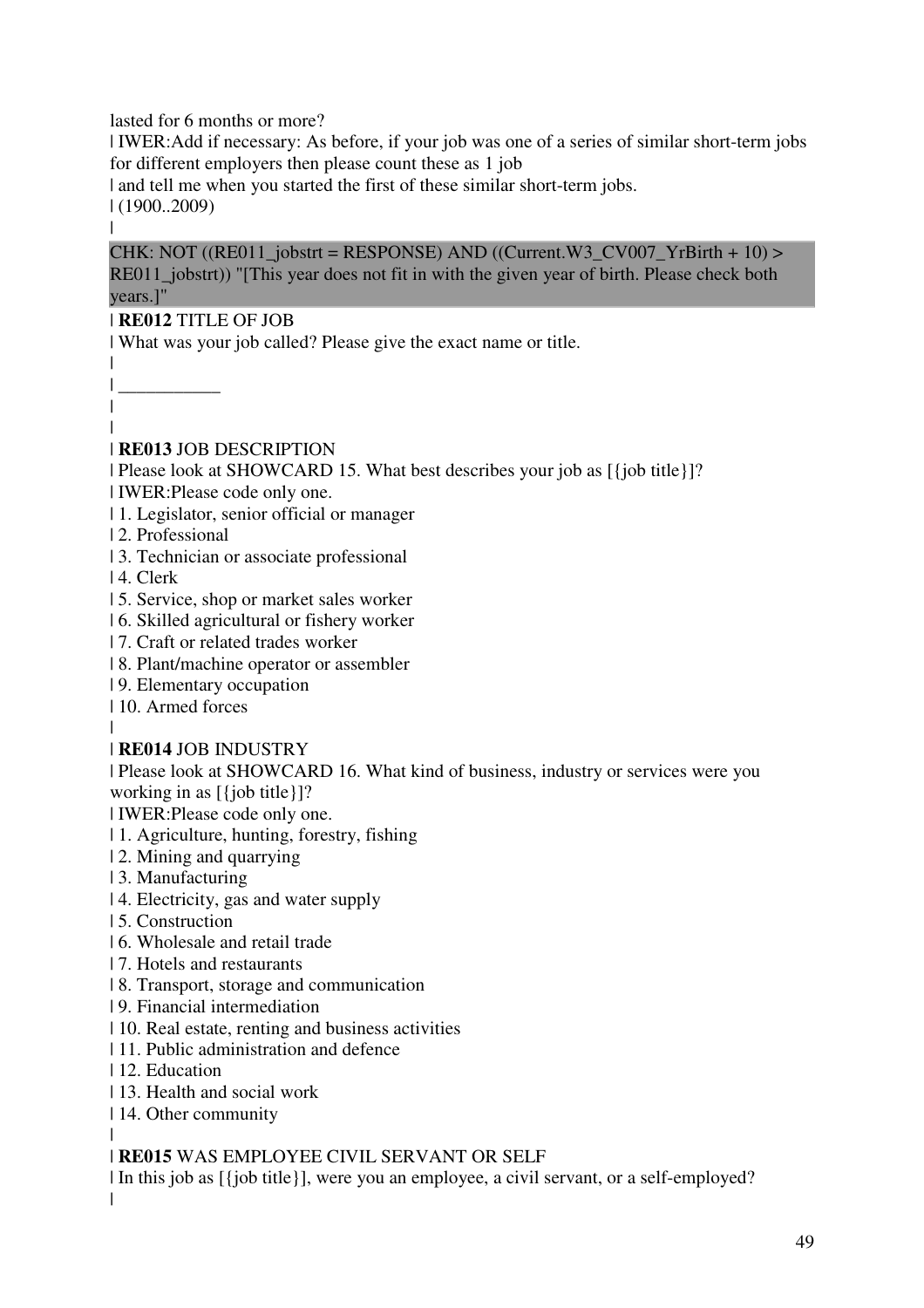| 1. Employee

| 2. Civil servant

| 3. Self-employed (including working for family business)

#### | | **RE016** JOB WAS PART OR FULL TIME

| In this job as [{job title}], did you work full-time or part-time or a combination of both? | IWER:If unsure, enter part-time if were classified as such by their employer. Please code only one.

| 1. Always full-time

| 2. Always part-time

| 3. Changed once from full-time to part-time

| 4. Changed once from part-time to full-time

| 5. Changed multiple times

| *IF RE016 (JOB WAS PART OR FULL TIME) = 2. Always part-time OR RE016 (JOB WAS PART OR FULL TIME) = 4. Changed once from part-time to*  | *full-time*

 $| |$ 

|

# | | **RE017** WHY WORKED PART-TIME

| | Please look at SHOWCARD 17. What was the main reason you worked part-time [in the beginning/when you switched for the first time/{empty}]?

| | IWER:Please code only one.

| | 1. To take care of own children or grandchildren

| | 2. To take care of parents

| | 3. To take care of other relatives

| | 4. Because of health problems

| | 5. Education/training

| | 6. A full-time job was not available (anymore)

| | 7. Went into partial retirement

| | 97. Other

 $\perp$ 

| *ENDIF*

|

| *IF RE016 (JOB WAS PART OR FULL TIME) = 3. Changed once from full-time to part-time OR RE016 (JOB WAS PART OR FULL TIME) = 5. Changed*  | *multiple times*

 $| |$ 

# | | **RE018** WHEN CHANGED TO PART-TIME

| | In which year did you switch from working full-time to part-time [{empty}/for the first time] in this job as [{job title}]?

 $\|$ 

| | (1900..2009)

 $\|$ 

CHK: NOT ((RE018\_whntopart = RESPONSE) AND ((Current.W3\_CV007\_YrBirth + 10) > RE018 whntopart)) "[This year does not fit in with the given year of birth. Please check both years.]"

# | | **RE019** REASONS CHANGING TO PART-TIME

| | Please look at SHOWCARD 17. What was the main reason when you switched from fulltime to part-time [{empty}/for the first time]?

| | IWER:Please code only one.

| | 1. To take care of own children or grandchildren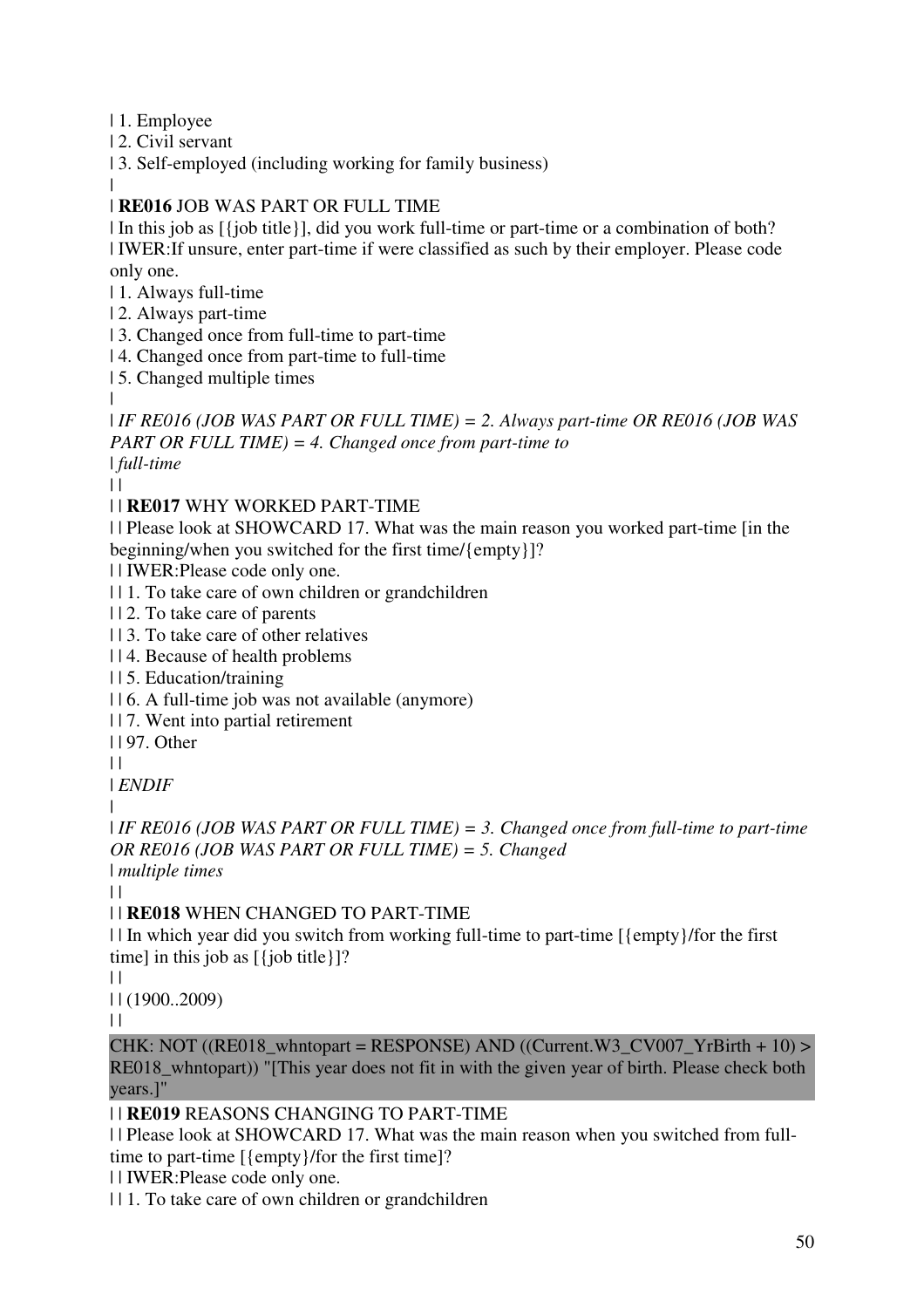| | 2. To take care of parents

| | 3. To take care of other relatives

| | 4. Because of health problems

| | 5. Education/training

| | 6. A full-time job was not available (anymore)

| | 7. Went into partial retirement

| | 97. Other

 $\|$ 

| *ENDIF*

|

| *IF RE016 (JOB WAS PART OR FULL TIME) = 4. Changed once from part-time to full-time OR RE016 (JOB WAS PART OR FULL TIME) = 5. Changed*  | *multiple times*

 $| |$ 

### | | **RE020** WHEN CHANGED TO FULL-TIME

| | In which year did you switch [{empty}/for the first time] from working part-time to fulltime in this job as  $[\{\text{job title}\}]$ ?

 $\mathbf{1}$ 

| | (1900..2009)

 $\perp$ 

CHK: NOT ((RE020\_whntofull = RESPONSE) AND ((Current.W3\_CV007\_YrBirth + 10) > RE020 whntofull)) "[This year does not fit in with the given year of birth. Please check both years.]"

| *ENDIF*

|

| *IF RE015 (WAS EMPLOYEE CIVIL SERVANT OR SELF) = 1. Employee OR RE015 (WAS EMPLOYEE CIVIL SERVANT OR SELF) = 2. Civil servant*

 $\|$ 

#### | | **RE021** FIRST MONTHLY WAGE IN JOB

| | Can you tell me, approximately, how much you were paid monthly after taxes when you started doing this job as [{job title}]? [If you worked

| | part-time, please tell me the actual amount that you were paid, not the full-time equivalent./{empty}]

| | IWER:Enter amount. Enter currency at next question

| | {Amount}

 $\|$ 

| | *IF RE021 (FIRST MONTHLY WAGE IN JOB) = RESPONSE*

| | |

| | | **RE022** CURRENCY OF WAGE

| | | Which currency was this in?

| | | IWER:Please ask or code.

 $|| \ ||$ 

 $| 11$ 

| | *ENDIF*

 $\|$ 

| *ENDIF*

|

| *IF RE015 (WAS EMPLOYEE CIVIL SERVANT OR SELF) = 3. Self-employed (including working for family business)*  $\perp$ 

| | **RE023** FIRST MONTHLY WORK INCOME IN SELF-EMPLOYMENT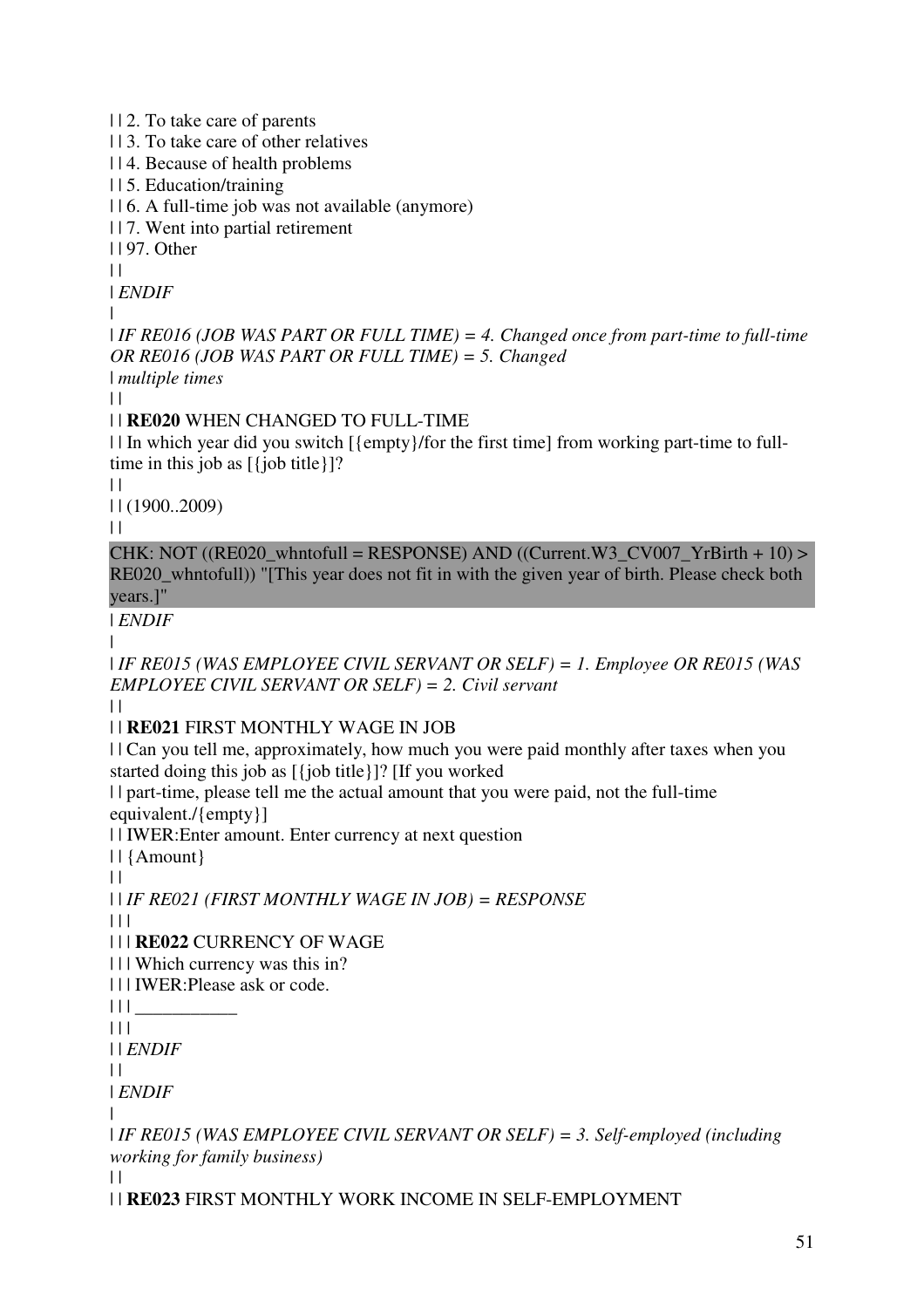| | Can you tell me, approximately, how much was your monthly income from work after taxes when you started doing this job as [{job title}]? [If you

| | worked part-time, please tell me the actual amount that you were paid, not the full-time equivalent./{empty}]

| | IWER:Enter amount. Enter currency at next question

| | {Amount}

 $\|$ 

| | *IF RE023 (FIRST MONTHLY WORK INCOME IN SELF-EMPLOYMENT) = RESPONSE* | | |

| | | **RE024** CURRENCY OF WORK INCOME

| | | Which currency was this in?

| | | IWER:Please ask or code.

 $|| || ||$ 

 $| 11$ 

| | *ENDIF*

 $\|$ 

| *ENDIF*

|

# | **RE025** CONTRIBUTIONS TO RETIREMENT PLANS

| While doing this job as [{job title}], towards which of the following did you or your employer contribute?

| IWER:Please read out and code all that apply.Add if necessary: These contributions may have happened at any time you were in this job.

| 1. A public pension plan

| 2. An occupational pension plan

| 3. A private pension plan or individual retirement plan

| 4. No contributions paid

| |

CHK: NOT (( > 1) AND (a4 IN RE025\_jobcont)) "[You cannot select 'None of these' together with any other answer. Please change your answer.]"

# | **RE026** YEAR STOPPED IN THIS JOB

| In which year did you stop doing this job as [{job title}]?

| IWER:If still in this job, please code 9997.Do not include maternity leaves.Add if necessary: As before, if your first job was one of a series of

| similar short-term jobs for different employers then please count these as 1 job and tell me when you stopped the last of these similar short-term

| jobsIn general you should code when the respondent changed employer although you can count a change in roles for the same employer if the respondent

| wishes.

| (1900..9997)

|

CHK: NOT ((RE026 jobstop = RESPONSE) AND ((Current.W3\_CV007\_YrBirth + 10) > RE026\_jobstop)) "[This year does not fit in with the given year of birth. Please check both years.] TOCH"

|

| *IF RE026 (YEAR STOPPED IN THIS JOB) = 9997*

 $\mathbf{H}$ 

| | *IF RE015 (WAS EMPLOYEE CIVIL SERVANT OR SELF) = 1. Employee OR RE015 (WAS EMPLOYEE CIVIL SERVANT OR SELF) = 2. Civil servant*  $| 11$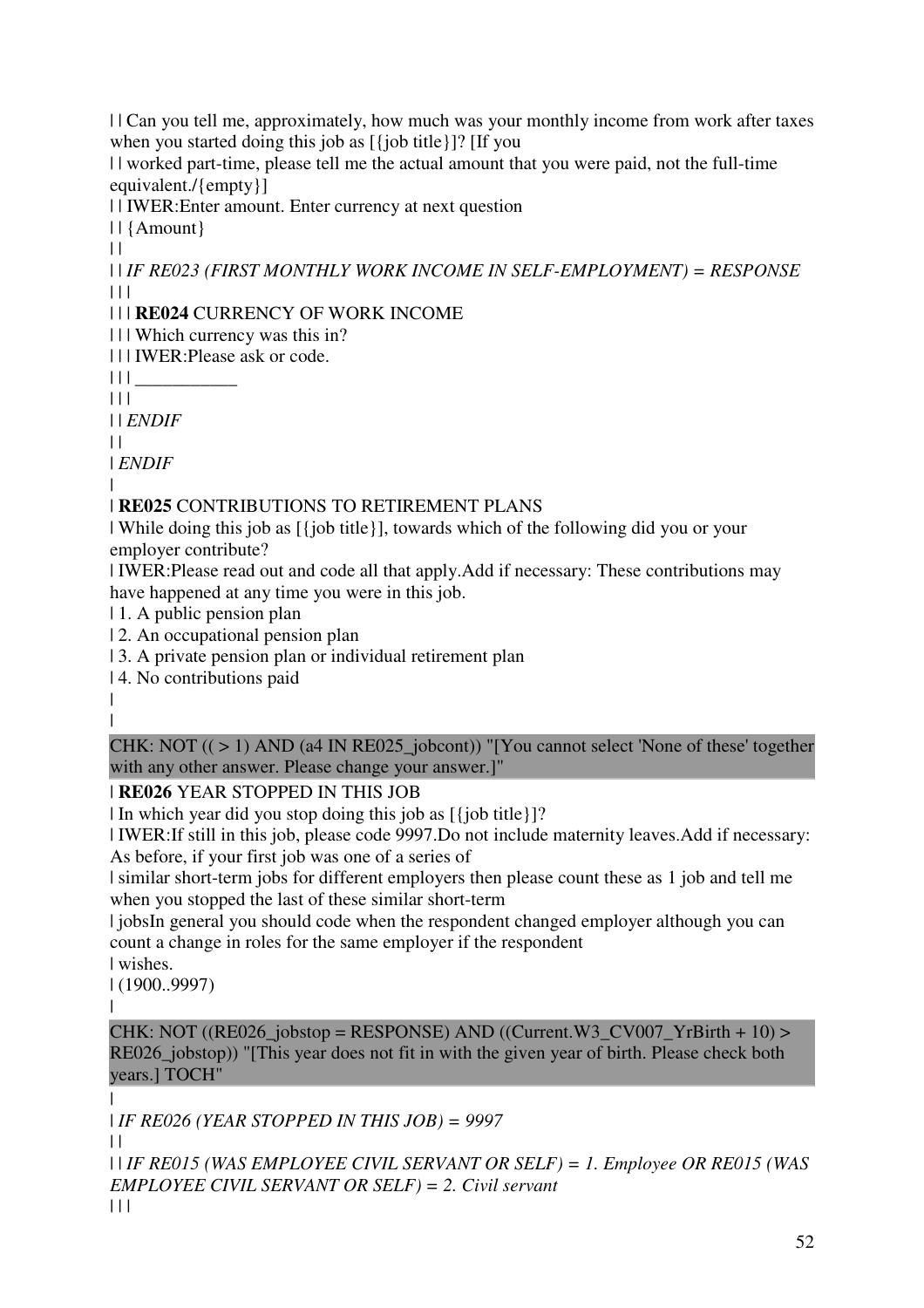### | | | **RE027** CURRENT WAGE IF STILL EMPLOYED

| | | Can you tell me, approximately, how much is your current monthly wage after taxes as [{job title}]? [If you work part-time, please tell me the actual

| | | amount that you are paid, not the full-time equivalent./{empty}]

| | | IWER:Enter amount. Enter currency at next question

| | | {Amount}

 $| 11$ 

| | | *IF RE027 (CURRENT WAGE IF STILL EMPLOYED) = RESPONSE*

| | | |

| | | | **RE028** CURRENCY OF CURRENT WAGE

| | | | Which currency was this in?

| | | | IWER:Please ask or code.

 $|| || ||$ 

| | | |

| | | *ENDIF*

| | |

| | *ENDIF*

 $| |$ 

| | *IF RE015 (WAS EMPLOYEE CIVIL SERVANT OR SELF) = 3. Self-employed (including working for family business)*

| | |

| | | **RE029** CURRENT WORK INCOME IF STILL SELF-EMPLOYED

| | | Can you tell me, approximately, how much is your current monthly income from work after taxes as [{job title}]? [If you work part-time, please tell

| | | | me the actual amount that you are paid, not the full-time equivalent./{empty}]

| | | IWER:Enter amount. Enter currency at next question

| | | {Amount}

 $\Box$ 

| | | *IF RE029 (CURRENT WORK INCOME IF STILL SELF-EMPLOYED) = RESPONSE* | | | |

| | | | **RE030** CURRENCY OF CURRENT WORK INCOME

| | | | Which currency is this in?

| | | | IWER:Please ask or code.

 $|| \ || ||$ 

| | | |

| | | *ENDIF*

 $| 11$ 

| | *ENDIF*

 $\|$ 

| | *IF Sec\_ST.ST001a\_Proxy <> a3*

 $| 11$ 

| | | **WQ015** INTRODUCTION TO WORK QUALITY CURRENT

| | | Please look at SHOWCARD 19. I am going to read some statements people might use to describe their work. Thinking about your present job as [{job

| | | title}], please tell me whether you strongly agree, agree, disagree or strongly disagree with the each statement.

| | | IWER:Press 1 and <ENTER> to continue.

| | | 1. Continue

 $| 11$ 

| | | **WQ016** WORK IS PHYSICALLY DEMANDING

 $|| \cdot ||$  My job as  $[\{\text{job title}\}]$  is physically demanding. Would you say you ...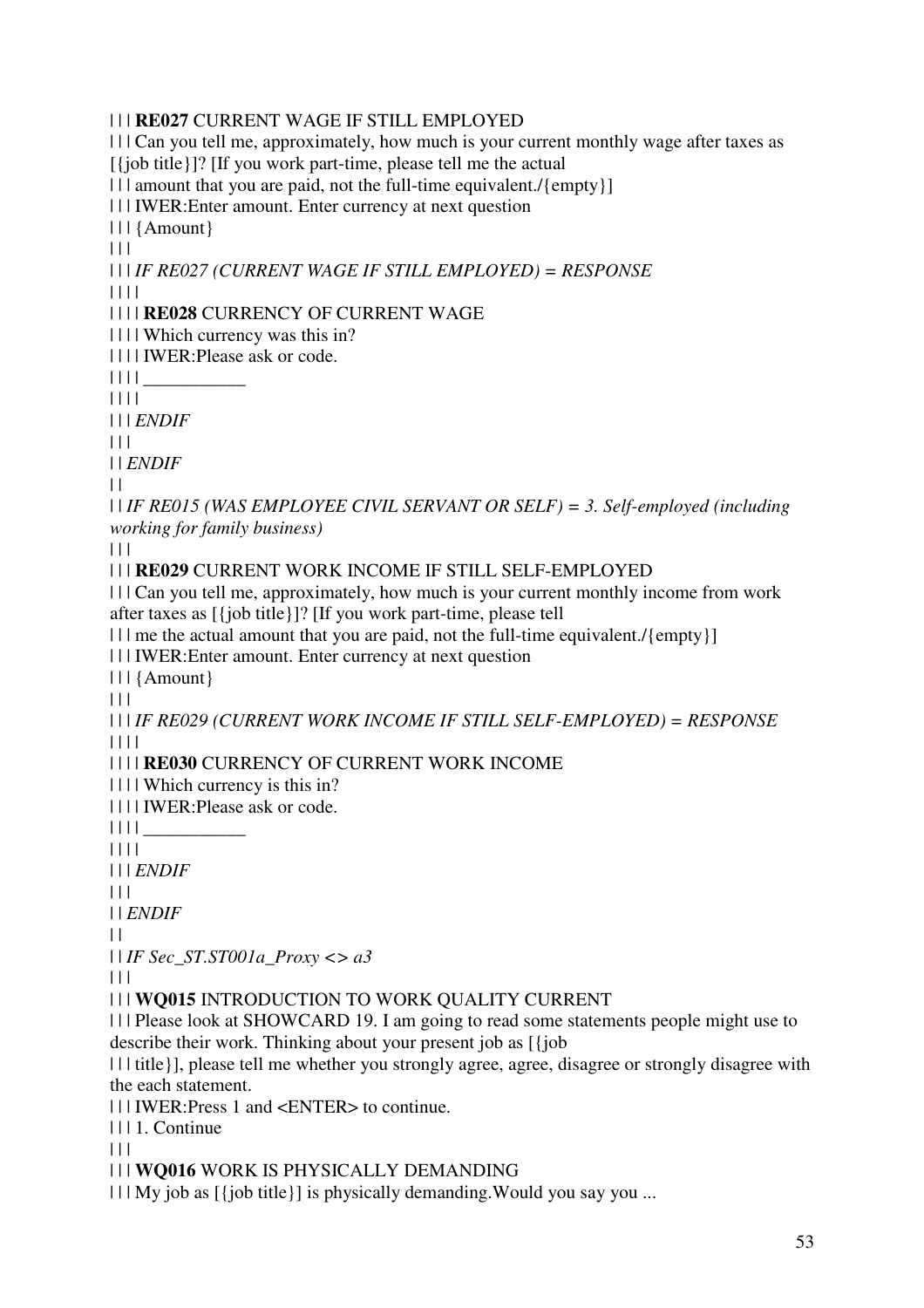$|| ||$ 

- | | | 1. Strongly agree
- | | | 2. Agree
- | | | 3. Disagree
- | | | 4. Strongly disagree

 $| 11$ 

#### | | | **WQ017** WORK IS UNCOMFORTABLE

| | | My immediate work environment is uncomfortable (for example, because of noise, heat, crowding).(Would you say you ...)

 $\Box$ 

- | | | 1. Strongly agree
- | | | 2. Agree
- | | | 3. Disagree
- | | | 4. Strongly disagree

 $\Box$ 

### | | | **WQ018** WORK HAS HEAVY TIME PRESSURE

| | | I am under constant time pressure due to a heavy workload.(Would you say you ...)

 $\Box$ 

- | | | 1. Strongly agree
- | | | 2. Agree
- | | | 3. Disagree
- | | | 4. Strongly disagree

 $| 11$ 

### | | | **WQ019** WORK IS EMOTIONALLY DEMANDING

| | | My work is emotionally demanding.(Would you say you ...)

 $| 11$ 

| | | 1. Strongly agree

| | | 2. Agree

- | | | 3. Disagree
- | | | 4. Strongly disagree

 $| 11$ 

# | | | **WQ020** WORK INVOLVES CONFLICTS

| | | I am exposed to recurring conflicts and disturbances.(Would you say you ...)

| | | IWER:This refers to clients, co-workers or supervisors.

- | | | 1. Strongly agree
- | | | 2. Agree
- | | | 3. Disagree
- | | | 4. Strongly disagree

 $| 11$ 

# | | | **WQ021** WORK HAS LITTLE FREEDOM TO DECIDE

| | | I have very little freedom to decide how to do my work.(Would you say you ...)

 $\Box$ 

- | | | 1. Strongly agree
- | | | 2. Agree
- | | | 3. Disagree
- | | | 4. Strongly disagree

 $\Box$ 

# | | | **WQ022** WORK ALLOWS DEVELOPMENT OF SKILLS

| | | I have an opportunity to develop new skills.(Would you say you ...)

 $\Box$ 

| | | 1. Strongly agree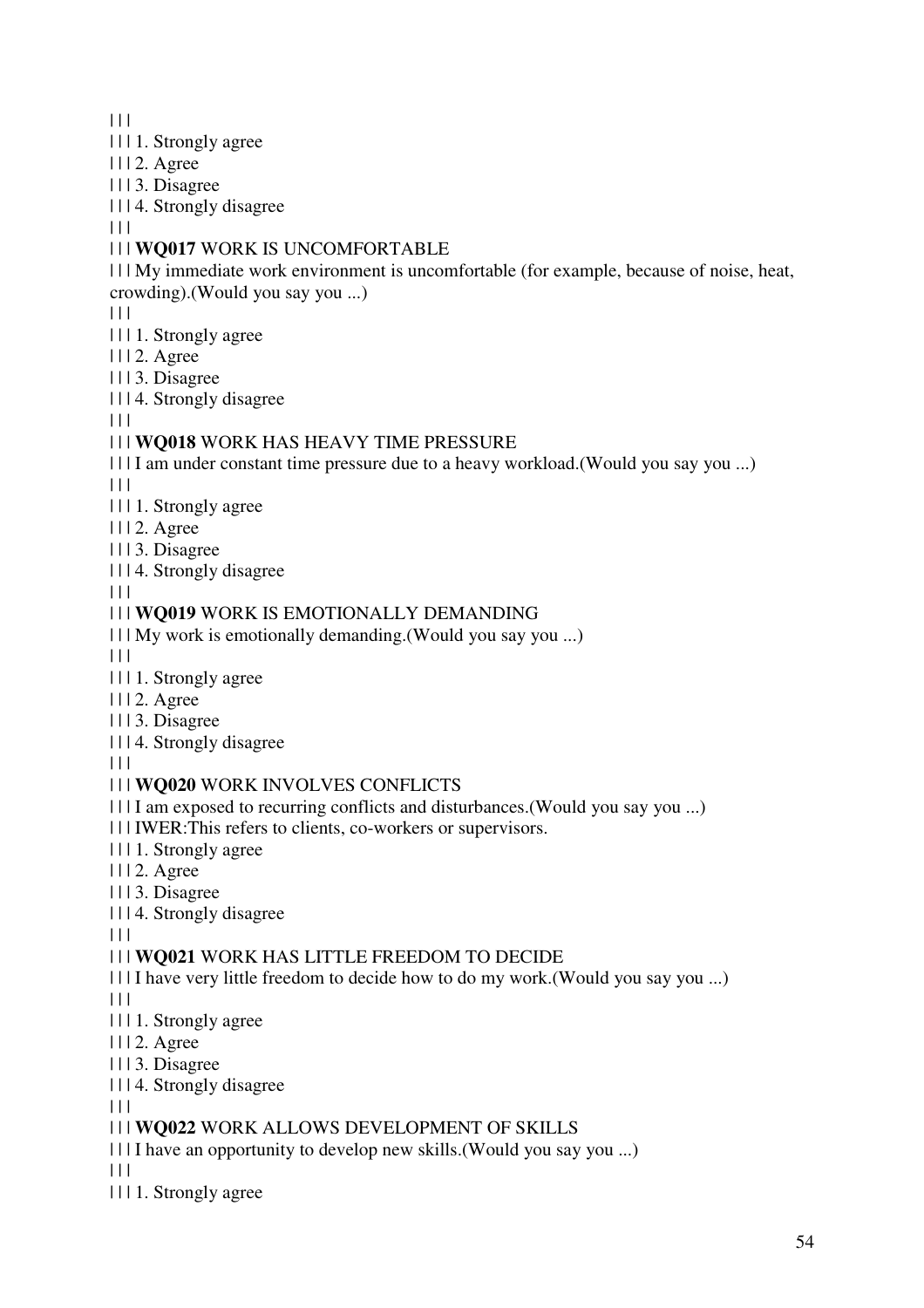- | | | 2. Agree
- | | | 3. Disagree
- | | | 4. Strongly disagree
- $| | | |$

# | | | **WQ023** WORK GIVES RECOGNITION

- | | | I receive the recognition I deserve for my work.(Would you say you ...)
- $| 11$
- | | | 1. Strongly agree
- | | | 2. Agree
- | | | 3. Disagree
- | | | 4. Strongly disagree
- $|| ||$

### | | | **WQ024** WORK HAS ADEQUATE SALARY

| | | Considering all my efforts and achievements, my salary is adequate.(Would you say you ...)

- $\begin{array}{c} \hline \end{array}$
- | | | 1. Strongly agree
- | | | 2. Agree
- | | | 3. Disagree
- | | | 4. Strongly disagree

 $\Box$ 

# | | | **WQ025** WORK HAS ADEQUATE SUPPORT

| | | I receive adequate support in difficult situations.(Would you say you ...)

 $\Box$ 

- | | | 1. Strongly agree
- | | | 2. Agree
- | | | 3. Disagree
- | | | 4. Strongly disagree

 $|| ||$ 

# | | | **WQ026** CURRENT WORK ATMOSPHERE

- | | | There is a good atmosphere between me and my colleagues.(Would you say you ...)  $\Box$
- | | | 1. Strongly agree
- | | | 2. Agree
- | | | 3. Disagree
- | | | 4. Strongly disagree

| | |

# | | | *IF RE015 (WAS EMPLOYEE CIVIL SERVANT OR SELF) = 1. Employee OR RE015 (WAS EMPLOYEE CIVIL SERVANT OR SELF) = 2. Civil servant*

| | | |

# | | | | **WQ027** WORK EMPLOYEES ARE TREATED FAIRLY

| | | | In general, employees are treated with fairness.(Would you say you ...)

| | | |

- | | | | 1. Strongly agree
- | | | | 2. Agree
- | | | | 3. Disagree
- | | | | 4. Strongly disagree

| | | |

| | | *ENDIF*

 $| | | |$ 

| | | **WQ028** CURRENT WORK HEALTH RISK REDUCED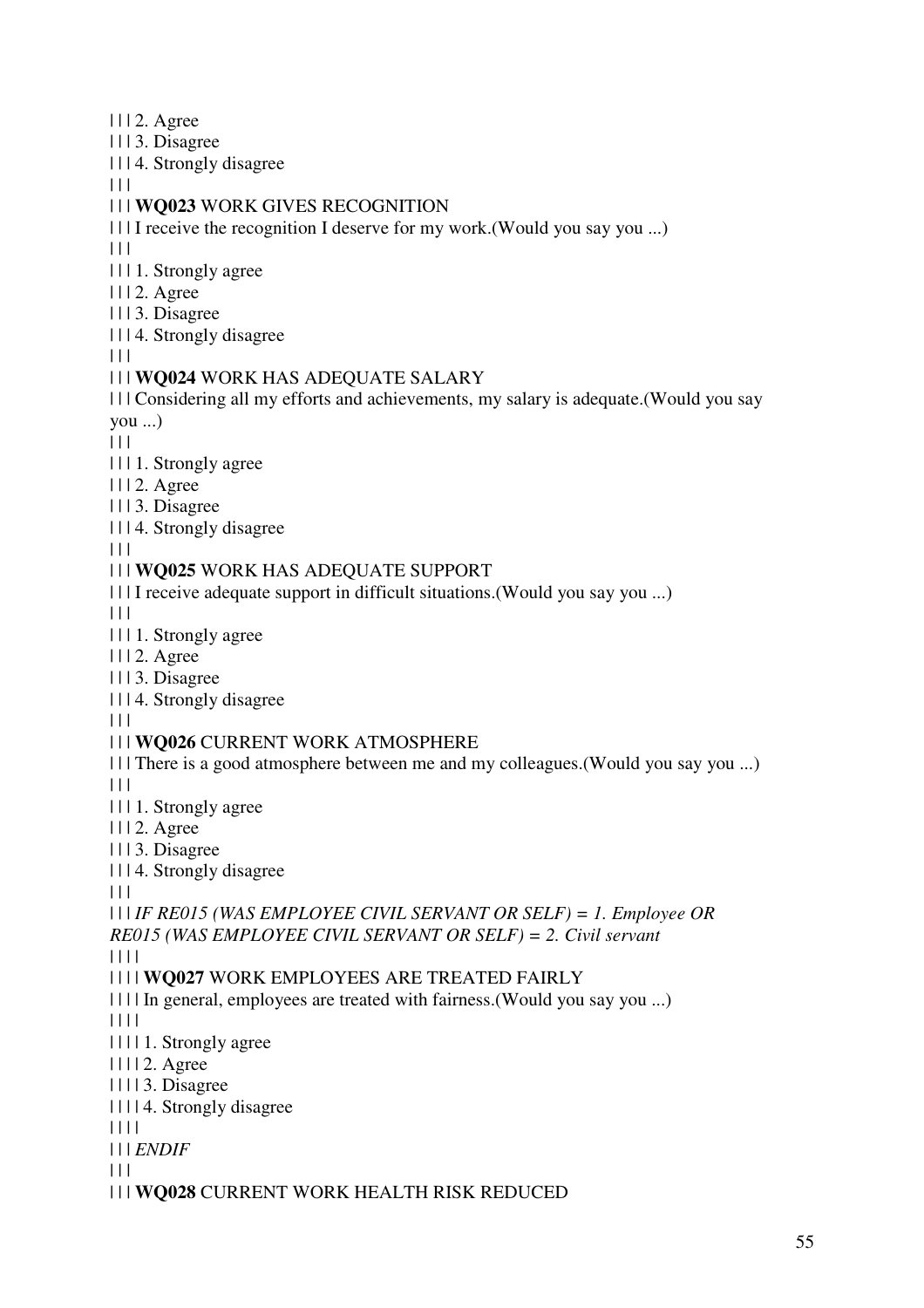| | | The state takes adequate measures to protect me from health hazards at the workplace.(Would you say you ...)  $|| \cdot ||$ | | | 1. Strongly agree | | | 2. Agree | | | 3. Disagree | | | 4. Strongly disagree  $\Box$ | | *ENDIF*  $\perp$ | *ENDIF* | | *IF RE026 (YEAR STOPPED IN THIS JOB) <> 9997*  $\Box$ | | **RE031** REASONS LEFT JOB | | Please look at showcard 18. On what terms did you leave this job? | | IWER:Please code only one. | | 1. I resigned | | 2. I was laid off | | 3. By mutual agreement | | 4. My plant or office closed down | | 5. A temporary job had been completed | | 6. I retired | | 97. Other reason  $\Box$  $\perp$ | | *IF RE031 (REASONS LEFT JOB) <> 6. I retired*  $\Box$ | | | **RE032** GAP AFTER LEAVING THIS JOB | | | Did you start your next job straight after leaving this job as [{job title}] or was there more than a 6-month gap?  $\Box$ | | | 1. Started next job STRAIGHT AFTER this job | | | 2. Had a gap of 6 MONTHS OR MORE before starting next job | | | 3. Started next job BEFORE this job ended | | | 4. This was respondent's LAST PAID JOB as employee or self employed  $\Box$ | | | *IF RE032 (GAP AFTER LEAVING THIS JOB) = 2. Had a gap of 6 MONTHS OR MORE before starting next job* | | | | | | | | **RE033** DONE IN GAP AFTER LEAVING THIS JOB | | | | Please look at SHOWCARD 20. Which of these best describes the situation you were in during the time before you started your next job? | | | | IWER:Please code only one. | | | | 1. Employee or self-employed | | | | 2. Unemployed and searching for a job | | | | 3. Unemployed but not searching for a job | | | | 4. Short term job (less than 6 months) | | | | 5. Sick or disabled | | | | 6. Looking after home or family | | | | 7. Leisure, travelling or doing nothing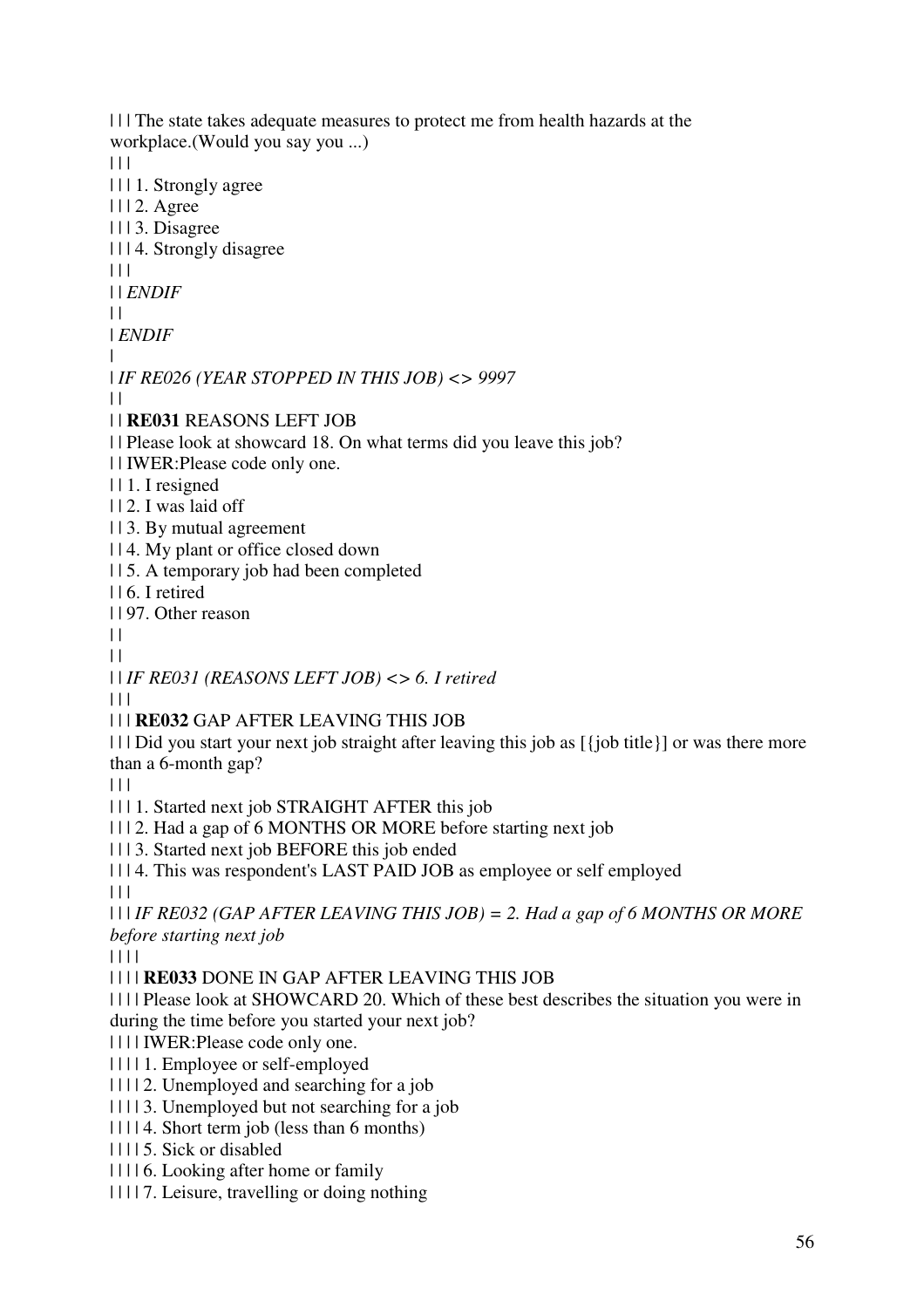| | | | 8. Retired from work

| | | | 9. Training

| | | | 10. Further full time education

- | | | | 11. Military services, war prisoner or equivalent
- | | | | 12. Managing your assets

| | | | 13. Voluntary or community work

- | | | | 14. Forced labour or in jail
- | | | | 15. Exiled or banished
- | | | | 16. Labor camp

| | | | 17. Concentration camp

| | | | 97. Other

| | | |

| | | | *IF RE033 (DONE IN GAP AFTER LEAVING THIS JOB) <> 4. Short term job (less than 6 months) AND RE033 (DONE IN GAP AFTER LEAVING* 

| | | | *THIS JOB) <> 8. Retired from work AND RE033 (DONE IN GAP AFTER LEAVING THIS JOB) <> 11. Military services, war prisoner or equivalent AND* 

| | | | *RE033 (DONE IN GAP AFTER LEAVING THIS JOB) <> 12. Managing your assets AND RE033 (DONE IN GAP AFTER LEAVING THIS JOB) <> 14. Forced labour* 

| | | | *or in jail*

| | | | |

| | | | | **RE034** INCOME DURING GAP AFTER LEAVING THIS JOB

| | | | | Please look at SHOWCARD 21. What sources of income did you have?

| | | | | IWER:Please code all that apply.

| | | | | 1. Financial support from Spouse or Partner

| | | | | 2. Financial support from Family (not Spouse/Partner) and friends

| | | | | 3. Private or Public Disability Insurance

| | | | | 4. Benefits or grants from state or other institutions

| | | | | 5. Sold property

| | | | | 6. Running down financial asset or bank account

| | | | | 97. Other

| | | | |

| | | | | *IF 97. Other IN RE034(INCOME DURING GAP AFTER LEAVING THIS JOB)* | | | | | |

```
| | | | | | RE034a OTHER INCOME DURING GAP AFTER LEAVING THIS JOB 
| | | | | | Please specify. 
| | | | | | 
\begin{array}{c} \textcolor{red}{\textbf{||} \textbf{||} \textbf{||} \textbf{||} \textbf{||} \textbf{||} \textbf{||} \textbf{||} \textbf{||} \textbf{||} \textbf{||} \textbf{||} \textbf{||} \textbf{||} \textbf{||} \textbf{||} \textbf{||} \textbf{||} \textbf{||} \textbf{||} \textbf{||} \textbf{||} \textbf{||} \textbf{||} \textbf{||} \textbf{||} \textbf{||} \textbf{||} \textbf{||} \textbf{||} \textbf{||} \textbf{||} \textbf{||} \textbf{||} \textbf| | | | | | 
| | | | | ENDIF
| | | | | 
| | | | ENDIF
| | | | 
| | | ENDIF
| 11 || | ENDIF
\perp| ENDIF
```
|

| *LOOP cnt:= 2 TO 20*

| |

| | *IF WorkSpells[cnt - RE032 (GAP AFTER LEAVING THIS JOB) = RESPONSE AND*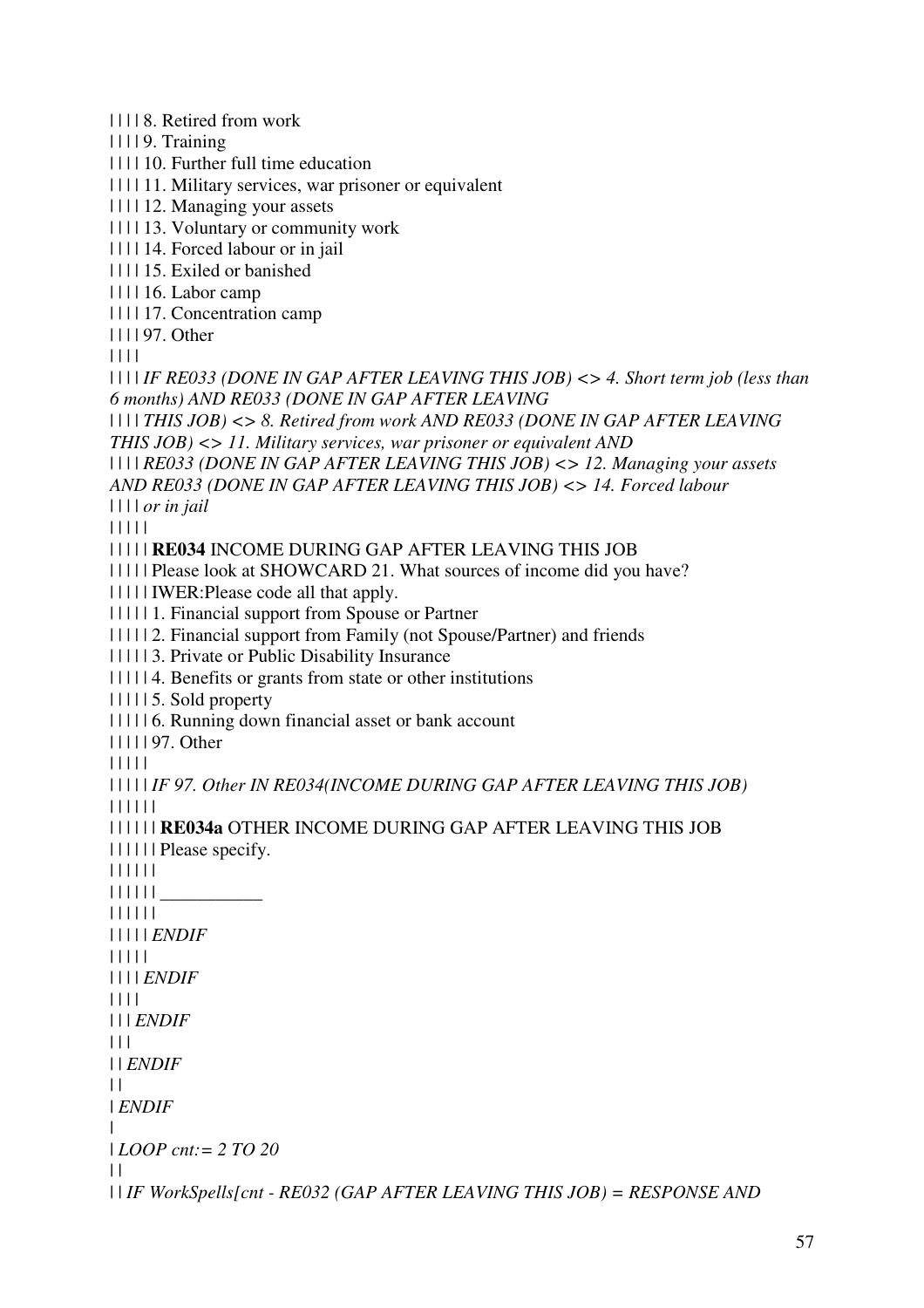*WorkSpells[cnt - RE032 (GAP AFTER LEAVING THIS JOB) < 4. This*  | | *was respondent's LAST PAID JOB as employee or self employed*

 $| 11$ 

| | | **RE011** YEAR STARTED JOB

| | | In which year did you start your [first/next] paid job (as employee or self employed), which lasted for 6 months or more?

| | | IWER:Add if necessary: As before, if your job was one of a series of similar short-term jobs for different employers then please count these as 1 job

| | | and tell me when you started the first of these similar short-term jobs.

| | | (1900..2009)

 $| | | |$ 

CHK: NOT ((RE011\_jobstrt = RESPONSE) AND ((Current.W3\_CV007\_YrBirth + 10) > RE011\_jobstrt)) "[This year does not fit in with the given year of birth. Please check both years.]"

| | | **RE012** TITLE OF JOB

| | | What was your job called? Please give the exact name or title.

 $|| ||$ 

 $\| \|$   $\_$ 

 $| 11 |$ 

 $| 11$ 

| | | **RE013** JOB DESCRIPTION

| | | Please look at SHOWCARD 15. What best describes your job as [{job title}]?

| | | IWER:Please code only one.

| | | 1. Legislator, senior official or manager

| | | 2. Professional

| | | 3. Technician or associate professional

| | | 4. Clerk

| | | 5. Service, shop or market sales worker

| | | 6. Skilled agricultural or fishery worker

| | | 7. Craft or related trades worker

| | | 8. Plant/machine operator or assembler

| | | 9. Elementary occupation

| | | 10. Armed forces

| | |

| | | **RE014** JOB INDUSTRY

| | | Please look at SHOWCARD 16. What kind of business, industry or services were you working in as [{job title}]?

| | | IWER:Please code only one.

| | | 1. Agriculture, hunting, forestry, fishing

| | | 2. Mining and quarrying

| | | 3. Manufacturing

| | | 4. Electricity, gas and water supply

| | | 5. Construction

| | | 6. Wholesale and retail trade

| | | 7. Hotels and restaurants

| | | 8. Transport, storage and communication

| | | 9. Financial intermediation

| | | 10. Real estate, renting and business activities

| | | 11. Public administration and defence

| | | 12. Education

| | | 13. Health and social work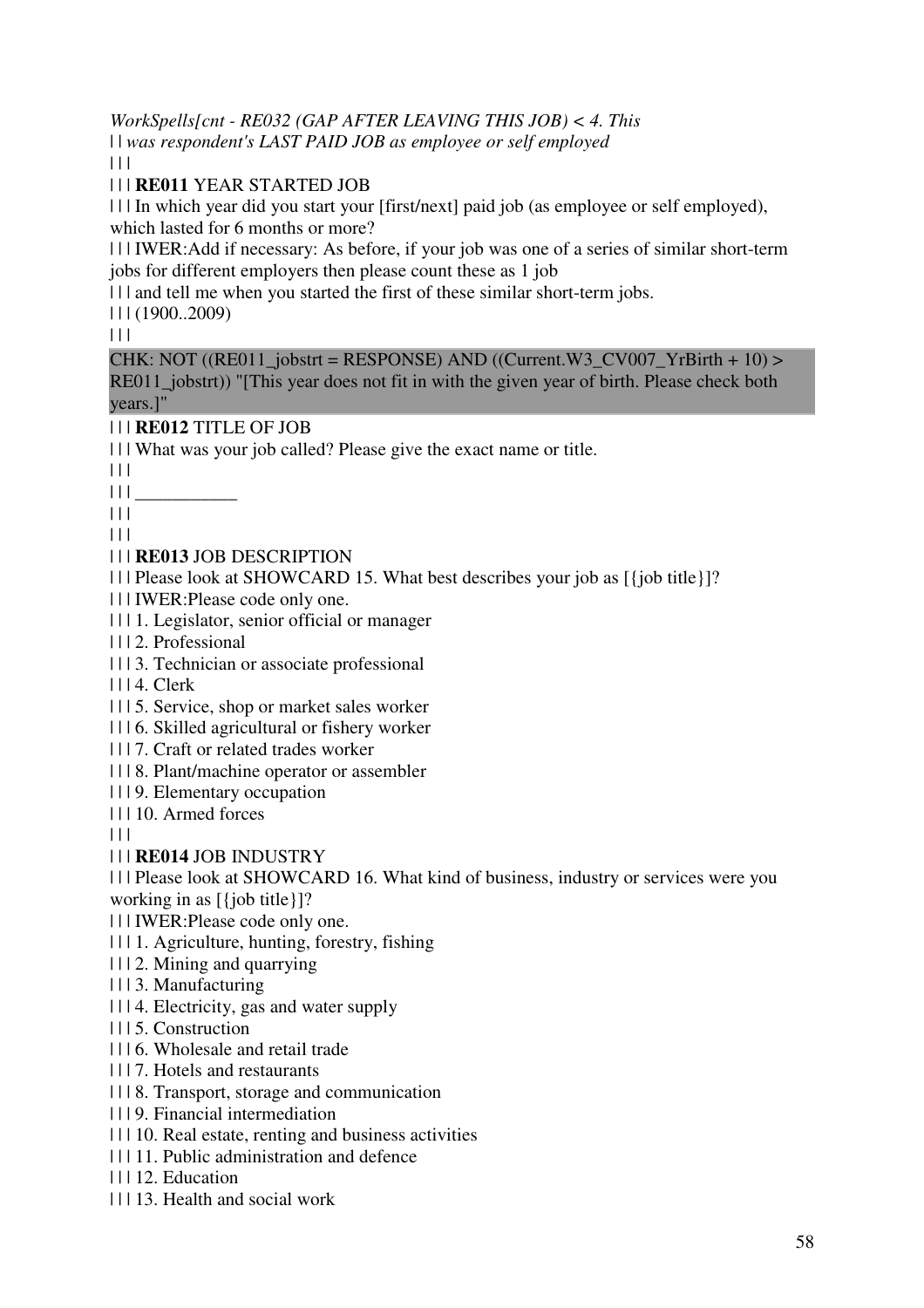| | | 14. Other community

 $\Box$ 

# | | | **RE015** WAS EMPLOYEE CIVIL SERVANT OR SELF

| | | In this job as [{job title}], were you an employee, a civil servant, or a self-employed?  $| 11 |$ 

| | | 1. Employee

| | | 2. Civil servant

| | | 3. Self-employed (including working for family business)

| | |

| | | **RE016** JOB WAS PART OR FULL TIME

| | | In this job as [{job title}], did you work full-time or part-time or a combination of both? | | | IWER:If unsure, enter part-time if were classified as such by their employer. Please code

only one.

| | | 1. Always full-time

| | | 2. Always part-time

| | | 3. Changed once from full-time to part-time

| | | 4. Changed once from part-time to full-time

| | | 5. Changed multiple times

 $| 11$ 

| | | *IF RE016 (JOB WAS PART OR FULL TIME) = 2. Always part-time OR RE016 (JOB WAS PART OR FULL TIME) = 4. Changed once from part-time*

| | | *to full-time*

| | | |

| | | | **RE017** WHY WORKED PART-TIME

| | | | Please look at SHOWCARD 17. What was the main reason you worked part-time [in the beginning/when you switched for the first time/{empty}]?

| | | | IWER:Please code only one.

| | | | 1. To take care of own children or grandchildren

| | | | 2. To take care of parents

| | | | 3. To take care of other relatives

| | | | 4. Because of health problems

| | | | 5. Education/training

| | | | 6. A full-time job was not available (anymore)

| | | | 7. Went into partial retirement

| | | | 97. Other

| | | |

| | | *ENDIF*

 $| 11$ 

| | | *IF RE016 (JOB WAS PART OR FULL TIME) = 3. Changed once from full-time to parttime OR RE016 (JOB WAS PART OR FULL TIME) = 5.* 

| | | *Changed multiple times*

| | | |

| | | | **RE018** WHEN CHANGED TO PART-TIME

| | | | In which year did you switch from working full-time to part-time [{empty}/for the first time] in this job as [{job title}]?

| | | |

| | | | (1900..2009)

| | | |

CHK: NOT ((RE018\_whntopart = RESPONSE) AND ((Current.W3\_CV007\_YrBirth + 10) > RE018\_whntopart)) "[This year does not fit in with the given year of birth. Please check both years.]"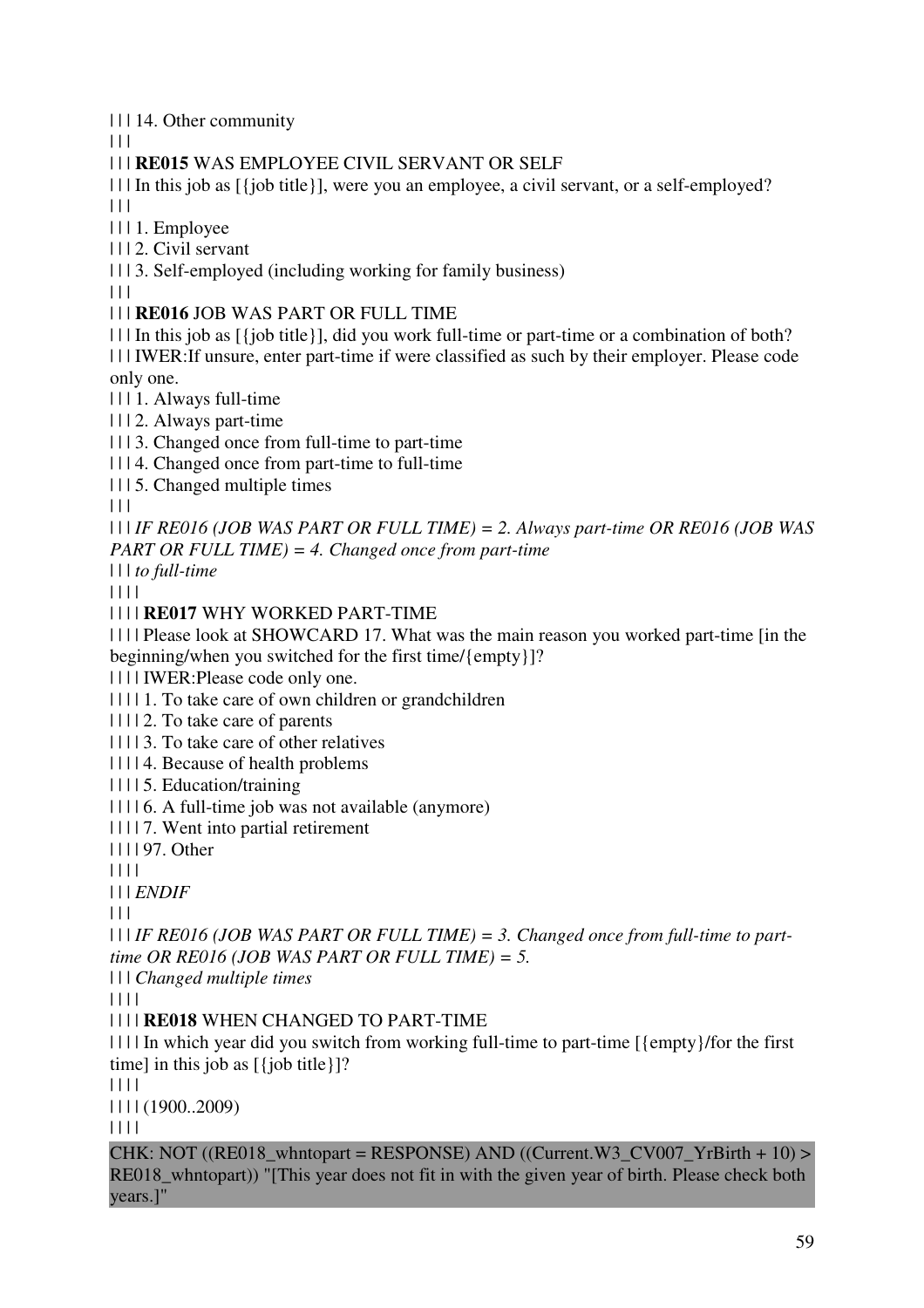#### | | | | **RE019** REASONS CHANGING TO PART-TIME

| | | | Please look at SHOWCARD 17. What was the main reason when you switched from fulltime to part-time [{empty}/for the first time]?

| | | | IWER:Please code only one.

| | | | 1. To take care of own children or grandchildren

| | | | 2. To take care of parents

| | | | 3. To take care of other relatives

| | | | 4. Because of health problems

| | | | 5. Education/training

| | | | 6. A full-time job was not available (anymore)

| | | | 7. Went into partial retirement

| | | | 97. Other

| | | |

| | | *ENDIF*

 $|| ||$ 

| | | *IF RE016 (JOB WAS PART OR FULL TIME) = 4. Changed once from part-time to fulltime OR RE016 (JOB WAS PART OR FULL TIME) = 5.* 

| | | *Changed multiple times*

| | | |

| | | | **RE020** WHEN CHANGED TO FULL-TIME

| | | | In which year did you switch [{empty}/for the first time] from working part-time to fulltime in this job as  $[\{\text{job title}\}]$ ?

| | | |

| | | | (1900..2009)

| | | |

CHK: NOT ((RE020\_whntofull = RESPONSE) AND ((Current.W3\_CV007\_YrBirth + 10) > RE020 whntofull)) "[This year does not fit in with the given year of birth. Please check both years.]"

| | | *ENDIF*

 $\Box$ 

| | | *IF RE015 (WAS EMPLOYEE CIVIL SERVANT OR SELF) = 1. Employee OR RE015 (WAS EMPLOYEE CIVIL SERVANT OR SELF) = 2. Civil servant*

| | | |

| | | | **RE021** FIRST MONTHLY WAGE IN JOB

| | | | Can you tell me, approximately, how much you were paid monthly after taxes when you started doing this job as [{job title}]? [If you worked

| | | | part-time, please tell me the actual amount that you were paid, not the full-time equivalent./{empty}]

| | | | IWER:Enter amount. Enter currency at next question

| | | | {Amount}

| | | |

| | | | *IF RE021 (FIRST MONTHLY WAGE IN JOB) = RESPONSE*

| | | | |

| | | | | **RE022** CURRENCY OF WAGE

| | | | | Which currency was this in?

| | | | | IWER:Please ask or code.

 $|| || || ||$ 

| | | | |

| | | | *ENDIF*

| | | |

| | | *ENDIF*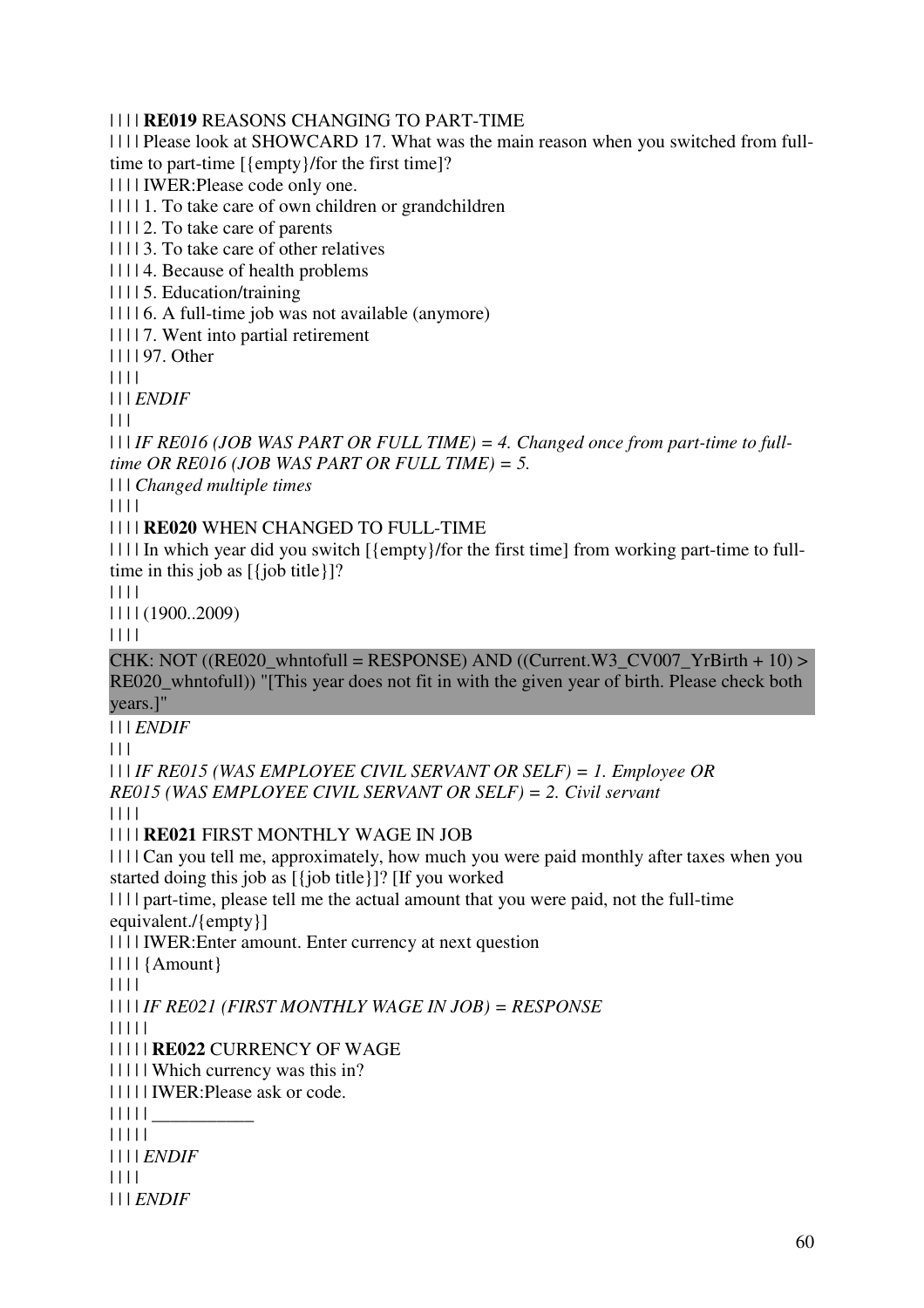$| 11$ 

| | | *IF RE015 (WAS EMPLOYEE CIVIL SERVANT OR SELF) = 3. Self-employed (including working for family business)*

 $|| || ||$ 

| | | | **RE023** FIRST MONTHLY WORK INCOME IN SELF-EMPLOYMENT

| | | | Can you tell me, approximately, how much was your monthly income from work after taxes when you started doing this job as [{job title}]? [If you

| | | | worked part-time, please tell me the actual amount that you were paid, not the full-time equivalent./{empty}]

| | | | IWER:Enter amount. Enter currency at next question

| | | | {Amount}

| | | |

| | | | *IF RE023 (FIRST MONTHLY WORK INCOME IN SELF-EMPLOYMENT) = RESPONSE*

| | | | |

| | | | | **RE024** CURRENCY OF WORK INCOME

| | | | | Which currency was this in?

| | | | | IWER:Please ask or code.

| | | | | \_\_\_\_\_\_\_\_\_\_\_

| | | | |

| | | | *ENDIF*

| | | |

| | | *ENDIF*

| | |

| | | **RE025** CONTRIBUTIONS TO RETIREMENT PLANS

| | | While doing this job as [{job title}], towards which of the following did you or your employer contribute?

| | | IWER:Please read out and code all that apply.Add if necessary: These contributions may have happened at any time you were in this job.

| | | 1. A public pension plan

| | | 2. An occupational pension plan

| | | 3. A private pension plan or individual retirement plan

| | | 4. No contributions paid

 $| 11$ 

 $\Box$ 

CHK: NOT  $((>1)$  AND (a4 IN RE025\_jobcont)) "[You cannot select 'None of these' together with any other answer. Please change your answer.]"

# | | | **RE026** YEAR STOPPED IN THIS JOB

| | | In which year did you stop doing this job as [{job title}]?

| | | IWER:If still in this job, please code 9997.Do not include maternity leaves.Add if

necessary: As before, if your first job was one of a series of

| | | similar short-term jobs for different employers then please count these as 1 job and tell me when you stopped the last of these similar short-term

| | | jobsIn general you should code when the respondent changed employer although you can count a change in roles for the same employer if the respondent

| | | wishes.

| | | (1900..9997)

 $| 11$ 

CHK: NOT ((RE026 jobstop = RESPONSE) AND ((Current.W3 CV007 YrBirth + 10) > RE026 jobstop)) "[This year does not fit in with the given year of birth. Please check both years.] TOCH"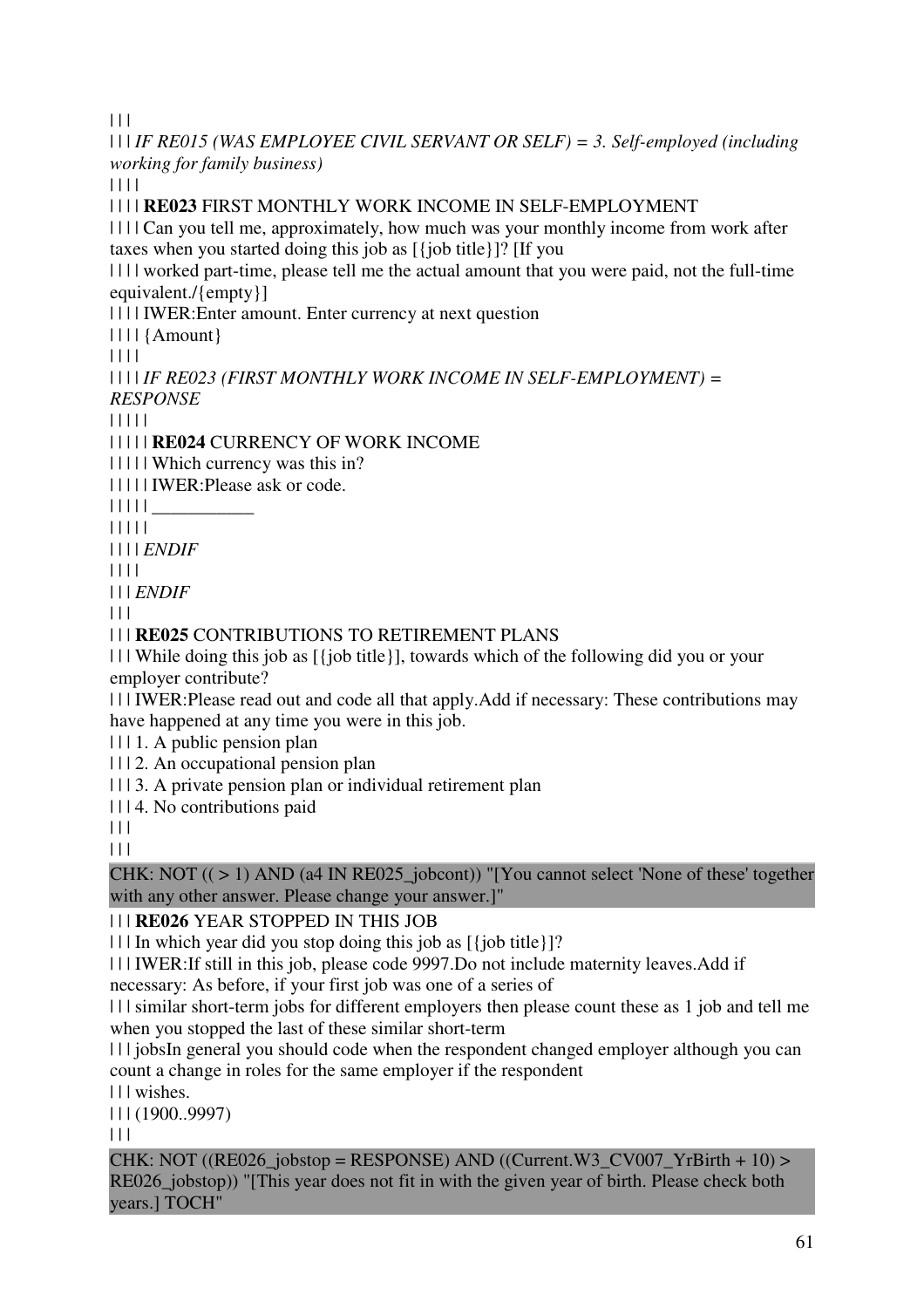$| 11$ 

| | | *IF RE026 (YEAR STOPPED IN THIS JOB) = 9997*

| | | |

| | | | *IF RE015 (WAS EMPLOYEE CIVIL SERVANT OR SELF) = 1. Employee OR RE015 (WAS EMPLOYEE CIVIL SERVANT OR SELF) = 2. Civil servant*

| | | | |

| | | | | **RE027** CURRENT WAGE IF STILL EMPLOYED

| | | | | Can you tell me, approximately, how much is your current monthly wage after taxes as

[{job title}]? [If you work part-time, please tell me the actual

| | | | | | amount that you are paid, not the full-time equivalent./{empty}]

| | | | | IWER:Enter amount. Enter currency at next question

| | | | | {Amount}

| | | | |

| | | | | *IF RE027 (CURRENT WAGE IF STILL EMPLOYED) = RESPONSE*

| | | | | |

| | | | | | **RE028** CURRENCY OF CURRENT WAGE

| | | | | | Which currency was this in?

| | | | | | IWER:Please ask or code.

| | | | | | \_\_\_\_\_\_\_\_\_\_\_

| | | | | |

| | | | | *ENDIF*

| | | | |

| | | | *ENDIF*

| | | |

| | | | *IF RE015 (WAS EMPLOYEE CIVIL SERVANT OR SELF) = 3. Self-employed (including working for family business)*

| | | | |

| | | | | **RE029** CURRENT WORK INCOME IF STILL SELF-EMPLOYED

| | | | | Can you tell me, approximately, how much is your current monthly income from work after taxes as [{job title}]? [If you work part-time, please tell

| | | | | | me the actual amount that you are paid, not the full-time equivalent./{empty}]

| | | | | IWER:Enter amount. Enter currency at next question

| | | | | {Amount}

| | | | |

| | | | | *IF RE029 (CURRENT WORK INCOME IF STILL SELF-EMPLOYED) = RESPONSE* | | | | | |

| | | | | | **RE030** CURRENCY OF CURRENT WORK INCOME

| | | | | | Which currency is this in?

| | | | | | IWER:Please ask or code.

 $| | | | | | | |$ 

| | | | | |

| | | | | *ENDIF*

| | | | |

| | | | *ENDIF*

| | | |

| | | | *IF Sec\_ST.ST001a\_Proxy <> a3*

| | | | |

| | | | | **WQ015** INTRODUCTION TO WORK QUALITY CURRENT

| | | | | Please look at SHOWCARD 19. I am going to read some statements people might use to describe their work. Thinking about your present job as [{job

| | | | | title}], please tell me whether you strongly agree, agree, disagree or strongly disagree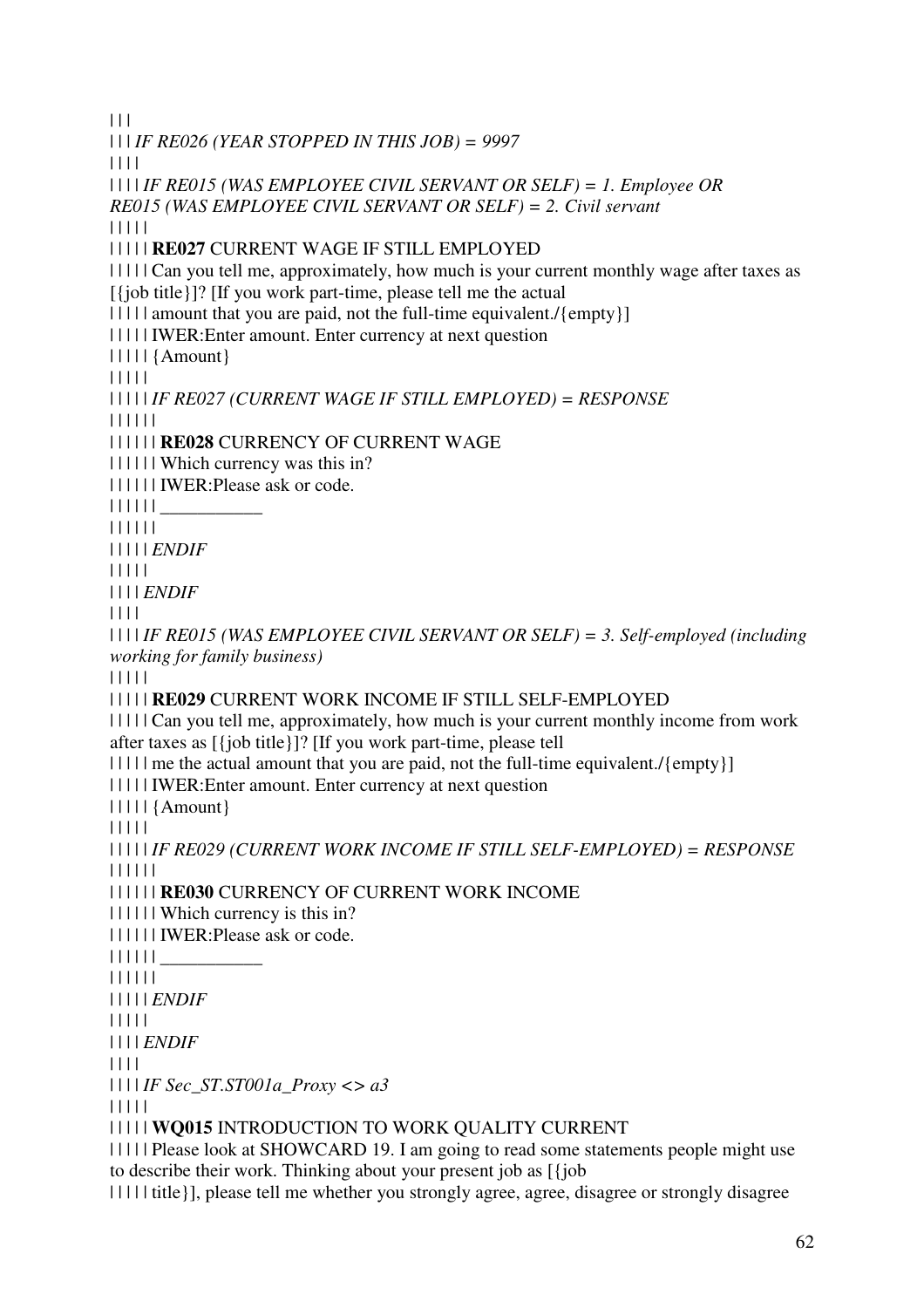with the each statement. | | | | | IWER:Press 1 and <ENTER> to continue. | | | | | 1. Continue | | | | | | | | | | **WQ016** WORK IS PHYSICALLY DEMANDING  $|| \cdot || ||$  My job as  $[\{\text{job title}\}]$  is physically demanding. Would you say you ... | | | | | | | | | | 1. Strongly agree | | | | | 2. Agree | | | | | 3. Disagree | | | | | 4. Strongly disagree | | | | | | | | | | **WQ017** WORK IS UNCOMFORTABLE | | | | | My immediate work environment is uncomfortable (for example, because of noise, heat, crowding).(Would you say you ...) | | | | | | | | | | 1. Strongly agree | | | | | 2. Agree | | | | | 3. Disagree | | | | | 4. Strongly disagree | | | | | | | | | | **WQ018** WORK HAS HEAVY TIME PRESSURE | | | | | I am under constant time pressure due to a heavy workload.(Would you say you ...) | | | | | | | | | | 1. Strongly agree | | | | | 2. Agree | | | | | 3. Disagree | | | | | 4. Strongly disagree | | | | | | | | | | **WQ019** WORK IS EMOTIONALLY DEMANDING | | | | | My work is emotionally demanding.(Would you say you ...) | | | | | | | | | | 1. Strongly agree | | | | | 2. Agree | | | | | 3. Disagree | | | | | 4. Strongly disagree | | | | | | | | | | **WQ020** WORK INVOLVES CONFLICTS | | | | | I am exposed to recurring conflicts and disturbances.(Would you say you ...) | | | | | IWER:This refers to clients, co-workers or supervisors. | | | | | 1. Strongly agree | | | | | 2. Agree | | | | | 3. Disagree | | | | | 4. Strongly disagree | | | | | | | | | | **WQ021** WORK HAS LITTLE FREEDOM TO DECIDE | | | | | I have very little freedom to decide how to do my work.(Would you say you ...) | | | | | | | | | | 1. Strongly agree | | | | | 2. Agree | | | | | 3. Disagree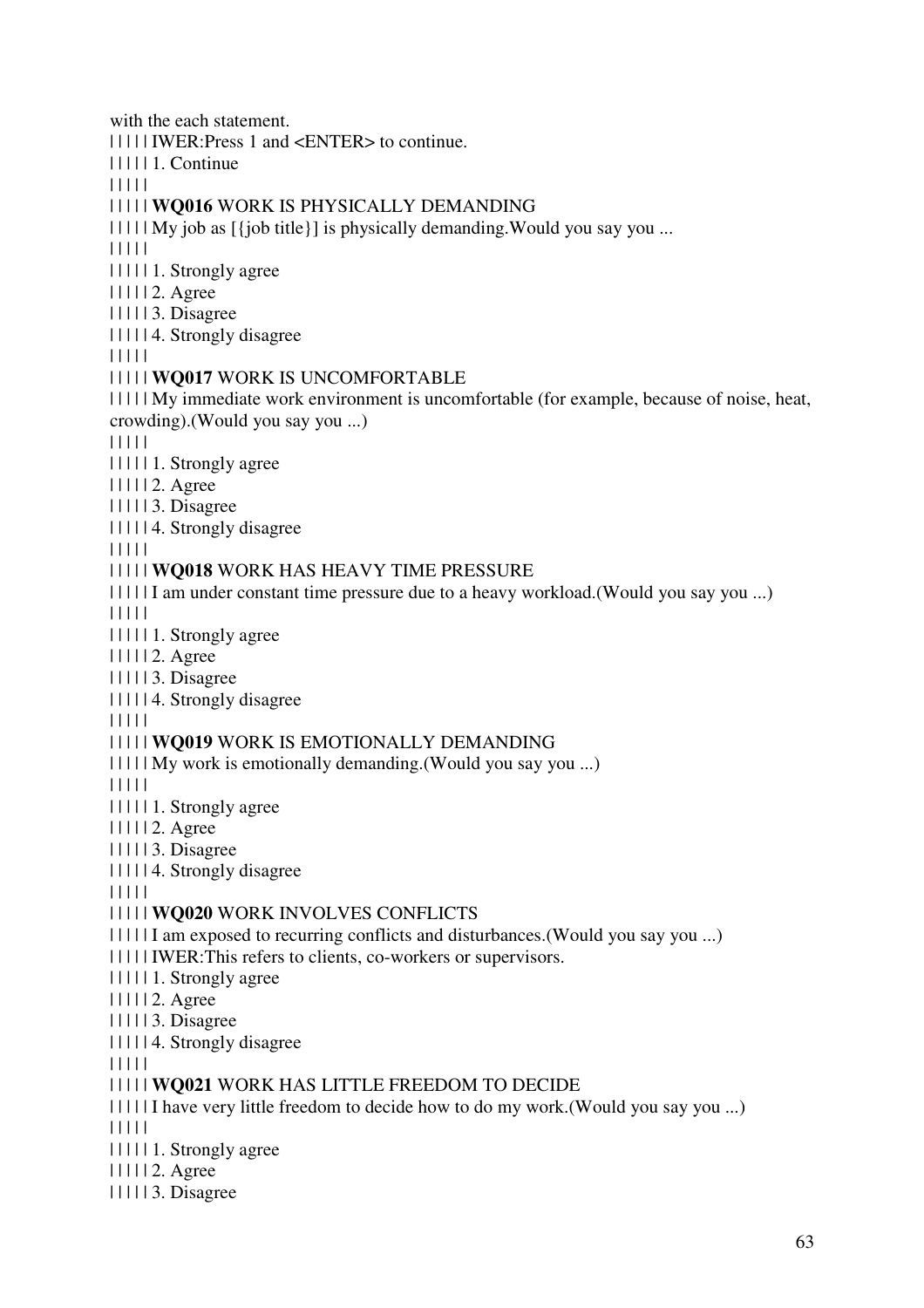| | | | | 4. Strongly disagree | | | | | | | | | | **WQ022** WORK ALLOWS DEVELOPMENT OF SKILLS | | | | | I have an opportunity to develop new skills.(Would you say you ...) | | | | | | | | | | 1. Strongly agree | | | | | 2. Agree | | | | | 3. Disagree | | | | | 4. Strongly disagree | | | | | | | | | | **WQ023** WORK GIVES RECOGNITION | | | | | I receive the recognition I deserve for my work.(Would you say you ...) | | | | | | | | | | 1. Strongly agree | | | | | 2. Agree | | | | | 3. Disagree | | | | | 4. Strongly disagree | | | | | | | | | | **WQ024** WORK HAS ADEQUATE SALARY | | | | | Considering all my efforts and achievements, my salary is adequate.(Would you say you ...) | | | | | | | | | | 1. Strongly agree | | | | | 2. Agree | | | | | 3. Disagree | | | | | 4. Strongly disagree | | | | | | | | | | **WQ025** WORK HAS ADEQUATE SUPPORT | | | | | I receive adequate support in difficult situations.(Would you say you ...) | | | | | | | | | | 1. Strongly agree | | | | | 2. Agree | | | | | 3. Disagree | | | | | 4. Strongly disagree | | | | | | | | | | **WQ026** CURRENT WORK ATMOSPHERE | | | | | There is a good atmosphere between me and my colleagues.(Would you say you ...) | | | | | | | | | | 1. Strongly agree | | | | | 2. Agree | | | | | 3. Disagree | | | | | 4. Strongly disagree | | | | | | | | | | *IF RE015 (WAS EMPLOYEE CIVIL SERVANT OR SELF) = 1. Employee OR RE015 (WAS EMPLOYEE CIVIL SERVANT OR SELF) = 2. Civil*  | | | | | *servant* | | | | | | | | | | | | **WQ027** WORK EMPLOYEES ARE TREATED FAIRLY | | | | | | In general, employees are treated with fairness.(Would you say you ...) | | | | | | | | | | | | 1. Strongly agree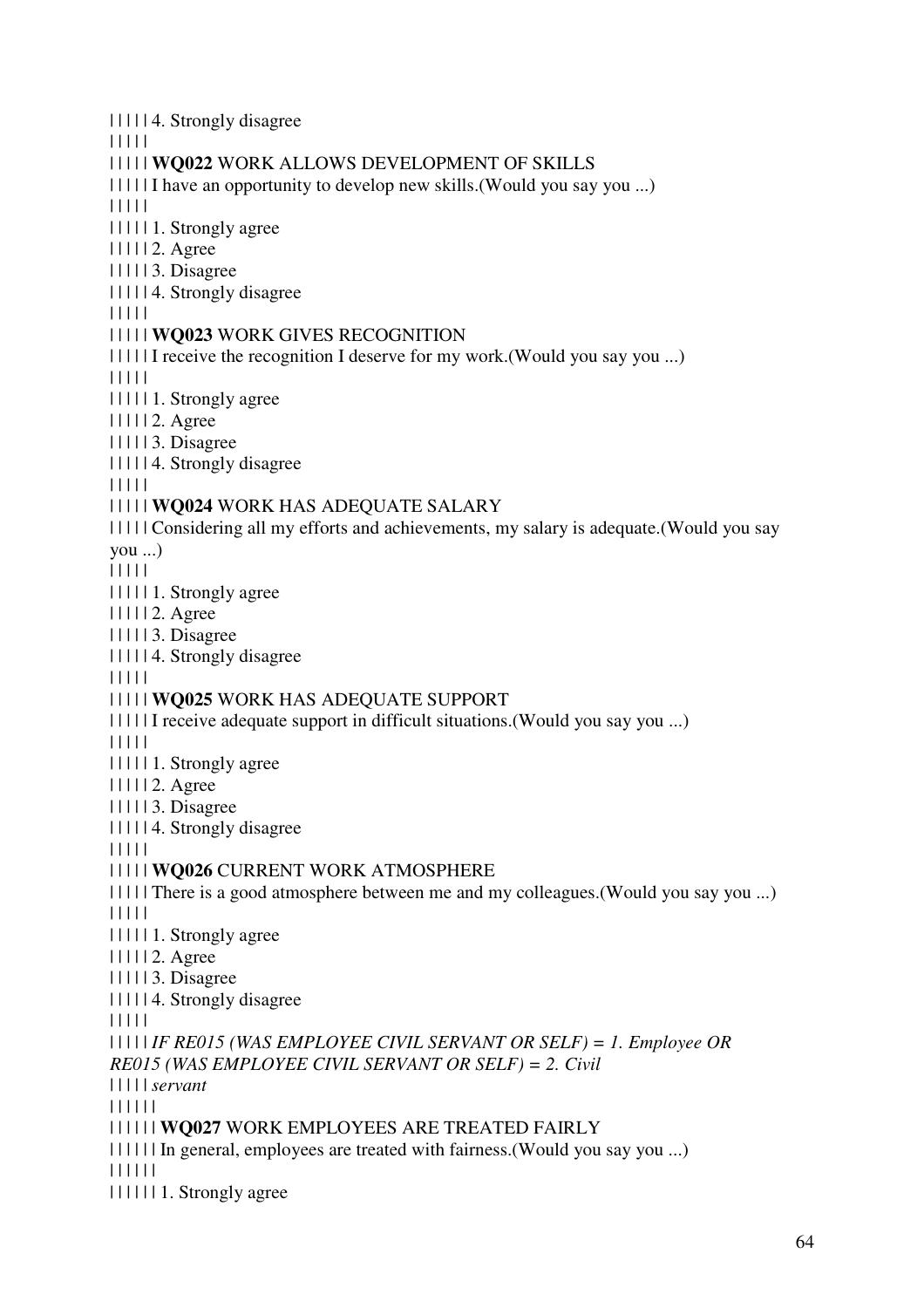| | | | | | 2. Agree | | | | | | 3. Disagree | | | | | | 4. Strongly disagree | | | | | | | | | | | *ENDIF* | | | | | | | | | | **WQ028** CURRENT WORK HEALTH RISK REDUCED | | | | | The state takes adequate measures to protect me from health hazards at the workplace.(Would you say you ...) | | | | | | | | | | 1. Strongly agree | | | | | 2. Agree | | | | | 3. Disagree | | | | | 4. Strongly disagree | | | | | | | | | *ENDIF* | | | | | | | *ENDIF*  $| | | |$ | | | *IF RE026 (YEAR STOPPED IN THIS JOB) <> 9997* | | | | | | | | **RE031** REASONS LEFT JOB | | | | Please look at showcard 18. On what terms did you leave this job? | | | | IWER:Please code only one.  $|| \cdot || \cdot ||_1$ . I resigned  $| 11112$ . I was laid off | | | | 3. By mutual agreement | | | | 4. My plant or office closed down | | | | 5. A temporary job had been completed | | | | 6. I retired | | | | 97. Other reason | | | | | | | | | | | | *IF RE031 (REASONS LEFT JOB) <> 6. I retired* | | | | | | | | | | **RE032** GAP AFTER LEAVING THIS JOB | | | | | Did you start your next job straight after leaving this job as [{job title}] or was there more than a 6-month gap? | | | | | | | | | | 1. Started next job STRAIGHT AFTER this job | | | | | 2. Had a gap of 6 MONTHS OR MORE before starting next job | | | | | 3. Started next job BEFORE this job ended | | | | | 4. This was respondent's LAST PAID JOB as employee or self employed | | | | | | | | | | *IF RE032 (GAP AFTER LEAVING THIS JOB) = 2. Had a gap of 6 MONTHS OR MORE before starting next job* | | | | | | | | | | | | **RE033** DONE IN GAP AFTER LEAVING THIS JOB | | | | | | Please look at SHOWCARD 20. Which of these best describes the situation you were

in during the time before you started your next job?

| | | | | | IWER:Please code only one.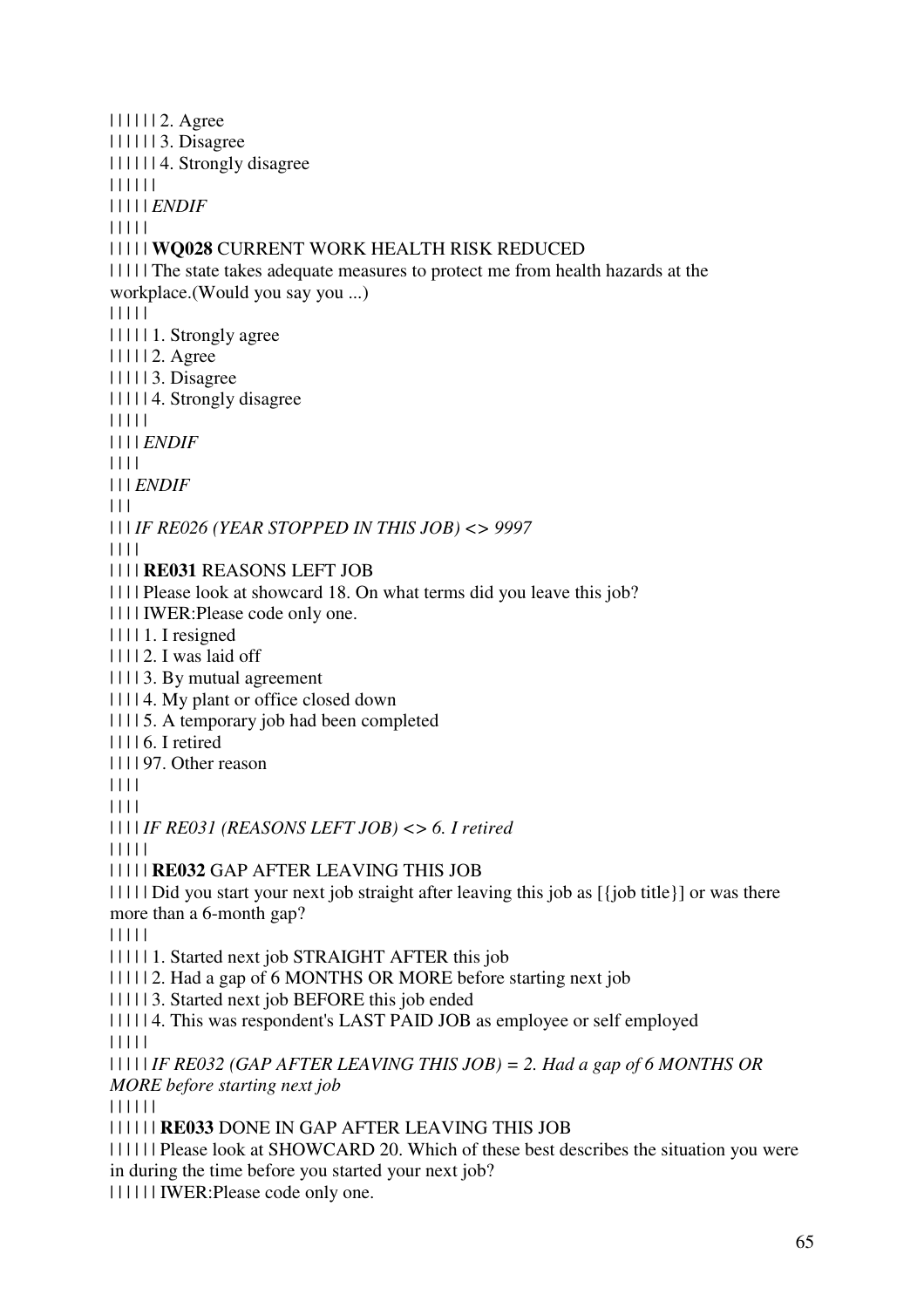| | | | | | 1. Employee or self-employed

| | | | | | 2. Unemployed and searching for a job

| | | | | | 3. Unemployed but not searching for a job

| | | | | | 4. Short term job (less than 6 months)

| | | | | | 5. Sick or disabled

| | | | | | 6. Looking after home or family

| | | | | | 7. Leisure, travelling or doing nothing

| | | | | | 8. Retired from work

| | | | | | 9. Training

| | | | | | 10. Further full time education

| | | | | | 11. Military services, war prisoner or equivalent

| | | | | | 12. Managing your assets

| | | | | | 13. Voluntary or community work

| | | | | | 14. Forced labour or in jail

| | | | | | 15. Exiled or banished

| | | | | | 16. Labor camp

| | | | | | 17. Concentration camp

| | | | | | 97. Other

| | | | | |

| | | | | | *IF RE033 (DONE IN GAP AFTER LEAVING THIS JOB) <> 4. Short term job (less than 6 months) AND RE033 (DONE IN GAP AFTER* 

| | | | | | *LEAVING THIS JOB) <> 8. Retired from work AND RE033 (DONE IN GAP AFTER LEAVING THIS JOB) <> 11. Military services, war prisoner or equivalent* 

| | | | | | *AND RE033 (DONE IN GAP AFTER LEAVING THIS JOB) <> 12. Managing your assets AND RE033 (DONE IN GAP AFTER LEAVING THIS JOB) <> 14. Forced* 

| | | | | | *labour or in jail*

| | | | | | |

| | | | | | | **RE034** INCOME DURING GAP AFTER LEAVING THIS JOB

| | | | | | | Please look at SHOWCARD 21. What sources of income did you have?

| | | | | | | IWER:Please code all that apply.

| | | | | | | 1. Financial support from Spouse or Partner

| | | | | | | 2. Financial support from Family (not Spouse/Partner) and friends

| | | | | | | 3. Private or Public Disability Insurance

| | | | | | | 4. Benefits or grants from state or other institutions

| | | | | | | 5. Sold property

| | | | | | | 6. Running down financial asset or bank account

| | | | | | | 97. Other

| | | | | | |

| | | | | | | *IF 97. Other IN RE034(INCOME DURING GAP AFTER LEAVING THIS JOB)* | | | | | | | |

| | | | | | | | **RE034a** OTHER INCOME DURING GAP AFTER LEAVING THIS JOB

| | | | | | | | Please specify.

| | | | | | | |

 $|| || || || || || ||$ 

| | | | | | | |

| | | | | | | *ENDIF*

| | | | | | |

| | | | | | *ENDIF*

| | | | | |

| | | | | *ENDIF*

| | | | |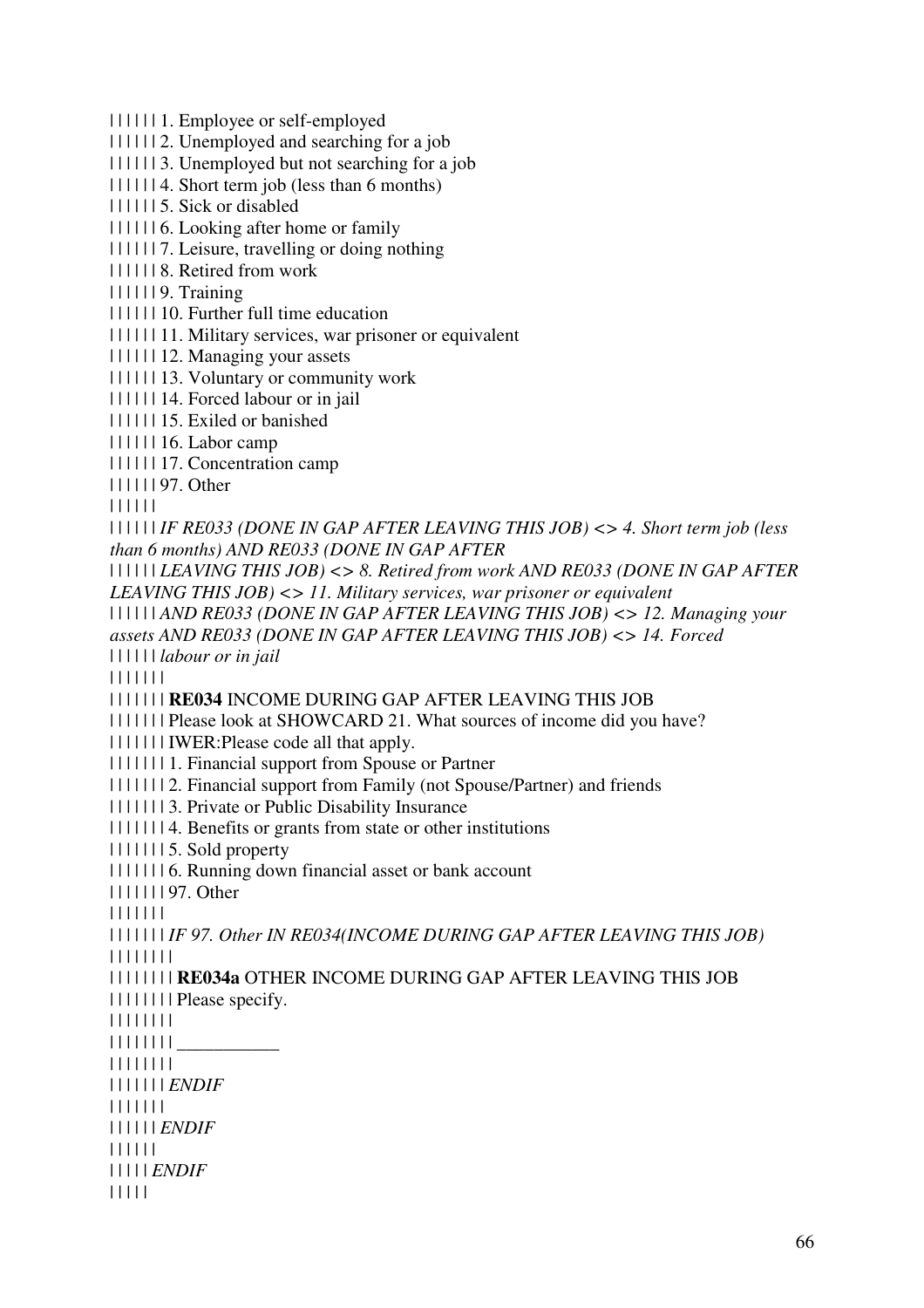```
| | | | ENDIF
| | | | 
| | | ENDIF
| 11| | ENDIF
| || ENDLOOP
| 
ENDIF
```

```
IF RE046 (NUMBER OF JOBS R HAD) > 0 AND RE047 (R IS STILL WORKING) = 5
| 
IIF Index = 1
\perp| | RE035 SITUATION IN AFTER LAST JOB 
| | Please look at SHOWCARD 22. Which of these best describes your situation [after you left 
your last job in FL_year/in FL_year, after you 
| | were unemployed and searching for a job/in FL_year, after you were unemployed and not 
searching for a job/in FL_year, after you had a 
| | short term job/in FL_year, after you were sick or disabled/in FL_year, after you were 
looking after home or family/in FL_year, 
| | after you were leisuring, travelling or doing nothing/in FL_year, after you retired from 
work/in FL_year, after you were training/in 
| | FL_year, after you had further full time education/in FL_year, after you had military 
services, were a war prisoner or equivalent 
| | (excluding professional army employment)/in FL_year, after you were managing your 
assets/in FL_year, after your voluntary or community 
| | work/in FL_year, after you did forced labour or were in jail/in FL_year, after you were 
exiled or banished/in FL_year, after you 
| | were in a labor camp/in FL_year, after you were in a concentration camp/in FL_year, after 
this other situation]? 
| | IWER:Please code only one. 
| | 1. Employee or self-employed 
| | 2. Unemployed and searching for a job 
| | 3. Unemployed but not searching for a job 
| | 4. Short term job (less than 6 months) 
| | 5. Sick or disabled 
| | 6. Looking after home or family 
| | 7. Leisure, travelling or doing nothing 
| | 8. Retired from work 
| | 9. Training 
| | 10. Further full time education 
| | 11. Military services, war prisoner or equivalent 
| | 12. Managing your assets 
| | 13. Voluntary or community work 
| | 14. Forced labour or in jail 
| | 15. Exiled or banished 
| | 16. Labor camp
```
- | | 17. Concentration camp
- | | 97. Other
- $\|$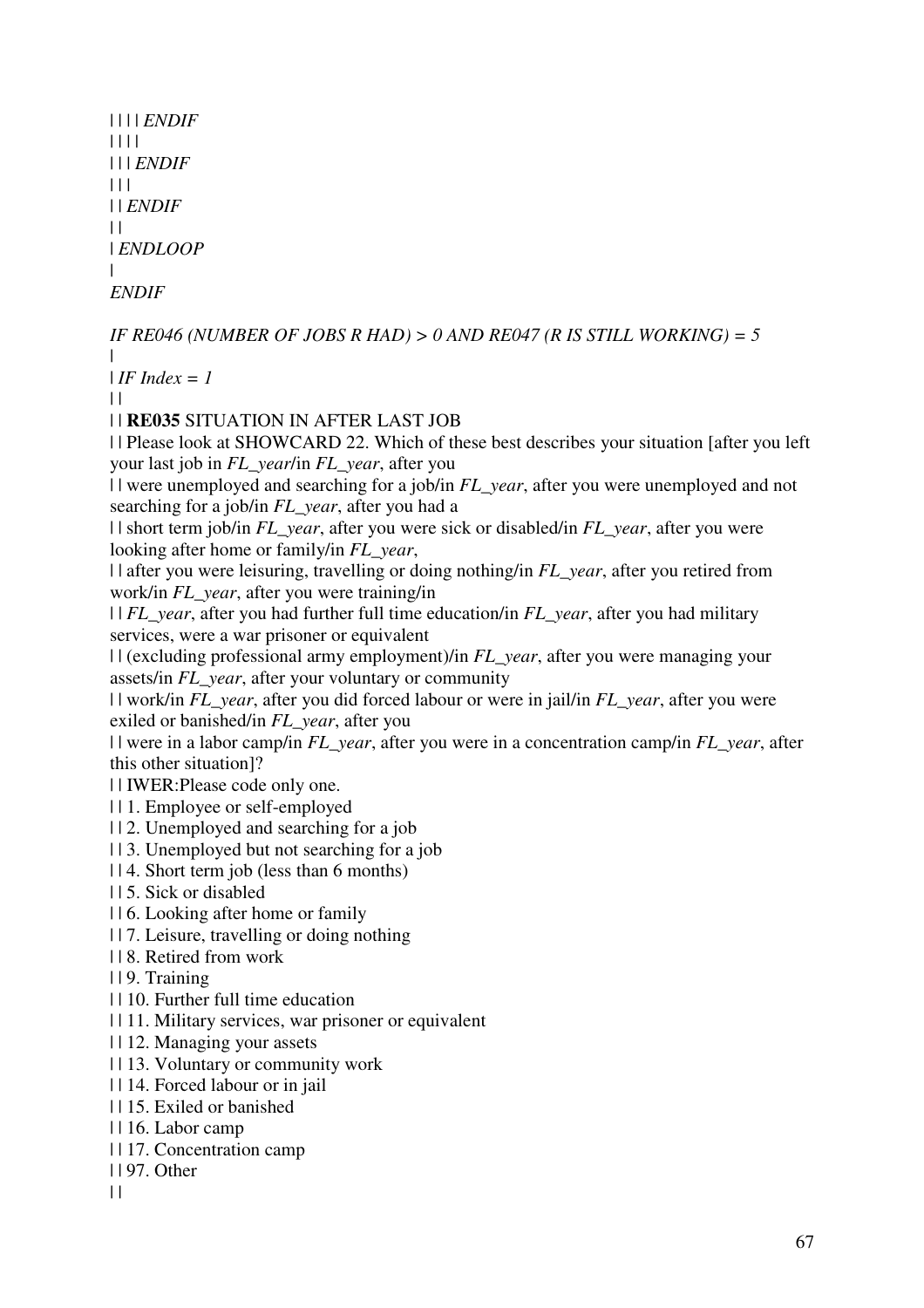| *ENDIF*  $\blacksquare$ | *IF RE035 (SITUATION IN AFTER LAST JOB) = 8. Retired from work OR RE031 (REASONS LEFT JOB) = 6. I retired AND Index = 1*  $\perp$ | | **RE035a** RECEIVE RETIREMENT BENEFITS | | Did you receive any retirement benefits since you retired?  $\|$ | | 1. Yes  $115.$  No.  $\|$ | | *IF RE035a (RECEIVE RETIREMENT BENEFITS) = 1. Yes*  $| | | |$ | | | **RE036** PENSION BENEFIT WHEN RETIRED | | | Approximately, how much was your first total monthly benefit after taxes from social security or pensions? | | | IWER:Enter sum of all pensions (public, occupational or private). Enter currency at next question | | | {Amount}  $\Box$ | | | *IF RE036 (PENSION BENEFIT WHEN RETIRED) = RESPONSE* | | | | | | | | **RE037** CURRENCY OF PENSION BENEFIT | | | | Which currency is this in? | | | | IWER:Please ask or code. | | | | \_\_\_\_\_\_\_\_\_\_\_ | | | | | | | *ENDIF*  $| 11$ | | *ENDIF*  $\perp$ | *ENDIF* |  $I$ *IF Index = 1*  $\perp$ | | **RE038** PAID JOB AFTER RETIREMENT | | After this job as [{last job title}], did you do any kind of paid job even if retired?  $\|$ | | 1. Yes  $115.$  No  $| |$ | | **RE039** HAS SITUATION CHANGED AFTER LAST JOB | | Please look at SHOWCARD 22. Has your situation ever changed to any of the situations described in this card [since you were unemployed and searching | | for a job in *FL\_year*/since you were unemployed and not searching for a job in *FL year*/since you had a short term job in | | *FL\_year*/since you were sick or disabled in *FL\_year*/since you were looking after home or family in FL year/since you were leisuring, | | travelling or doing nothing in *FL\_year*/since you retired from work in *FL\_year*/since you were training in *FL\_year*/since you had | | further full time education in *FL\_year*/since you had military services, were a war prisoner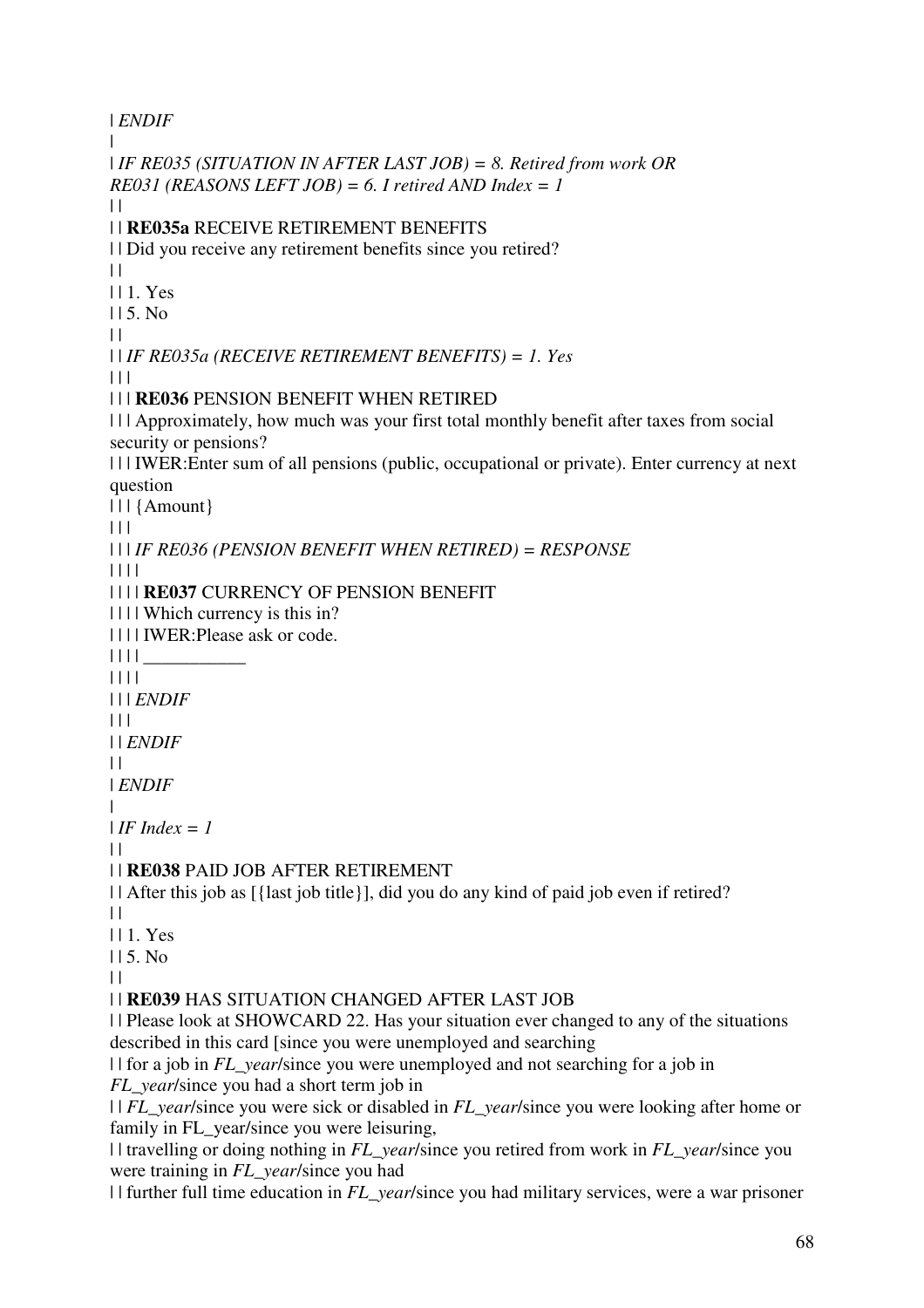or equivalent (excluding professional army

| | employment) in *FL\_year*/since you were managing your assets in *FL\_year*/since your voluntary or community work in *FL\_year*/since

| | you did forced labour or were in jail in *FL\_year*/since you were exiled or banished in *FL\_year*/since you were in a labor camp in

| | *FL\_year*/since you were in a concentration camp in *FL\_year*/since this other situation in *FL\_year*]?

 $\|$ 

| | 1. Yes

 $115.$  No

 $\perp$ 

| *ENDIF*

| | *IF RE039 (HAS SITUATION CHANGED AFTER LAST JOB) = 1. Yes*

 $\perp$ 

| | **RE039a** YEAR CHANGING SITUATION AFTER LAST JOB

| | In which year did your situation change?

 $\|$ | | (1900..2009)

 $\|$ 

CHK: NOT ((RE039a\_chngyear = RESPONSE) AND ((Current.W3\_CV007\_YrBirth + 10) > RE039a chngyear)) "[This year does not fit in with the given year of birth. Please check both years.]"

| *ENDIF*

| | *LOOP cnt:= 2 TO 10*

 $\Box$ 

| | *IF AfterLastJob[cnt - RE039 (HAS SITUATION CHANGED AFTER LAST JOB) = 1. Yes* | | |

 $| \cdot |$  *IF Index = 1* 

| | | |

| | | | **RE035** SITUATION IN AFTER LAST JOB

| | | | Please look at SHOWCARD 22. Which of these best describes your situation [after you left your last job in *FL\_year*/in *FL\_year*, after you

| | | | were unemployed and searching for a job/in *FL\_year*, after you were unemployed and not searching for a job/in *FL\_year*, after you had a

| | | | short term job/in *FL\_year*, after you were sick or disabled/in *FL\_year*, after you were looking after home or family/in *FL\_year*,

| | | | after you were leisuring, travelling or doing nothing/in *FL\_year*, after you retired from work/in *FL\_year*, after you were training/in

| | | | *FL\_year*, after you had further full time education/in *FL\_year*, after you had military services, were a war prisoner or equivalent

| | | | (excluding professional army employment)/in *FL\_year*, after you were managing your assets/in *FL\_year*, after your voluntary or community

```
| | | | work/in FL_year, after you did forced labour or were in jail/in FL_year, after you were 
exiled or banished/in FL_year, after you
```
| | | | were in a labor camp/in *FL\_year*, after you were in a concentration camp/in *FL\_year*, after this other situation]?

| | | | IWER:Please code only one.

| | | | 1. Employee or self-employed

| | | | 2. Unemployed and searching for a job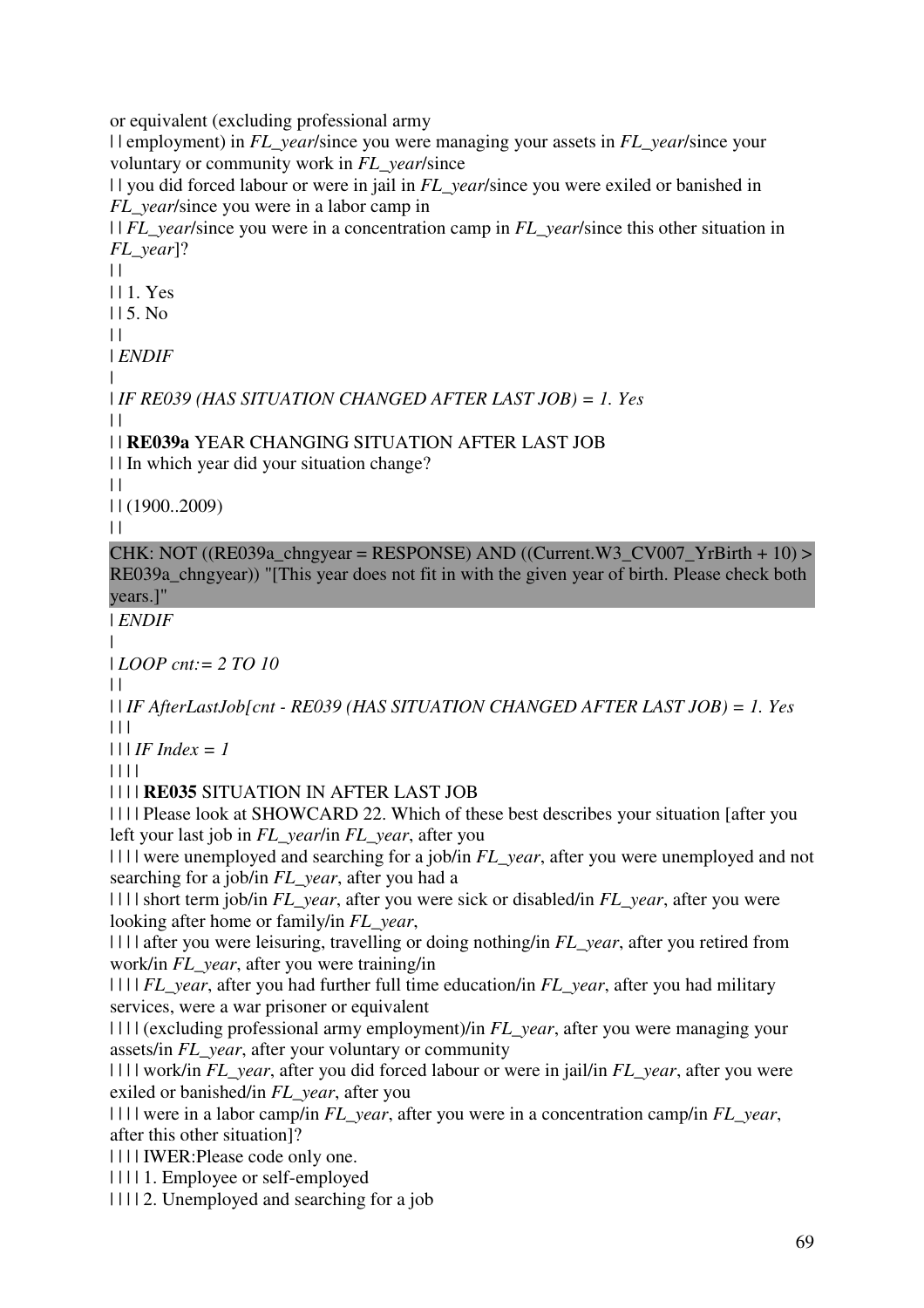| | | | 3. Unemployed but not searching for a job | | | | 4. Short term job (less than 6 months) | | | | 5. Sick or disabled | | | | 6. Looking after home or family | | | | 7. Leisure, travelling or doing nothing | | | | 8. Retired from work | | | | 9. Training | | | | 10. Further full time education | | | | 11. Military services, war prisoner or equivalent | | | | 12. Managing your assets | | | | 13. Voluntary or community work | | | | 14. Forced labour or in jail | | | | 15. Exiled or banished | | | | 16. Labor camp | | | | 17. Concentration camp | | | | 97. Other | | | | | | | *ENDIF*  $| 11$ | | | *IF RE035 (SITUATION IN AFTER LAST JOB) = 8. Retired from work OR RE031 (REASONS LEFT JOB) = 6. I retired AND Index = 1* | | | | | | | | **RE035a** RECEIVE RETIREMENT BENEFITS | | | | Did you receive any retirement benefits since you retired? | | | | | | | | 1. Yes | | | | 5. No | | | | | | | | *IF RE035a (RECEIVE RETIREMENT BENEFITS) = 1. Yes* | | | | | | | | | | **RE036** PENSION BENEFIT WHEN RETIRED | | | | | Approximately, how much was your first total monthly benefit after taxes from social security or pensions? | | | | | IWER:Enter sum of all pensions (public, occupational or private). Enter currency at next question | | | | | {Amount} | | | | | | | | | | *IF RE036 (PENSION BENEFIT WHEN RETIRED) = RESPONSE* | | | | | | | | | | | | **RE037** CURRENCY OF PENSION BENEFIT | | | | | | Which currency is this in? | | | | | | IWER:Please ask or code. | | | | | | \_\_\_\_\_\_\_\_\_\_\_ | | | | | | | | | | | *ENDIF* | | | | | | | | | *ENDIF* | | | | | | | *ENDIF*  $| 11$ | | | *IF Index = 1*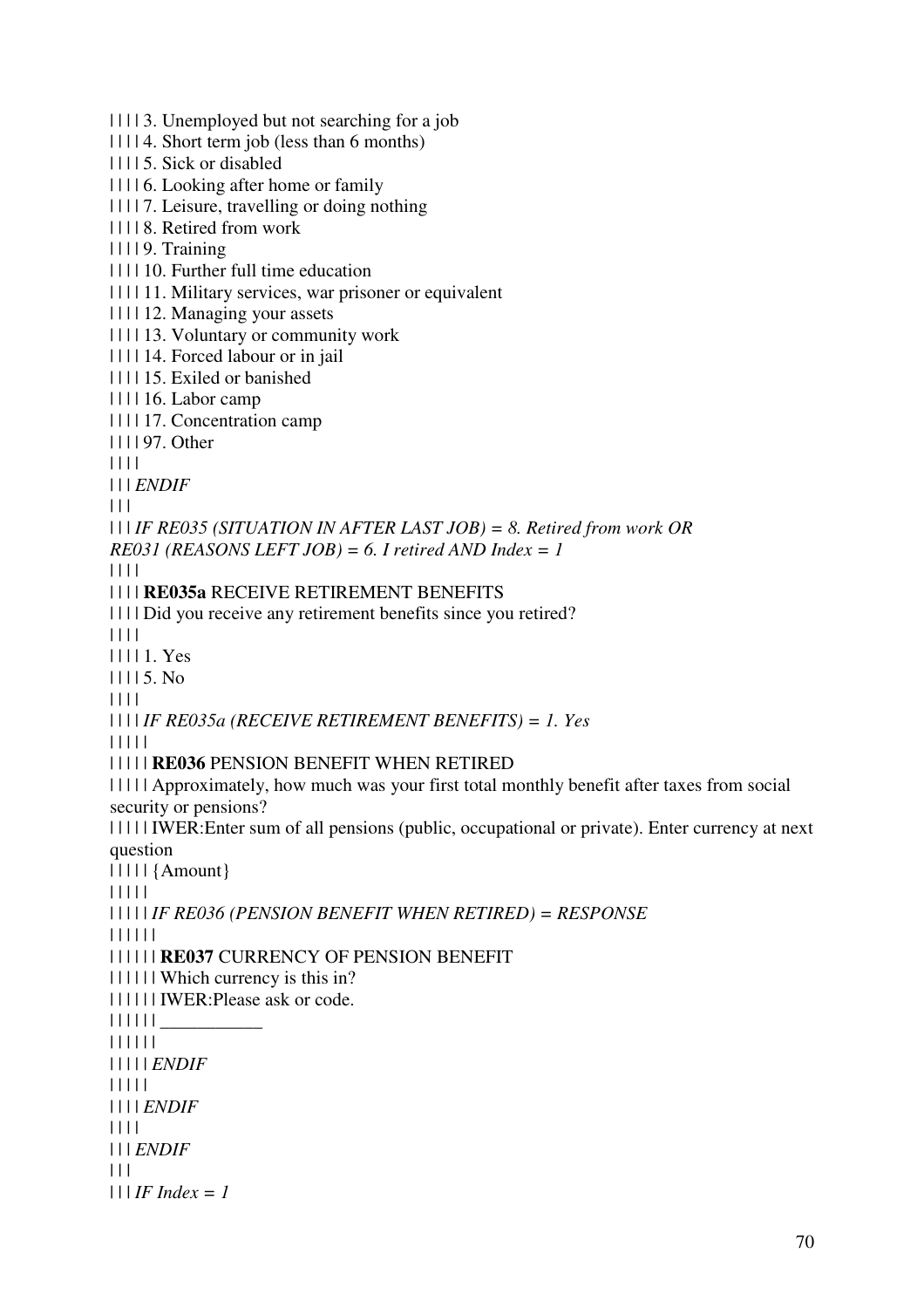| | | |

# | | | | **RE038** PAID JOB AFTER RETIREMENT

| | | | After this job as [{last job title}], did you do any kind of paid job even if retired? | | | |

| | | | 1. Yes

| | | | 5. No

| | | |

### | | | | **RE039** HAS SITUATION CHANGED AFTER LAST JOB

| | | | Please look at SHOWCARD 22. Has your situation ever changed to any of the situations described in this card [since you were unemployed and searching

| | | | for a job in *FL\_year*/since you were unemployed and not searching for a job in *FL year*/since you had a short term job in

| | | | *FL\_year*/since you were sick or disabled in *FL\_year*/since you were looking after home or family in FL\_year/since you were leisuring,

| | | | travelling or doing nothing in *FL\_year*/since you retired from work in *FL\_year*/since you were training in *FL\_year*/since you had

| | | | further full time education in *FL\_year*/since you had military services, were a war prisoner or equivalent (excluding professional army

| | | | employment) in *FL\_year*/since you were managing your assets in *FL\_year*/since your voluntary or community work in *FL\_year*/since

| | | | you did forced labour or were in jail in *FL\_year*/since you were exiled or banished in *FL vear*/since you were in a labor camp in

| | | | *FL\_year*/since you were in a concentration camp in *FL\_year*/since this other situation in *FL\_year*]?

 $|| || ||$ 

| | | | 1. Yes

| | | | 5. No

| | | |

| | | *ENDIF*

 $| 11$ 

| | | *IF RE039 (HAS SITUATION CHANGED AFTER LAST JOB) = 1. Yes*

| | | |

```
| | | | RE039a YEAR CHANGING SITUATION AFTER LAST JOB
```
| | | | In which year did your situation change?

| | | |

| | | | (1900..2009)

 $|| || ||$ 

CHK: NOT ((RE039a\_chngyear = RESPONSE) AND ((Current.W3\_CV007\_YrBirth + 10) > RE039a\_chngyear)) "[This year does not fit in with the given year of birth. Please check both years.]"

| | | *ENDIF*  $|| ||$ | | *ENDIF*

 $\|$ 

| *ENDLOOP*

|

*ENDIF*

*IF RE005 (EVER DONE PAID WORK) = 1. Yes AND RE047 (R IS STILL WORKING) = 5* | | *IF RE046 (NUMBER OF JOBS R HAD) = 1*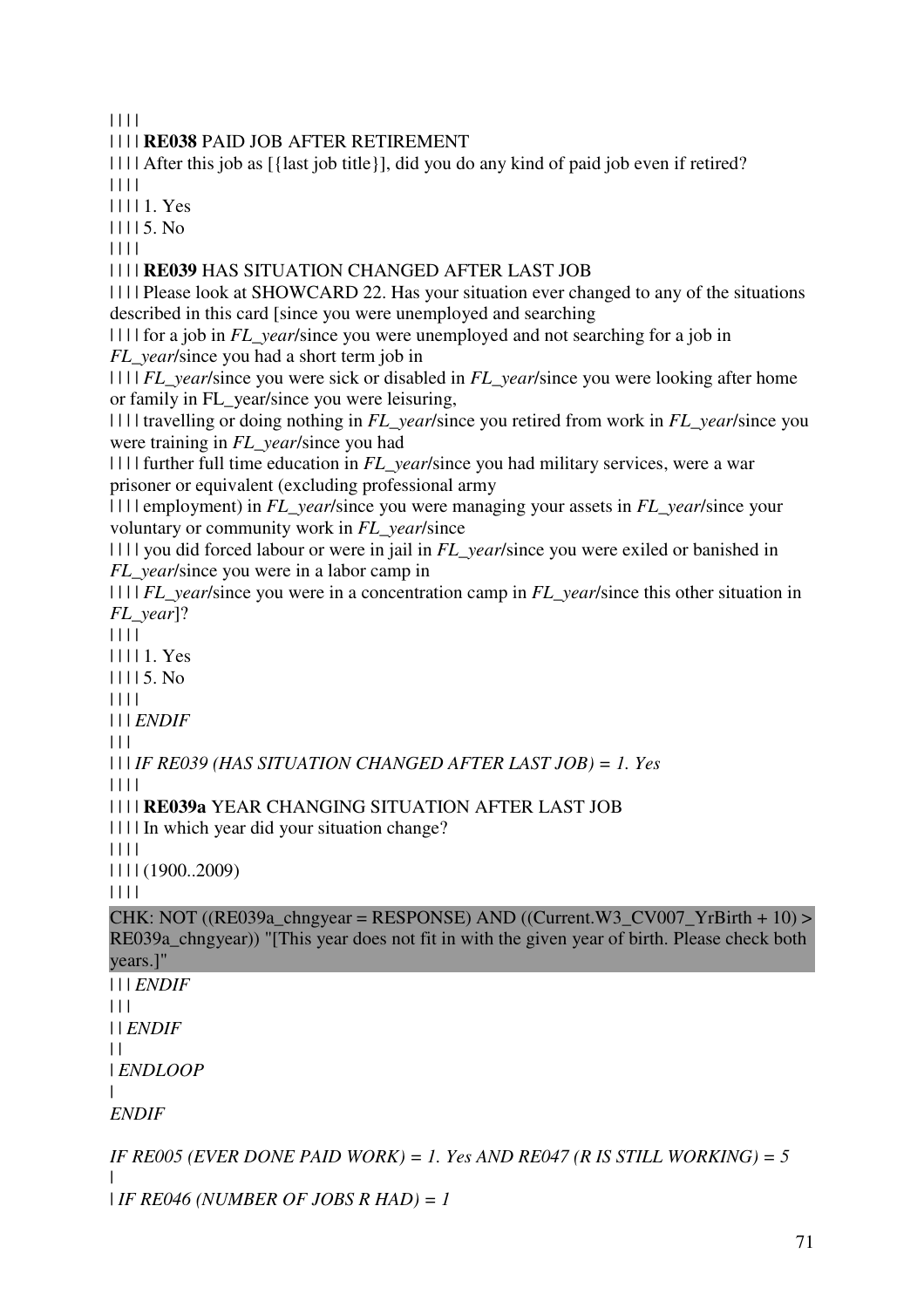$\|$ 

| *ELSE*

 $| |$ 

| | **RE040** WHICH WAS MAIN JOB IN CAREER

| | Which of the jobs you have told me about was the final job of your main career or occupation?

| | IWER:If necessary: 'By this we mean the last job in the career or the occupation that took up most of your working life, even though you might have

| | had other jobs afterwards'.Please code only one.

| | {Titles of jobs}

 $| |$ 

CHK: NOT ((RE040\_mainjob = RESPONSE) AND (RE040\_mainjob > RE046\_NumberOfJobs)) "[Please enter a value]"

| *ENDIF*

|

| *IF RE015 (WAS EMPLOYEE CIVIL SERVANT OR SELF) = 1. Employee OR RE015 (WAS EMPLOYEE CIVIL SERVANT OR SELF) = 2. Civil servant*

 $\perp$ 

| | **RE041** WAGE AT END OF MAIN JOB

| | Can you tell me, approximately, how much you were paid monthly after taxes at the end of your job as [{job title}]? [If you worked part-time, please

|| tell me the actual amount that you were paid, not the full-time equivalent./{empty}]

| | IWER:Enter amount. Enter currency at next question

| | {Amount}

 $\|$ 

| | *IF RE041 (WAGE AT END OF MAIN JOB) = RESPONSE*

 $| 11 |$ 

| | | **RE042** CURRENCY OF MAIN JOB WAGE

| | | Which currency is this in?

| | | IWER:Please ask or code.

 $|| || ||$ 

 $| 11$ 

| | *ENDIF*

 $\perp$ 

| *ENDIF*

|

| *IF RE015 (WAS EMPLOYEE CIVIL SERVANT OR SELF) = 3. Self-employed (including working for family business)*

 $| |$ 

# | | **RE043** WORK INCOME AT END OF MAIN JOB

| | Can you tell me, approximately, how much was your monthly income from work after taxes at the end of your job as [{last job title}]? [If you worked

| | part-time, please tell me the actual amount that you were paid, not the full-time equivalent./{empty}]

| | IWER:Enter amount. Enter currency at next question

| | {Amount}

 $| |$ 

| | *IF RE043 (WORK INCOME AT END OF MAIN JOB) = RESPONSE*

 $\Box$ 

| | | **RE044** CURRENCY OF MAIN WORK INCOME

| | | Which currency is this in?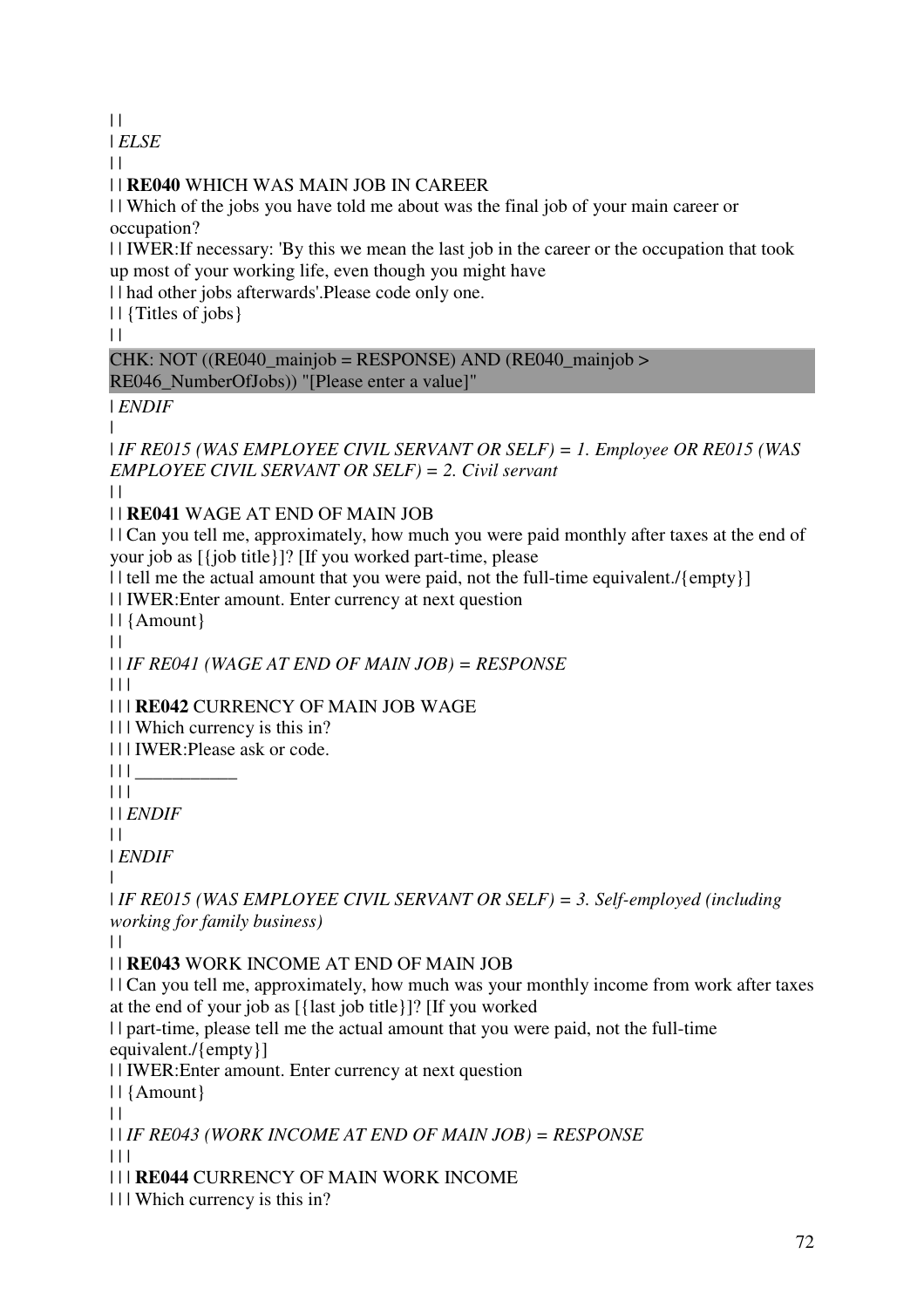73 | | | IWER:Please ask or code.  $|| ||$  $| 11 |$ | | *ENDIF*  $\|$ | *ENDIF* | | *IF Sec\_ST.ST001a\_Proxy <> a3*  $\perp$ | | *IF RE026 (YEAR STOPPED IN THIS JOB) <> 9997 AND RE026 (YEAR STOPPED IN THIS JOB) - RE011 (YEAR STARTED JOB) >= 5*  $|| ||$ | | | **WQ001** INTRODUCTION TO WORK QUALITY | | | Please look at SHOWCARD 19. I am going to read some statements people might use to describe their work. Thinking about your job as [{main job | | | tilte}], please tell me whether you strongly agree, agree, disagree or strongly disagree with each statement. | | | IWER:Press 1 and <ENTER> to continue. | | | 1. Continue  $\Box$ | | | **WQ002** WORK WAS PHYSICALLY DEMANDING  $|| \cdot ||$  My job as  $\frac{1}{2}$  main job tilte  $|| \cdot ||$  was physically demanding. Would you say you...  $\Box$ | | | 1. Strongly agree | | | 2. Agree | | | 3. Disagree | | | 4. Strongly disagree  $\Box$ | | | **WQ003** WORK WAS UNCOMFORTABLE | | | My immediate work environment was uncomfortable (for example, because of noise, heat, crowding).(Would you say you ...)  $\Box$ | | | 1. Strongly agree | | | 2. Agree | | | 3. Disagree | | | 4. Strongly disagree  $\Box$ | | | **WQ004** WORK HAD HEAVY TIME PRESSURE | | | I was under constant time pressure due to a heavy workload.(Would you say you ...)  $|| \ ||$ | | | 1. Strongly agree | | | 2. Agree | | | 3. Disagree | | | 4. Strongly disagree  $\Box$ | | | **WQ005** WORK WAS EMOTIONALLY DEMANDING | | | My work was emotionally demanding.(Would you say you ...)  $| 11$ | | | 1. Strongly agree | | | 2. Agree | | | 3. Disagree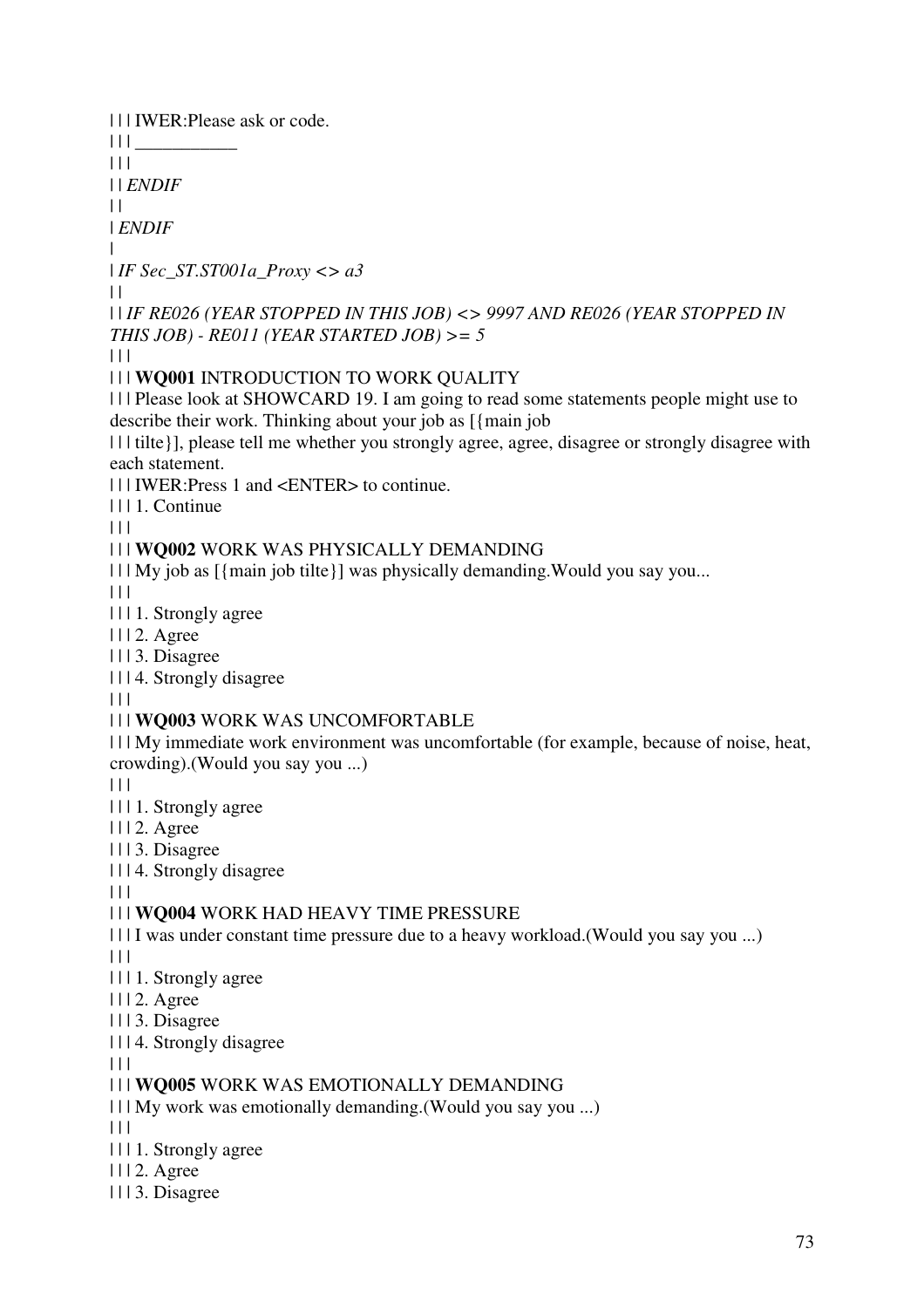| | | 4. Strongly disagree

 $\Box$ 

### | | | **WQ006** WORK INVOLVED CONFLICTS

| | | I was exposed to recurrent conflicts and disturbances.(Would you say you ...)

| | | IWER:This refers to clients, co-workers or supervisors.

| | | 1. Strongly agree

| | | 2. Agree

| | | 3. Disagree

| | | 4. Strongly disagree

 $| 11$ 

### | | | **WQ007** WORK HAD LITTLE FREEDOM TO DECIDE

| | | I had very little freedom to decide how to do my work.(Would you say you ...)  $\Box$ 

| | | 1. Strongly agree

| | | 2. Agree

| | | 3. Disagree

| | | 4. Strongly disagree

 $\Box$ 

### | | | **WQ008** WORK ALLOWED DEVELOPMENT OF SKILLS

| | | I had an opportunity to develop new skills.(Would you say you ...)

 $\Box$ 

| | | 1. Strongly agree

| | | 2. Agree

- | | | 3. Disagree
- | | | 4. Strongly disagree

 $| 11$ 

## | | | **WQ009** WORK GAVE RECOGNITION

| | | I received the recognition I deserved for my work.(Would you say you ...)

 $| 11$ 

- | | | 1. Strongly agree
- | | | 2. Agree
- | | | 3. Disagree
- | | | 4. Strongly disagree

 $| 11$ 

## | | | **WQ010** WORK HAD ADEQUATE SALARY

| | | Considering all my efforts and achievements, my salary was adequate.(Would you say you ...)

 $|| ||$ 

- | | | 1. Strongly agree
- | | | 2. Agree

| | | 3. Disagree

| | | 4. Strongly disagree

 $|| ||$ 

## | | | **WQ011** WORK HAD ADEQUATE SUPPORT

- | | | I received adequate support in difficult situations.(Would you say you ...)
- $| 11$
- | | | 1. Strongly agree
- | | | 2. Agree
- | | | 3. Disagree
- | | | 4. Strongly disagree
- $| 11 |$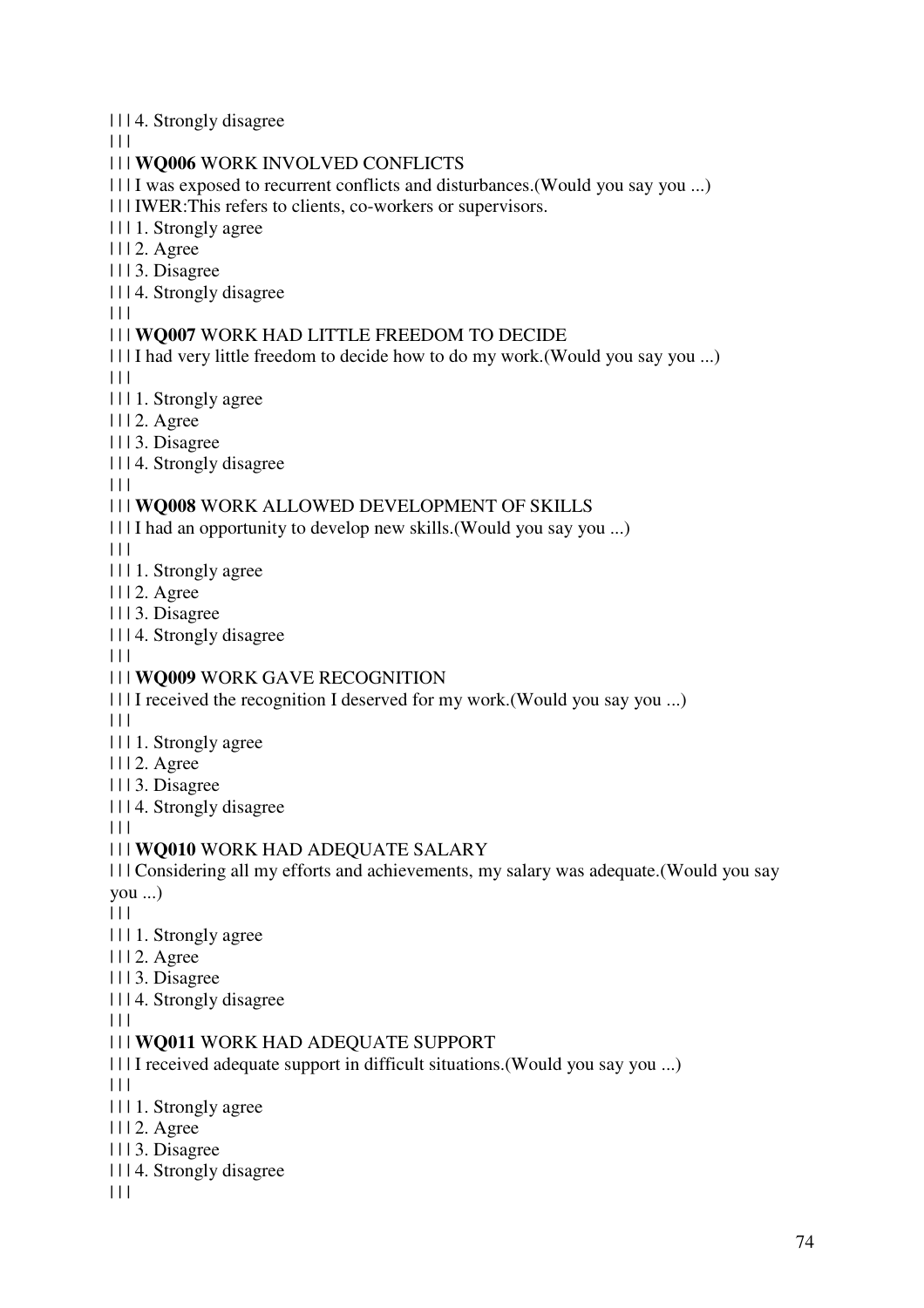| | | **WQ012** WORK ATMOSPHERE

| | | There was a good atmosphere between me and my colleagues.(Would you say you ...)  $|| \cdot ||$ 

| | | 1. Strongly agree

| | | 2. Agree

| | | 3. Disagree

| | | 4. Strongly disagree

 $\Box$ 

| | | *IF RE015 (WAS EMPLOYEE CIVIL SERVANT OR SELF) = 1. Employee OR RE015 (WAS EMPLOYEE CIVIL SERVANT OR SELF) = 2. Civil servant*

| | | |

### | | | | **WQ013** WORK EMPLOYEES TREATED FAIR

| | | | In general, employees were treated fairly.(Would you say you ...)

| | | |

- | | | | 1. Strongly agree
- | | | | 2. Agree
- | | | | 3. Disagree
- | | | | 4. Strongly disagree

| | | |

| | | *ENDIF*

 $\Box$ 

## | | | **WQ014** WORK HEALTH RISK REDUCED

| | | The state took adequate measures to protect me from health hazards at the workplace.(Would you say you ...)

 $\begin{array}{c|c} \hline \end{array} \begin{array}{c} \hline \end{array}$ 

- | | | 1. Strongly agree
- | | | 2. Agree

| | | 3. Disagree

| | | 4. Strongly disagree

 $| 11$ 

| | *ENDIF*

 $\perp$ 

| *ENDIF*

|

|

|

*ENDIF*

*IF RE005 (EVER DONE PAID WORK) = 1. Yes*

# | **DQ001** EVER LEFT JOB BECAUSE OF DISABILITY

| Did you ever leave a job because of ill health or disability?

| 1. Yes

| 5. No

|

| *IF DQ001 (EVER LEFT JOB BECAUSE OF DISABILITY) = 1. Yes*  $\perp$ 

| | **DQ002** LEFT WHICH JOB BECAUSE OF DISABILITY

| | Which job did you leave (because of ill health or disability)?

| | IWER:Code all that apply.

| | {Titles of jobs}

 $| |$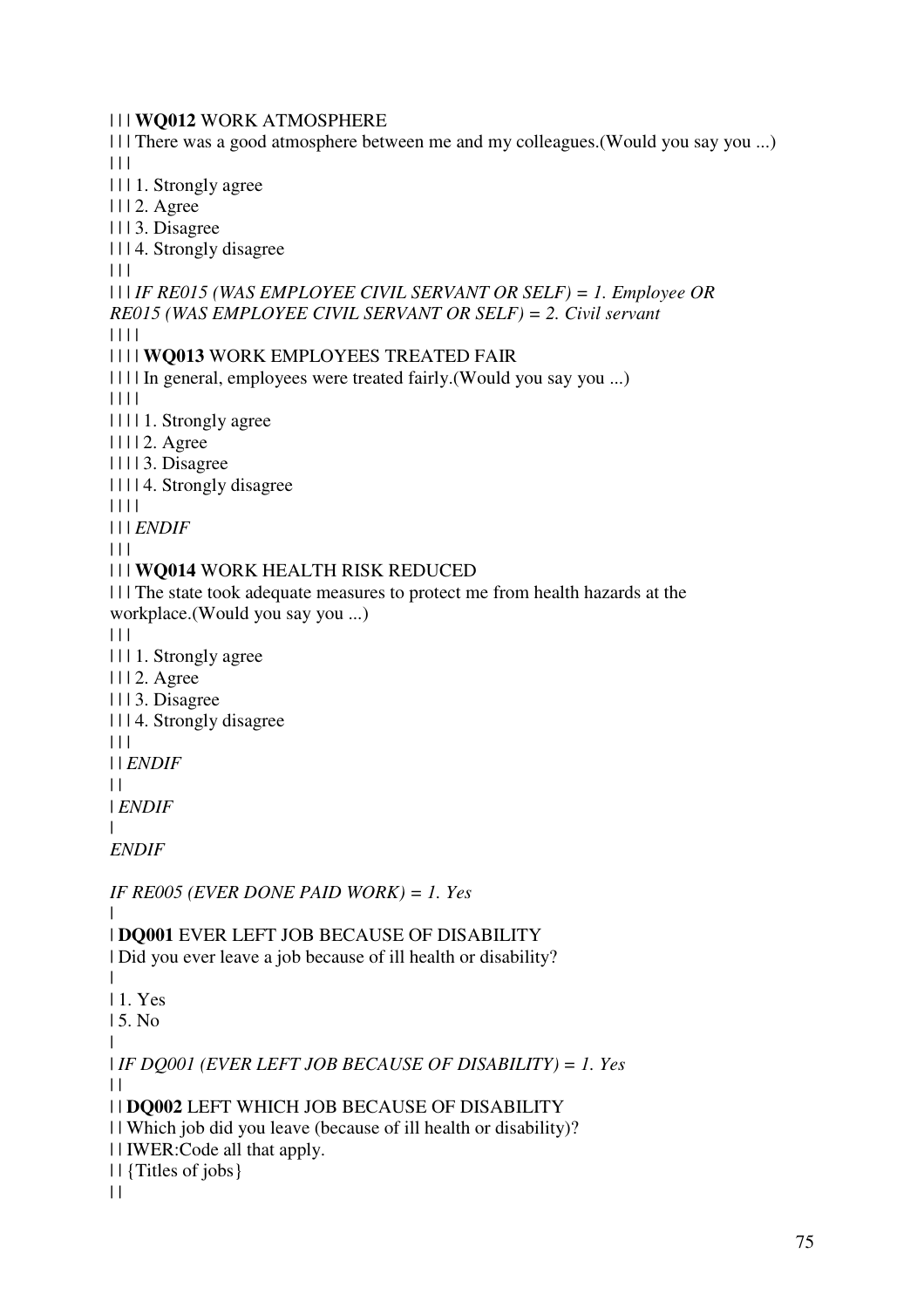| | *LOOP cnt:= 1 TO 20*  $\Box$ | | | *IF cnt IN DQ002(LEFT WHICH JOB BECAUSE OF DISABILITY)* | | | | | | | | **DQ003** EXTENT OF LIMITATION | | | | How much did ill health or disability limit your ability to work as [{job title}]? | | | | IWER:Please read out. | | | | 1. Very little | | | | 2. Somewhat | | | | 3. Very much | | | | 4. Could not do job anymore | | | | | | | | *IF Index < LastJob* | | | | | | | | | | **DQ005** FOUND JOB SUITABLE FOR LIMITATION | | | | | After giving up this job, did you take up a job in which ill health or disability limited your ability to work to a lesser extent? | | | | | | | | | | 1. Yes | | | | | 5. No | | | | | | | | | *ENDIF* | | | | | | | *ENDIF*  $\Box$ | | *ENDLOOP*  $\perp$ 

| *ENDIF*

|

#### | **DQ007** TOOK TEMPORARY LEAVE OF ABSENCE FOR DISABILITY

| Did you ever take a temporary leave of absence from a job for 6 months or more because of ill health or disability?

|

| 1. Yes

| 5. No |

| *IF DQ007 (TOOK TEMPORARY LEAVE OF ABSENCE FOR DISABILITY) = 1. Yes*  $\|$ 

### | | **DQ008** TEMP LEAVE WHICH JOB BECAUSE OF DISABILITY

| | Which [{empty}/other] job (did you take a temporary leave of absence from for 6 months or more because of ill health or disability)?

| | IWER:Please code only one. Multiple leaves of absence are captured in the loop.

| | {Titles of jobs}

 $\|$ 

| | **DQ009** WHEN TOOK LEAVE FOR DISABILITY

| | In which year did you take that leave of absence?

 $\|$ 

| | (1900..2009)

 $| |$ 

 $CHK: NOT (DQ009_dtlvwhn = RESPONSE) AND ((Current.W3_cV007_YrBirth + 10)$ DQ009\_dtlvwhn)) "[This year does not fit in with the given year of birth. Please check both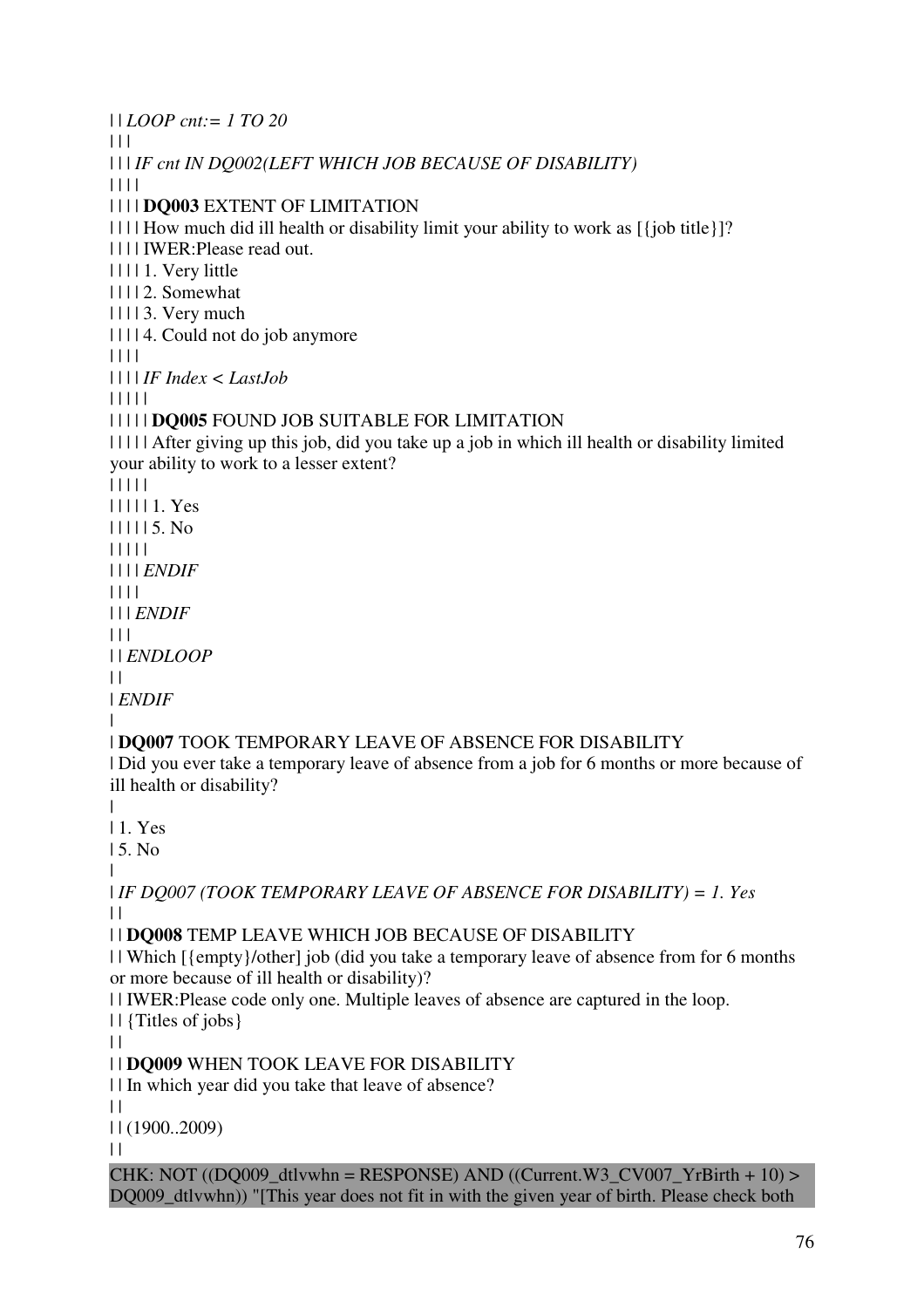years.]" | | **DQ010** HOW LONG LASTED LEAVE FOR DISABILITY | | How long did you take that leave of absence for? | | IWER:Please code only one. | | 1. Between six months and a year | | 2. Between one and two years | | 3. More than two years  $\Box$  $| |$ | | **DQ011** SOURCES OF INCOME IN LEAVE | | Please look at SHOWCARD 21. What sources of income did you have? | | IWER:Please code all that apply. | | 1. Financial support from Spouse or Partner | | 2. Financial support from Family (not Spouse/Partner) and friends | | 3. Private or Public Disability Insurance | | 4. Benefits or grants from state or other institutions | | 5. Sold property | | 6. Running down financial asset or bank account | | 97. Other  $\Box$ | | *IF 97. Other IN DQ011(SOURCES OF INCOME IN LEAVE)*  $\Box$ | | | **DQ011a** OTHER SOURCE OF INCOME IN LEAVE | | | Please specify.  $\Box$  $|| \ ||$  $\Box$ | | *ENDIF*  $\|$ | | **DQ012** OTHER TEMP LEAVES FOR DISABILITY | | Were there other times where you took a temporary leave of absence from a job for 6 months or more because of ill health or disability?  $| |$ | | 1. Yes | | 5. No  $| |$ | | *LOOP cnt:= 2 TO 20* | | | | | | *IF TempLeaveDis[cnt - DQ012 (OTHER TEMP LEAVES FOR DISABILITY) = 1. Yes* | | | | | | | | **DQ008** TEMP LEAVE WHICH JOB BECAUSE OF DISABILITY | | | | Which [{empty}/other] job (did you take a temporary leave of absence from for 6 months or more because of ill health or disability)? | | | | IWER:Please code only one. Multiple leaves of absence are captured in the loop.  $|| \cdot |||$  {Titles of jobs} | | | | | | | | **DQ009** WHEN TOOK LEAVE FOR DISABILITY | | | | In which year did you take that leave of absence? | | | | | | | | (1900..2009)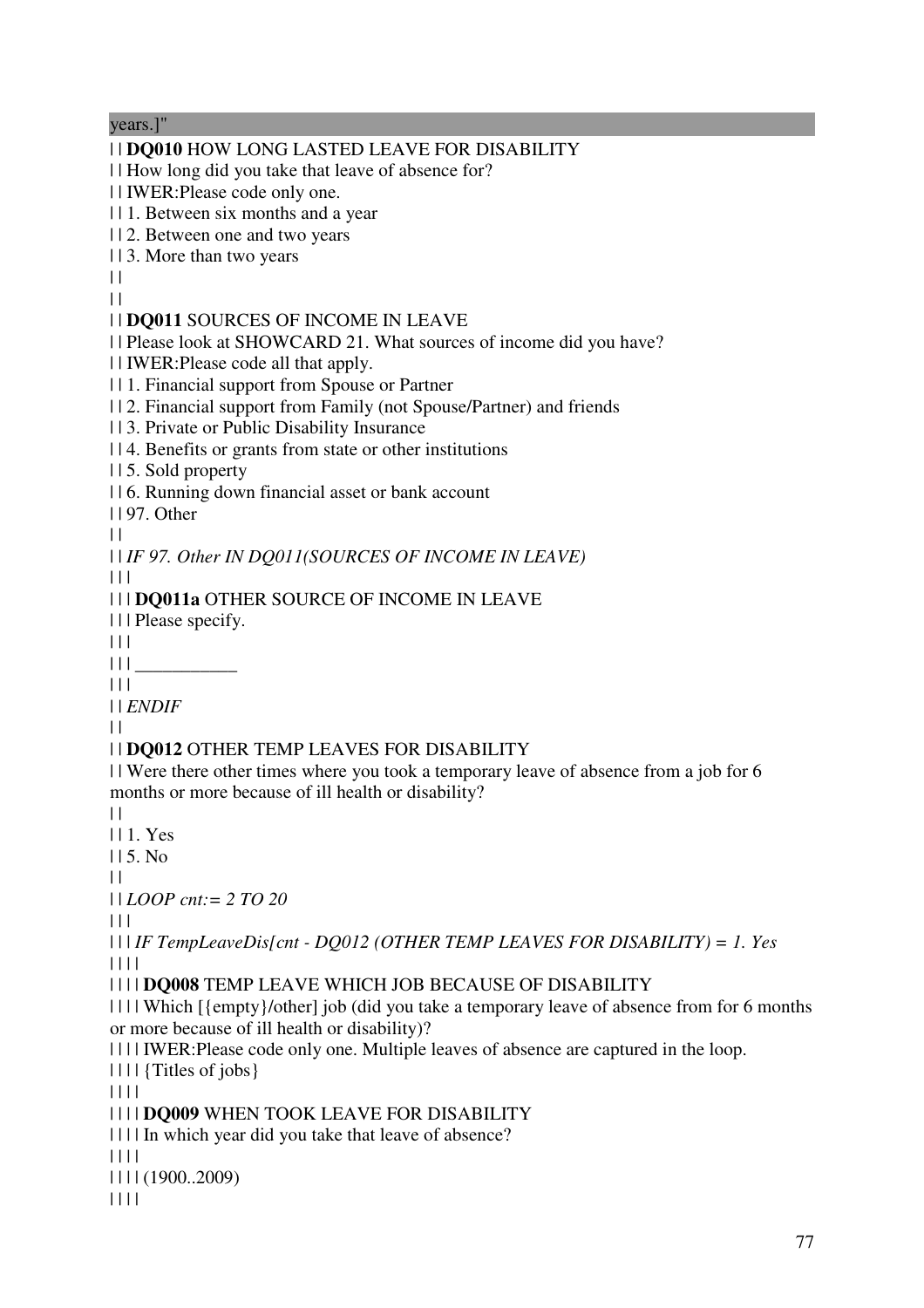$CHK: NOT (DQ009_dtlvwhn = RESPONSE) AND (Current.W3_cV007_YrBirth + 10)$ DO009 dtlywhn)) "[This year does not fit in with the given year of birth. Please check both years.]"

| | | | **DQ010** HOW LONG LASTED LEAVE FOR DISABILITY

| | | | How long did you take that leave of absence for?

| | | | IWER:Please code only one.

| | | | 1. Between six months and a year

| | | | 2. Between one and two years

| | | | 3. More than two years

| | | |

| | | |

| | | | **DQ011** SOURCES OF INCOME IN LEAVE

| | | | Please look at SHOWCARD 21. What sources of income did you have?

| | | | IWER:Please code all that apply.

| | | | 1. Financial support from Spouse or Partner

| | | | 2. Financial support from Family (not Spouse/Partner) and friends

| | | | 3. Private or Public Disability Insurance

| | | | 4. Benefits or grants from state or other institutions

| | | | 5. Sold property

| | | | 6. Running down financial asset or bank account

| | | | 97. Other

| | | |

| | | | *IF 97. Other IN DQ011(SOURCES OF INCOME IN LEAVE)*

| | | | |

| | | | | **DQ011a** OTHER SOURCE OF INCOME IN LEAVE

| | | | | Please specify.

| | | | |

| | | | | \_\_\_\_\_\_\_\_\_\_\_

| | | | |

| | | | *ENDIF*

| | | |

### | | | | **DQ012** OTHER TEMP LEAVES FOR DISABILITY

| | | | Were there other times where you took a temporary leave of absence from a job for 6 months or more because of ill health or disability?

| | | |

| | | | 1. Yes | | | | 5. No | | | | | | | *ENDIF*

 $| 11 |$ 

| | *ENDLOOP*

 $\perp$ 

| *ENDIF*

| | **DQ013** EVER LIMITED HOURS BECAUSE OF DISABILITY

| Did you ever reduce the hours you worked in a job because of ill health or disability?

| | 1. Yes

| 5. No

| | *IF DQ013 (EVER LIMITED HOURS BECAUSE OF DISABILITY) = 1. Yes*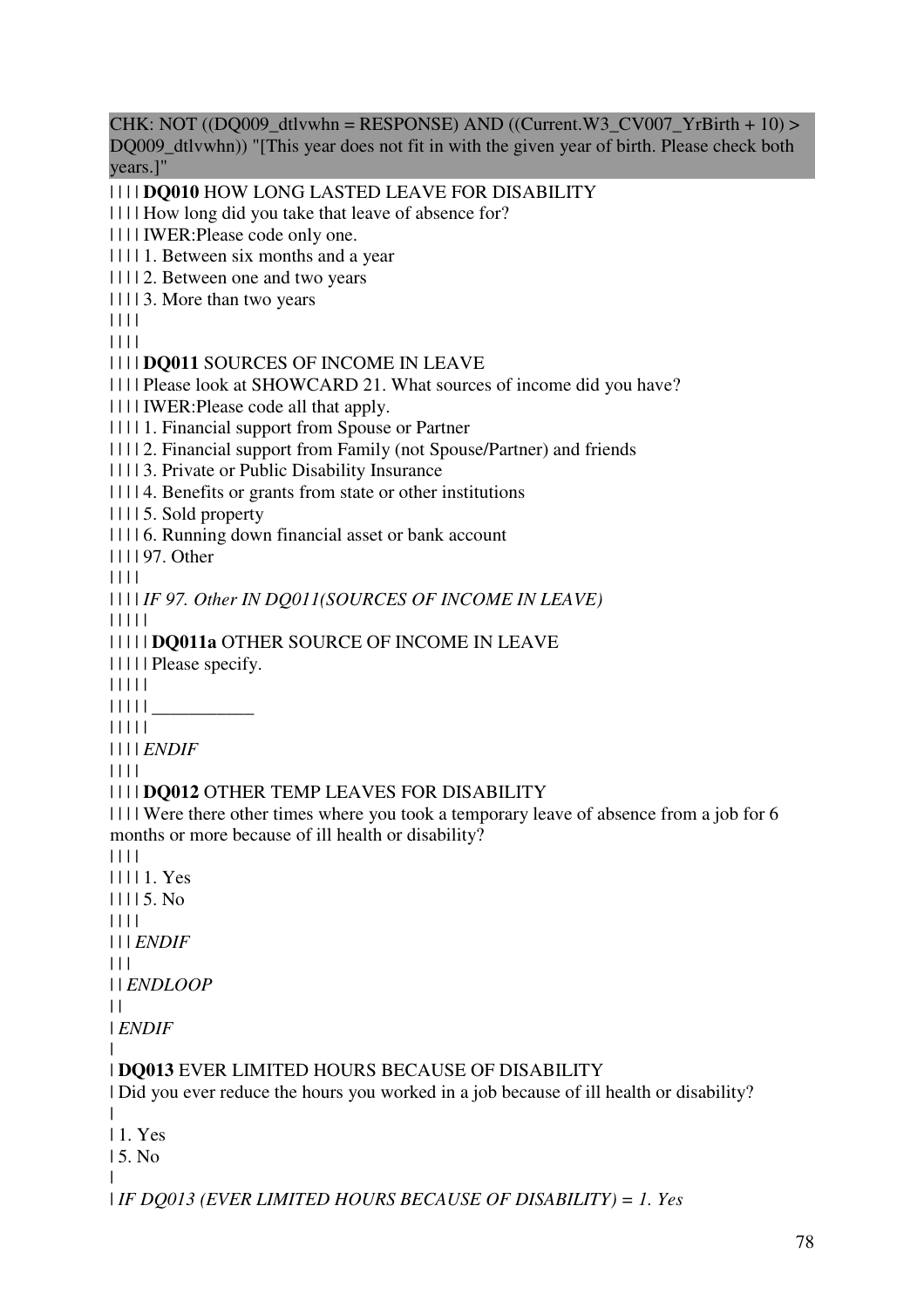$\|$ | | **DQ014** LEFT WHICH JOB BECAUSE OF DISABILITY | | In which job (did you reduce the hours you worked because of ill health or disability)? | | IWER:Please code only one. More reductions in hours are captured in the loop. | | {Titles of jobs}  $| |$ | | **DQ015** REDUCTION EXTENT OF HOURS | | By how many hours per week did you reduce your work? | | IWER:Please enter number of hours.  $||$   $(0..80)$  $\|$ | | **DQ016** OTHER JOBS REDUCE HOURS FOR DISABILITY | | Were there any other jobs in which you limited the hours you worked because of ill health or disability?  $\perp$ | | 1. Yes  $115$  No.  $| |$ | | *LOOP cnt:= 2 TO 20*  $| | | |$ | | | *IF RedHoursDis[cnt - DQ016 (OTHER JOBS REDUCE HOURS FOR DISABILITY) = 1. Yes* | | | | | | | | **DQ014** LEFT WHICH JOB BECAUSE OF DISABILITY | | | | In which job (did you reduce the hours you worked because of ill health or disability)? | | | | IWER:Please code only one. More reductions in hours are captured in the loop. | | | | {Titles of jobs} | | | | | | | | **DQ015** REDUCTION EXTENT OF HOURS | | | | By how many hours per week did you reduce your work? | | | | IWER:Please enter number of hours.  $|| || ||$   $(0..80)$ | | | | | | | | **DQ016** OTHER JOBS REDUCE HOURS FOR DISABILITY | | | | Were there any other jobs in which you limited the hours you worked because of ill health or disability? | | | | | | | | 1. Yes | | | | 5. No | | | | | | | *ENDIF*  $| 11$ | | *ENDLOOP*  $\|$ | *ENDIF* | | **DQ017** EVER APPLIED FOR PUBLIC DISABILITY PENSION | Did you ever apply for Disability Living Allowance (DLA) or Attendance Allowance (AA)? | | 1. Yes

| 5. No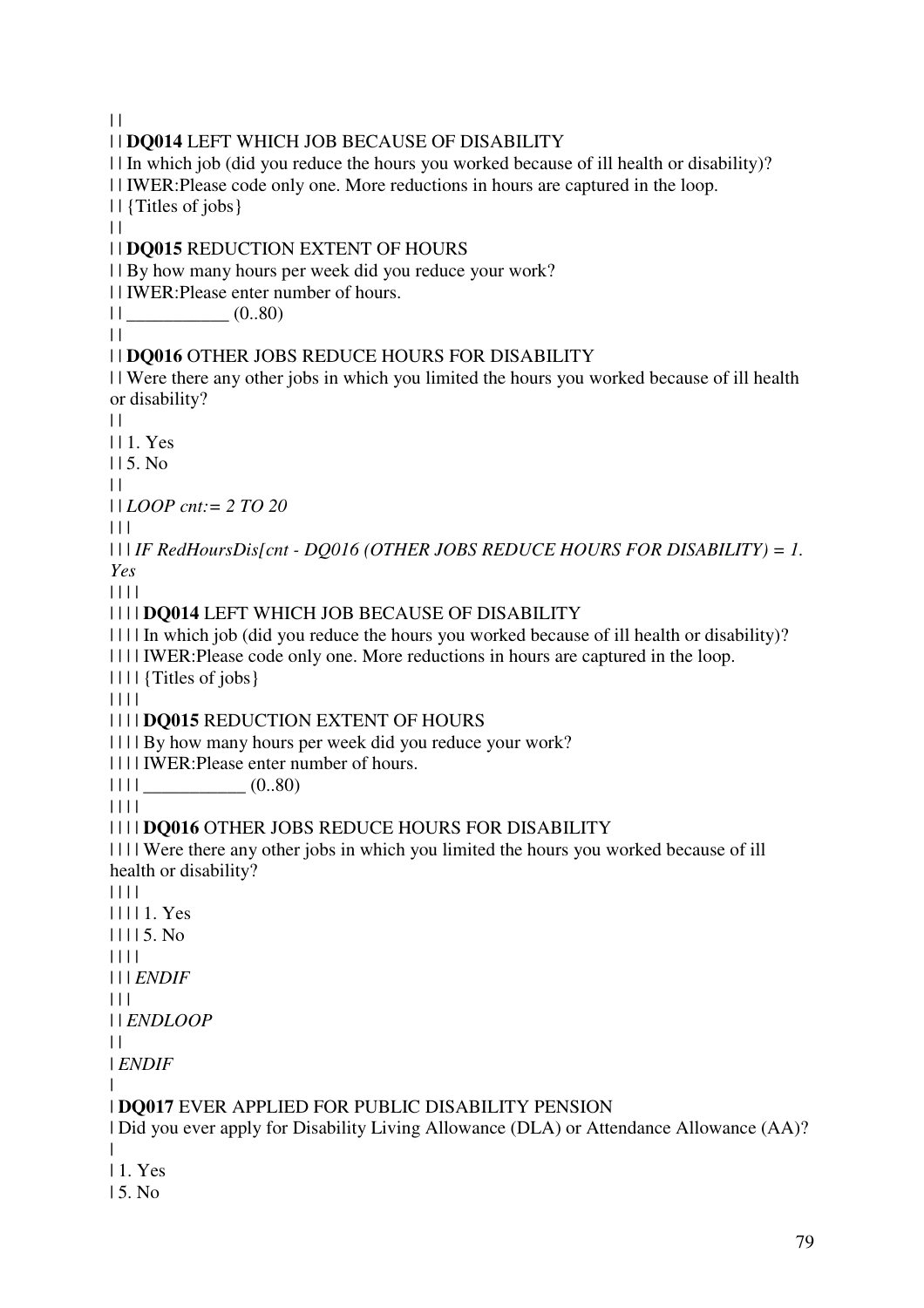```
| 
| IF DQ017 (EVER APPLIED FOR PUBLIC DISABILITY PENSION) = 1. Yes
\|| | DQ018 WHEN APPLY FOR PUBLIC DIS PENSION 
| | In which year did you apply for a Disability Living Allowance (DLA) or Attendance 
Allowance (AA)? 
| || | (1900..2009) 
\|CHK: NOT ((DO018 pbpnwhen = RESPONSE) AND ((Current.W3 CV007 YrBirth + 10)
> DQ018 pbpnwhen)) "[This year does not fit in with the given year of birth. Please check
both years.]" 
| | DQ019 WAS PUBLIC DISABILITY PENSION GRANTED 
| | When you applied for a Disability Living Allowance (DLA) or Attendance Allowance 
(AA) in [{year of application}], was your application accepted? 
\|| | 1. Yes 
| | 3. Still pending 
115. No
\Box| | IF DQ019 (WAS PUBLIC DISABILITY PENSION GRANTED) = 5. No
| 11| | | DQ020 EVER AGAIN APPLY FOR PUBLIC DIS PENSION 
| | | Did you ever again apply for a Disability Living Allowance (DLA) or Attendance 
Allowance (AA)? 
\Box| | | 1. Yes 
1115. No| | | 
| | ENDIF
\Box| | LOOP cnt:= 2 TO 20
|  |  |  || | | IF PubDisPens[cnt - DQ020 (EVER AGAIN APPLY FOR PUBLIC DIS PENSION) = 1. 
Yes
| | | | 
| | | | DQ018 WHEN APPLY FOR PUBLIC DIS PENSION 
| | | | In which year did you apply for a Disability Living Allowance (DLA) or Attendance 
Allowance (AA)? 
| | | | 
| | | | (1900..2009) 
| | | | 
CHK: NOT ((DO018 pbpnwhen = RESPONSE) AND ((Current.W3 CV007 YrBirth + 10)
> DQ018_pbpnwhen)) "[This year does not fit in with the given year of birth. Please check 
both years.]" 
| | | | DQ019 WAS PUBLIC DISABILITY PENSION GRANTED 
| | | | When you applied for a Disability Living Allowance (DLA) or Attendance Allowance 
(AA) in [{year of application}], was your application accepted? 
| | | | 
| | | | 1. Yes 
| | | | 3. Still pending
```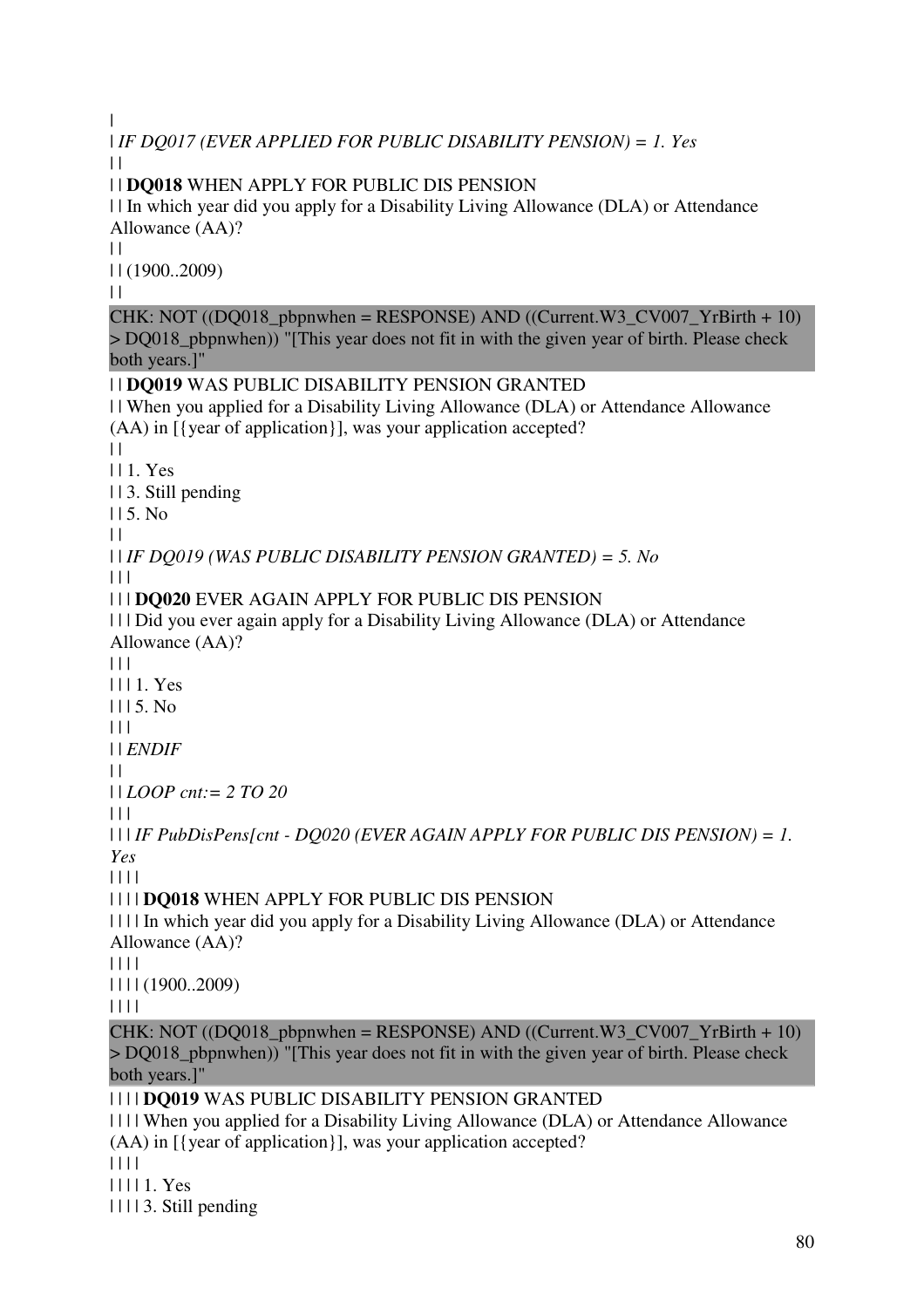| | | | 5. No | | | | | | | | *IF DQ019 (WAS PUBLIC DISABILITY PENSION GRANTED) = 5. No* | | | | | | | | | | **DQ020** EVER AGAIN APPLY FOR PUBLIC DIS PENSION | | | | | Did you ever again apply for a Disability Living Allowance (DLA) or Attendance Allowance (AA)? | | | | | | | | | | 1. Yes | | | | | 5. No | | | | | | | | | *ENDIF* | | | | | | | *ENDIF* | | | | | *ENDLOOP*  $| |$ | *ENDIF* | | **DQ021a** EVER PURCHASED PRIVATE DISABILITY INSURANCE | Did you ever purchase a private disability insurance? This can be an individual policy that you purchased through an insurance company or group | policy, for example offered by an employer. | | 1. Yes | 5. No | | *IF DQ021a (EVER PURCHASED PRIVATE DISABILITY INSURANCE) = 1. Yes*  $\Box$ | | **DQ021** EVER APPLIED FOR PRIVATE DISABILITY INSURANCE | | Did you ever apply for benefits from this private disability insurance?  $| |$ | | 1. Yes  $115$ . No.  $\perp$ | | *IF DQ021 (EVER APPLIED FOR PRIVATE DISABILITY INSURANCE) = 1. Yes*  $\Box$ | | | **DQ022** WHEN APPLY FOR PRIVATE DIS INSURANCE | | | In which year did you apply for these benefits?  $\Box$ | | | (1900..2009)  $| 11$ CHK: NOT ((DO022\_prinwhen = RESPONSE) AND ((Current.W3\_CV007\_YrBirth + 10) > DO022 prinwhen)) "[This year does not fit in with the given year of birth. Please check both years.]" | | | **DQ023** WAS PRIVATE DISABILITY INSURANCE GRANTED | | | When you applied for these benefits in [{year of application}], was your application accepted?

 $| 11$ 

| | | 1. Yes

| | | 3. Still pending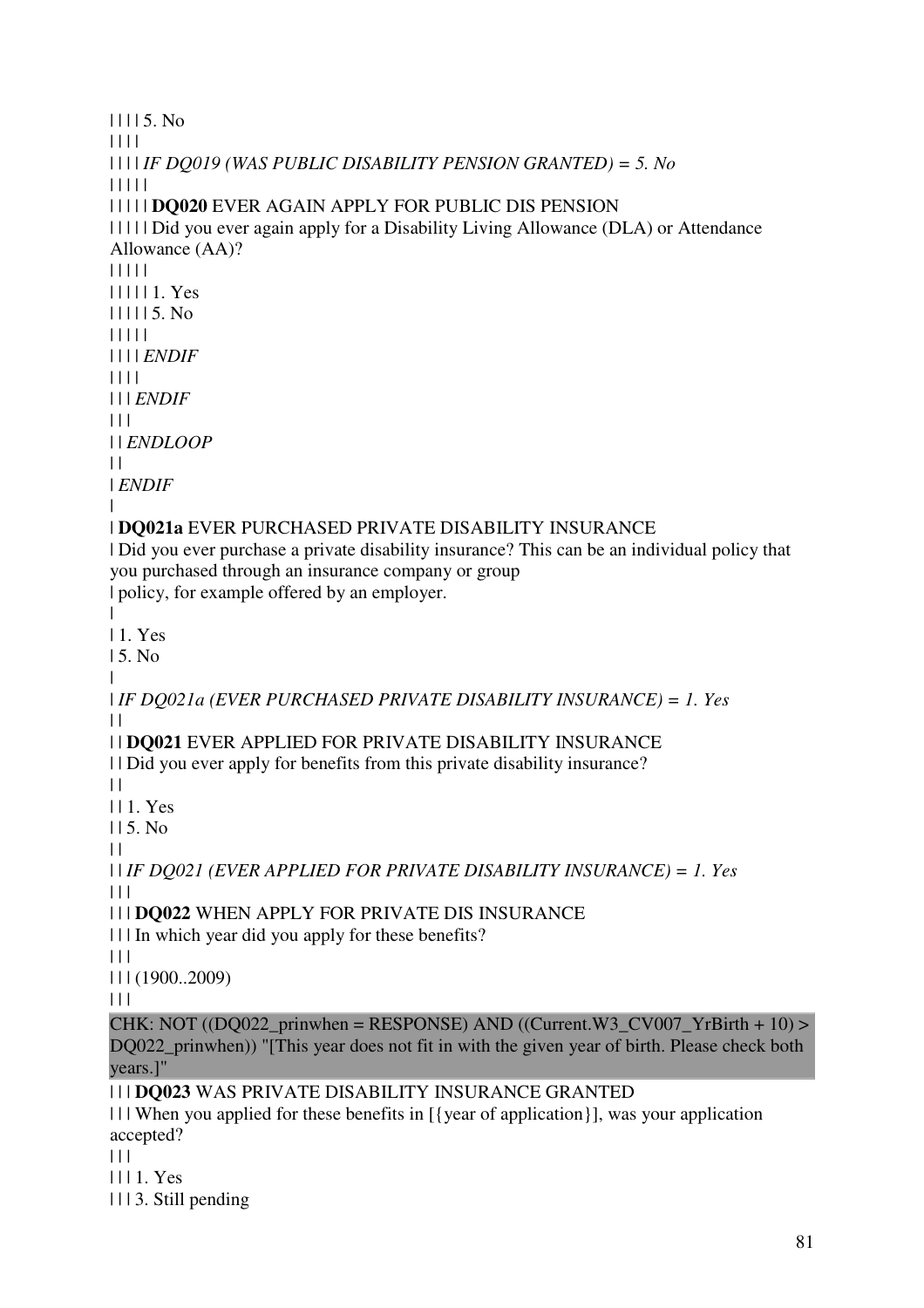| | | 5. No  $| 11$  $| 11$ | | | *IF DQ023 (WAS PRIVATE DISABILITY INSURANCE GRANTED) = 5. No* | | | | | | | | **DQ024** EVER AGAIN APPLY FOR PRIVATE DIS INSURANCE | | | | Did you ever again apply for a private disability insurance benefits? | | | | | | | | 1. Yes | | | | 5. No | | | | | | | *ENDIF*  $\Box$ | | | *LOOP cnt:= 2 TO 20* | | | | | | | | *IF PrivDisPens[cnt - DQ024 (EVER AGAIN APPLY FOR PRIVATE DIS INSURANCE) = 1. Yes* | | | | | | | | | | **DQ022** WHEN APPLY FOR PRIVATE DIS INSURANCE | | | | | In which year did you apply for these benefits? | | | | | | | | | | (1900..2009) | | | | | CHK: NOT  $((DQ022\_prinwhen = RESPONSE)$  AND  $((Current.W3\_CVO07\_YrBirth + 10)$  > DQ022\_prinwhen)) "[This year does not fit in with the given year of birth. Please check both years.]" | | | | | **DQ023** WAS PRIVATE DISABILITY INSURANCE GRANTED | | | | | When you applied for these benefits in [{year of application}], was your application accepted? | | | | | | | | | | 1. Yes | | | | | 3. Still pending | | | | | 5. No | | | | | | | | | | | | | | | *IF DQ023 (WAS PRIVATE DISABILITY INSURANCE GRANTED) = 5. No* | | | | | | | | | | | | **DQ024** EVER AGAIN APPLY FOR PRIVATE DIS INSURANCE | | | | | | Did you ever again apply for a private disability insurance benefits? | | | | | | | | | | | | 1. Yes | | | | | | 5. No | | | | | | | | | | | *ENDIF* | | | | | | | | | *ENDIF* | | | | | | | *ENDLOOP*  $| 11$ | | *ENDIF*  $| |$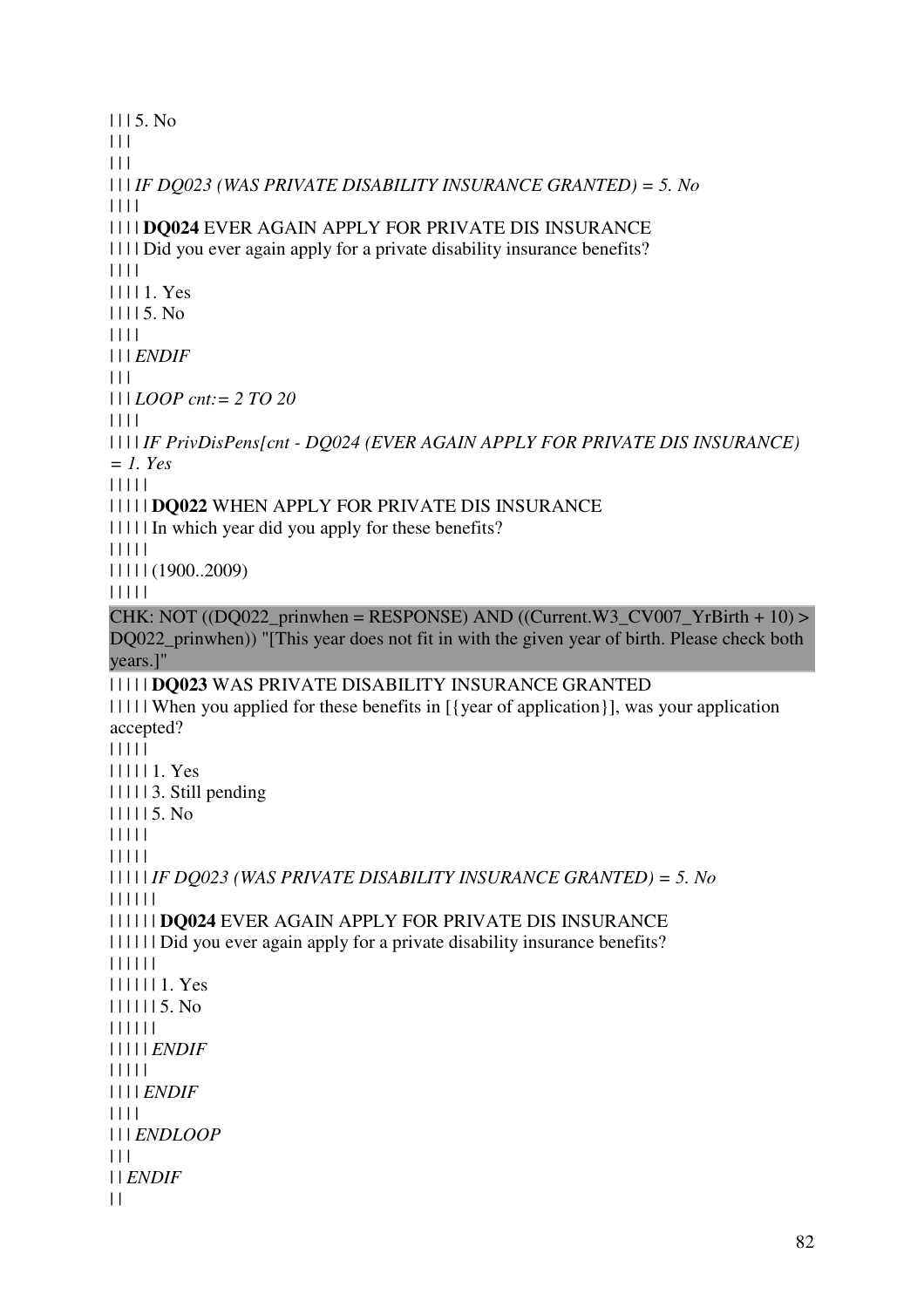| *ENDIF* | *ENDIF*

*IF Sec\_ST.ST001a\_Proxy <> a3*

| | *IF RE005 (EVER DONE PAID WORK) = 1. Yes AND RE047 (R IS STILL WORKING) = 5*  $\perp$ 

### | | **WQ029** INTRODUCTION TO SECOND WORK QUALITY

| | Please look at SHOWCARD 19. Looking back at your job career until now, please tell me whether you strongly agree, agree, disagree or strongly

| | disagree with each statement.

| | IWER:Press 1 and <ENTER> to continue.

| | 1. Continue

 $| |$ 

## | | **WQ030** SATISFACTION WITH JOB CAREER

| | All things considered, I am satisfied with my job career. Would you say you ...

 $\|$ 

- | | 1. Strongly agree
- | | 2. Agree
- | | 3. Disagree
- | | 4. Strongly disagree

#### $\|$

## | | **WQ031** HAD DISAPPOINTING JOB CAREER

| | I experienced a major disappointment in my job career.(Would you say you ...)

 $\perp$ 

| | 1. Strongly agree

| | 2. Agree

- | | 3. Disagree
- | | 4. Strongly disagree

 $\perp$ 

## | | **WQ032** SATISFIED WITH ACHIEVEMENTS

| | Considering all my efforts, I am satisfied with my work achievements.(Would you say you...)

 $\|$ 

- | | 1. Strongly agree
- | | 2. Agree

| | 3. Disagree

| | 4. Strongly disagree

 $\|$ 

## | | **WQ033** SACRIFICIED TOO MUCH FOR JOB

| | People close to me said I sacrificed too much for my job.(Would you say you ...)

 $\|$ 

- | | 1. Strongly agree
- | | 2. Agree
- | | 3. Disagree
- | | 4. Strongly disagree

 $| |$ 

## | | **WQ035** HEALTH HAS SUFFERED AT WORK

| | My health has suffered from my job.(Would you say you ...)

 $| |$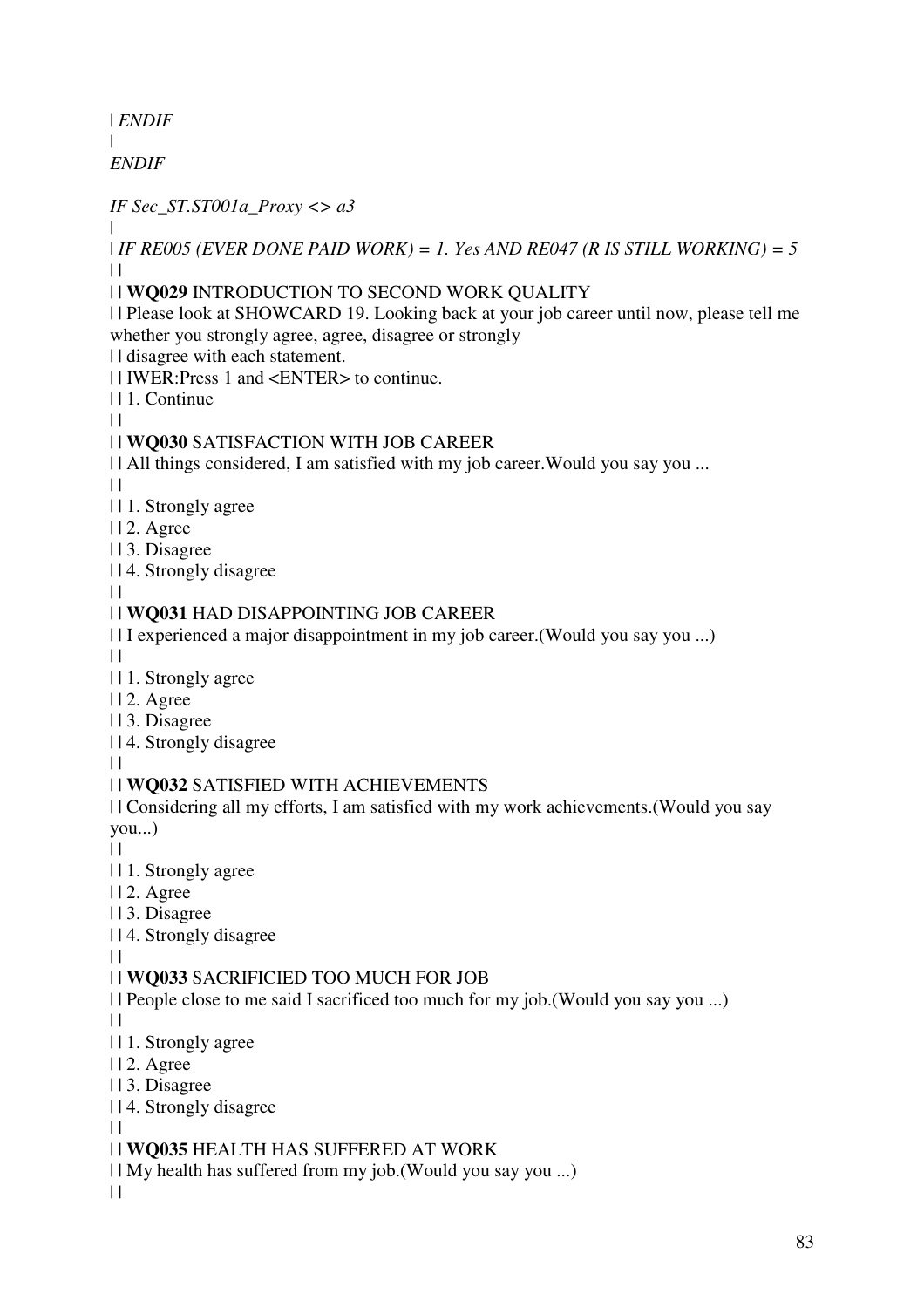| | 1. Strongly agree | | 2. Agree | | 3. Disagree | | 4. Strongly disagree  $| |$ | *ENDIF*  $\blacksquare$ *ENDIF*

**RE045** END OF WORK HISTORY SECTION

IWER:This is the end of the work history section. Press 1 and <ENTER> to continue. 1. Continue

*IF Sec\_ST.ST001a\_Proxy <> a3* | | **RE048** PROXY CHECK | | IWER:Please check. Who answered the questions in this section? | 1. Respondent only | 2. Respondent and proxy | 3. Proxy only | *ENDIF*

# **FS001** START OF THE FINANCIAL HISTORY SECTION

In the next section of the interview, I am going to ask you some questions about investments that you may have made during your life. I will only ask about types of investments, not about any amounts. IWER:Press 1 and <ENTER> to continue. 1. Continue

## **FS002** EVER HAD ANY STOCKS OR SHARES

Have you ever had any money in stocks or shares (listed or unlisted on stock market)? IWER:Stocks are pieces of paper that show that the person owns part of a corporation and has the right to receive dividends from it.

1. Yes

5. No

*IF FS002 (EVER HAD ANY STOCKS OR SHARES) = 1. Yes*

|

| **FS003** WHEN INVESTED IN STOCKS FIRST

| In which year did you invest money in stocks or shares for the first time?

| | (1900..2009)

|

CHK: NOT ((FS003\_yrstock = RESPONSE) AND (Current.W3\_CV007\_YrBirth > FS003\_yrstock)) "[This year does not fit in with the given year of birth. Please check both years.]"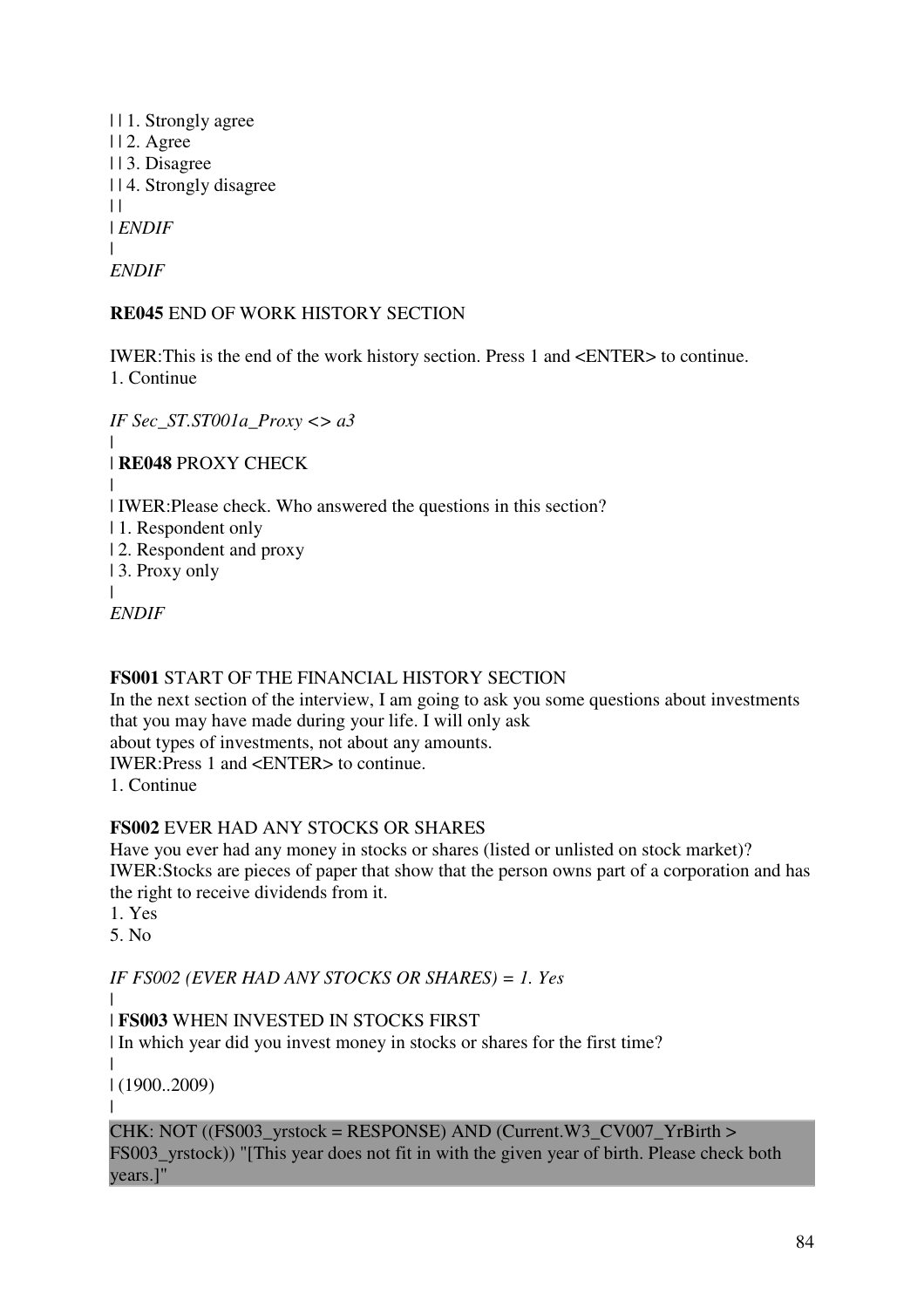*ENDIF*

## **FS004** EVER HAD ANY MUTUAL FUNDS

Have you ever had any money in mutual funds or managed investment accounts? IWER:Mutual funds are a pool of money belonging to many investors who trust a manager to invest it in stocks and/or bonds.

1. Yes

5. No

*IF FS004 (EVER HAD ANY MUTUAL FUNDS) = 1. Yes*

|

# | **FS005** WHEN INVESTED IN MUTUAL FUNDS FIRST

| In what year did you invest money in mutual funds or managed investment accounts for the first time?

|

| (1900..2009)

|

CHK: NOT ( $(FS005\text{ yrmutfun} = RESPONSE)$  AND (Current.W3 CV007 YrBirth > FS005\_yrmutfun)) "[This year does not fit in with the given year of birth. Please check both years.]"

*ENDIF*

# **FS006** EVER HAD RETIREMENT ACCOUNT

Have you ever subscribed to an individual retirement account?

IWER:An individual retirement account is a retirement plan that lets the person put some money away each year, to be (partially) taken out at retirement time.

1. Yes

5. No

*IF FS006 (EVER HAD RETIREMENT ACCOUNT) = 1. Yes*

|

| **FS007** WHEN SUBSCRIBED TO RETIREMENT ACCOUNT FIRST

| In which year did you subscribe to the individual retirement account (for the first time)?  $\blacksquare$ 

| (1900..2009)

|

CHK: NOT ((FS007\_yrretacn = RESPONSE) AND (Current.W3\_CV007\_YrBirth > FS007 vrretacn)) "[This year does not fit in with the given year of birth. Please check both years.]"

*ENDIF*

**FS008** EVER TAKEN OUT A LIFE INSURANCE POLICY Have you ever taken out a life insurance policy?

1. Yes

5.  $N<sub>0</sub>$ 

*IF FS008 (EVER TAKEN OUT A LIFE INSURANCE POLICY) = 1. Yes*

| | **FS009** WHEN TAKEN OUT A LIFE INSURANCE POLICY FIRST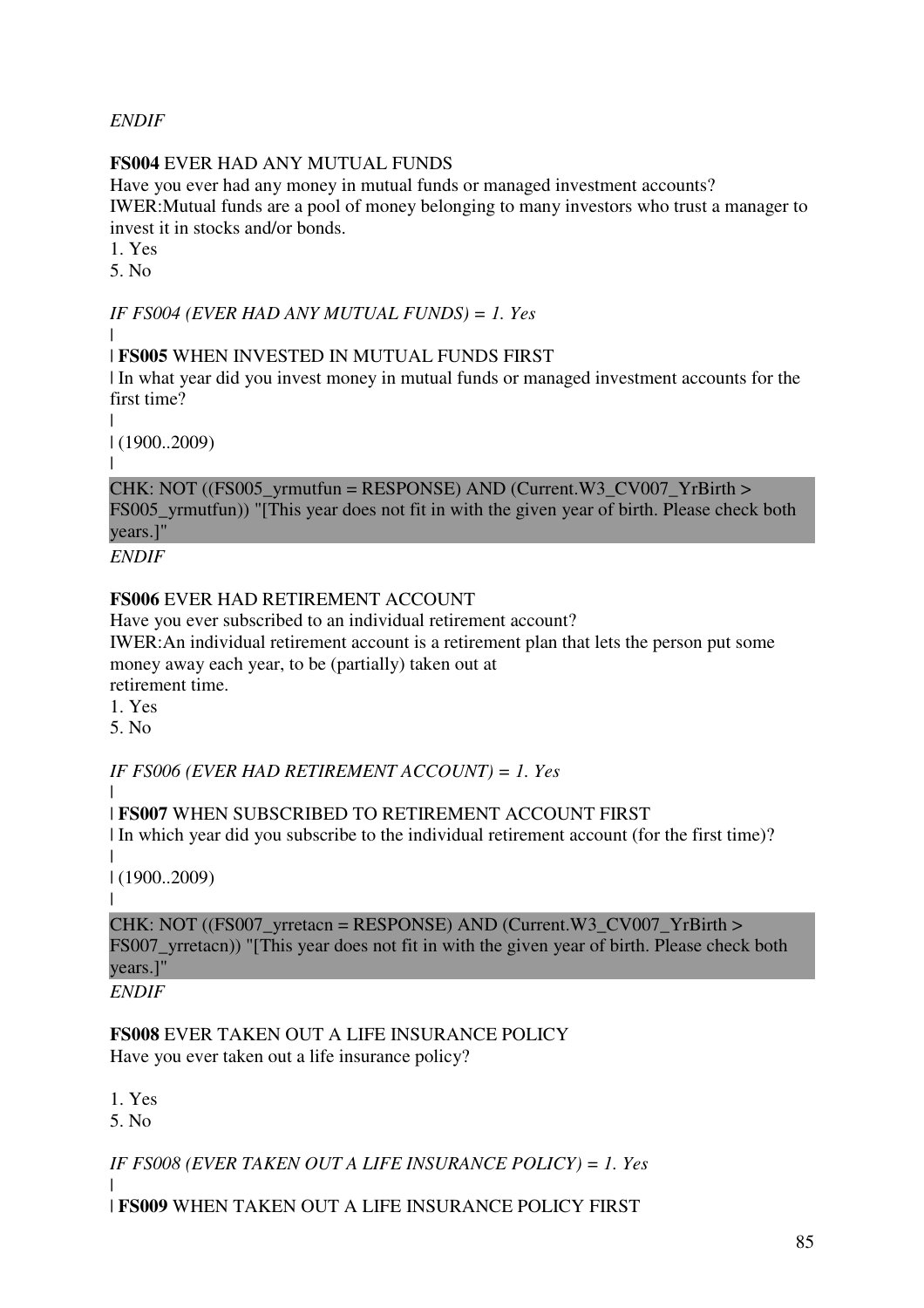| In which year did you take out the life insurance policy (for the first time)?

| | (1900..2009)

| CHK: NOT ((FS009\_vrlifins = RESPONSE) AND (Current.W3\_CV007\_YrBirth > FS009 yrlifins)) "[This year does not fit in with the given year of birth. Please check both years.]"

*ENDIF*

### **FS010** EVER OWNED BUSINESS

Have you ever been the owner or co-owner of a business which you did not work in?

1. Yes

5. No

*IF FS010 (EVER OWNED BUSINESS) = 1. Yes*

| | **FS011** WHEN FIRST OWNED BUSINESS

| In which year did you first start this business or became its owner or co-owner?

| | (1900..2009)

 $\blacksquare$ 

 $CHK: NOT (FSO11_Yrownbus = RESPONSE) AND (Current.W3_CVO07_YrBirth >$ FS011 vrownbus)) "[This year does not fit in with the given year of birth. Please check both years.]"

*ENDIF*

*IF First respondent = 1*

 $\blacksquare$ 

## | **HH017** TOTAL HOUSEHOLD NET INCOME IN AVERAGE MONTH

| Now we have one single question about your recent household finances: How much was the overall household income after taxes that your household had

| in an average month of  $[$ {previous year}]?

| IWER:If unclear, this amount should be coded in <current currency of country>.

| {money}

|

| *IF HH017 (TOTAL HOUSEHOLD NET INCOME IN AVERAGE MONTH) = REFUSAL OR HH017 (TOTAL HOUSEHOLD NET INCOME IN AVERAGE MONTH) = DONTKNOW*  $\|$ 

| | **HH018** TOTAL INCOME RECEIVED BY ALL HOUSEHOLD MEMBERS IN LAST MONTH UB

| | Please look at SHOWCARD 23. Can you tell me the letter that corresponds to the overall income, after tax, that your household had in an average month

| | in [{previous year}]?  $\|$  $||$  $\|$ | *ENDIF* | *ENDIF*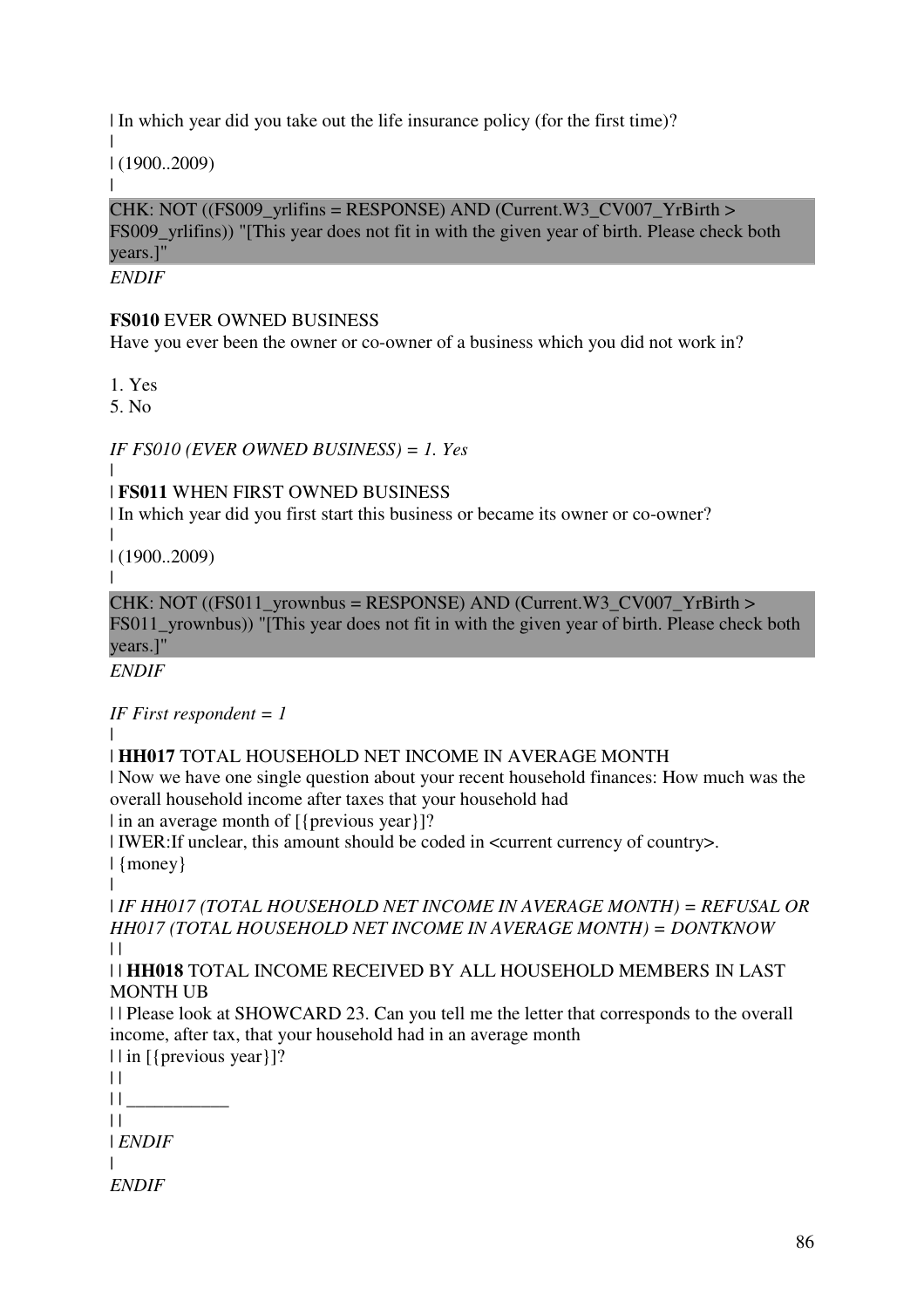### **FS012** END OF FINANCIAL SITUATION SECTION

IWER:This is the end of the financial situation section. Press 1 and <ENTER> to continue. 1. Continue

*IF Sec\_ST.ST001a\_Proxy <> a3*

# |

## | **FS013** PROXY CHECK

| | IWER:Please check. Who answered the questions in this section?

- | 1. Respondent only
- | 2. Respondent and proxy
- | 3. Proxy only

| *ENDIF*

### **HS001** START OF THE HEALTH HISTORY SECTION

I would now like to ask you some questions about your health. IWER:Press 1 and <ENTER> to continue. 1. Continue

## **PH003** HEALTH IN GENERAL QUESTION FOR WAVE 3

Would you say your health now is... IWER:Please read out.

- 1. Excellent
- 
- 2. Very good
- 3. Good
- 4. Fair
- 5. Poor

### **HS002** START OF CHILDHOOD HEALTH SECTION

The next set of questions is about your health during your childhood. By childhood we mean from when you were born up until, and including, when you were age 15.

IWER:Press 1 and <ENTER> to continue.

1. Continue

### **HS003** CHILDHOOD HEALTH STATUS

Would you say that your health during your childhood was in general excellent, very good, good, fair, or poor?

- 1. Excellent
- 2. Very good
- 3. Good
- 4. Fair
- 5. Poor
- 6. SPONTANEOUS ONLY: Health varied a great deal

### **HS004** CHILDHOOD HEALTH MISSED SCHOOL FOR 1 MONTH+

Did you ever miss school for a month or more because of a health condition during childhood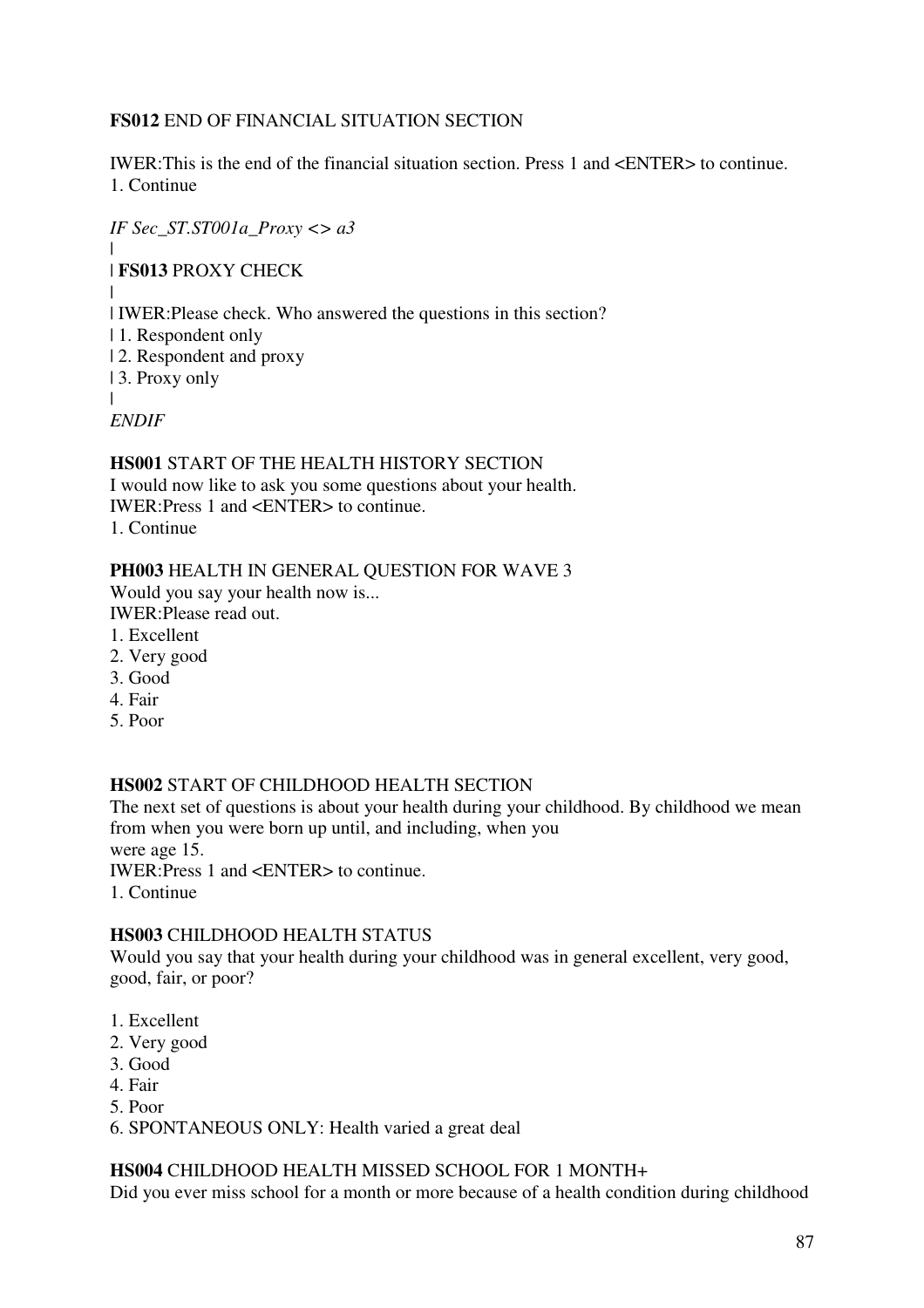(that is, from when you were born up to and including age 15)?

1. Yes

5. No

### **HS005** CHILDHOOD HEALTH: MISSED SCHOOL FOR 1 MONTH+

(During your childhood, because of a health condition,) were you ever confined to bed or home for one month or more?

1. Yes

5. No

### **HS006** CHILDHOOD HEALTH: IN HOSPITAL FOR 1 MONTH+

(During your childhood, because of a health condition,) were you ever in hospital for one month or more?

1. Yes

5. No

*IF HS006 (CHILDHOOD HEALTH: IN HOSPITAL FOR 1 MONTH+) = 5. No*

#### | | **HS007** CHILDHOOD IN HOSPITAL 3 TIMES IN 12 MONTHS

| Did you ever stay in hospital more than three times within a 12-month period during your childhood (that is, from when you were born up to and | including age 15)?

| | 1. Yes | 5. No |

*ENDIF*

## **HS008** CHILDHOOD ILLNESSES 1

Please look at SHOWCARD 24. Did you have any of the diseases on this card during your childhood (that is, from when you were born up to and including age 15)?

IWER:Please code all that apply. Choose 'other' in the next question if necessary.

1. Infectious disease (e.g. measles, rubella, chickenpox, mumps, tubercolosis, diphtheria, scarlet fever)

- 2. Polio
- 3. Asthma
- 4. Respiratory problems other than asthma
- 5. Allergies (other than asthma)
- 6. Severe diarrhoea
- 7. Meningitis/encephalitis
- 8. Chronic ear problems
- 9. Speech impairment
- 10. Difficulty seeing even with eyeglasses
- 96. None of these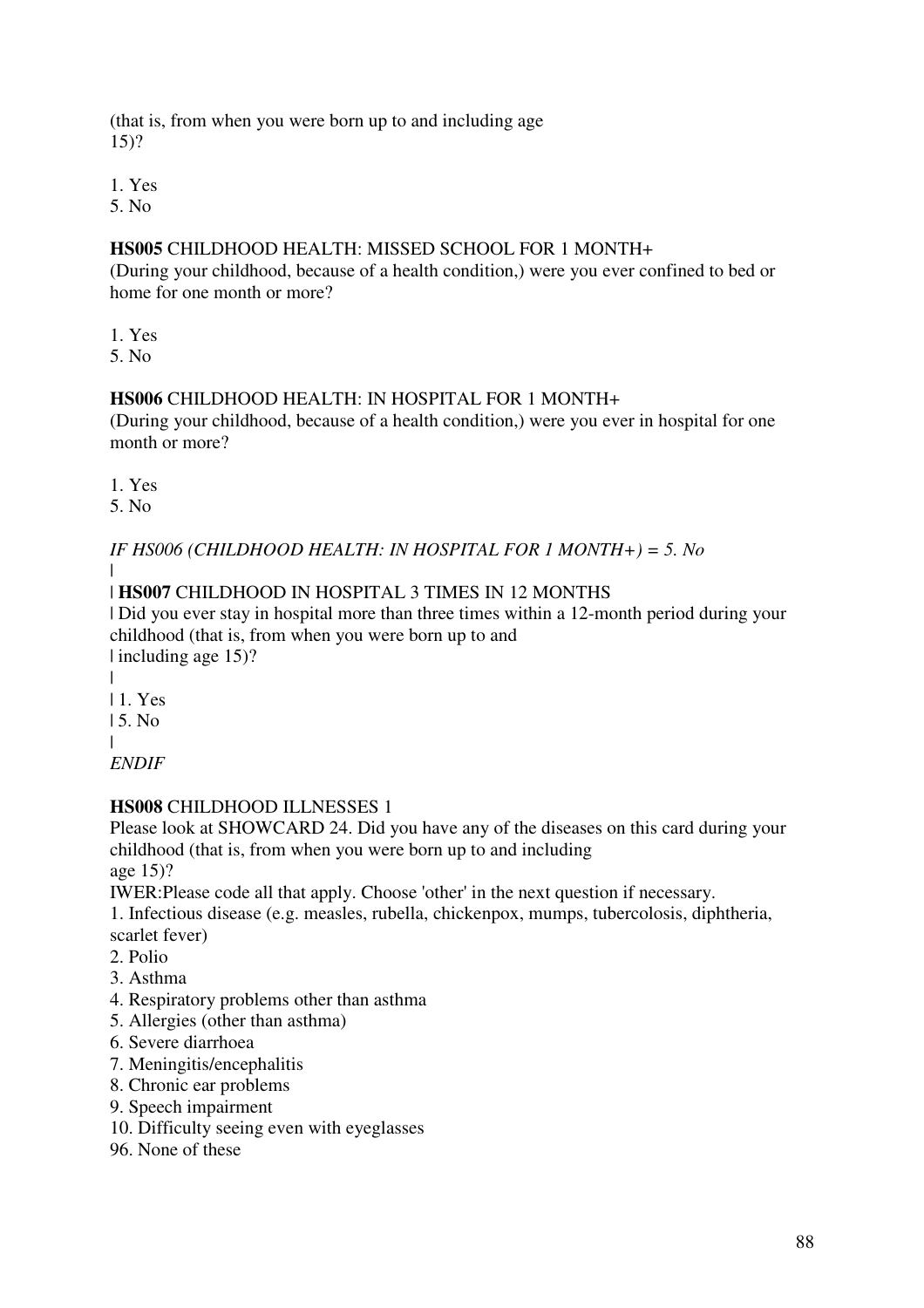CHK: NOT  $((>1)$  AND (a96 IN HS008\_chilness1)) "[You cannot select 'None of these' together with any other answer. Please change your answer.]"

## **HS009** CHILDHOOD ILLNESSES 2

Please look at SHOWCARD 25. Did you have any of the illnesses or health conditions on this card during your childhood (that is, from when you were

born up to and including age 15)?

IWER:Please code all that apply.

- 1. Severe headaches or migraines
- 2. Epilepsy, fits or seizures
- 3. Emotional, nervous, or psychiatric problem
- 4. Broken bones, fractures
- 5. Appendicitis
- 6. Childhood diabetes or high blood sugar
- 7. Heart trouble
- 8. Leukaemia or lymphoma
- 9. Cancer or malignant tumour (excluding minor skin cancers)
- 96. None of these
- 97. Other serious health condition (please specify)

CHK: NOT  $((>1)$  AND (a96 IN HS009\_chilness2)) "[You cannot select 'None of these' together with any other answer. Please change your answer.]"

*IF 97. Other serious health condition (please specify) IN HS009(CHILDHOOD ILLNESSES 2)*

| **HS010** SPECIFY OTHER SERIOUS CHILDHOOD CONDITION | Please specify.

| | \_\_\_\_\_\_\_\_\_\_\_ |

# *ENDIF*

|

*IF 1. Infectious disease (e.g. measles, rubella, chickenpox, mumps, tubercolosis, diphtheria, scarlet fever) IN HS008(CHILDHOOD ILLNESSES 1)*

| | **HS011** WHEN INFECTIOUS DISEASE

| Please look at SHOWCARD 26. When in your childhood did you first have an infectious disease?

- | | 1. When I was between 0-5 years old.
- | 2. When I was between 6-10 years old.
- | 3. When I was between 11-15 years old.

*ENDIF*

 $\blacksquare$ 

 $\blacksquare$ 

*IF 2. Polio IN HS008(CHILDHOOD ILLNESSES 1)*

| **HS015** WHEN POLIO

| Please look at SHOWCARD 26. When in your childhood did you first have polio?

| | 1. When I was between 0-5 years old.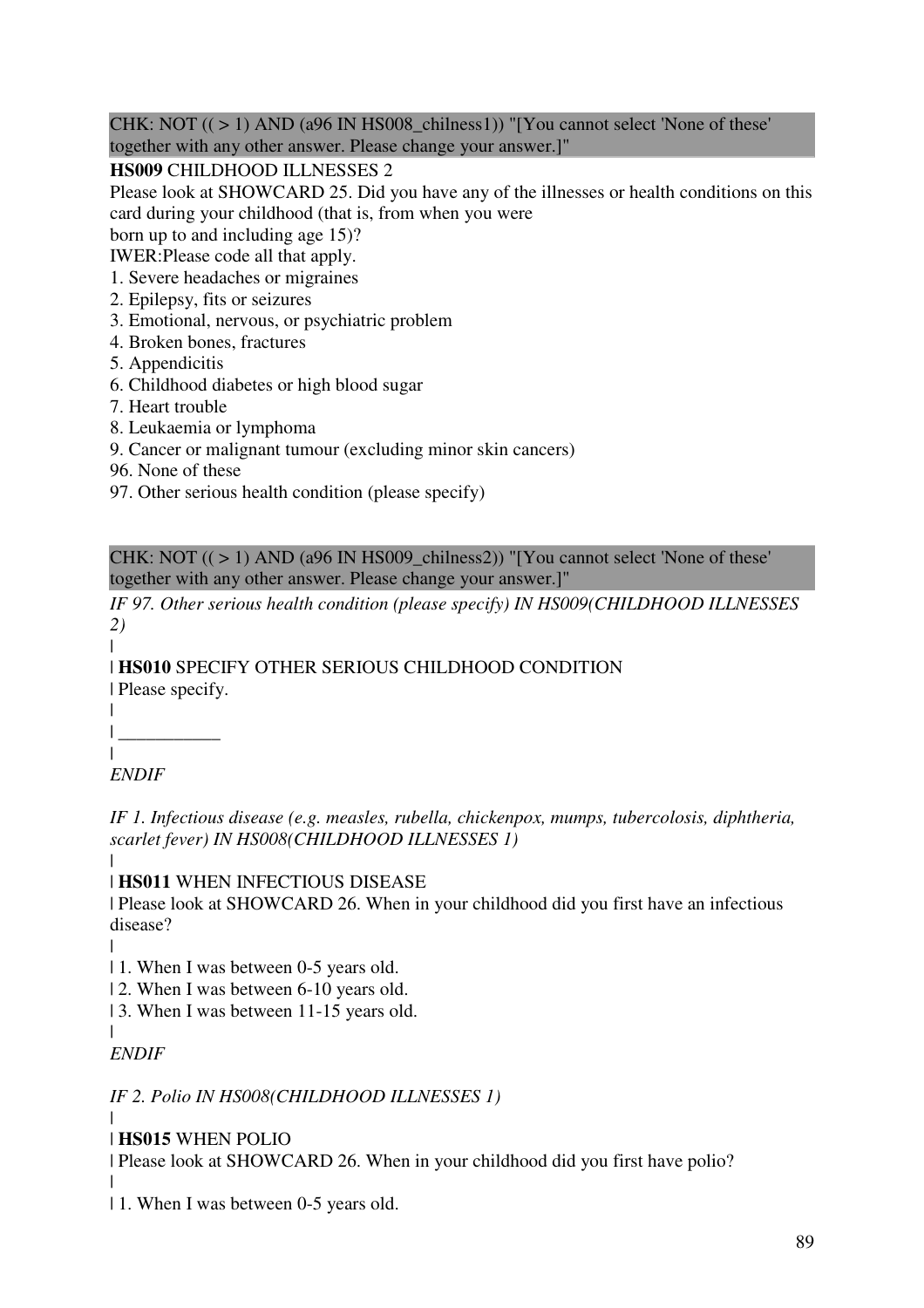- | 2. When I was between 6-10 years old.
- | 3. When I was between 11-15 years old.

#### | *ENDIF*

*IF 3. Asthma IN HS008(CHILDHOOD ILLNESSES 1)*

#### | | **HS018** WHEN ASTHMA

| Please look at SHOWCARD 26. When in your childhood did you first experience asthma? |

| 1. When I was between 0-5 years old.

| 2. When I was between 6-10 years old.

| 3. When I was between 11-15 years old.

#### | | **HS019** DID ASTHMA LAST FOR A YEAR+

| Did the asthma last or reoccur over a period of at least a year?

| | 1. Yes

| 5. No

|

*ENDIF*

*IF 4. Respiratory problems other than asthma IN HS008(CHILDHOOD ILLNESSES 1)* |

# | **HS020** WHEN RESPIRATORY PROBLEMS

| Please look at SHOWCARD 26. When in your childhood did you first experience respiratory problems other than asthma?

| | 1. When I was between 0-5 years old.

| 2. When I was between 6-10 years old.

| 3. When I was between 11-15 years old.

#### | | **HS021** DID RESPIRATORY PROBLEMS LAST FOR A YEAR+

| Did the respiratory problems last or reoccur over a period of at least a year?

| | 1. Yes

| 5. No

|

*ENDIF*

*IF 5. Allergies (other than asthma) IN HS008(CHILDHOOD ILLNESSES 1)*

#### | | **HS022** WHEN ALLERGIES

| Please look at SHOWCARD 26. When in your childhood did you first experience allergies other than asthma?

| | 1. When I was between 0-5 years old.

| 2. When I was between 6-10 years old.

| 3. When I was between 11-15 years old.

| | **HS023** DID ALLERGIES LAST FOR A YEAR+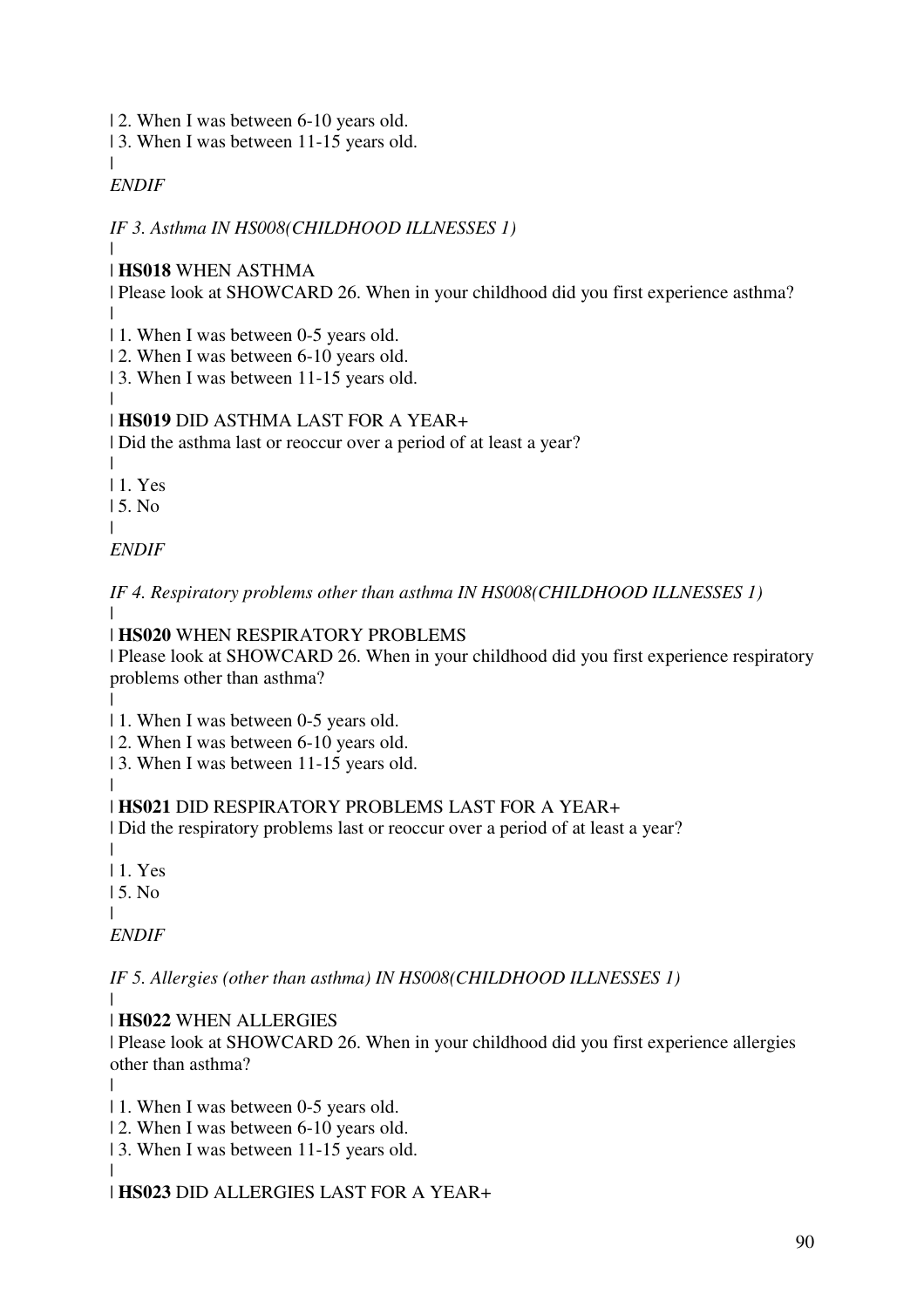| Did the allergies last or reoccur over a period of at least a year?

| | 1. Yes

| 5. No

|

*ENDIF*

*IF 6. Severe diarrhoea IN HS008(CHILDHOOD ILLNESSES 1)*

#### | | **HS024** WHEN SEVERE DIARRHOEA

| Please look at SHOWCARD 26. When in your childhood did you first experience severe diarrhoea?

|

- | 1. When I was between 0-5 years old.
- | 2. When I was between 6-10 years old.

| 3. When I was between 11-15 years old.

#### | | **HS025** DID SEVERE DIARRHOEA LAST FOR A YEAR+

| Did the severe diarrhoea last or reoccur over a period of at least a year?

|

| 1. Yes | 5. No

|

*ENDIF*

*IF 7. Meningitis/encephalitis IN HS008(CHILDHOOD ILLNESSES 1)*

| | **HS027** WHEN MENINGITIS

| Please look at SHOWCARD 26. When in your childhood did you first experience meningitis?

|

| 1. When I was between 0-5 years old.

| 2. When I was between 6-10 years old.

| 3. When I was between 11-15 years old.

| *ENDIF*

*IF 8. Chronic ear problems IN HS008(CHILDHOOD ILLNESSES 1)*

|

| **HS028** WHEN EAR PROBLEMS

| Please look at SHOWCARD 26. When in your childhood did you first experience chronic ear problems?

|

| 1. When I was between 0-5 years old.

| 2. When I was between 6-10 years old.

| 3. When I was between 11-15 years old.

#### | | **HS029** DID EAR PROBLEMS LAST FOR A YEAR+

| Did the chronic ear problems last or reoccur over a period of at least a year?

| 1. Yes

 $\blacksquare$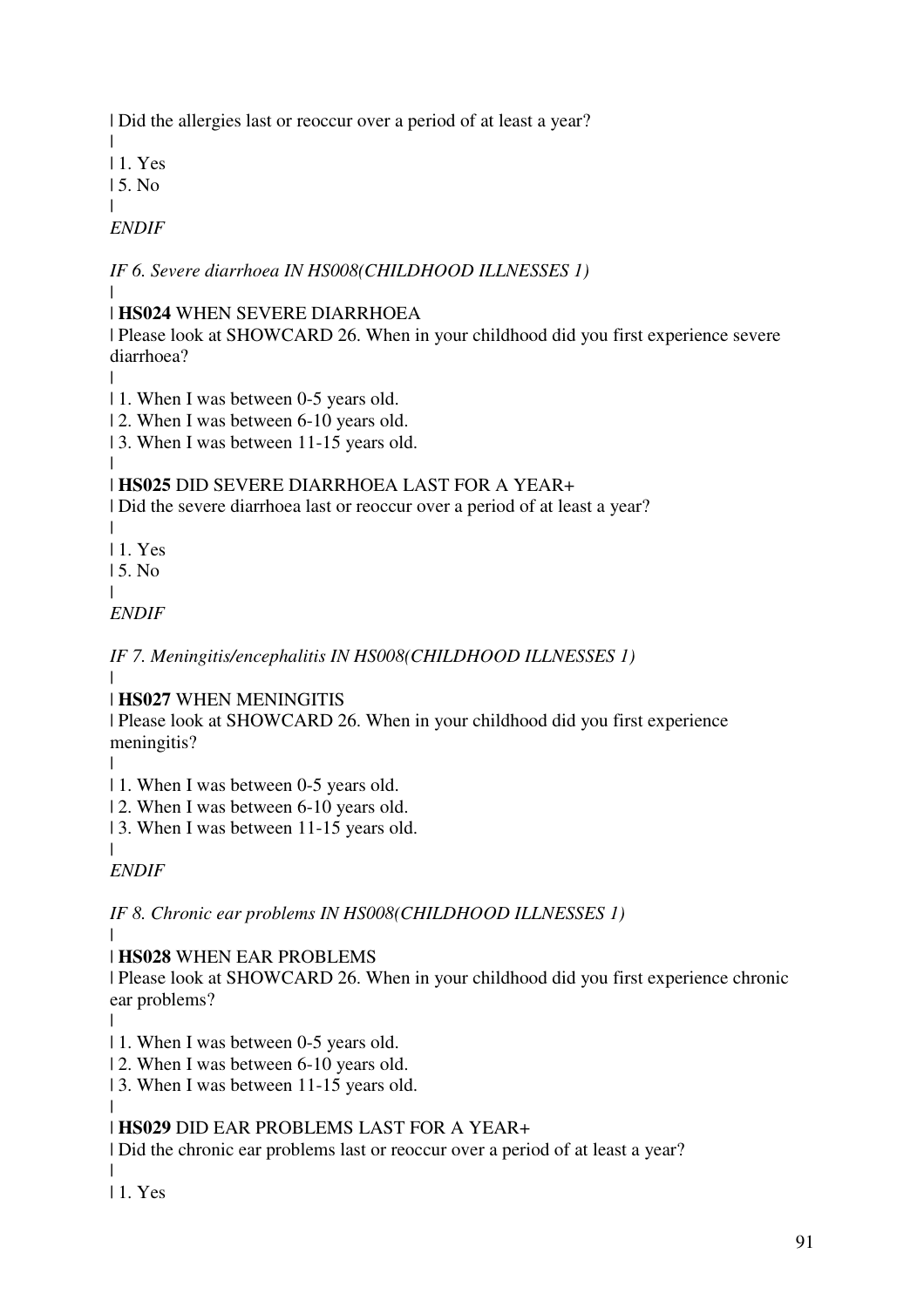| 5. No | *ENDIF*

*IF 9. Speech impairment IN HS008(CHILDHOOD ILLNESSES 1)*

| | **HS042** WHEN SPEECH IMPAIRMENT

| Please look at SHOWCARD 26. When in your childhood did you first experience speech impairments?

|

| 1. When I was between 0-5 years old.

| 2. When I was between 6-10 years old.

| 3. When I was between 11-15 years old.

| *ENDIF*

*IF 10. Difficulty seeing even with eyeglasses IN HS008(CHILDHOOD ILLNESSES 1)*

| | **HS043** WHEN DIFFICULTY WITH EYEGLASSES

| Please look at SHOWCARD 26. When in your childhood did you first have difficulties to see even with eyeglasses?

|

 $\blacksquare$ 

| 1. When I was between 0-5 years old.

| 2. When I was between 6-10 years old.

| 3. When I was between 11-15 years old.

*ENDIF*

*IF 1. Severe headaches or migraines IN HS009(CHILDHOOD ILLNESSES 2)* |

# | **HS030** WHEN HEADACHES OR MIGRAINES

| Please look at SHOWCARD 26. When in your childhood did you first experience severe headaches or migraines?

|

| 1. When I was between 0-5 years old.

| 2. When I was between 6-10 years old.

| 3. When I was between 11-15 years old.

| | **HS031** DID HEADACHES OR MIGRAINES LAST FOR A YEAR+

| Did the severe headaches or migraines last or reoccur over a period of at least a year?

| 1. Yes

| 5. No

|

|

*ENDIF*

*IF 2. Epilepsy, fits or seizures IN HS009(CHILDHOOD ILLNESSES 2)*

|

| **HS032** WHEN EPILEPSY

| Please look at SHOWCARD 26. When in your childhood did you first experience epilepsy, fits or seizures?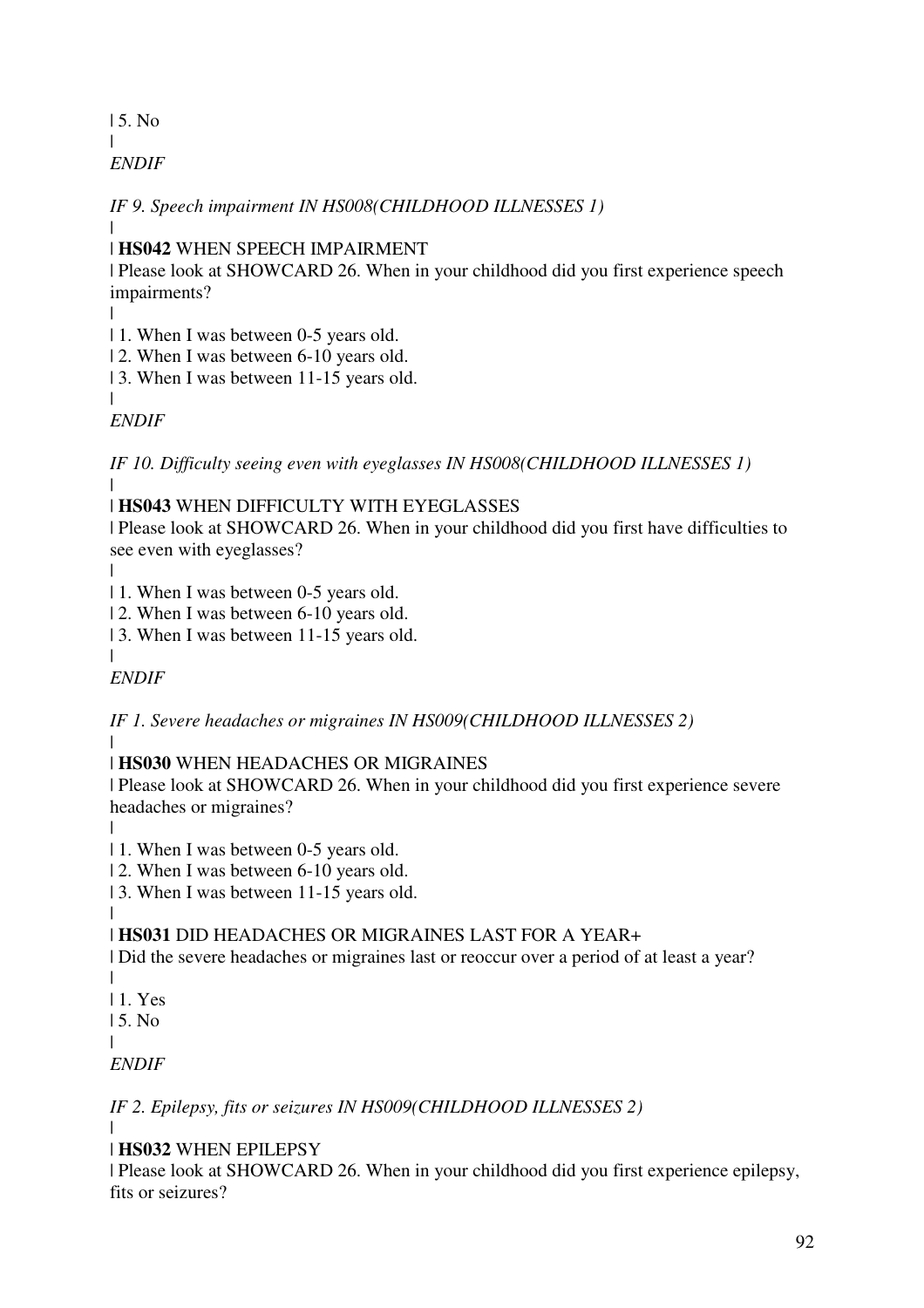|

- | 1. When I was between 0-5 years old.
- | 2. When I was between 6-10 years old.
- | 3. When I was between 11-15 years old.
- | | **HS033** DID EPILEPSY LAST FOR A YEAR+

| Did the epilepsy, fits or seizures last or reoccur over a period of at least a year?

| | 1. Yes

| 5. No

|

*ENDIF*

*IF 3. Emotional, nervous, or psychiatric problem IN HS009(CHILDHOOD ILLNESSES 2)* |

# | **HS034** WHEN PSYCHIATRIC PROBLEMS

| Please look at SHOWCARD 26. When in your childhood did you first experience emotional, nervous, or psychiatric problems?

|

| 1. When I was between 0-5 years old.

| 2. When I was between 6-10 years old.

| 3. When I was between 11-15 years old.

#### | | **HS035** DID PSYCHIATRIC PROBLEMS LAST FOR A YEAR+

| Did these emotional, nervous, or psychiatric problems last or reoccur over a period of at least a year?

| | 1. Yes

| 5. No

|

*ENDIF*

*IF 4. Broken bones, fractures IN HS009(CHILDHOOD ILLNESSES 2)*

|

| **HS036** WHEN BROKEN BONES AND FRACTURES

| Please look at SHOWCARD 26. When in your childhood did you first have a broken bone or a fracture?

|

|

| 1. When I was between 0-5 years old.

| 2. When I was between 6-10 years old.

| 3. When I was between 11-15 years old.

*ENDIF*

*IF 5. Appendicitis IN HS009(CHILDHOOD ILLNESSES 2)*

| | **HS037** WHEN APPENDICITIS

| Please look at SHOWCARD 26. When in your childhood did you experience appendicitis? |

| 1. When I was between 0-5 years old.

| 2. When I was between 6-10 years old.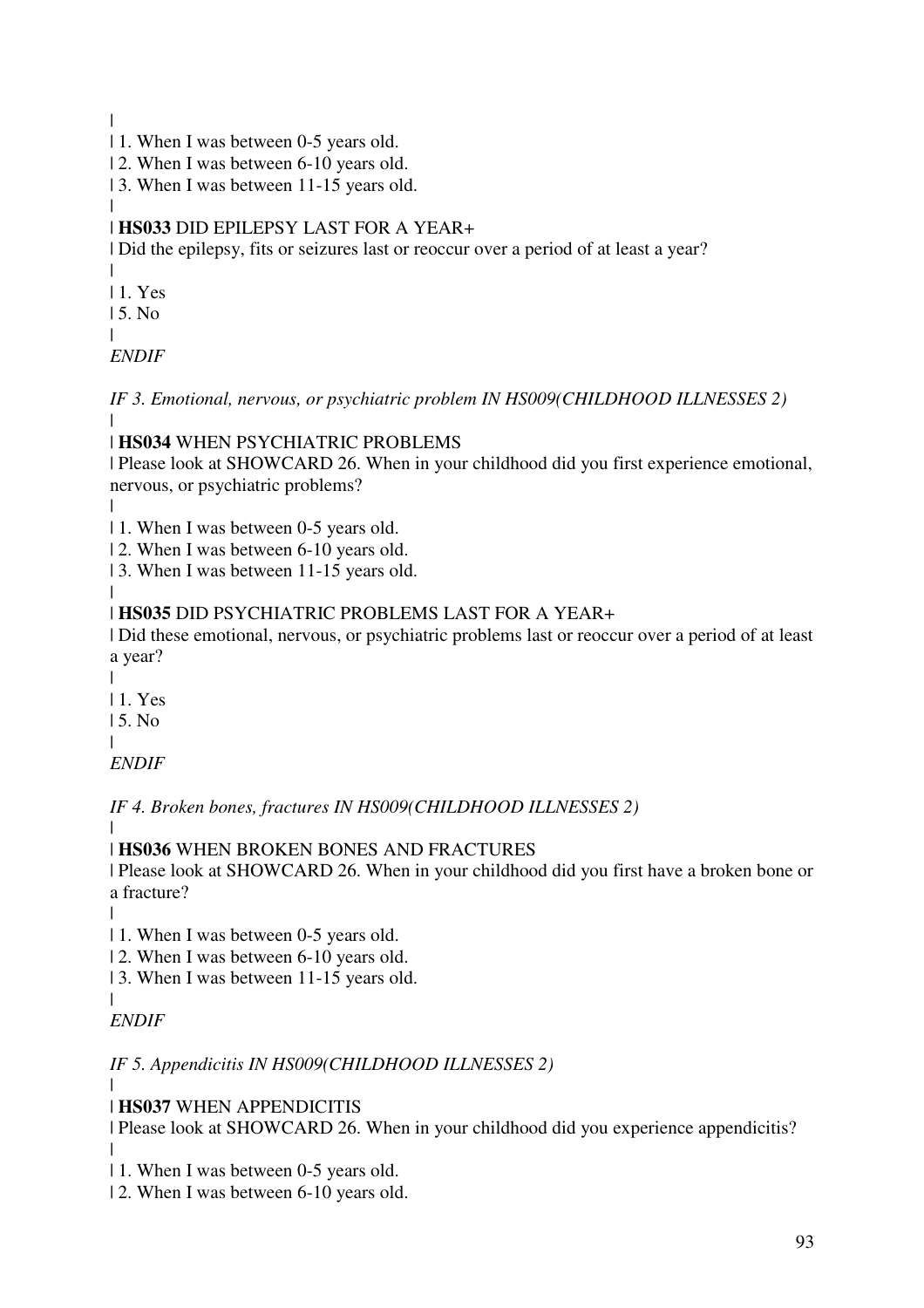| 3. When I was between 11-15 years old.

# *ENDIF*

|

*IF 6. Childhood diabetes or high blood sugar IN HS009(CHILDHOOD ILLNESSES 2)* |

## | **HS038** WHEN CHILDHOOD DIABETES

| Please look at SHOWCARD 26. When in your childhood did you first experience childhood diabetes or high blood sugar?

|

| 1. When I was between 0-5 years old.

| 2. When I was between 6-10 years old.

| 3. When I was between 11-15 years old.

| *ENDIF*

*IF 7. Heart trouble IN HS009(CHILDHOOD ILLNESSES 2)*

#### | | **HS039** WHEN HEART TROUBLE

| Please look at SHOWCARD 26. When in your childhood did you first experience heart trouble?

|

 $\blacksquare$ 

| 1. When I was between 0-5 years old.

| 2. When I was between 6-10 years old.

| 3. When I was between 11-15 years old.

*ENDIF*

*IF 8. Leukaemia or lymphoma IN HS009(CHILDHOOD ILLNESSES 2)*

# |

## | **HS040** WHEN LEUKAEMIA

| Please look at SHOWCARD 26. When in your childhood did you first experience leukaemia or lymphoma?

|

- | 1. When I was between 0-5 years old.
- | 2. When I was between 6-10 years old.
- | 3. When I was between 11-15 years old.
- |

*ENDIF*

*IF 9. Cancer or malignant tumour (excluding minor skin cancers) IN HS009(CHILDHOOD ILLNESSES 2)*

|

| **HS041** WHEN CHILDHOOD CANCER

| Please look at SHOWCARD 26. When in your childhood did you first experience cancer or have a malignant tumour?

|

|

- | 1. When I was between 0-5 years old.
- | 2. When I was between 6-10 years old.
- | 3. When I was between 11-15 years old.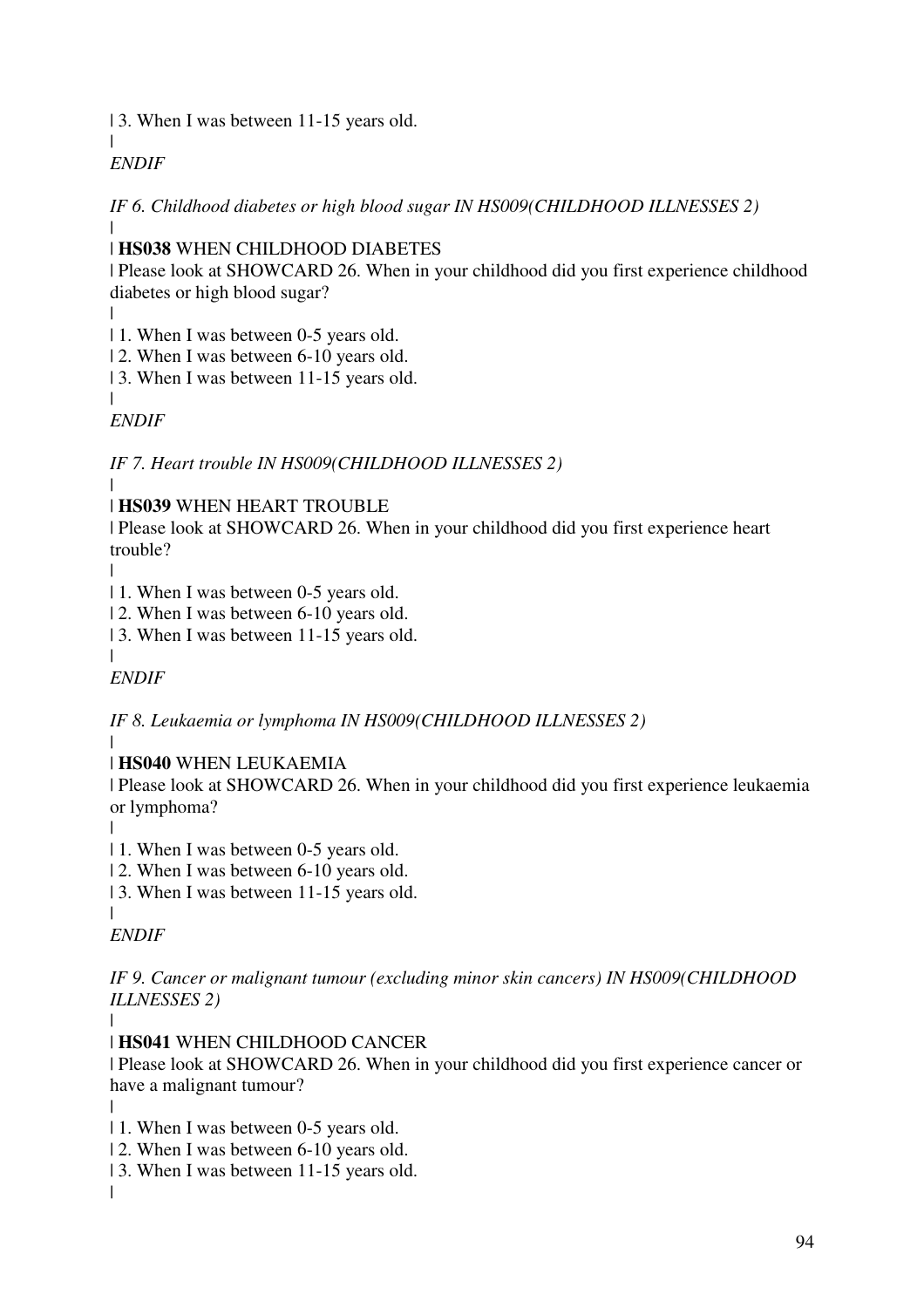# *ENDIF*

*IF 97. Other serious health condition (please specify) IN HS009(CHILDHOOD ILLNESSES 2)*

|

| **HS044** WHEN OTHER SERIOUS CONDITION

| Please look at SHOWCARD 26. When in your childhood did you first have [{other serious health condition}]?

|

|

| 1. When I was between 0-5 years old.

| 2. When I was between 6-10 years old.

| 3. When I was between 11-15 years old.

*ENDIF*

*IF Current.W3\_CV005\_Gender = a2*

|

| **HS049** START OF MENSTRUAL PERIOD

| Approximately when did you have your first menstrual period?

| IWER:If cannot give exact year, code don't know and ask age-band at next question. | (1900..2009)

|

CHK: NOT ((HS049\_menstart = RESPONSE) AND (Current.W3\_CV007\_YrBirth > HS049\_menstart)) "[This year does not fit in with the given year of birth. Please check both years.]"

| *IF HS049 (START OF MENSTRUAL PERIOD) = DONTKNOW*  $\perp$ 

| | **HS050** ESTIMATE START OF MENSTRUAL PERIOD

| | Were you ...

| | IWER:Please read out.

| | 1. less than 11 years old

| | 2. between 11 and 12 years old

| | 3. between 13 and 15 years old

| | 4. between 16 and 18 years old

| | 5. or, older than 18

 $| |$ 

| *ENDIF*

| | **HS051** END OF MENSTRUAL PERIOD

| In which year did you have your last period or menstrual bleeding? | IWER:Enter 9997 if respondent still has menstrual bleedings. | (1900..9997)

|

 $CHK: NOT (((HS051_menstop = RESPONSE) AND (((HS049_menstart = RESPONSE)$ AND (HS049\_menstart > HS051\_menstop)) OR ((HS050\_menstrt2 = RESPONSE) AND  $(HS050\text{ menstrt2} > HS051\text{ menstop}))$  OR  $(HS051\text{ menstop} > 2009))$ ) AND NOT  $(HS051$  menstop = 9997)) "[This year does not fit in with the given year of birth. Please check both years.]"

*ENDIF*

**HS045** DID PARENTS SMOKE DURING CHILDHOOD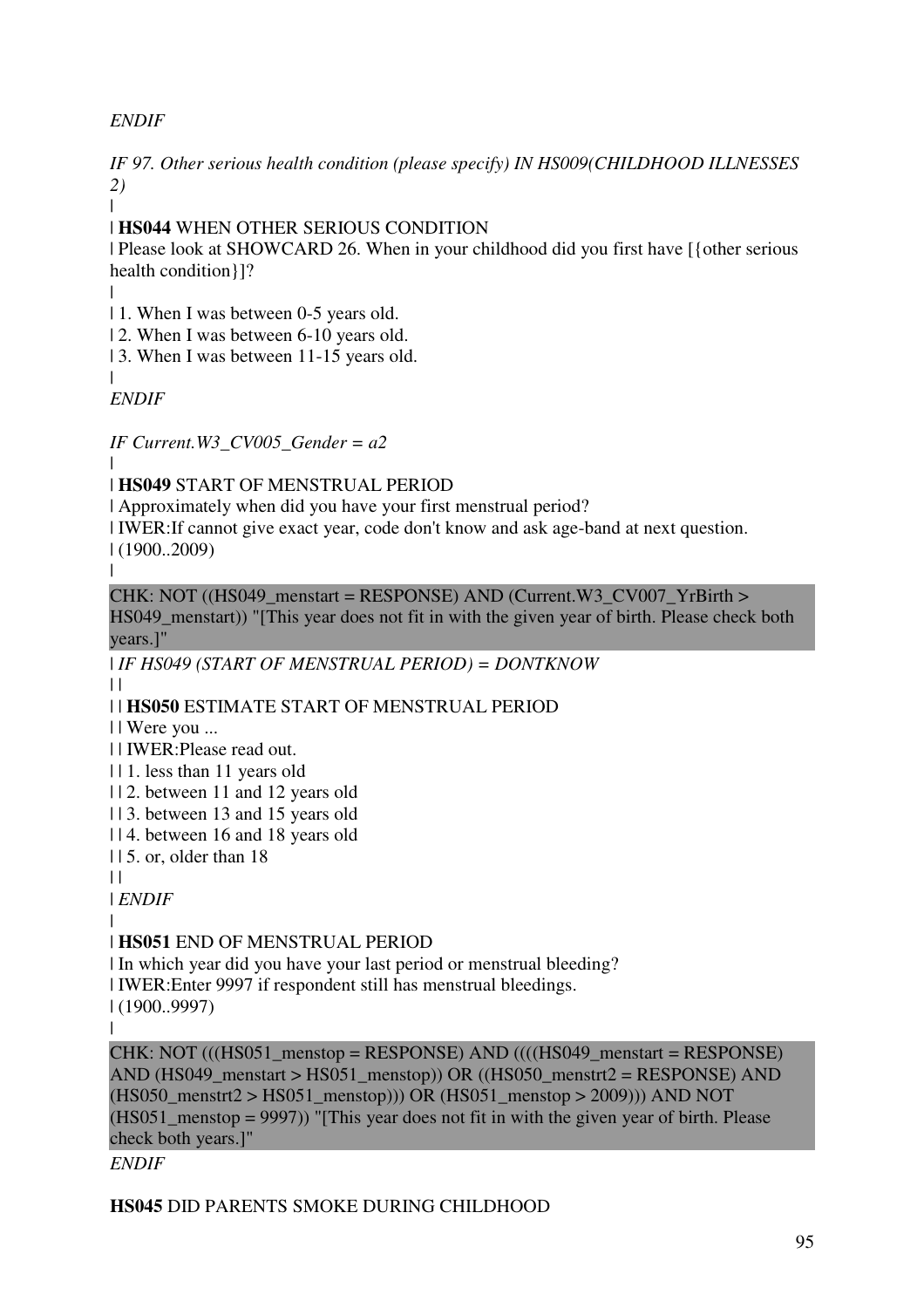During your childhood, did any of your parents or guardians... IWER:Please read out and code all that apply.

- 1. Smoke
- 2. Drink heavily
- 3. Have mental health problems
- 96. None of these

CHK: NOT  $((>1)$  AND (a96 IN HS045\_parsmok)) "[You cannot select 'None of these' together with any other answer. Please change your answer.]"

### **HS048** START OF THE HEALTH HISTORY SECTION

The next set of questions is about your health during your adulthood. By adulthood we mean from when you were 16 up until now.

IWER:Press 1 and <ENTER> to continue.

1. Continue

### **HS052** EVER HAD PHYSICAL INJURY TO DISABILITY

Have you ever received a physical injury that has led to any permanent handicap, disability or limitations in what you can do in daily life?

- 1. Yes
- 5. No

### *IF HS052 (EVER HAD PHYSICAL INJURY TO DISABILITY) = 1. Yes*

| | **HS052a\_** TYPE OF INJURY

| What type of injury was this?

| | \_\_\_\_\_\_\_\_\_\_\_

| *ENDIF*

*IF HS052 (EVER HAD PHYSICAL INJURY TO DISABILITY) = 1. Yes*

| | **HS053** WHEN RECEIVED THIS INJURY

| When did you receive this injury?

| IWER:If respondent had more than one injury, please ask when first injury was received. | (1900..2009)

|

CHK: NOT ( $(HS053$  adheltst = RESPONSE) AND (Current.W3 CV007 YrBirth > HS053 adheltst)) "[This year does not fit in with the given year of birth. Please check both years.]"

*ENDIF*

## **HS054** NUMBER PERIODS OF ILL HEALTH

(Apart from any injuries you've already told us about today,) as an adult, how many periods of ill health or disability have you had that lasted for

more than a year?

IWER:This includes serious illnesses that lasted less than one year, but influenced the respondent's daily life for more than a year (like cancer or diabetes).Please code only one.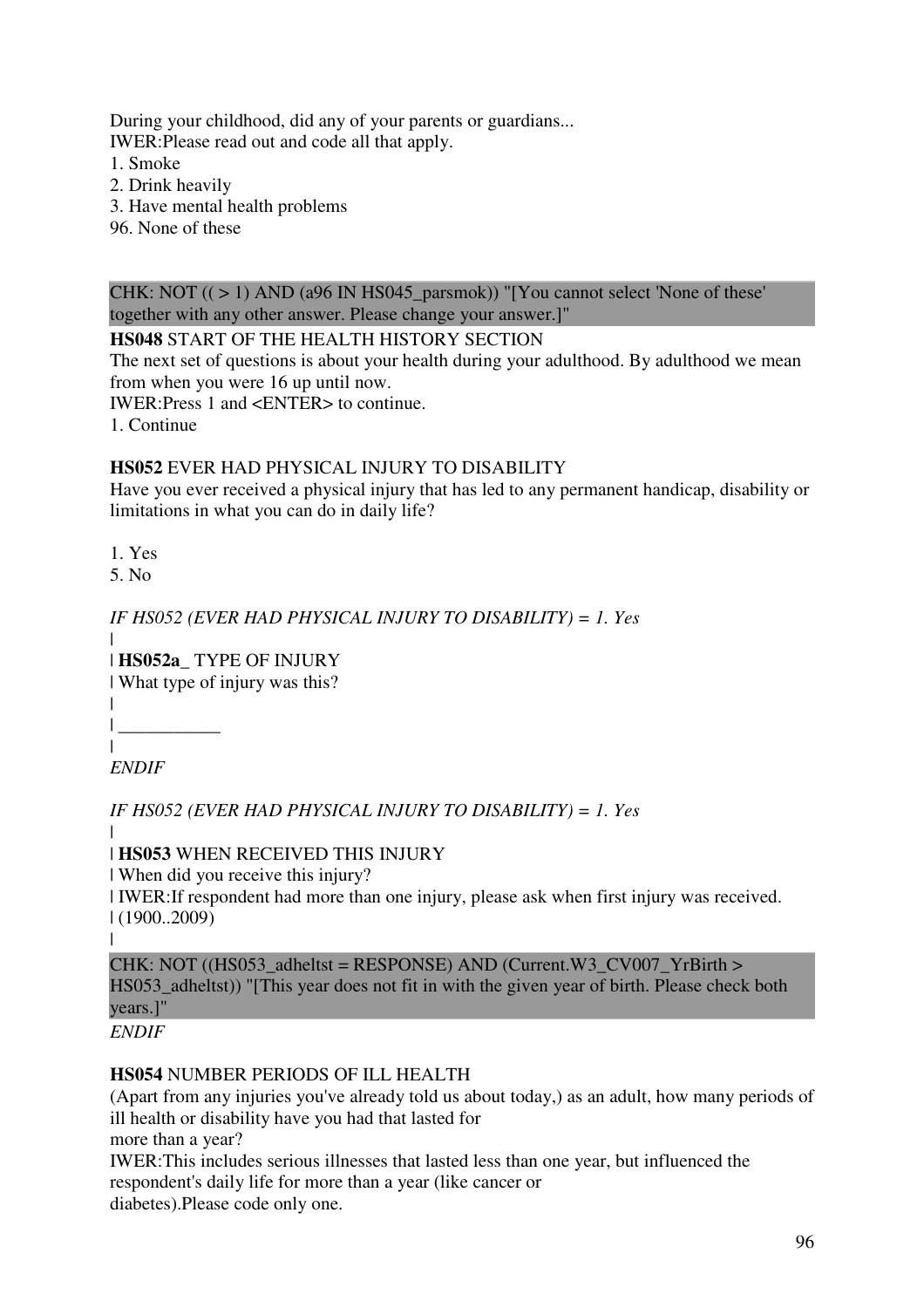- 0. None
- 1. One
- 2. Two
- 3. Three
- 4. More than three
- 5. Have been ill or with disabilities for all or most of my life

*IF HS054 (NUMBER PERIODS OF ILL HEALTH) > 0. None*

|

| *LOOP cnt:= 1 TO 3*

 $\perp$ 

 $| \text{I} |$  *IF cnt* = 1 AND HS054 (NUMBER PERIODS OF ILL HEALTH) > 0. None OR cnt = 2 *AND HS054 (NUMBER PERIODS OF ILL HEALTH) = 2. Two OR*  | | *HS054 (NUMBER PERIODS OF ILL HEALTH) = 3. Three OR cnt = 3 AND HS054 (NUMBER PERIODS OF ILL HEALTH) = 3. Three*

 $| 11$ 

| | | *IF HS054 (NUMBER PERIODS OF ILL HEALTH) <> 5. Have been ill or with disabilities for all or most of my life AND HS054 (NUMBER*  | | | *PERIODS OF ILL HEALTH) <> 4. More than three*

| | | |

| | | | **HS059** WHEN DID ILLNESS PERIOD START

| | | | When did [this period/the first period/the second period/the third period] of ill health or disability start?

| | | |

| | | | (1900..2009)

| | | |

CHK: NOT ((HS059\_illstart = RESPONSE) AND (Current.W3\_CV007\_YrBirth >

HS059\_illstart)) "[This year does not fit in with the given year of birth. Please check both years.]"

| | | *ENDIF*

 $\Box$ 

# | | | **HS055** TYPE 1 OF ILLNESS FOR PERIODS OF ILL HEALTH

| | | Please look at SHOWCARD 27. Which conditions on this card, if any, accounted for [this period of/the first period of/this periods of/this time of/the

| | | second period of/the third period of] ill health or disability (that you had as an adult)?

| | | IWER:Please code all that apply. Choose 'other' in the next question if necessary.

| | | 1. Back pain

| | | 2. Arthritis, including osteoarthritis and rheumatism

| | | 3. Osteoporosis

| | | 4. Angina or heart attack (including myocardial infarction or coronary thrombosis)

- | | | 5. Other heart disease
- | | | 6. Diabetes or high blood sugar
- | | | 7. Stroke
- $| 118$ . Asthma

| | | 9. Respiratory problems other than asthma (e.g. bronchitis, chronic obstructive pulmonary disease)

- | | | 10. Tuberculosis
- | | | 11. Severe headaches or migraines
- | | | 96. None of these
- $|| ||$
- $\Box$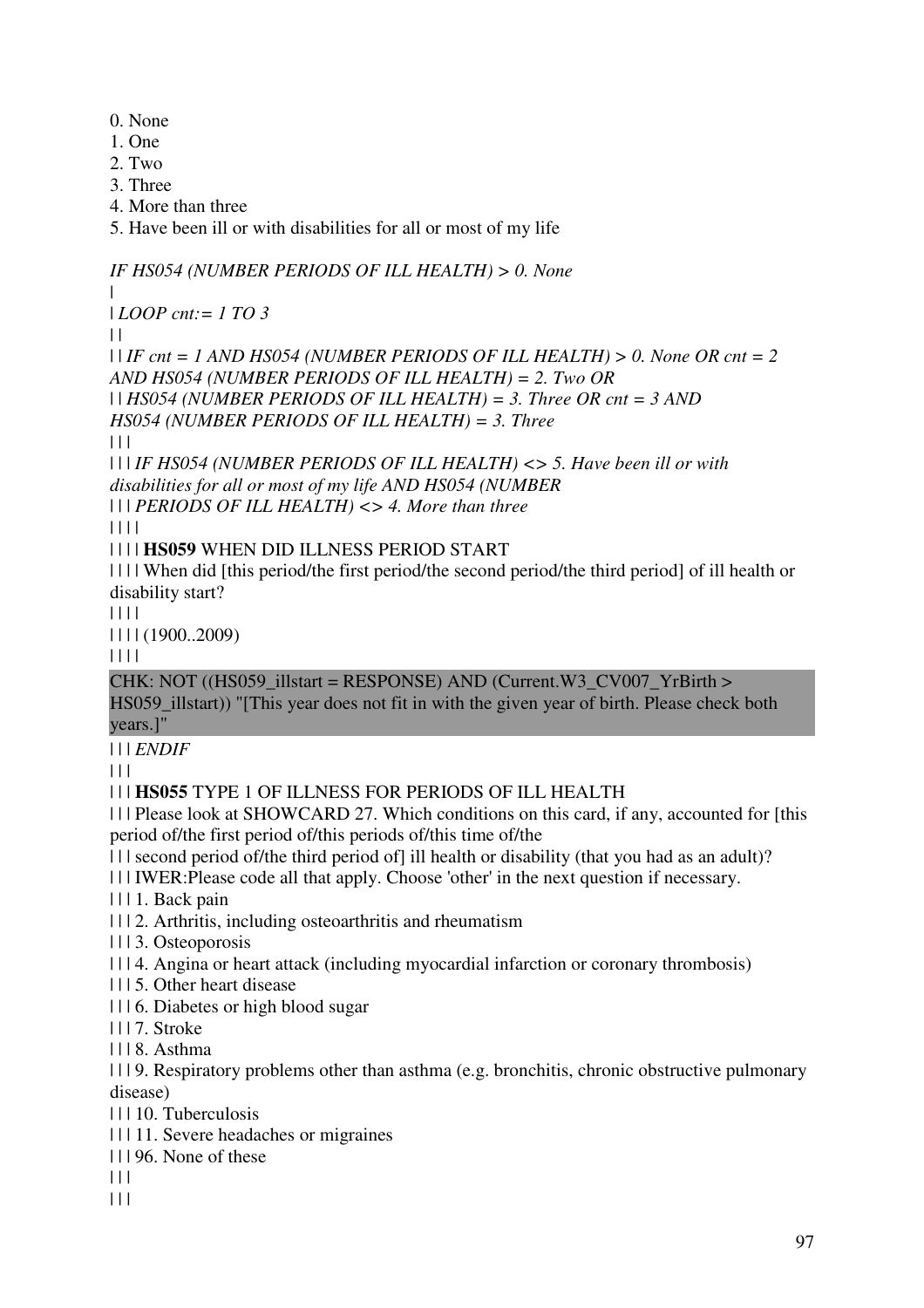CHK: NOT  $((>1)$  AND (a96 IN HS055\_illness1)) "[You cannot select 'None of these' together with any other answer. Please change your answer.]"

| | | **HS056** TYPE 2 OF ILLNESS FOR PERIODS OF ILL HEALTH

| | | Please look at SHOWCARD 28. Here is a second list of health conditions. Which

conditions on this card, if any, accounted for [this period of/the

| | | first period of/this periods of/this time of/the second period of/the third period of] ill health or disability (that you had as an adult)?

| | | IWER:Please code all that apply.

| | | 1. Leukaemia or lymphoma

| | | 2. Cancer or malignant tumour (excluding minor skin cancers)

| | | 3. Emotional, nervous, or psychiatric problem

| | | 4. Fatigue, e.g. with ME, MS

| | | 5. Gynaecological (women's) problem

| | | 6. Eyesight problems

| | | 7. Infectious disease (e.g. shingles, mumps, TB, HIV)

| | | 8. Allergies (other than asthma, e.g. food intolerance, hay fever)

| | | 96. None of these

| | | 97. Other

 $| 11 |$ 

 $\begin{array}{c|c} \hline \end{array}$ 

CHK: NOT  $((\geq 1)$  AND (a96 IN HS056 illness2)) "[You cannot select 'None of these' together with any other answer. Please change your answer.]"

| | | *IF 97. Other IN HS056(TYPE 2 OF ILLNESS FOR PERIODS OF ILL HEALTH)* | | | |

| | | | **HS057** SPECIFY OTHER SERIOUS CONDITION

| | | | Please specify.

| | | |

| | | | \_\_\_\_\_\_\_\_\_\_\_

| | | |

| | | *ENDIF*

 $| 11$ 

| | | *IF HS054 (NUMBER PERIODS OF ILL HEALTH) <> 5. Have been ill or with disabilities for all or most of my life AND HS054 (NUMBER* 

| | | *PERIODS OF ILL HEALTH) <> 4. More than three*

| | | |

| | | | **HS060** WHEN DID ILLNESS PERIOD STOP

| | | | If at all, when did this period of ill health or disability end?

| | | | IWER:Please code 9997 if this period is not finished.

| | | | (1900..9997)

| | | |

CHK: NOT ((HS060\_illstop = RESPONSE) AND (Current.W3\_CV007\_YrBirth > HS060\_illstop)) "[This year does not fit in with the given year of birth. Please check both years.]"

 $|| || ||$ 

| | | | **HS061** DID FAMILY AND FRIENDS HELP ILLNESS PERIOD

| | | | Did your family or friends help you to deal with this health problem, for example by providing money or care?

| | | |

| | | | 1. No, not at all

| | | | 2. Yes, somewhat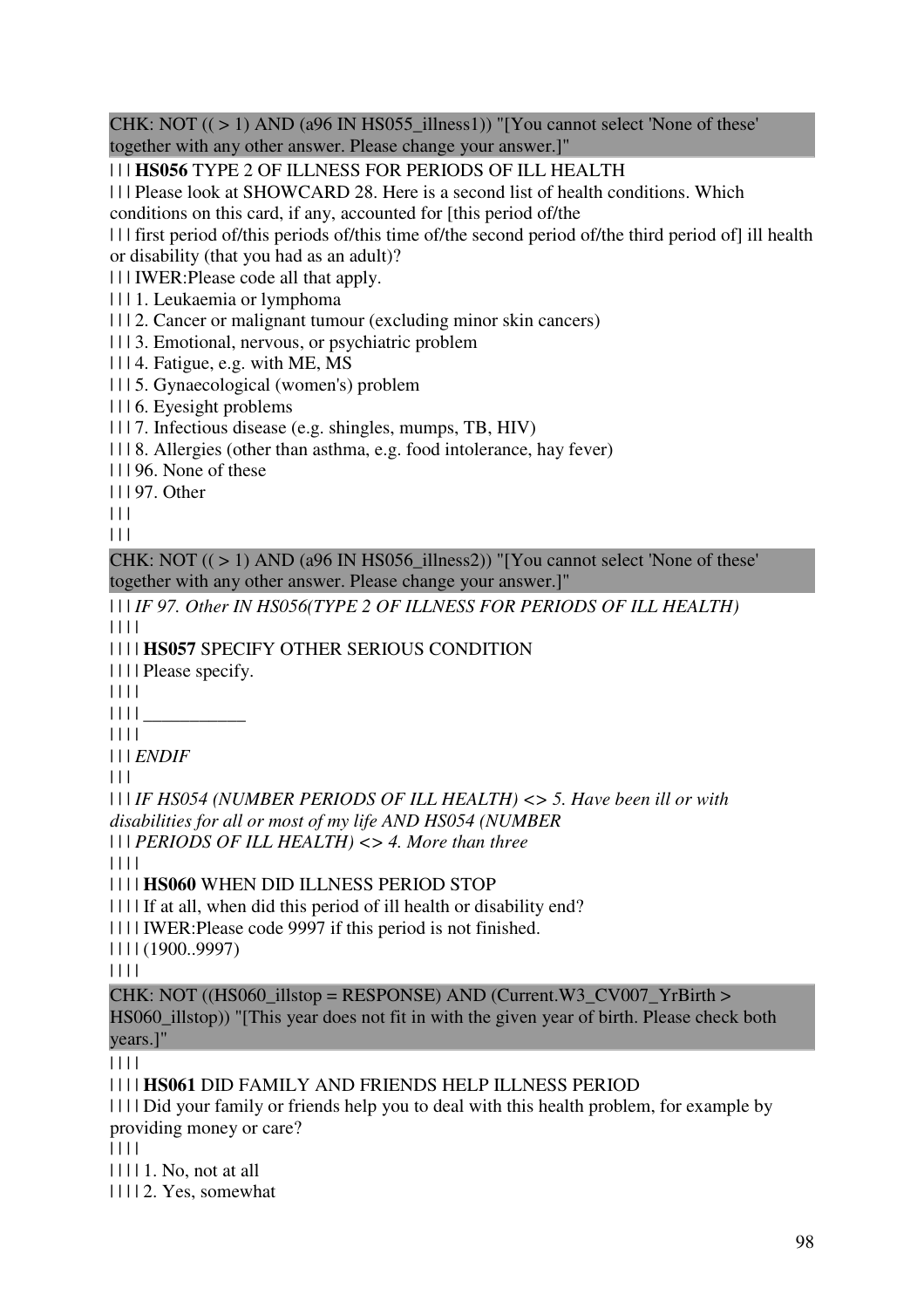| | | | 3. Yes, a lot | | | | | | | | | | | | *LOOP cnt2:= 1 TO 20* | | | | | | | | | | *IF RE011 (YEAR STARTED JOB) <= HS059 (WHEN DID ILLNESS PERIOD START) AND RE026 (YEAR STOPPED IN THIS JOB) >= HS059(WHEN*  | | | | | *DID ILLNESS PERIOD START)* | | | | | | | | | | | *ELSE* | | | | | | | | | | | | *IF RE011 (YEAR STARTED JOB) <= HS060 (WHEN DID ILLNESS PERIOD STOP) AND RE026 (YEAR STOPPED IN THIS JOB) >= HS060(WHEN*  | | | | | | *DID ILLNESS PERIOD STOP)* | | | | | | | | | | | | | *ELSE* | | | | | | | | | | | | | | | | | | | | *ENDIF* | | | | | | | | | | | *ENDIF* | | | | | | | | | *ENDLOOP*  $|| || ||$  $| 111IF found = 1$ | | | | | | | | | | **HS062** EXPERIENCES AT WORK BECAUSE OF ILLNESS PERIOD | | | | | You told us that you were working at least partially during this time. Please look at SHOWCARD 29. Because of this period of ill health, did you | | | | | experience any of the following? | | | | | IWER:Please code all that apply. | | | | | 1. Denied promotions | | | | | 2. Assignment to a task with fewer responsibilities | | | | | 3. Working on tasks below your qualifications | | | | | 4. Harassment by your boss or colleagues | | | | | 5. Pay cuts | | | | | 96. None of these | | | | | | | | | | CHK: NOT  $((>1)$  AND (a96 IN HS062 illcqwrk)) "[You cannot select 'None of these' together with any other answer. Please change your answer.]" | | | | *ENDIF* | | | | | | | *ENDIF*  $| 11 |$ | | *ENDIF*  $| |$ | *ENDLOOP* | | **HS063** CONSEQUENCES OF ILLNESS PERIOD | Please look at SHOWCARD 30. What long-term effects, if any, has injury, ill health or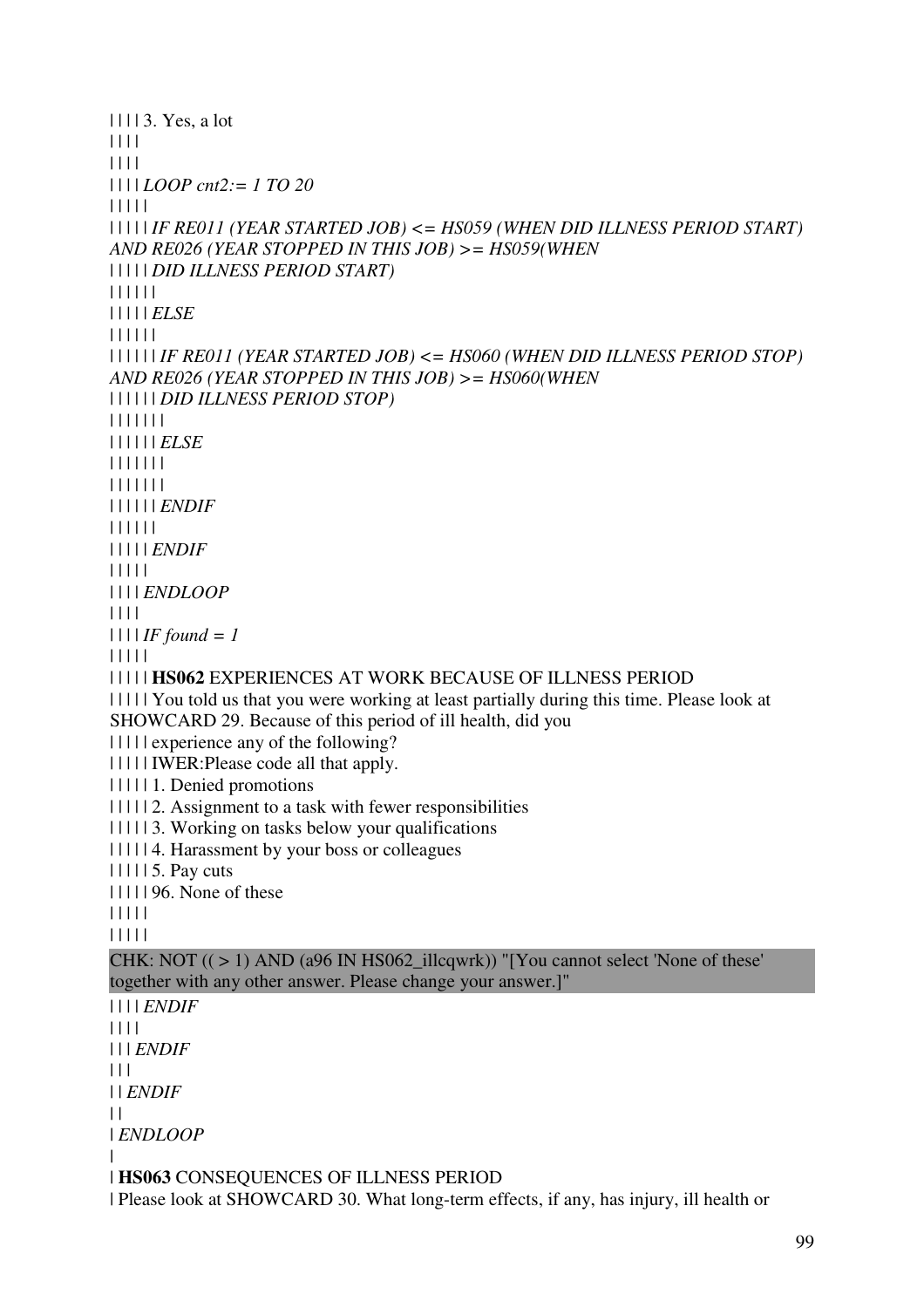disability had on your life?

| IWER:Please code all that apply.

- | 1. Limited my opportunities for paid work
- | 2. Had a negative effect on my family life
- | 3. Had a positive effect on my family life
- | 4. Made my social life more difficult
- | 5. Limited my leisure activities
- | 6. Made me determined to get the best out of life
- | 7. Opened up new opportunities
- | 96. None of these
- | 97. Other

|  $\blacksquare$ 

CHK: NOT  $((>1)$  AND (a96 IN HS063\_illconsq)) "[You cannot select 'None of these' together with any other answer. Please change your answer.]"

| *IF 97. Other IN HS063(CONSEQUENCES OF ILLNESS PERIOD)*

| | **HS064** SPECIFY OTHER CONSEQUENCES OF HEALTH

- | | Please specify.
- $\|$

 $| |$ 

- $|| \cdot ||$
- $\|$

| *ENDIF*

| *ENDIF*

## **HS065** END OF HEALTH SECTION

IWER:This is the end of the health section. Press 1 and <ENTER> to continue. 1. Continue

*IF Sec\_ST.ST001a\_Proxy <> a3*

| **HS066** PROXY CHECK

|

|

| IWER:Please check. Who answered the questions in this section?

| 1. Respondent only

- | 2. Respondent and proxy
- | 3. Proxy only

|

*ENDIF*

## **HC001** START OF CHILDHOOD HEALTH CARE

I now have some questions concerning your health care during your life. IWER:Press 1 and <ENTER> to continue. 1. Continue

## **HC002** VACCINATIONS DURING CHILDHOOD

During your childhood, that is, from when you were born up to and including age 15, have you received any vaccinations?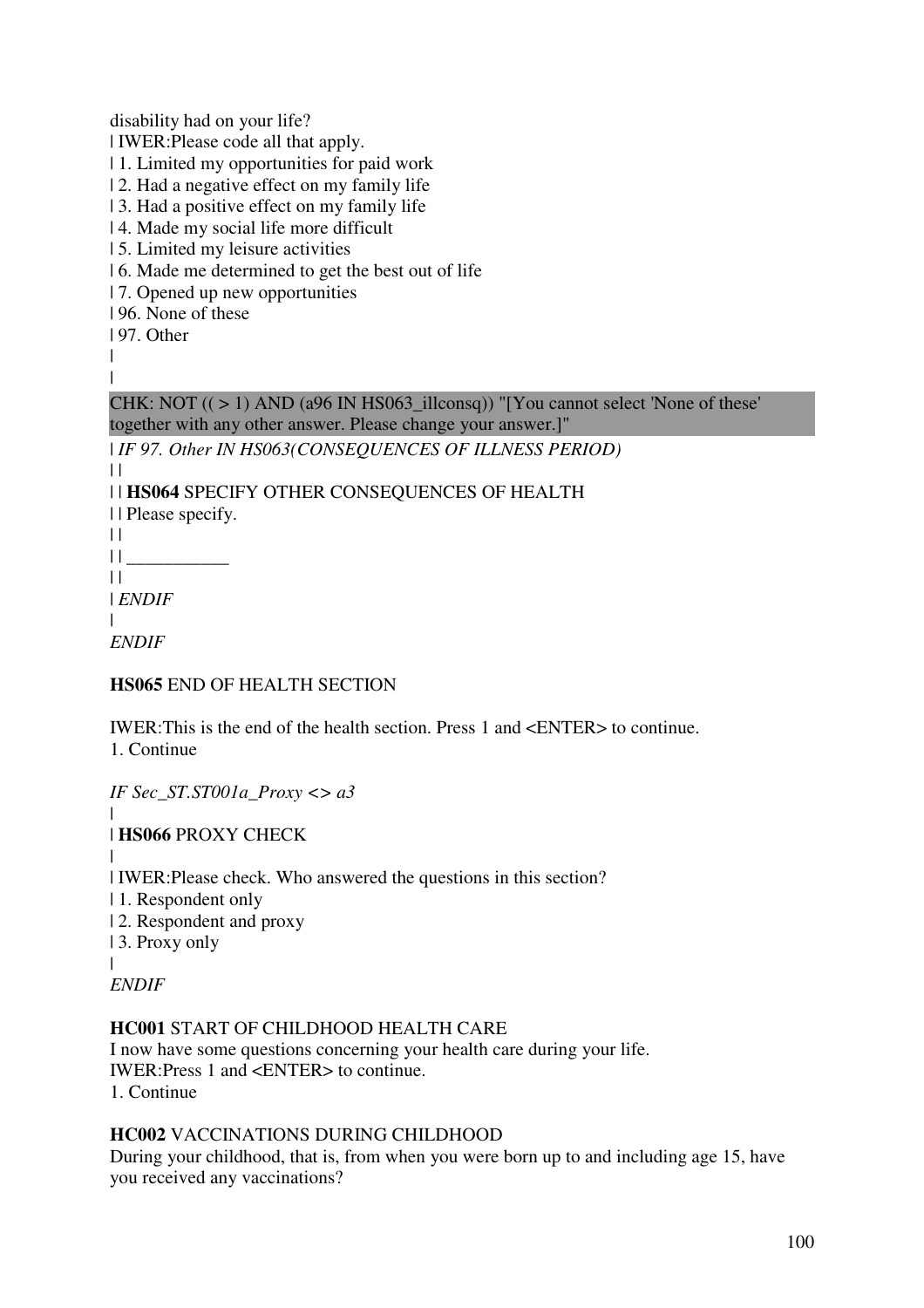## 1. Yes

5. No

### *IF HC002 (VACCINATIONS DURING CHILDHOOD) = 5. No*

|

### | **HC003** REASONS FOR NO CHILDHOOD VACCINATIONS

| Please look at SHOWCARD 31. What are the reasons you have not received any vaccinations (during your childhood)?

| IWER:Please code all that apply.

### | 1. Not affordable

- | 2. Not covered by health insurance
- | 3. Did not have health insurance
- | 4. Time constraints
- | 5. Not enough information about this type of care
- | 6. Not usual to get this type of care
- | 7. No place to receive this type of care close to home
- | 8. Not considered to be necessary
- | 97. Other reasons

|

### *ENDIF*

### **HC005** USUAL SOURCE OF CARE

Have you always had a usual source of care, that is, a particular person or a place that you went to when you were sick or you needed advice about

your health?

IWER:A usual source of care could be a doctor, a nurse, or a health care center.

1. Yes

5. No

## *IF HC005 (USUAL SOURCE OF CARE) = 5. No*

|

## | **HC005a** WHEN NO USUAL SOURCE OF CARE

| Please look at SHOWCARD 32. Please specify the periods in which you did not have such a usual source of care.

| IWER:Please code all that apply.

- | 1. When I was between 0-15 years old.
- | 2. When I was between 16-25 years old.
- | 3. When I was between 26-40 years old.
- | 4. When I was between 41-55 years old.
- | 5. When I was between 56-65 years old.
- | 6. When I was between 66-75 years old.
- | 7. When I was older than 75 years old.

|

CHK: NOT ((HC005a\_whnnocare = RESPONSE) AND (((((((a) IN HC005a\_whnnocare)) AND (Current.W3\_CV007\_YrBirth > YEAR (SYSDATE))) OR ((a2 IN HC005a\_whnnocare) AND ((Current.W3\_CV007\_YrBirth + 15) > YEAR (SYSDATE)))) OR ((a3 IN HC005a\_whnnocare) AND ((Current.W3\_CV007\_YrBirth + 25) > YEAR  $(SYSDATA(E)))) OR ((a4 IN HC005a Whnnocare) AND ((Current.W3 CV007 YrBirth + 40)$ > YEAR (SYSDATE)))) OR ((a5 IN HC005a\_whnnocare) AND  $((Current.W3CV007YrBirth + 55) > YEAR (SYSDATE))) OR ((a6 IN)$ HC005a\_whnnocare) AND ((Current.W3\_CV007\_YrBirth + 65) > YEAR (SYSDATE))))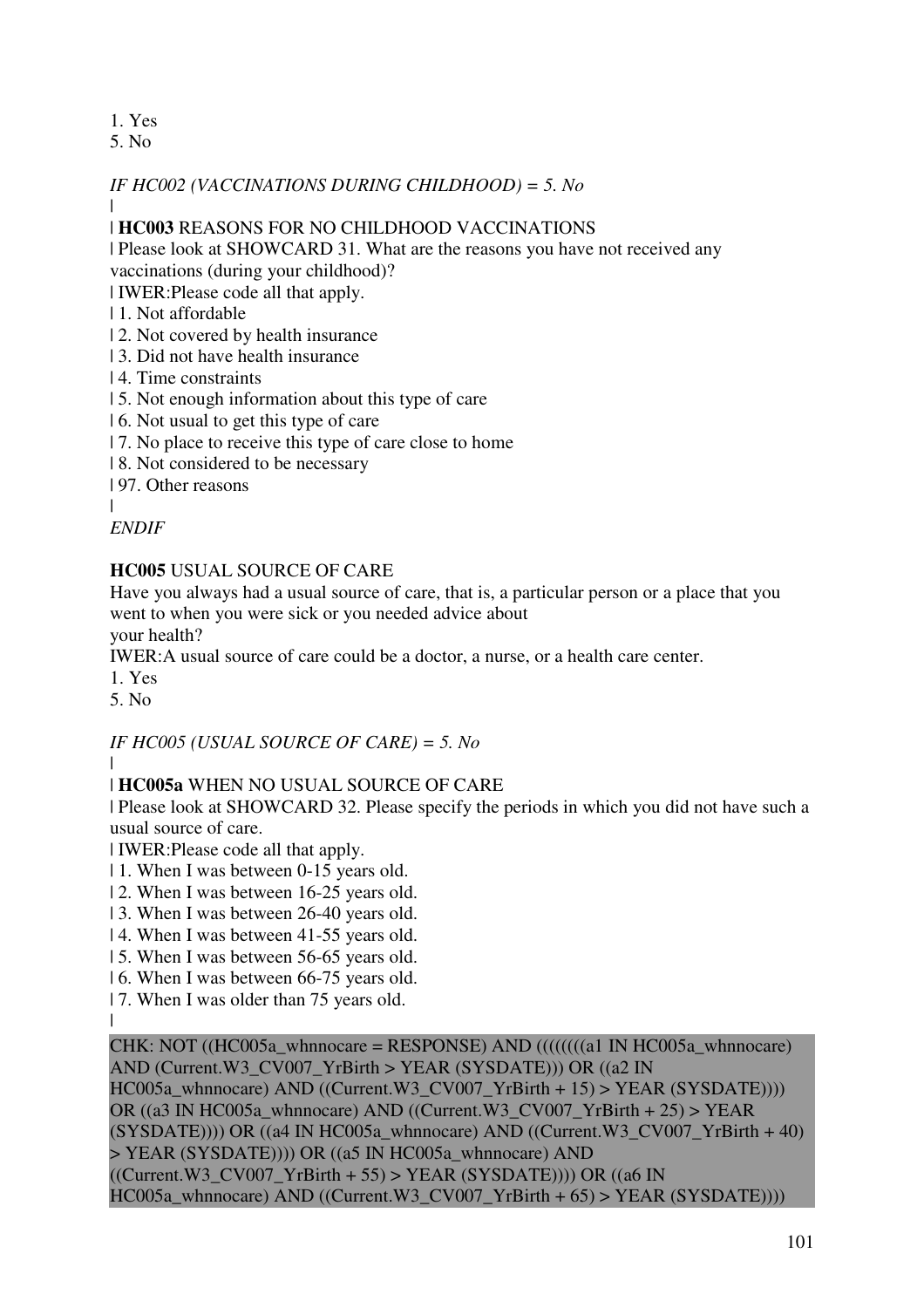OR ((a7 IN HC005a\_whnnocare) AND ((Current.W3\_CV007\_YrBirth + 75) > YEAR (SYSDATE))))) "[This set of answers is not possible for age of respondent.]"

*ENDIF*

### **HC015** EVER REGULAR DENTIST

Have you ever gone to a dentist regularly for check-ups or dental care?

1. Yes

5. No

*IF HC015 (EVER REGULAR DENTIST) = 1. Yes*

#### | | **HC016** CHILDHOOD REGULAR DENTIST

| Did you start going regularly to the dentist during your childhood (that is, from when you were born up to and including age 15)?

|

| 1. Yes

| 5. No

| | *IF HC016 (CHILDHOOD REGULAR DENTIST) = 5. No*

 $\perp$ 

## | | **HC017** YEAR REGULAR DENTIST

| | In which year did you start going (regularly to the dentist for checkups or dental care)?

 $\|$ 

| | (1900..2009)

 $\|$ 

CHK: NOT ((HC017\_vrdent = RESPONSE) AND (Current.W3\_CV007\_YrBirth >

HC017 yrdent)) "[This year does not fit in with the given year of birth. Please check both years.]"

| *ENDIF*

#### | | **HC025** FREQUENCY REGULAR DENTIST

| When you were going to the dentist regularly, how often was that on average?

| IWER:Please read out loud.

| 1. At least once a year

| 2. Not every year, but at least every two years

| 3. Less often

#### | | **HC018** CONTINUITY REGULAR DENTIST

| Since then, have you always gone regularly (to the dentist for checkups or dental care)? |

| 1. Yes

| 5. No

| | *IF HC018 (CONTINUITY REGULAR DENTIST) = 5. No*

| |

# | | **HC018a** WHEN NO DENTAL CARE

| | Please look at SHOWCARD 32.Please specify the periods in which you did not go to a dentist for checkups or dental care regularly.

| | IWER:Please code all that apply.

| | 1. When I was between 0-15 years old.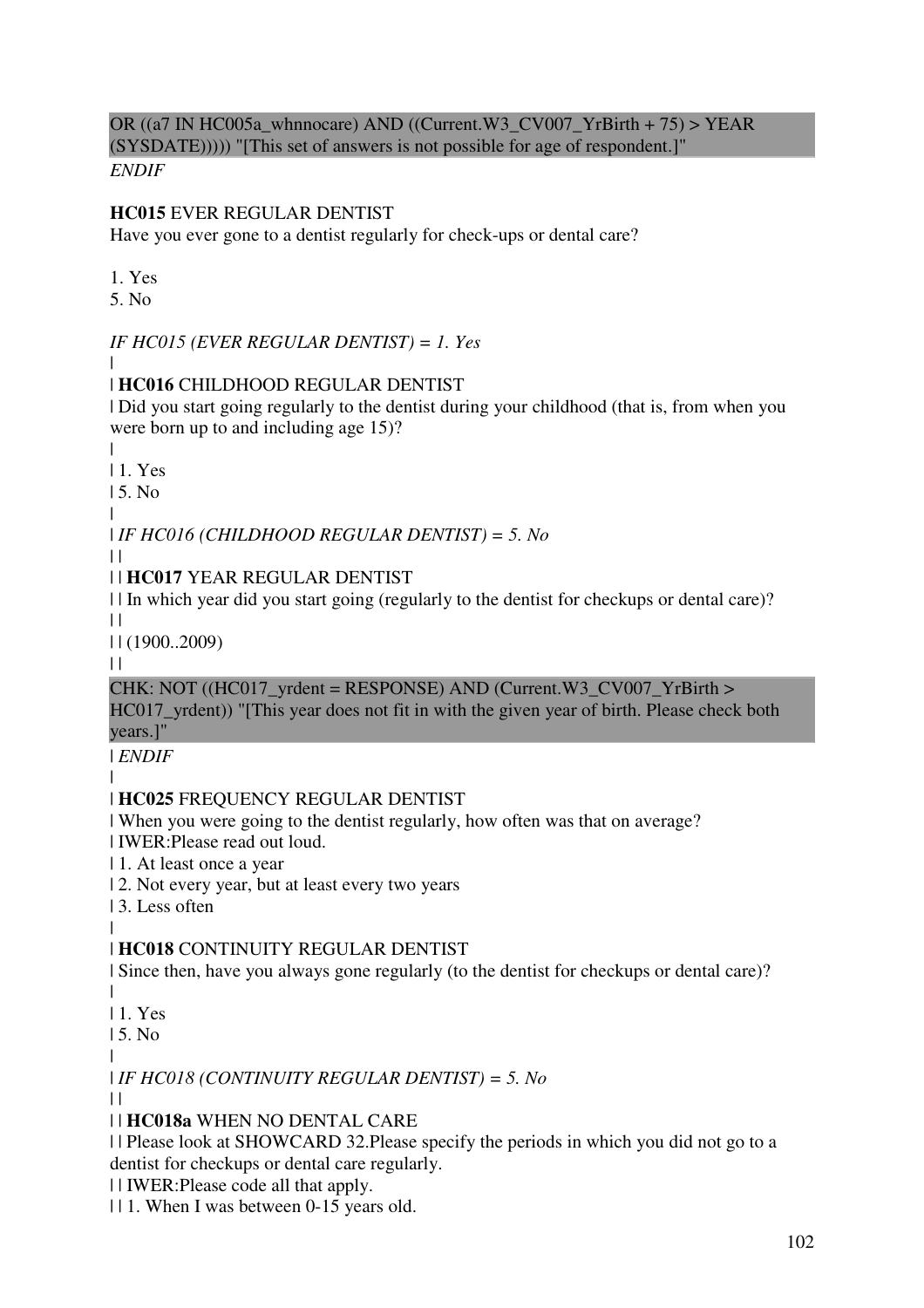| | 2. When I was between 16-25 years old.

| | 3. When I was between 26-40 years old.

| | 4. When I was between 41-55 years old.

| | 5. When I was between 56-65 years old.

| | 6. When I was between 66-75 years old.

| | 7. When I was older than 75 years old.

 $\|$ 

CHK: NOT ((HC018a\_whnnodental = RESPONSE) AND ((((((((a1 IN)) HC018a\_whnnodental) AND (Current.W3\_CV007\_YrBirth > YEAR (SYSDATE))) OR ((a2 IN HC018a\_whnnodental) AND ((Current.W3\_CV007\_YrBirth + 15) > YEAR  $(SYSDATA(E)))) OR ((a3 IN HC018a Whnnodental) AND ((Current.W3 CV007 YrBirth +$  $25$ ) > YEAR (SYSDATE)))) OR ((a4 IN HC018a whnnodental) AND  $((Current.W3_CVO07_YrBirth + 40) > YEAR (SYSDATE)))) OR ((a5 IN$ HC018a\_whnnodental) AND ((Current.W3\_CV007\_YrBirth + 55) > YEAR (SYSDATE)))) OR ((a6 IN HC018a\_whnnodental) AND ((Current.W3\_CV007\_YrBirth + 65) > YEAR (SYSDATE)))) OR ((a7 IN HC018a\_whnnodental) AND ((Current.W3\_CV007\_YrBirth + 75) > YEAR (SYSDATE))))) "[This set of answers is not possible for age of respondent.]"

| *ENDIF*

| *ENDIF*

*IF HC015 (EVER REGULAR DENTIST) = 5. No OR HC018 (CONTINUITY REGULAR DENTIST) = 5. No*

| | **HC026** REASONS FOR NO REGULAR DENTAL CARE

| Please look at SHOWCARD 31. What are the reasons you [have never gone/weren't going] to a dentist regularly for check-ups or dental care?

| IWER:Please code all that apply.

| 1. Not affordable

| 2. Not covered by health insurance

| 3. Did not have health insurance

| 4. Time constraints

| 5. Not enough information about this type of care

| 6. Not usual to get this type of care

| 7. No place to receive this type of care close to home

| 8. Not considered to be necessary

| 97. Other reasons

| *ENDIF*

*IF Current.W3\_CV005\_Gender = a2*

|

| **HC028** REGULAR GYNAECOLOGICAL VISITS

| Have you ever received gynaecological check-ups regularly over the course of several years? |

| 1. Yes

| 5. No

|

 $| |$ 

| *IF HC028 (REGULAR GYNAECOLOGICAL VISITS) = 1. Yes*

| | **HC029** YEAR REGULAR GYN VISITS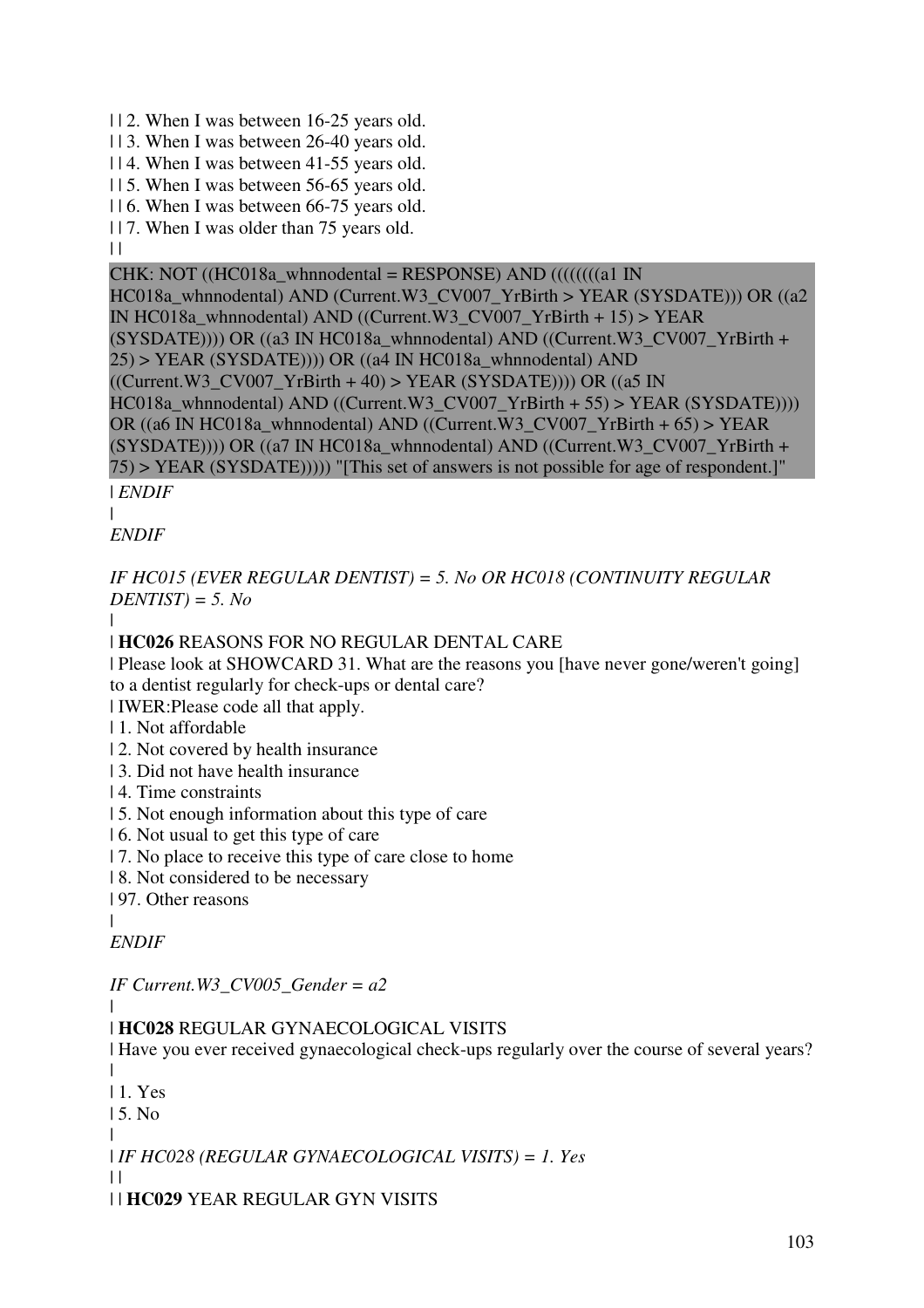| | In which year did you start receiving gynaecological check-ups regularly?

 $\Box$ 

| | (1900..2009)

 $\|$ 

#### CHK: NOT ((HC029\_yrgyn = RESPONSE) AND (Current.W3\_CV007\_YrBirth >

HC029 yrgyn)) "[This year does not fit in with the given year of birth. Please check both years.]"

### | | **HC037** FREQUENCY REGULAR GYN VISITS

| | When you were regularly receiving gynaecological check-ups, how often was that on average?

| | IWER:Please read out.

| | 1. At least once a year

| | 2. Not every year, but at least every two years

 $| \cdot | 3$ . Less often

 $| |$ 

## | | **HC030** CONTINUITY REGULAR GYN VISITS

| | Since then, have you always had gynaecological check-ups regularly?

 $\perp$ 

| | 1. Yes

| | 5. No

 $\perp$ 

| | *IF HC030 (CONTINUITY REGULAR GYN VISITS) = 5. No*

 $\Box$ 

| | | **HC030a** WHEN NO GYN CHECKS

| | | Please look at SHOWCARD 32. Please specify the periods in which you did not have gynaecological check-ups regularly.

| | | IWER:Please code all that apply.

| | | 1. When I was between 0-15 years old.

| | | 2. When I was between 16-25 years old.

| | | 3. When I was between 26-40 years old.

| | | 4. When I was between 41-55 years old.

| | | 5. When I was between 56-65 years old.

| | | 6. When I was between 66-75 years old.

| | | 7. When I was older than 75 years old.

 $\Box$ 

```
CHK: NOT ((HC030a_whnnogyn = RESPONSE) AND (((((a1 IN HCO30a_whnnogyn))
AND (Current.W3_CV007_YrBirth > YEAR (SYSDATE))) OR ((a2 IN 
HC030a_whnnogyn) AND ((Current.W3_CV007_YrBirth + 15) > YEAR (SYSDATE)))) OR 
((a3 \text{ IN HCO}30a \text{ whom}) AND ((Current.W3 \text{ CVO}07 \text{ YrBirth} + 25) > YEAR
(SYSDATA(E)))) OR ((a4 IN HC030a_whnnogyn) AND ((Current.W3_CVO07-YrBirth + 40)> YEAR (SYSDATE)))) OR ((a5 IN HC030a_whnnogyn) AND
((Current.W3_CVO07_YrBirth + 55) > YEAR (SYSDATE))) OR ((a6 INHC030a whnnogyn) AND ((Current.W3 CV007 YrBirth + 65) > YEAR (SYSDATE)))) OR
((a7 IN HC030a_whnnogyn) AND ((Current.W3_CVO07_YrBirth + 75) > YEAR(SYSDATE))))) "[This set of answers is not possible for age of respondent.]" 
| | ENDIF
| |
```
| *ENDIF* |

| *IF HC028 (REGULAR GYNAECOLOGICAL VISITS) = 5. No OR HC030 (CONTINUITY REGULAR GYN VISITS) = 5. No*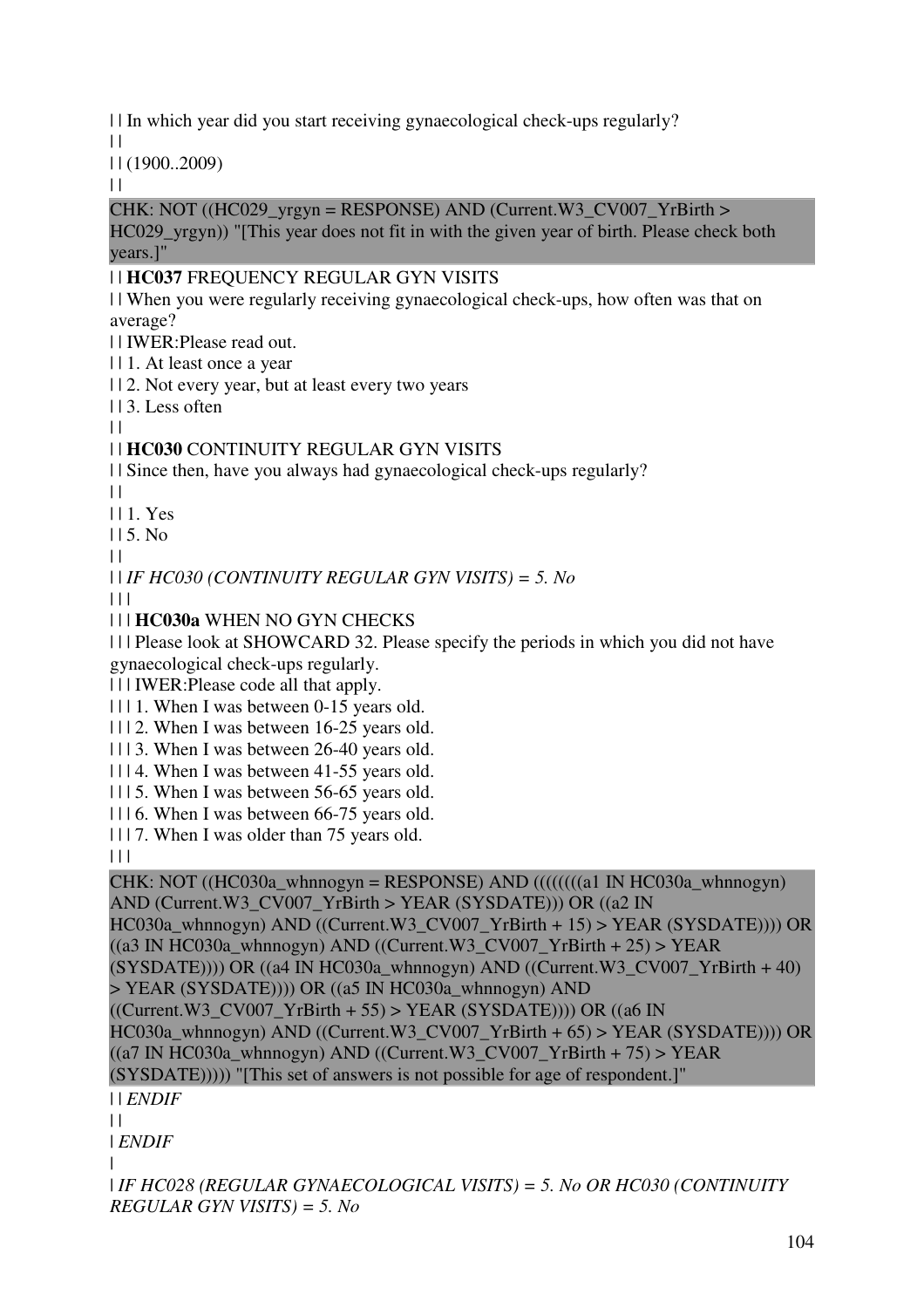$\|$ 

# | | **HC038** REASONS FOR NO REGULAR GYN VISITS

| | Please look at SHOWCARD 31. What are the reasons you [have never received/stopped receiving] gynaecological check-ups regularly?

| | IWER:Please code all that apply.

- | | 1. Not affordable
- | | 2. Not covered by health insurance
- | | 3. Did not have health insurance
- | | 4. Time constraints
- | | 5. Not enough information about this type of care
- | | 6. Not usual to get this type of care
- | | 7. No place to receive this type of care close to home
- | | 8. Not considered to be necessary
- | | 97. Other reasons
- $\perp$

| *ENDIF*

| *ENDIF*

# **HC040** REGULAR BLOOD PRESSURE CHECKS

Have you ever had your blood pressure checked regularly over the course of several years?

1. Yes

5. No

# *IF HC040 (REGULAR BLOOD PRESSURE CHECKS) = 1. Yes*

|

# | **HC041** YEAR REGULAR BLOOD PRESSURE

| In which year did you start having your blood pressure checked regularly?

| | (1900..2009)

|

## CHK: NOT ((HC041\_yrbldp = RESPONSE) AND (Current.W3\_CV007\_YrBirth >

HC041\_yrbldp)) "[This year does not fit in with the given year of birth. Please check both years.]"

| **HC049** FREQUENCY REGULAR BLOOD PRESSURE

| (When you were having your blood pressure checked regularly,) How often was that on average?

| IWER:Please read out loud.

- | 1. At least once a year
- | 2. Not every year, but at least every two years

| 3. Less often

#### | | **HC042** CONTINUITY REGULAR BLOOD PRESSURE

| Since then, have you always had your blood pressure checked regularly?

```
\blacksquare| 1. Yes 
| 5. No 
| 
| IF HC042 (CONTINUITY REGULAR BLOOD PRESSURE) = 5. No
```
 $\|$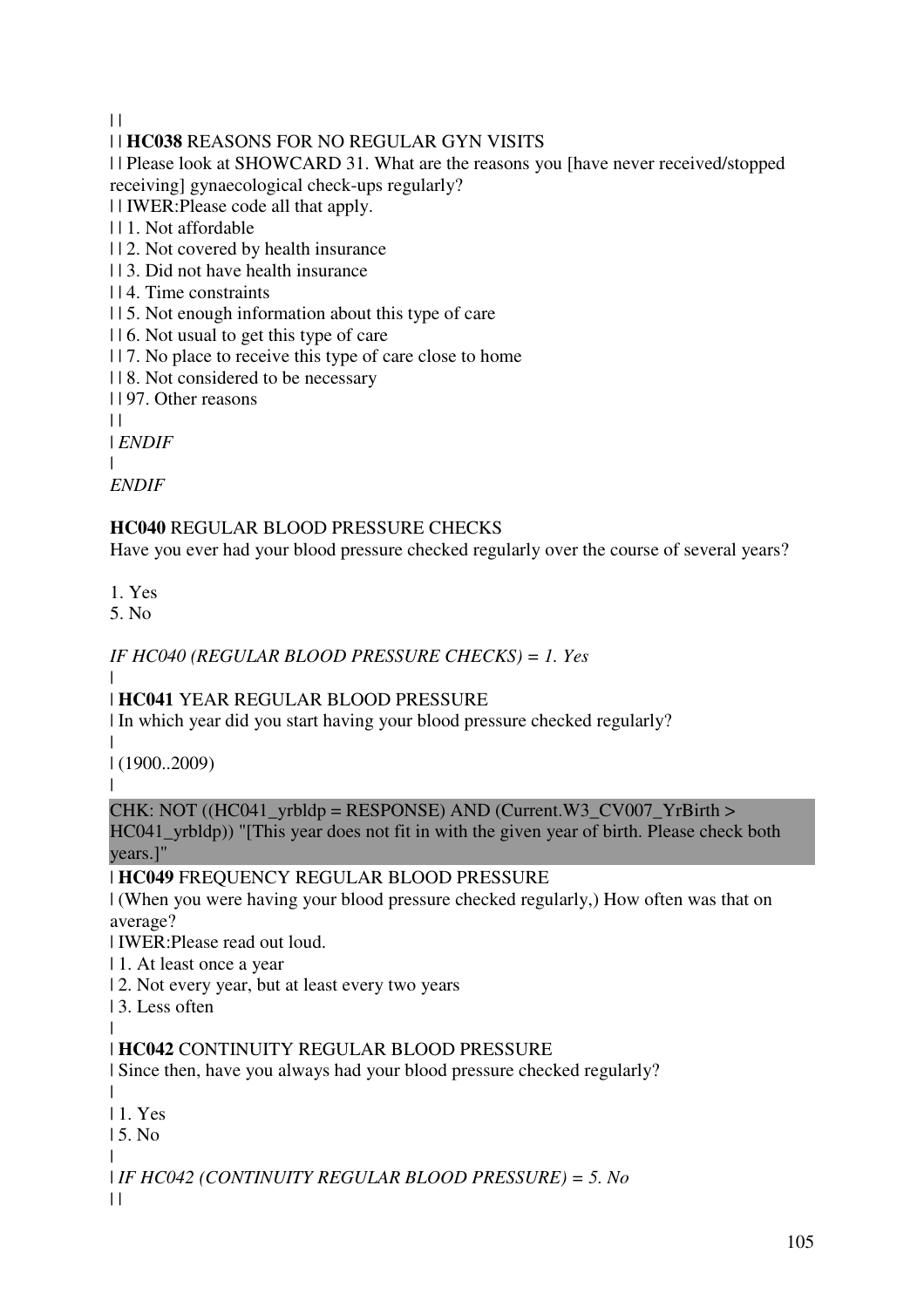## | | **HC042a** WHEN NO BLOOD PRESSURE

| | Please look at SHOWCARD 32. Please specify the periods in which you did not have your blood pressure checked regularly.

| | IWER:Please code all that apply.

| | 1. When I was between 0-15 years old.

| | 2. When I was between 16-25 years old.

- | | 3. When I was between 26-40 years old.
- | | 4. When I was between 41-55 years old.
- | | 5. When I was between 56-65 years old.
- | | 6. When I was between 66-75 years old.
- | | 7. When I was older than 75 years old.

 $||$ 

CHK: NOT  $((HC042a_whnnobldp = RESPONSE)$  AND  $(((((a1 IN HCO42a_whnnobldp)$ ) AND (Current.W3\_CV007\_YrBirth > YEAR (SYSDATE))) OR ((a2 IN HC042a\_whnnobldp) AND ((Current.W3\_CV007\_YrBirth + 15) > YEAR (SYSDATE)))) OR ((a3 IN HC042a\_whnnobldp) AND ((Current.W3\_CV007\_YrBirth + 25) > YEAR  $(SYSDATAE))$ ) OR  $((a4 IN HC042a Whnnobldp) AND ((Current.W3 CV007 YrBirth + 40)$ > YEAR (SYSDATE)))) OR ((a5 IN HC042a\_whnnobldp) AND  $((Current.W3CV007YrBirth + 55) > YEAR (SYSDATE))) OR ((a6 IN)$ HC042a\_whnnobldp) AND ((Current.W3\_CV007\_YrBirth + 65) > YEAR (SYSDATE))))

OR ((a7 IN HC042a whnnobldp) AND ((Current.W3 CV007 YrBirth + 75) > YEAR

(SYSDATE))))) "[This set of answers is not possible for age of respondent.]"

| *ENDIF*

| *ENDIF*

*IF HC040 (REGULAR BLOOD PRESSURE CHECKS) = 5. No OR HC042 (CONTINUITY REGULAR BLOOD PRESSURE) = 5. No* |

# | **HC050** REASONS FOR NO REGULAR BLOOD PRESSURE

| Please look at SHOWCARD 31. What are the reasons you [have never had/stopped having] your blood pressure checked regularly?

- | IWER:Please code all that apply.
- | 1. Not affordable
- | 2. Not covered by health insurance
- | 3. Did not have health insurance
- | 4. Time constraints
- | 5. Not enough information about this type of care
- | 6. Not usual to get this type of care
- | 7. No place to receive this type of care close to home
- | 8. Not considered to be necessary
- | 97. Other reasons
- |

# *ENDIF*

# **HC052** REGULAR BLOOD TESTS

Have you ever had your blood tested regularly over the course of several years, for example for measurements of cholesterol or blood sugar?

1. Yes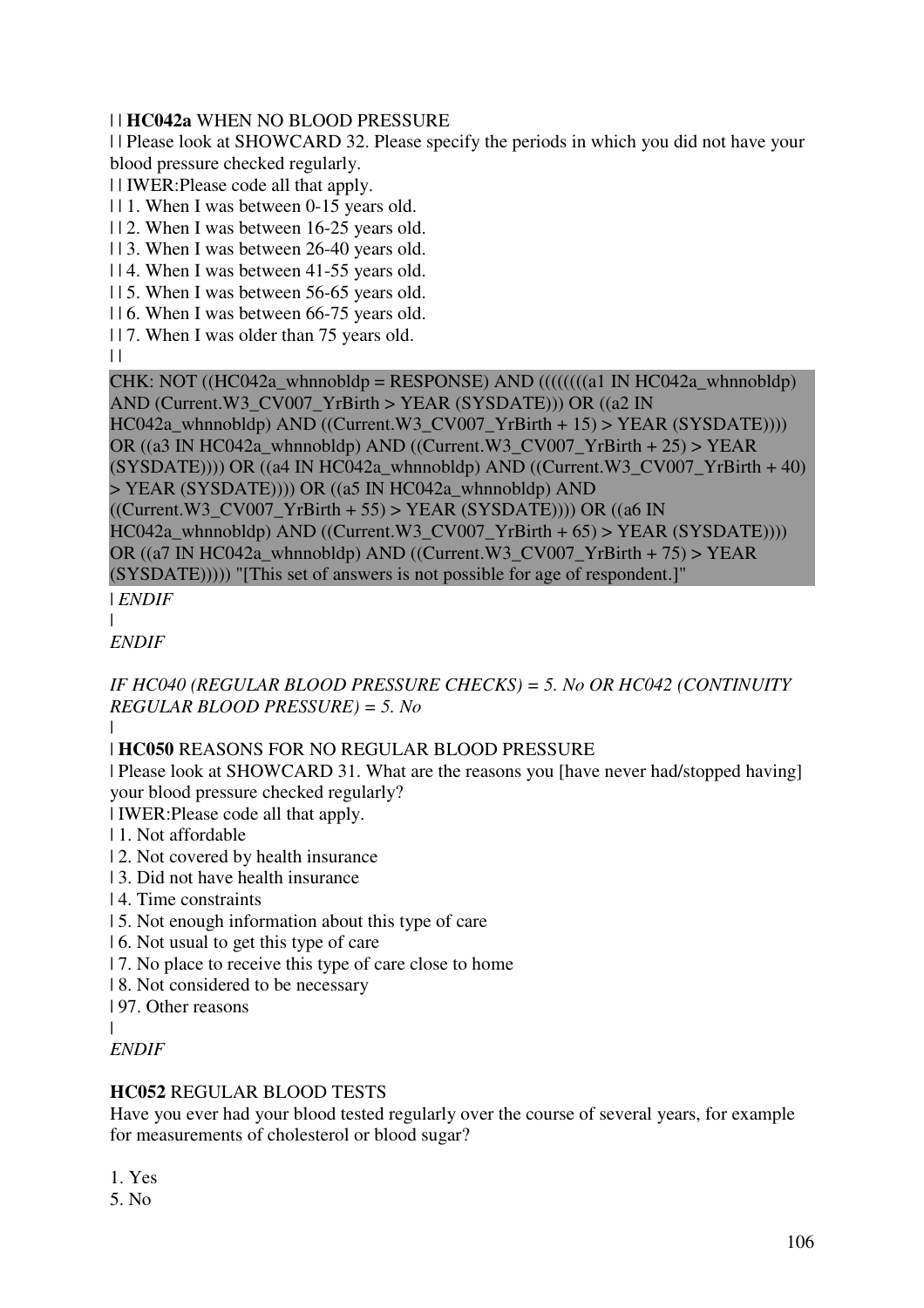# *IF HC052 (REGULAR BLOOD TESTS) = 1. Yes*

#### | | **HC053** YEAR REGULAR BLOOD TESTS

| In which year did you start having your blood tested regularly?

| | (1900..2009)

|

### CHK: NOT ((HC053\_yrbldt = RESPONSE) AND (Current.W3\_CV007\_YrBirth >

HC053 yrbldt)) "[This year does not fit in with the given year of birth. Please check both years.]"

### | **HC061** FREQUENCY REGULAR BLOOD TESTS

| When you were having your blood tested regularly, how often was that on average? | IWER:Please read out.

| 1. At least once a year

| 2. Not every year, but at least every two years

| 3. Less often

#### | | **HC054** CONTINUITY REGULAR BLOOD TESTS

| Since then, have you always had your blood tested regularly?

|

| 1. Yes

| 5. No |

| *IF HC054 (CONTINUITY REGULAR BLOOD TESTS) = 5. No*

 $\|$ 

## | | **HC054a** WHEN NO BLOOD TESTS

| | Please look at SHOWCARD 32. Please specify the periods in which you did not have your blood tested in a laboratory regularly.

| | IWER:Please code all that apply.

| | 1. When I was between 0-15 years old.

| | 2. When I was between 16-25 years old.

- | | 3. When I was between 26-40 years old.
- | | 4. When I was between 41-55 years old.

| | 5. When I was between 56-65 years old.

| | 6. When I was between 66-75 years old.

| | 7. When I was older than 75 years old.

 $\perp$ 

### CHK: NOT ((HC054a\_whnnobldt = RESPONSE) AND ((((((((a) IN HC054a\_whnnobldt)) AND (Current.W3\_CV007\_YrBirth > YEAR (SYSDATE))) OR ((a2 IN HC054a\_whnnobldt) AND ((Current.W3\_CV007\_YrBirth + 15) > YEAR (SYSDATE)))) OR  $((a3 \text{ IN HCO54a}_\text{whnnobldt}) \text{ AND } ((Current.W3_CVO07_YrBirth + 25) > YEAR)$  $(SYSDATA(E)))) OR ((a4 IN HC054a whomobldt) AND ((Current.W3 CV007 YrBirth + 40)$ > YEAR (SYSDATE)))) OR ((a5 IN HC054a\_whnnobldt) AND  $((Current.W3_CVO07_YrBirth + 55) > YEAR (SYSDATE))) OR ((a6 IN$ HC054a\_whnnobldt) AND ((Current.W3\_CV007\_YrBirth + 65) > YEAR (SYSDATE)))) OR  $((a7 IN HCO54a)$  whnnobldt) AND  $((Current.W3_CVO07_TYrBirth + 75) > YEAR$ (SYSDATE))))) "[This set of answers is not possible for age of respondent.]" | *ENDIF*

| *ENDIF*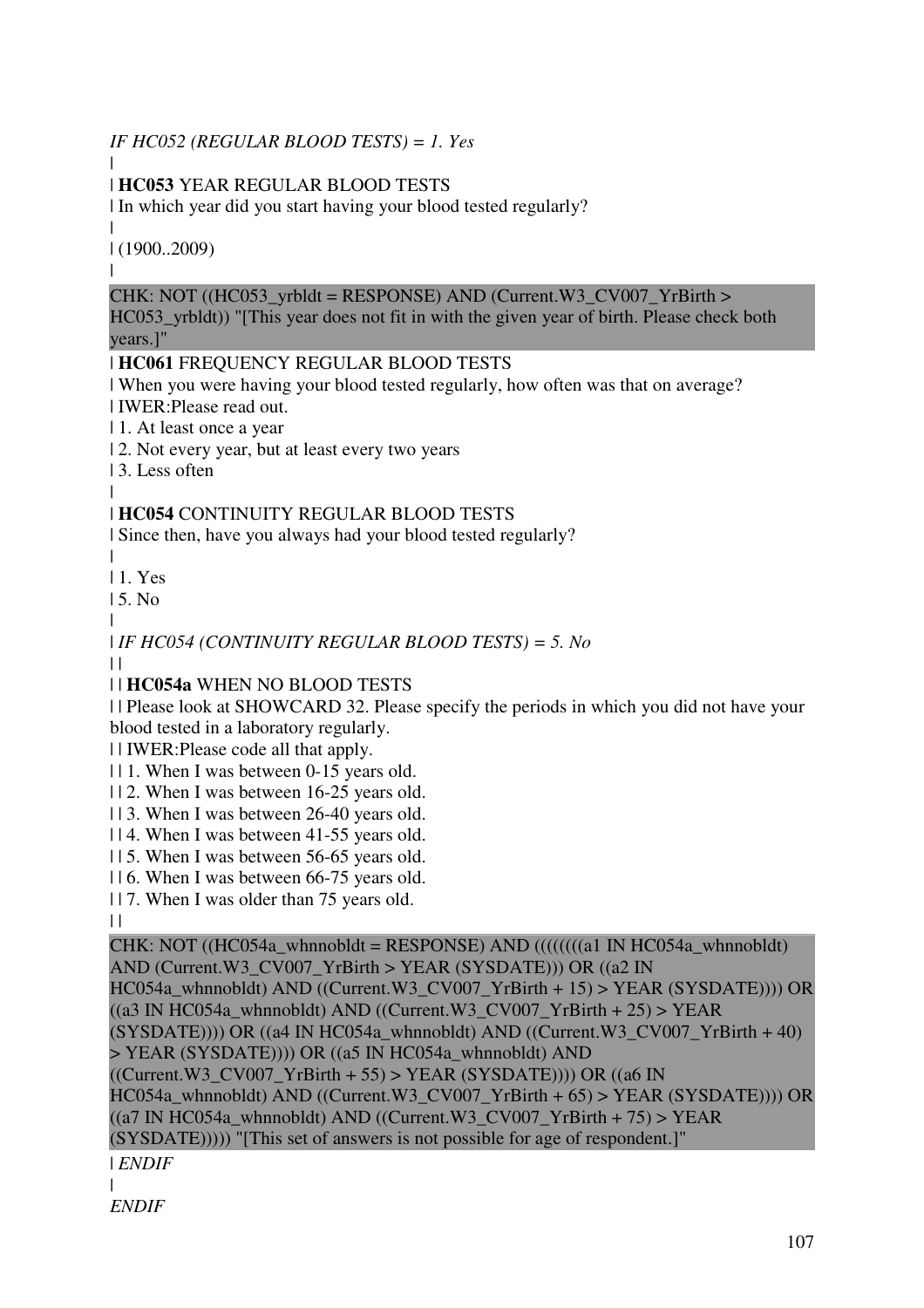#### *IF HC052 (REGULAR BLOOD TESTS) = 5. No OR HC054 (CONTINUITY REGULAR BLOOD TESTS) = 5. No* |

### | **HC062** REASONS FOR NO REGULAR BLOOD TESTS

| Please look at SHOWCARD 31. What are the reasons you [have never had/stopped having] your blood tested regularly?

| IWER:Please code all that apply.

- | 1. Not affordable
- | 2. Not covered by health insurance
- | 3. Did not have health insurance
- | 4. Time constraints
- | 5. Not enough information about this type of care
- | 6. Not usual to get this type of care
- | 7. No place to receive this type of care close to home

| 8. Not considered to be necessary

| 97. Other reasons

|

### *ENDIF*

*IF Current.W3\_CV005\_Gender = a2*

#### | | **HC064** REGULAR MAMMOGRAMS

| Have you ever had mammograms regularly over the course of several years?

|

| 1. Yes

 $15$ . No.

| | *IF HC064 (REGULAR MAMMOGRAMS) = 1. Yes*

 $\perp$ 

### | | **HC065** YEAR REGULAR MAMMOGRAMS

| | In which year did you start having mammograms regularly?

 $\Box$ 

| | (1900..2009)

 $\|$ 

### CHK: NOT ((HC065\_yrmam = RESPONSE) AND (Current.W3\_CV007\_YrBirth >

HC065 vrmam)) "[This year does not fit in with the given year of birth. Please check both years.]"

### | | **HC073** FREQUENCY REGULAR MAMMOGRAMS

| | When you were having mammograms, how often was that on average?

- | | IWER:Please read out
- | | 1. At least once a year
- | | 2. Not every year, but at least every two years
- | | 3. Less often
- $\|$

### | | **HC066** CONTINUITY REGULAR MAMMOGRAMS

| | Since then, have you always had mammograms regularly?

- $\perp$
- | | 1. Yes
- $115.$  No
- $\|$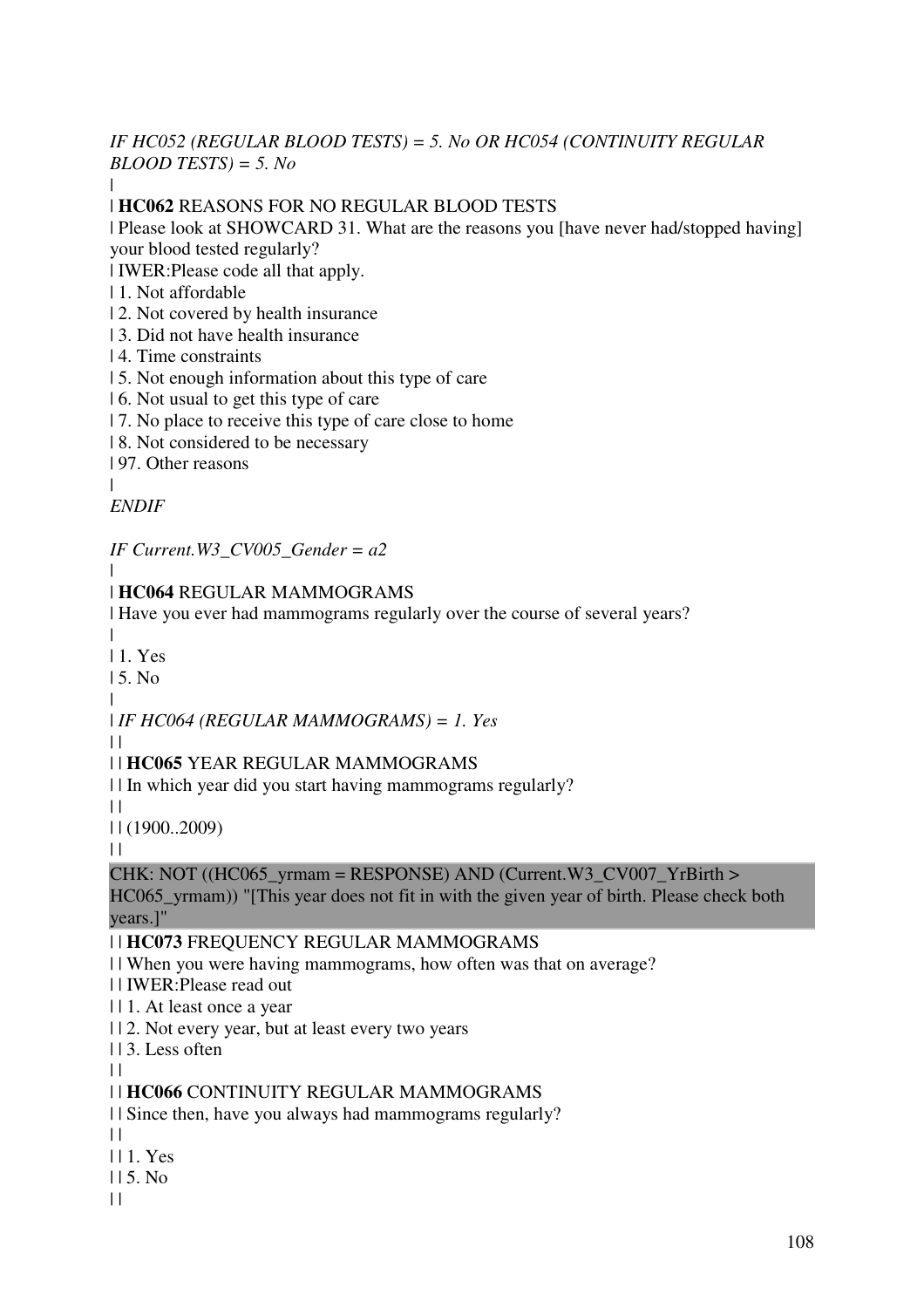| | *IF HC066 (CONTINUITY REGULAR MAMMOGRAMS) = 5. No*

 $\Box$ 

| | | **HC066a** WHEN NO MAMMOGRAPHY

| | | Please look at SHOWCARD 32. Please specify the periods in which you did not have mammograms regularly.

| | | IWER: Please code all that apply.

| | | 1. When I was between 0-15 years old.

| | | 2. When I was between 16-25 years old.

| | | 3. When I was between 26-40 years old.

| | | 4. When I was between 41-55 years old.

| | | 5. When I was between 56-65 years old.

| | | 6. When I was between 66-75 years old.

| | | 7. When I was older than 75 years old.

 $\Box$ 

### CHK: NOT  $((HC066a_whnnomamm = RESPONSE)$  AND  $(((((a1 IN$

HC066a\_whnnomamm) AND (Current.W3\_CV007\_YrBirth > YEAR (SYSDATE))) OR ((a2 IN HC066a whnnomamm) AND ((Current.W3 CV007 YrBirth + 15) > YEAR

 $(SYSDATA(E)))) OR ((a3 IN HC066a Whnnomamm) AND ((Current.W3 CV007 YrBirth +$  $25$ ) > YEAR (SYSDATE)))) OR ((a4 IN HC066a whnnomamm) AND

 $((Current.W3_CVO07_YrBirth + 40) > YEAR (SYSDATE))) OR ((a5 IN$ 

HC066a\_whnnomamm) AND ((Current.W3\_CV007\_YrBirth + 55) > YEAR (SYSDATE))))

OR ((a6 IN HC066a\_whnnomamm) AND ((Current.W3\_CV007\_YrBirth + 65) > YEAR

 $(SYSDATA(E)))) OR ((a7 IN HC066a Whnnomamm) AND ((Current.W3 CV007 YrBirth +$ 

75) > YEAR (SYSDATE))))) "[This set of answers is not possible for age of respondent.]" | | *ENDIF*

 $\|$ 

| *ENDIF*

|

| *IF HC064 (REGULAR MAMMOGRAMS) = 5. No OR HC066 (CONTINUITY REGULAR MAMMOGRAMS) = 5. No*

 $\Box$ 

| | **HC074** REASONS FOR NO REGULAR MAMMOGRAMS

| | Please look at SHOWCARD 31. What are the reasons you [have never had/stopped having] mammograms regularly?

| | IWER:Please code all that apply.

- | | 1. Not affordable
- | | 2. Not covered by health insurance
- | | 3. Did not have health insurance
- | | 4. Time constraints

| | 5. Not enough information about this type of care

- | | 6. Not usual to get this type of care
- | | 7. No place to receive this type of care close to home
- | | 8. Not considered to be necessary

| | 97. Other reasons

 $\|$ 

| *ENDIF*

|

*ENDIF*

## **HC076** REGULAR VISION TESTS

Have you ever received vision tests regularly over the course of several years?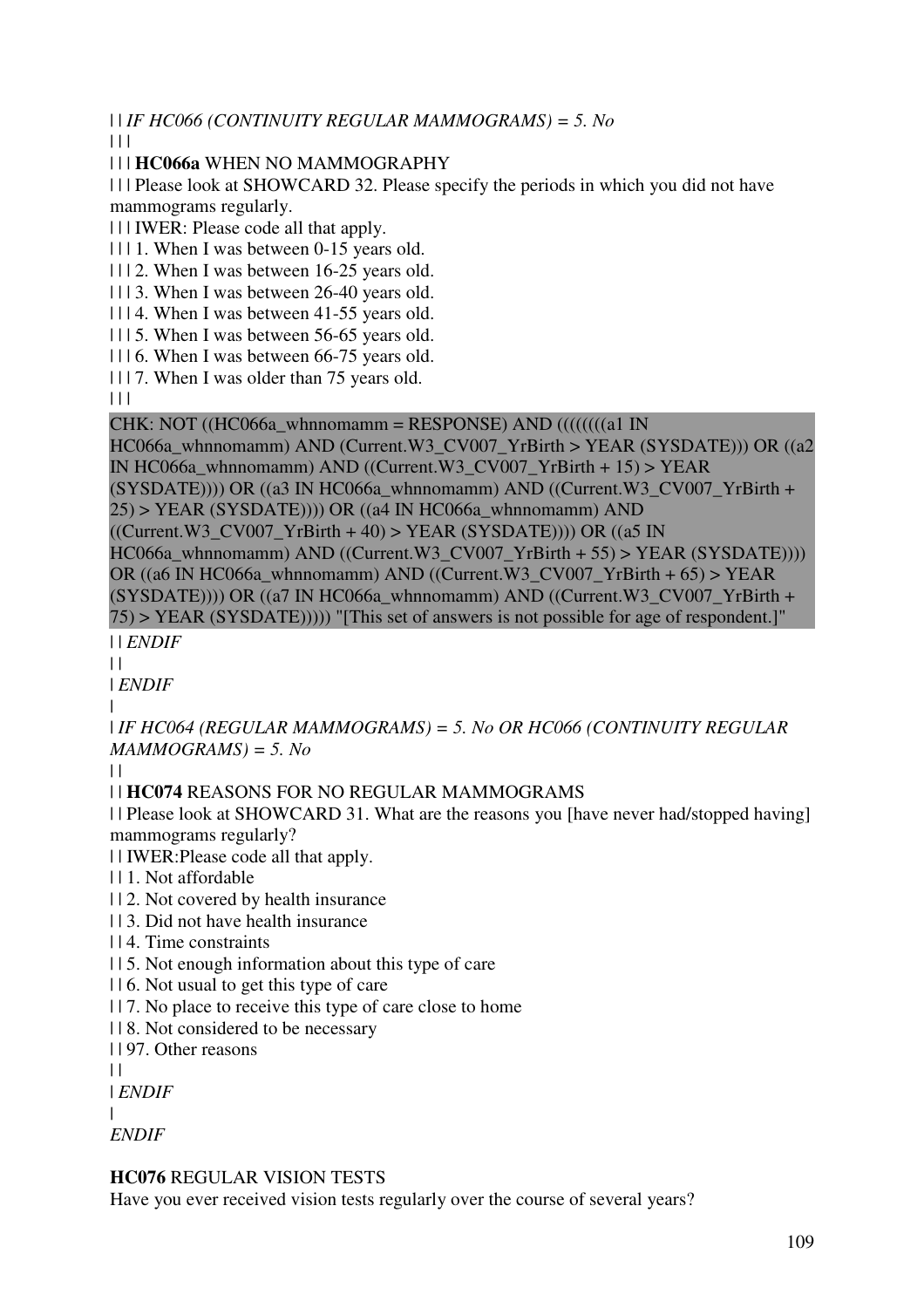1. Yes

5. No

## *IF HC076 (REGULAR VISION TESTS) = 1. Yes*

|

## | **HC077** YEAR REGULAR VISION TESTS

| In which year did you start receiving vision tests regularly?

| | (1900..2009)

|

## CHK: NOT ((HC077 yrvis = RESPONSE) AND (Current.W3 CV007 YrBirth >

HC077\_yrvis)) "[This year does not fit in with the given year of birth. Please check both years.]"

## | **HC085** FREQUENCY REGULAR VISION TESTS

| When you were having vision tests regularly, how often was that on average? | IWER:Please read out.

- | 1. At least once a year
- | 2. Not every year, but at least every two years
- | 3. Less often
- |

## | **HC078** CONTINUITY REGULAR VISION TESTS

| Since then, have you always had vision tests regularly?

| | 1. Yes

| 5. No

|

# | *IF HC078 (CONTINUITY REGULAR VISION TESTS) = 5. No*

 $\perp$ 

## | | **HC078a** WHEN NO VISION TESTS

| | Please look at SHOWCARD 32. Please specify the periods in which you did not have vision tests regularly.

| | IWER:Please code all that apply.

- | | 1. When I was between 0-15 years old.
- | | 2. When I was between 16-25 years old.
- | | 3. When I was between 26-40 years old.
- | | 4. When I was between 41-55 years old.
- | | 5. When I was between 56-65 years old.
- | | 6. When I was between 66-75 years old.
- | | 7. When I was older than 75 years old.

 $\|$ 

## CHK: NOT ((HC078a\_whnnovision = RESPONSE) AND ((((((((a1 IN))

HC078a\_whnnovision) AND (Current.W3\_CV007\_YrBirth > YEAR (SYSDATE))) OR ((a2) IN HC078a\_whnnovision) AND ((Current.W3\_CV007\_YrBirth + 15) > YEAR (SYSDATE)))) OR ((a3 IN HC078a\_whnnovision) AND ((Current.W3\_CV007\_YrBirth +  $25$ ) > YEAR (SYSDATE)))) OR ((a4 IN HC078a whnnovision) AND  $((Current.W3CV007YrBirth + 40) > YEAR (SYSDATE)))$ ) OR  $((a5 IN$ HC078a\_whnnovision) AND ((Current.W3\_CV007\_YrBirth + 55) > YEAR (SYSDATE)))) OR ((a6 IN HC078a\_whnnovision) AND ((Current.W3\_CV007\_YrBirth + 65) > YEAR  $(SYSDATA(E)))) OR ((a7 IN HC078a Whunovision) AND ((Current.W3 CV007 YrBirth +$ 75) > YEAR (SYSDATE))))) "[This set of answers is not possible for age of respondent.]"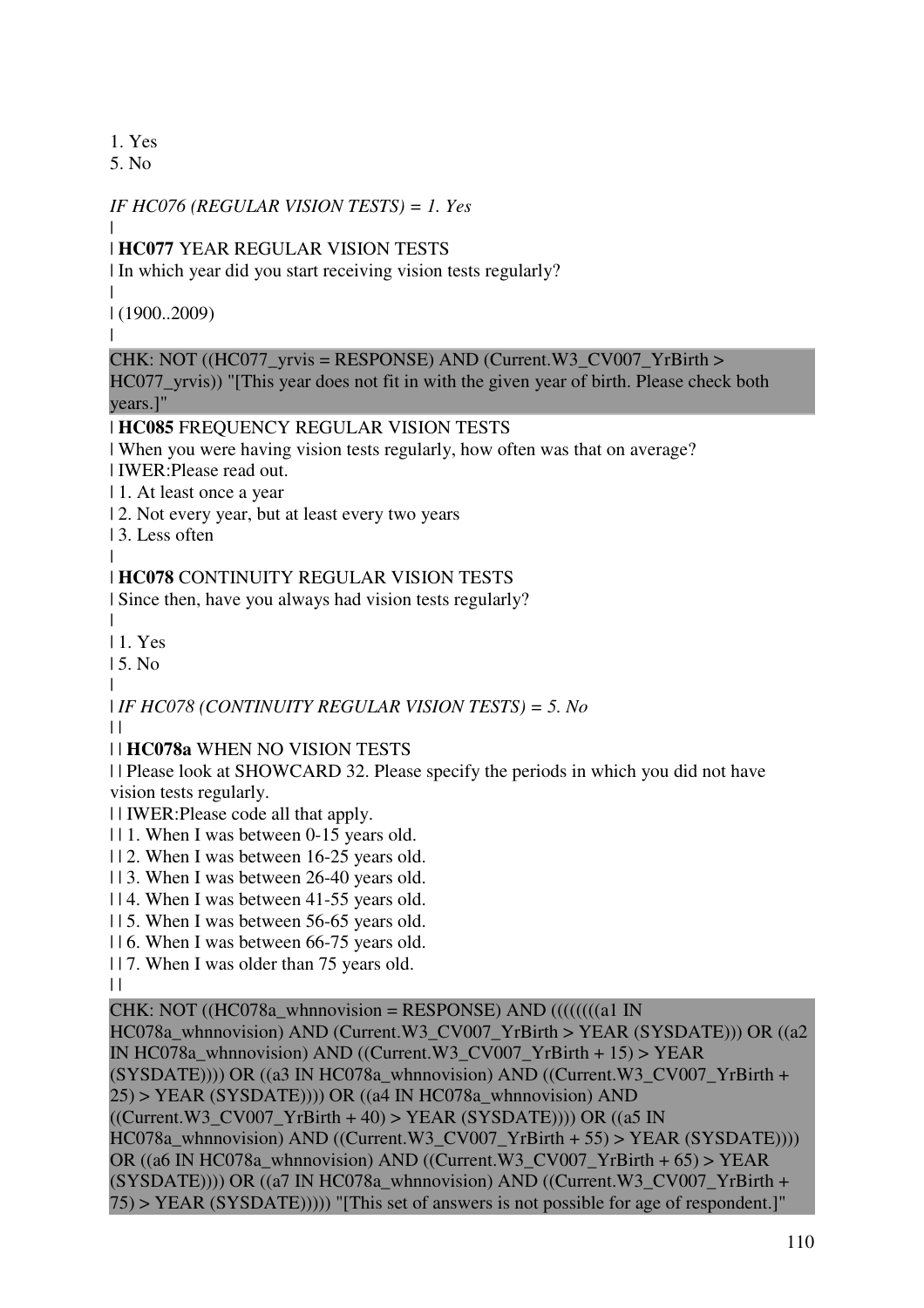| *ENDIF* |

*ENDIF*

## *IF HC076 (REGULAR VISION TESTS) = 5. No OR HC078 (CONTINUITY REGULAR VISION TESTS) = 5. No*

|

## | **HC086** REASONS FOR NO REGULAR VISION TESTS

| Please look at SHOWCARD 31. What are the reasons you [have never had/stopped having] vision tests regularly?

| IWER:Please code all that apply.

- | 1. Not affordable
- | 2. Not covered by health insurance
- | 3. Did not have health insurance
- | 4. Time constraints
- | 5. Not enough information about this type of care
- | 6. Not usual to get this type of care
- | 7. No place to receive this type of care close to home
- | 8. Not considered to be necessary

| 97. Other reasons

|

*ENDIF*

# **HC088** CHANGES IN BEHAVIOR

Please look at SHOWCARD 33. During your life, have you ever engaged in any of the following activities for at least a year to improve your health?

IWER:Please only consider behaviour lasting for at least one year.Code all that apply.

- 1. Increased your physical activity
- 2. Changed your diet
- 3. Stopped smoking
- 4. Reduced your alcohol consumption
- 96. None of these

*IF NOT 96. None of these IN HC088(CHANGES IN BEHAVIOR)*

| | *IF 1. Increased your physical activity IN HC088(CHANGES IN BEHAVIOR)*

 $\|$ 

| | **HC089** START OF BEHAVIOUR CHANGE

| | Please look at SHOWCARD 32. Please specify the periods in which you [increased your physical activity/changed your diet/stopped smoking/reduced your

| | alcohol consumption].

| | IWER:Please code all that apply.

- | | 1. When I was between 0-15 years old.
- | | 2. When I was between 16-25 years old.
- | | 3. When I was between 26-40 years old.
- | | 4. When I was between 41-55 years old.
- | | 5. When I was between 56-65 years old.
- | | 6. When I was between 66-75 years old.
- | | 7. When I was older than 75 years old.

 $| |$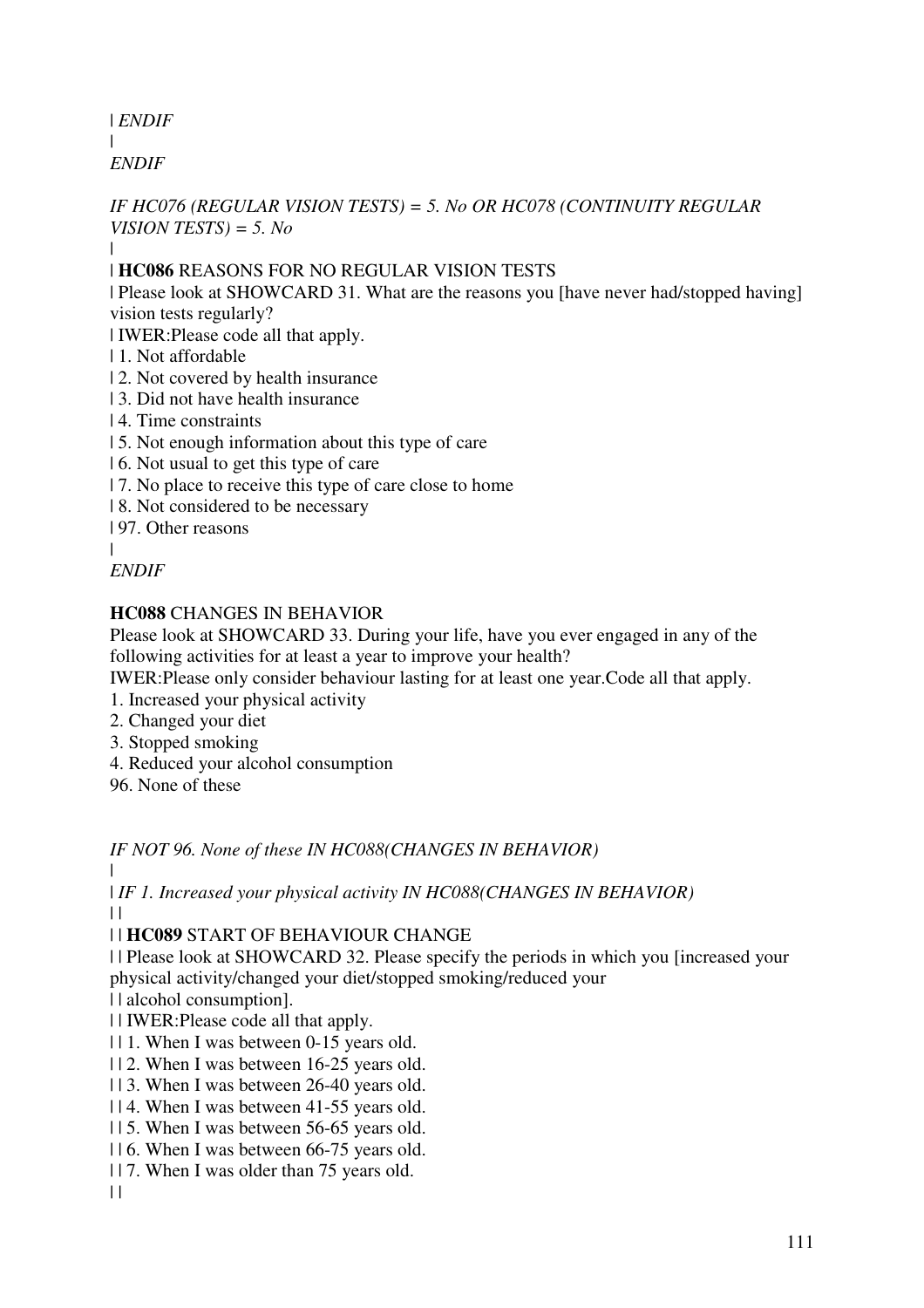CHK: NOT ((HC089\_bhavstrt = RESPONSE) AND ((((((((a1 IN HC089\_bhavstrt) AND (Current.W3\_CV007\_YrBirth > YEAR (SYSDATE))) OR ((a2 IN HC089\_bhavstrt) AND  $((Current.W3CV007YrBirth + 15) > YEAR (SYSDATE))) OR ((a3 IN HC089\:bhavstrt)$ AND ((Current.W3\_CV007\_YrBirth + 25) > YEAR (SYSDATE)))) OR ((a4 IN HC089\_bhavstrt) AND ((Current.W3\_CV007\_YrBirth + 40) > YEAR (SYSDATE)))) OR  $((a5 \text{ IN HCO89\_b}havstr) \text{ AND } ((Current.W3_CVO07_YrBirth + 55) > YEAR (SYSDATE))))$ OR ((a6 IN HC089 bhavstrt) AND ((Current.W3\_CV007\_YrBirth + 65) > YEAR  $(SYSDATE))$ ) OR  $((a7 \text{ IN HC089\_bhavstrt})$  AND  $((Current.W3CV007YrBirth + 75)$  > YEAR (SYSDATE))))) "[This set of answers is not possible for age of respondent.]"

## | *ENDIF*

| | *IF 2. Changed your diet IN HC088(CHANGES IN BEHAVIOR)*

 $\|$ 

CHK: NOT ((HC089\_bhavstrt = RESPONSE) AND (((((((((a1 IN HC089\_bhavstrt) AND) (Current.W3\_CV007\_YrBirth > YEAR (SYSDATE))) OR ((a2 IN HC089\_bhavstrt) AND  $((Current.W3_CVO07_YrBirth + 15) > YEAR (SYSDATE))) OR ((a3 IN HC089_bhavstr)$ AND ((Current.W3\_CV007\_YrBirth + 25) > YEAR (SYSDATE)))) OR ((a4 IN HC089\_bhavstrt) AND ((Current.W3\_CV007\_YrBirth + 40) > YEAR (SYSDATE)))) OR  $((a5 \text{ IN HC089 bhavstr)$  AND  $((Current.W3CV007YrBirth + 55) > YEAR (SYSDATE))))$ OR ((a6 IN HC089\_bhavstrt) AND ((Current.W3\_CV007\_YrBirth + 65) > YEAR  $(SYSDATA(E)))) OR ((a7 IN HC089_bhavstr) AND ((Current.W3_CVO07_YrBirth + 75) >$ YEAR (SYSDATE))))) "[This set of answers is not possible for age of respondent.]"

# | *ENDIF*

| | *IF 3. Stopped smoking IN HC088(CHANGES IN BEHAVIOR)*

 $\vert \vert$ 

CHK: NOT ((HC089\_bhavstrt = RESPONSE) AND ((((((((a1 IN HC089\_bhavstrt) AND (Current.W3\_CV007\_YrBirth > YEAR (SYSDATE))) OR ((a2 IN HC089\_bhavstrt) AND  $((Current.W3_CVO07_YrBirth + 15) > YEAR (SYSDATE))) OR ((a3 IN HC089_bhavstr)$ AND ((Current.W3\_CV007\_YrBirth + 25) > YEAR (SYSDATE)))) OR ((a4 IN HC089\_bhavstrt) AND ((Current.W3\_CV007\_YrBirth + 40) > YEAR (SYSDATE)))) OR  $((a5 \text{ IN HCO89\_b}havstr) \text{ AND } ((Current.W3_CVO07_YrBirth + 55) > YEAR (SYSDATE))))$ OR ((a6 IN HC089\_bhavstrt) AND ((Current.W3\_CV007\_YrBirth + 65) > YEAR  $(SYSDATE))$ ) OR  $((a7 \text{ IN HC089\_bhaust})$  AND  $((Current.W3CV007YrBith + 75) >$ YEAR (SYSDATE))))) "[This set of answers is not possible for age of respondent.]"

#### | *ENDIF* |

| *IF 4. Reduced your alcohol consumption IN HC088(CHANGES IN BEHAVIOR)*  $\Box$ 

CHK: NOT ((HC089\_bhavstrt = RESPONSE) AND ((((((((a1 IN HC089\_bhavstrt) AND (Current.W3\_CV007\_YrBirth > YEAR (SYSDATE))) OR ((a2 IN HC089\_bhavstrt) AND  $((Current.W3_CVO07_YrBirth + 15) > YEAR (SYSDATE))) OR ((a3 IN HC089_bhavstr)$ AND ((Current.W3\_CV007\_YrBirth + 25) > YEAR (SYSDATE)))) OR ((a4 IN HC089\_bhavstrt) AND ((Current.W3\_CV007\_YrBirth + 40) > YEAR (SYSDATE)))) OR  $((a5 \text{ IN HC089 bhavstr})$  AND  $((Current.W3CV007YrBirth + 55)$  > YEAR (SYSDATE)))) OR ((a6 IN HC089\_bhavstrt) AND ((Current.W3\_CV007\_YrBirth + 65) > YEAR  $(SYSDATA(E)))) OR ((a7 IN HC089 bhaust) AND ((Current.W3 CV007 YrBirth + 75) >$ YEAR (SYSDATE))))) "[This set of answers is not possible for age of respondent.]"

| *ENDIF* |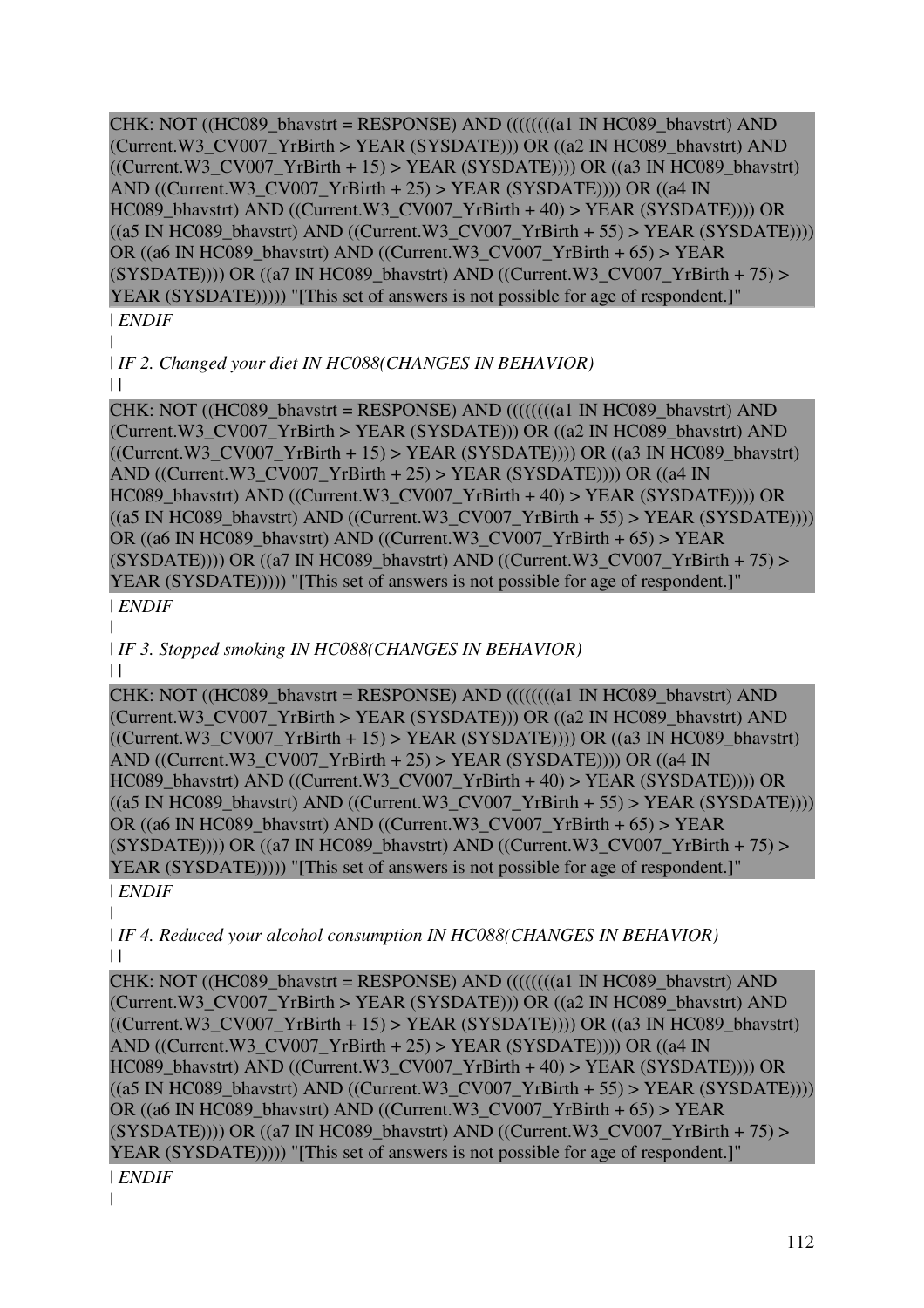*ENDIF*

## **HC097** END OF HEALTH CARE SECTION

IWER:This is the end of the health care module. Press 1 and <ENTER> to continue. 1. Continue

*IF Sec\_ST.ST001a\_Proxy <> a3* | | **HC098** PROXY CHECK | | IWER:Please check. Who answered the questions in this section? | 1. Respondent only | 2. Respondent and proxy | 3. Proxy only | *ENDIF* **GL001** INTRODUCTION TO GENERAL LIFE QUESTIONS I now have some general questions about certain periods in your life. IWER:Press 1 and <ENTER> to continue.

1. Continue

*IF Sec\_ST.ST001a\_Proxy <> a3* | | **GL002** PERIOD OF HAPPINESS | Looking back on your life, was there a distinct period during which you were happier than during the rest of your life? | | 1. Yes | 5. No | | *IF GL002 (PERIOD OF HAPPINESS) = 1. Yes*  $\|$ | | **GL003** WHEN HAPPINESS PERIOD STARTED | | When did this period of happiness start?  $\|$ | | (1900..2009)  $\|$ CHK: NOT  $((GL003 \text{ StartHappy} = RESPONSE)$  AND  $(Current.W3 \text{ CVO07} YrBirth >$ GL003 StartHappy)) "[This year does not fit in with the given year of birth. Please check both years.]" | | **GL004** WHEN HAPPINESS PERIOD STOPPED | | When did this period stop? | | IWER:Please code 9997 if this period is still ongoing | | (1900..9997)  $\|$ CHK: NOT ((GL004 StopHappy = RESPONSE) AND (Current.W3 CV007 YrBirth  $>$ GL004 StopHappy)) "[This year does not fit in with the given year of birth. Please check

both years.]"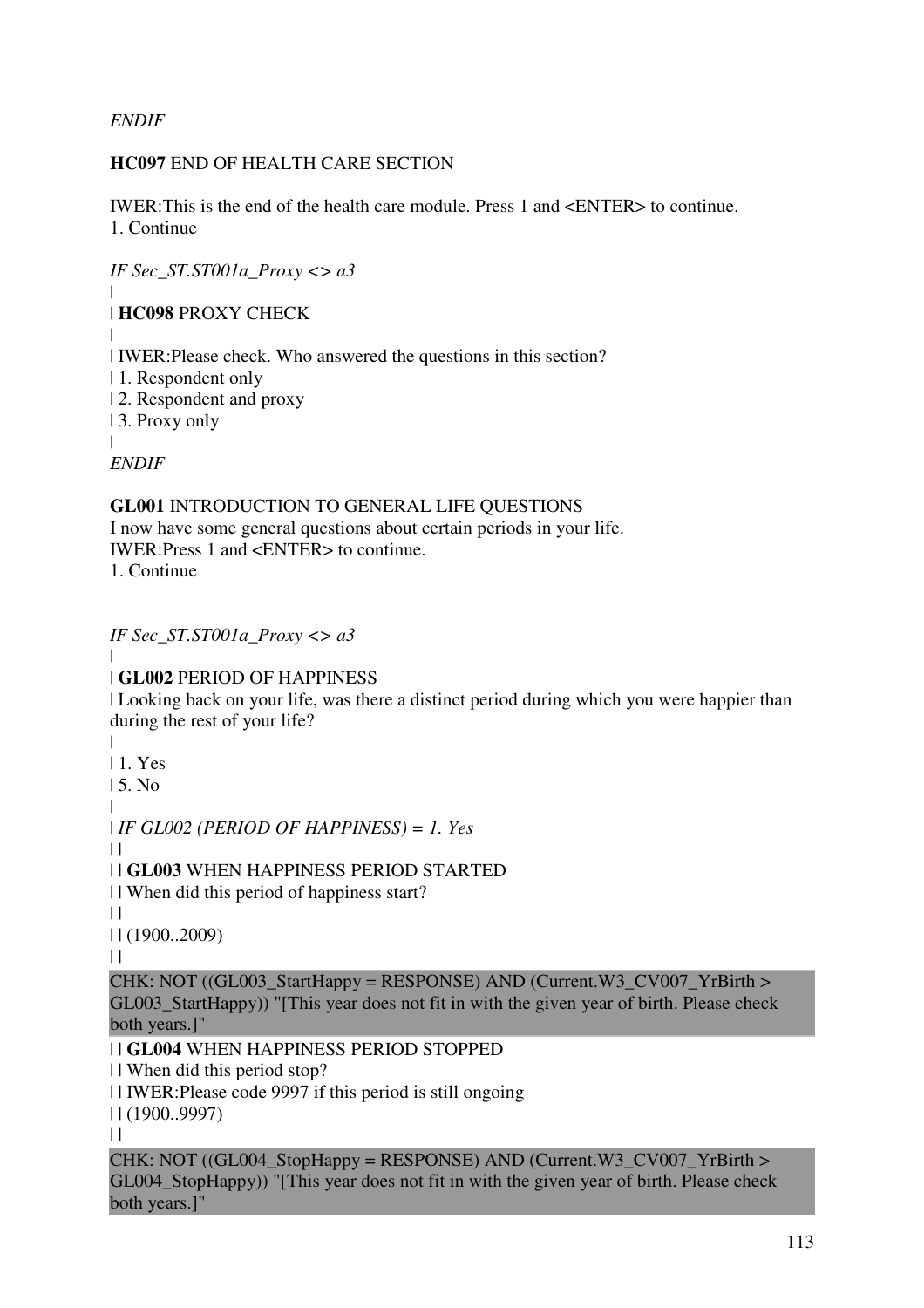CHK: NOT (((GL003\_StartHappy = RESPONSE) AND (GL004\_StopHappy = RESPONSE)) AND (GL003\_StartHappy > GL004\_StopHappy)) "[This year does not fit in with the given year of birth. Please check both years.]"

| *ENDIF*

#### | | **GL005** PERIOD OF STRESS

| (Looking back on your life,) was there a distinct period during which you were under more stress compared to the rest of your life?

- | | 1. Yes
- | 5. No
- |

| *IF GL005 (PERIOD OF STRESS) = 1. Yes*

 $\perp$ 

| | **GL006** WHEN STRESS PERIOD STARTED

| | When did this stress period start?

 $\perp$ 

| | (1900..2009)

 $\|$ 

CHK: NOT ((GL006 StartStress = RESPONSE) AND (Current.W3 CV007 YrBirth > GL006\_StartStress)) "[This year does not fit in with the given year of birth. Please check both years.]"

| | **GL007** WHEN STRESS PERIOD STOPPED

| | When did this period stop?

| | IWER:Please code 9997 if this period is still ongoing

| | (1900..9997)

 $\|$ 

CHK: NOT ((GL007 StopStress = RESPONSE) AND (Current.W3 CV007 YrBirth > GL007\_StopStress)) "[This year does not fit in with the given year of birth. Please check both years.]"

CHK: NOT (((GL006\_StartStress = RESPONSE) AND (GL007\_StopStress = RESPONSE)) AND (GL006 StartStress > GL007 StopStress)) "[This year does not fit in with the given year of birth. Please check both years.]"

| *ENDIF*

|

*ENDIF*

## **GL008** PERIOD OF POOR HEALTH

(Looking back on your life,) was there a distinct period during which your health was poor compared to the rest of your life?

1. Yes

5. No

|

*IF GL008 (PERIOD OF POOR HEALTH) = 1. Yes*

| | **GL009** WHEN POOR HEALTH PERIOD STARTED

| When did this period of poor health start?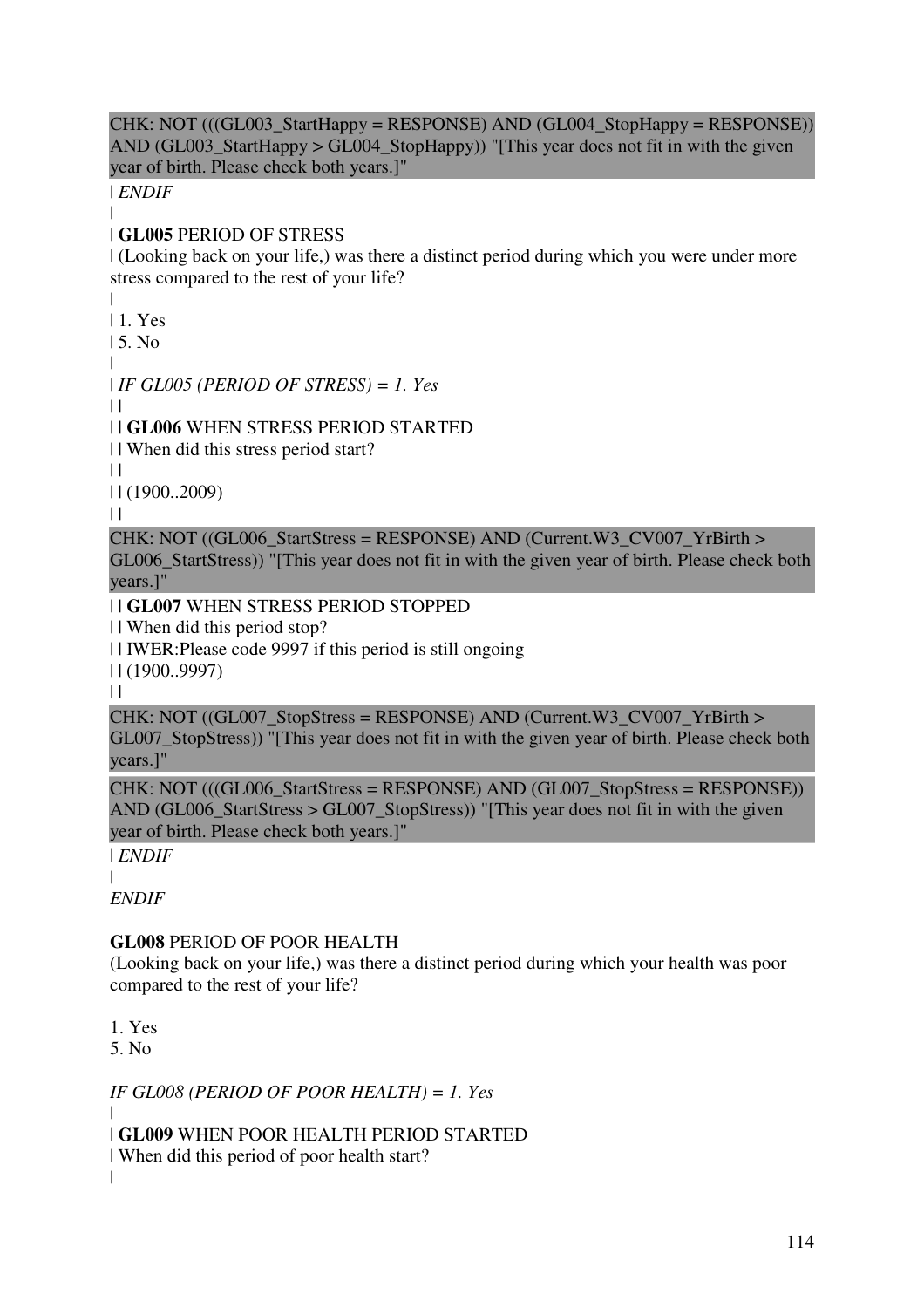## | (1900..2009)

 $\blacksquare$ 

CHK: NOT ((GL009\_StartSick = RESPONSE) AND (Current.W3\_CV007\_YrBirth > GL009\_StartSick)) "[This year does not fit in with the given year of birth. Please check both years.]"

| **GL010** WHEN POOR HEALTH PERIOD STOPPED

| When did this period stop?

| IWER:Please code 9997 if this period is still ongoing

| (1900..9997)

|

CHK: NOT  $((GL010 \text{ StopSick} = RESPONSE)$  AND  $(Current.W3 \text{ CVO07} YrBirth >$ GL010 StopSick)) "[This year does not fit in with the given year of birth. Please check both years.]"

 $CHK: NOT ((GLO09-StartSick = RESPONSE) AND (GLO10-StopSick = RESPONSE))$ AND (GL009 StartSick  $>$  GL010 StopSick)) "[This year does not fit in with the given year of birth. Please check both years.]"

*ENDIF*

**GL011** PERIOD OF FINANCIAL HARDSHIP

(Looking back on your life,) was there a distinct period of financial hardship?

1. Yes

5. No

## *IF GL011 (PERIOD OF FINANCIAL HARDSHIP) = 1. Yes*

| | **GL012** WHEN FINANCIAL HARDSHIP PERIOD STARTED

| When did this period of financial hardship start?

| | (1900..2009)

CHK: NOT ((GL012\_StartMoney = RESPONSE) AND (Current.W3\_CV007\_YrBirth > GL012 StartMoney)) "[This year does not fit in with the given year of birth. Please check both years.]"

## | **GL013** WHEN FINANCIAL HARDSHIP PERIOD STOPPED

| When did this period stop?

| IWER:Please code 9997 if this period is still ongoing

| (1900..9997)

|

|

CHK: NOT ((GL013\_StopMoney = RESPONSE) AND (Current.W3\_CV007\_YrBirth > GL013\_StopMoney)) "[This year does not fit in with the given year of birth. Please check both years.]"

 $CHK: NOT$  (((GL012 StartMoney = RESPONSE) AND (GL013 StopMoney = RESPONSE)) AND (GL012 StartMoney > GL013 StopMoney)) "[This year does not fit in with the given year of birth. Please check both years.]"

*ENDIF*

### **GL014** PERIOD OF HUNGER

(Looking back on your life,) was there a period during which you suffered from hunger?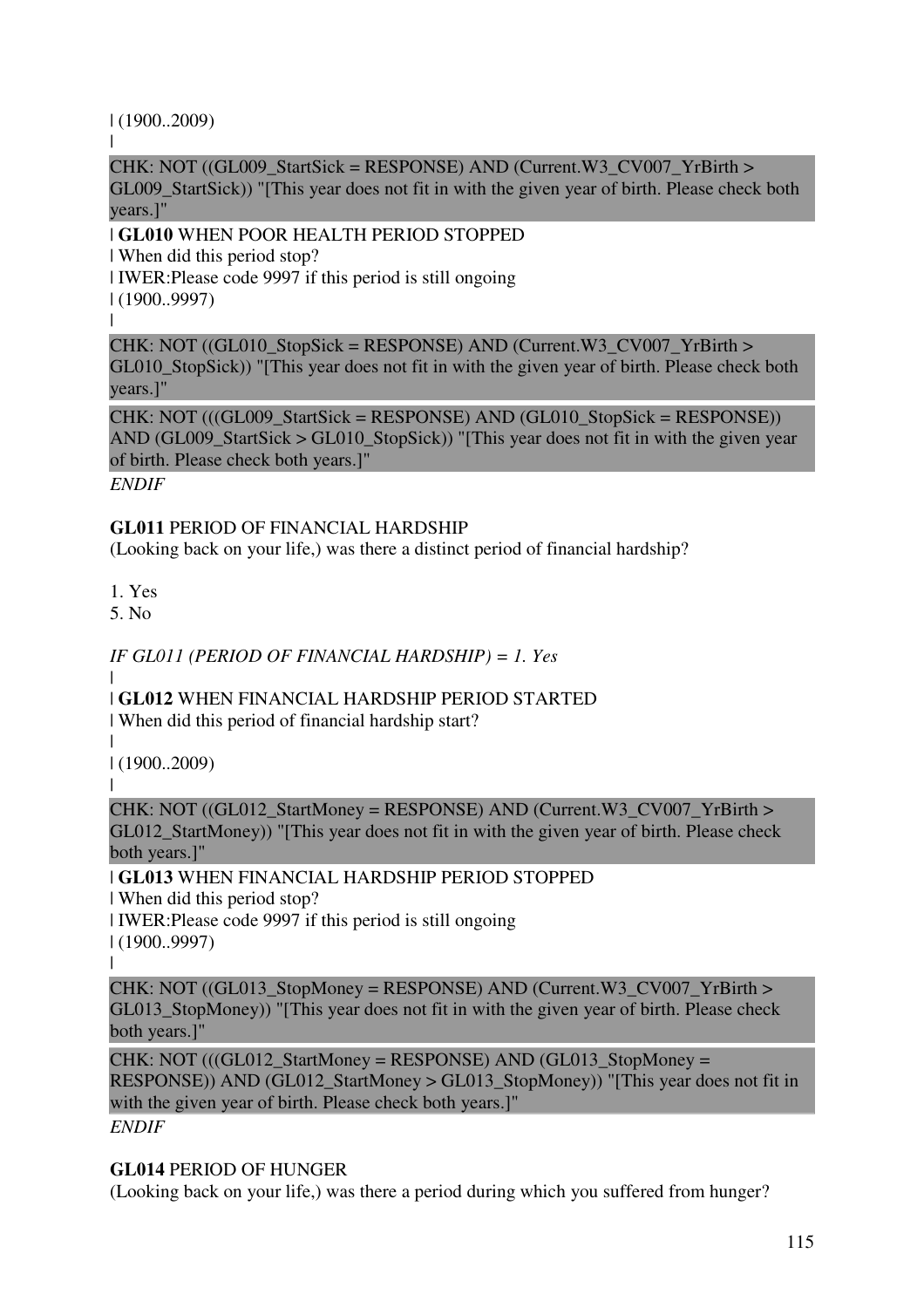1. Yes

5. No

## *IF GL014 (PERIOD OF HUNGER) = 1. Yes*

#### | | **GL015** WHEN HUNGER PERIOD STARTED

| When did this period of hunger start?

| | (1900..2009)

|

# CHK: NOT ((GL015\_StartHunger = RESPONSE) AND (Current.W3\_CV007\_YrBirth >

GL015\_StartHunger)) "[This year does not fit in with the given year of birth. Please check both years.]"

| **GL016** WHEN HUNGER PERIOD STOPPED | When did this period stop? | IWER:Please code 9997 if this period is still ongoing | (1900..9997)

|

CHK: NOT ((GL016 StopHunger = RESPONSE) AND (Current.W3 CV007 YrBirth > GL016\_StopHunger)) "[This year does not fit in with the given year of birth. Please check both years.]"

 $CHK: NOT$  (((GL015 StartHunger = RESPONSE) AND (GL016 StopHunger = RESPONSE)) AND (GL015\_StartHunger > GL016\_StopHunger)) "[This year does not fit in with the given year of birth. Please check both years.]"

*ENDIF*

## **GL022** DISCRIMINATED AGAINST

There are times, in which people are persecuted or discriminated against, for example because of their political beliefs, religion, nationality,

ethnicity, sexual orientation or their background. People may also be persecuted or discriminated against because of the political beliefs or the

religion of their close relatives.Have you ever been the victim of such persecution or discrimination?

IWER:"Background" includes such things as class background, family origin, etc

1. Yes

5. No

## *IF GL022 (DISCRIMINATED AGAINST) = 1. Yes*

|

## | **GL023** MAIN REASON OF PERSECUTION

| What was the main reason you were persecuted or discriminated against?

| IWER:Please read out. Code only one.

- | 1. Your political beliefs
- | 2. Your religion
- | 3. Your ethnicity or nationality
- | 4. Your sexual orientation
- | 5. Your background
- | 6. Political beliefs or religion of your close relatives
- | 97. SPONTANEOUS only: Other reasons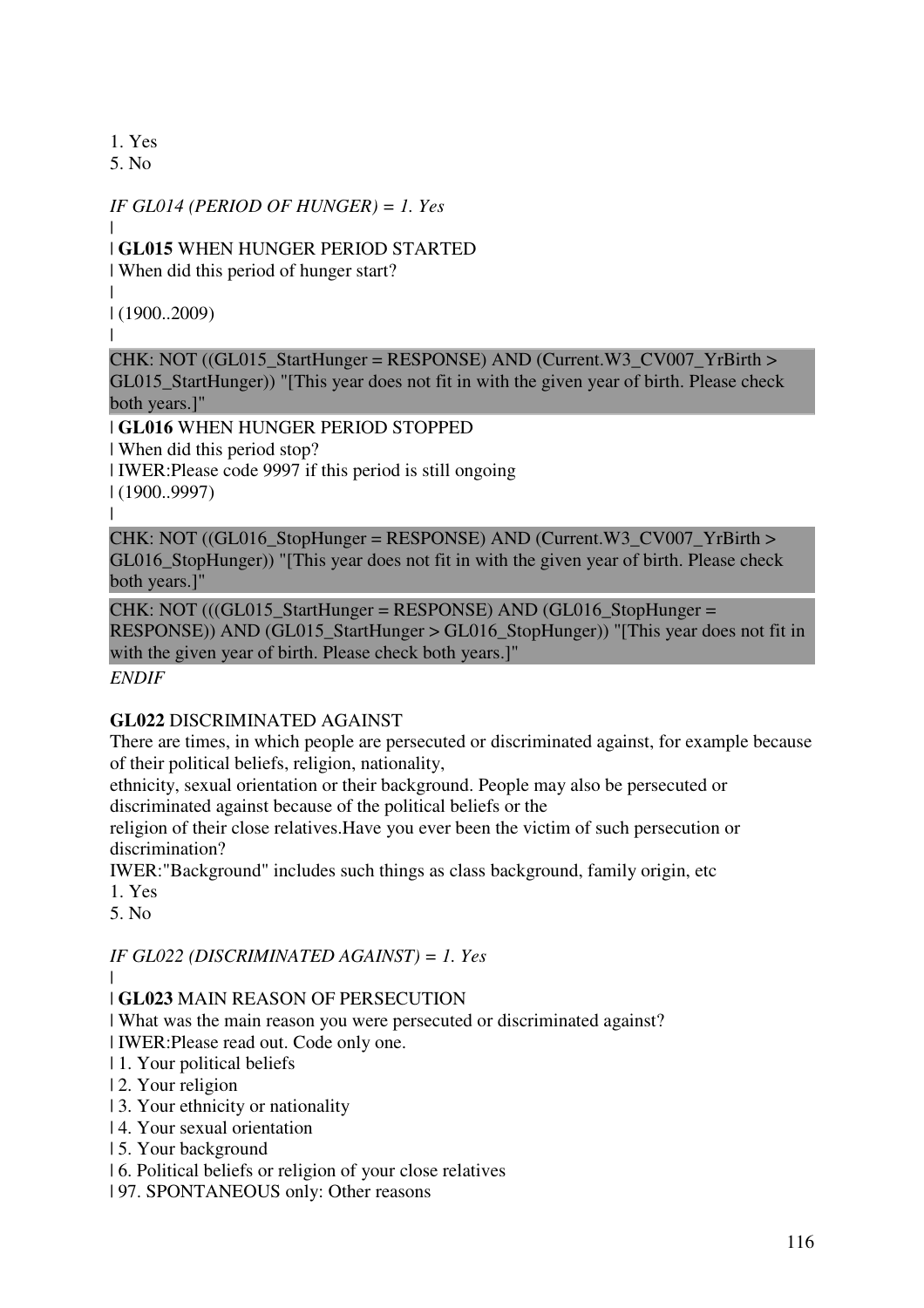| | *IF GL023 (MAIN REASON OF PERSECUTION) = 97. SPONTANEOUS only: Other reasons*  $\perp$ | | **GL023a** OTHER REASON OF PERSECUTION | | For what other reason were you persecuted or discriminated against?  $| |$ | | \_\_\_\_\_\_\_\_\_\_\_  $\perp$ | *ENDIF* | | **GL024** Forced to stop working | Did persecution or discrimination because of [your political beliefs/your religion/your ethnicity/your sexual orientation/your background/political | beliefs or religion of your close relatives/{other reason}] ever force you to stop working in a job? | | 1. Yes | 5. No | | *IF GL024 (FORCED TO STOP WORKING) = 1. Yes*  $\perp$ | | *IF Sec\_RE.RE046\_NumberOfJobs > 0*  $\Box$ | | | **GL025** STOPPED JOBS BECAUSE OF PERSECUTION | | | In which jobs was that?  $\Box$ | | | {Titles of jobs}  $| 11$ | | *ENDIF*  $\perp$ | *ENDIF* | | **GL026** EXPERIENCES IN JOB | As a consequence of persecution or discrimination because of [your political beliefs/your religion/your ethnicity/your sexual orientation/your | background/political beliefs or religion of your close relatives/{other reason}], did you ever experience any of the following during your working | life? | IWER:Please read out. Code all that apply. | 1. Denied promotions | 2. Assignment to a task with fewer responsibilities | 3. Working on tasks below your qualifications | 4. Harassment by your boss or colleagues | 5. Pay cuts | 96. None of these | | | *IF 1. Denied promotions IN GL026 (EXPERIENCES IN JOB) OR 2. Assignment to a task with fewer responsibilities IN GL026 (EXPERIENCES IN* 

| *JOB) OR 3. Working on tasks below your qualifications IN GL026 (EXPERIENCES IN JOB)*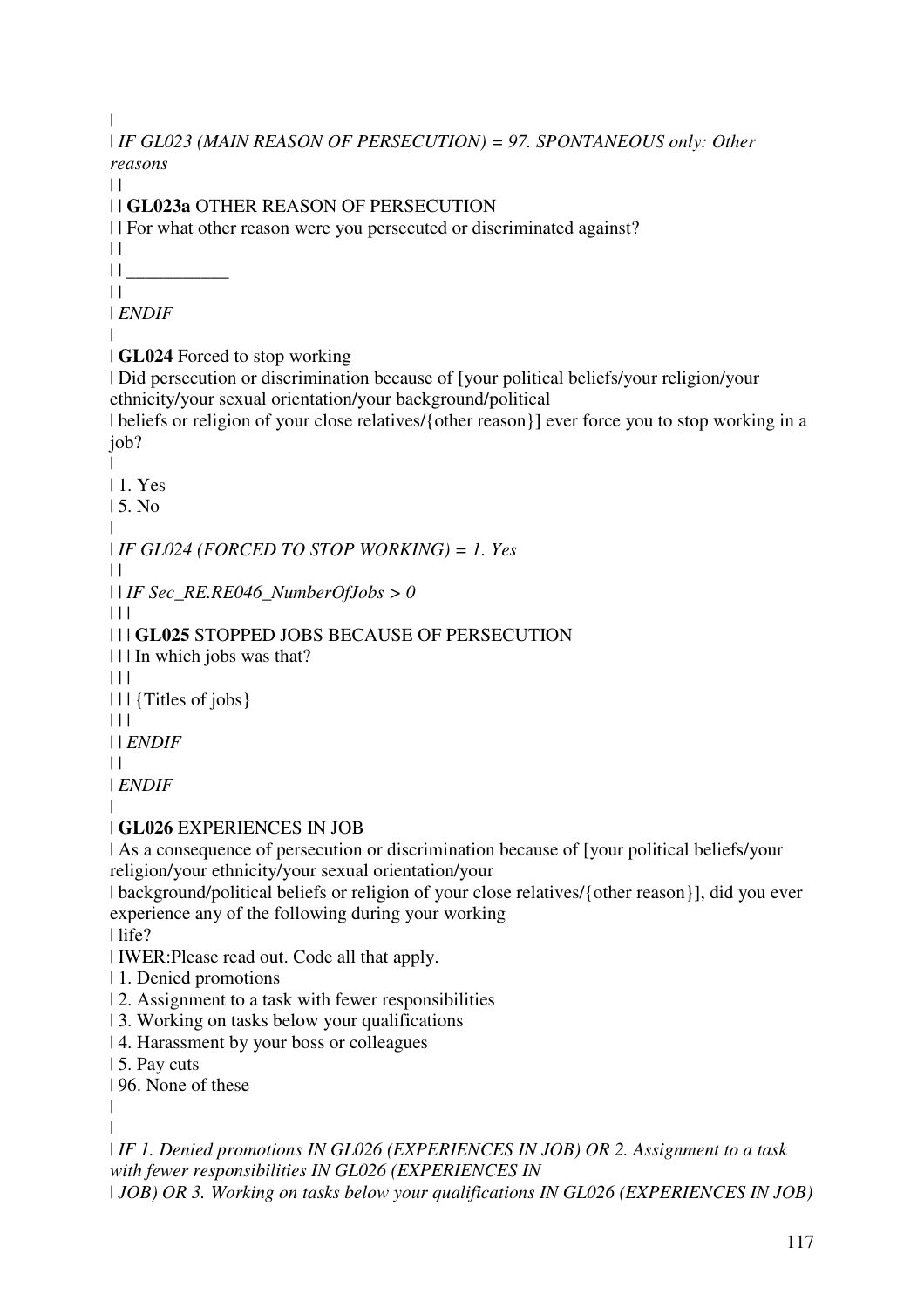```
OR 4. Harassment by your boss or colleagues IN 
| GL026(EXPERIENCES IN JOB)
\|| | IF Sec_RE.RE046_NumberOfJobs > 0
\Box| | | GL027 WHICH JOBS CONSEQUENCE OF PERSECUTION 
| | | In which jobs was that? 
| 11 ||| \cdot || {Titles of jobs}
\Box| | ENDIF
| || ENDIF
| 
| GL028 DIFFICULTIES FINDING A JOB BECAUSE OF REASON FOR PERSECUTION 
| Have you ever had difficulties finding a job adequate to your qualifications because of [your 
political beliefs/your religion/your ethnicity/your 
| sexual orientation/your background/political beliefs or religion of your close relatives/{other 
reason}]? 
| 
| 1. Yes 
| 5. No 
| 
| IF GL028 (DIFFICULTIES FINDING A JOB BECAUSE OF REASON FOR 
PERSECUTION) = 1. Yes
\perp| | GL029 FIRST EXPERIENCE DIFFICULTIES FINDING A JOB 
| | In what year did you first experience these difficulties? 
\begin{array}{c} \hline \end{array}| | (1900..2009) 
\perp| ENDIF
| 
| LOOP cnt:= 1 TO 6
\|| ENDLOOP
| 
| 
| 
| 
| 
| LOOP cnt:= 1 TO 20
\perp| | IF RE010 (SITUATION CHANGED TO) = 14. Forced labour or in jail
\Box| | ELSE
| 11| | | IF RE010 (SITUATION CHANGED TO) = 15. Exiled or banished
| | | | 
| | | ELSE
| | | |
```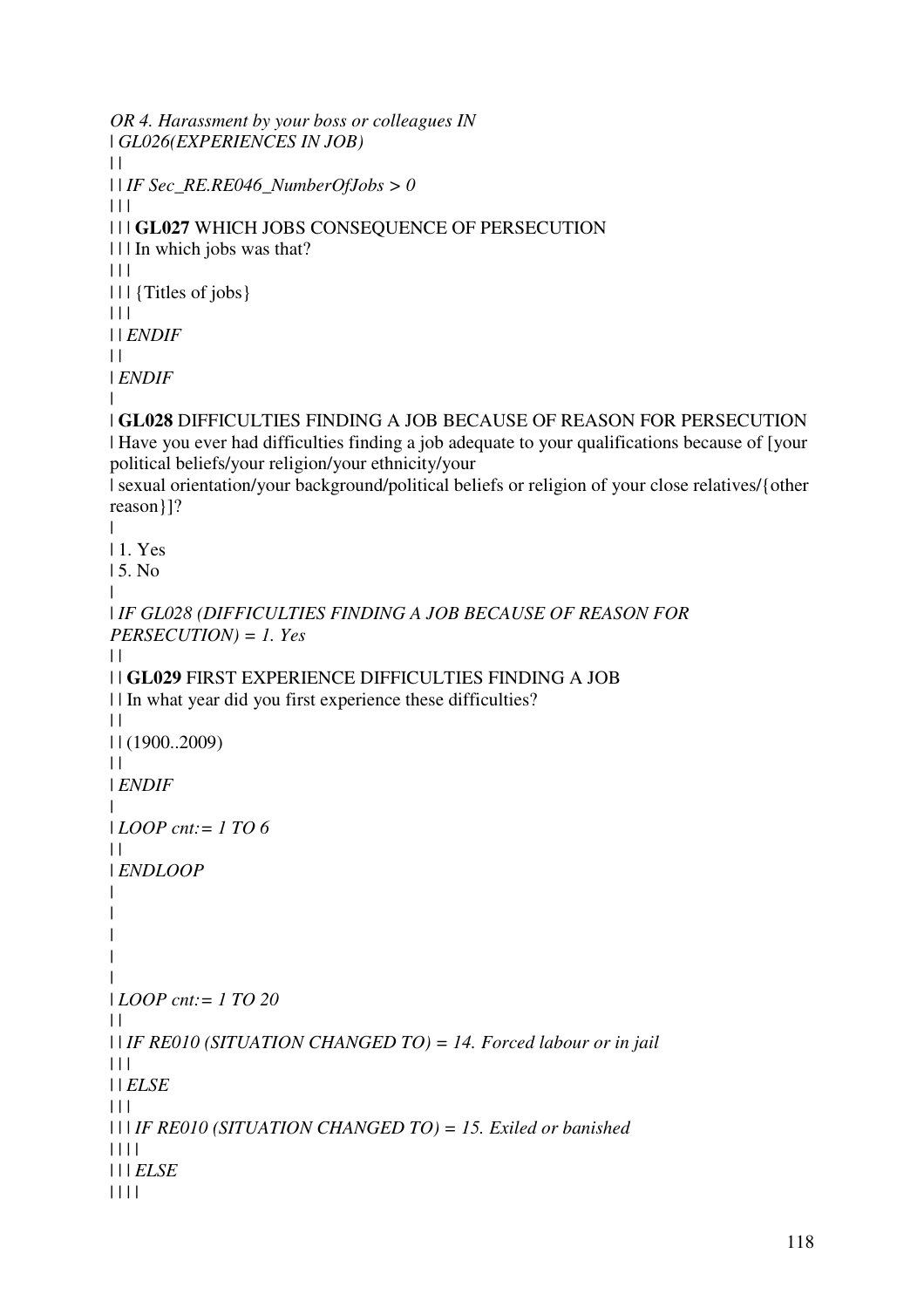```
| | | | IF RE010 (SITUATION CHANGED TO) = 16. Labor camp
| | | | | 
| | | | ELSE
| | | | | 
| | | | | 
| | | | ENDIF
| | | | 
| | | ENDIF
| | | 
| | ENDIF
\perp| ENDLOOP
| 
| LOOP cnt:= 1 TO 6
\perp| | IF EverInCamp[cnt] = 1
| 11| | | GL030 CAMP BECAUSE OF REASON FOR PERSECUTION 
| | | You told us earlier that you [lived in a prison/lived in a prisoner of war camp /lived in 
labor camp/lived in a concentration camp/had to do forced 
| | | labor or were in jail/were exiled or banished]. Was this because of [your political 
beliefs/your religion/your ethnicity/your sexual orientation/your 
| | | background/political beliefs or religion of your close relatives/{other reason}]? 
|| ||| | | 1. Yes 
1115. No| | | 
| | ENDIF
| || ENDLOOP
|
```

```
ENDIF
```
## **GL031** DISPOSSESSED BECAUSE OF REASON FOR PERSECUTION

There may be cases when individuals and their families are dispossessed of their property as a result of war or persecution. Were you or your family

ever dispossessed of any property as a result of war or persecution?

- 1. Yes
- 5. No

*IF GL031 (DISPOSSESSED BECAUSE OF REASON FOR PERSECUTION) = 1. Yes* |

| **GL033** WHEN PROPERTY TAKEN AWAY

| When was the [first time/next time] that your or your family's property was taken away as a result of war or persecution?

| | (1900..2009) | | **GL032** TYPE OF PROPERTY | What type of property was this?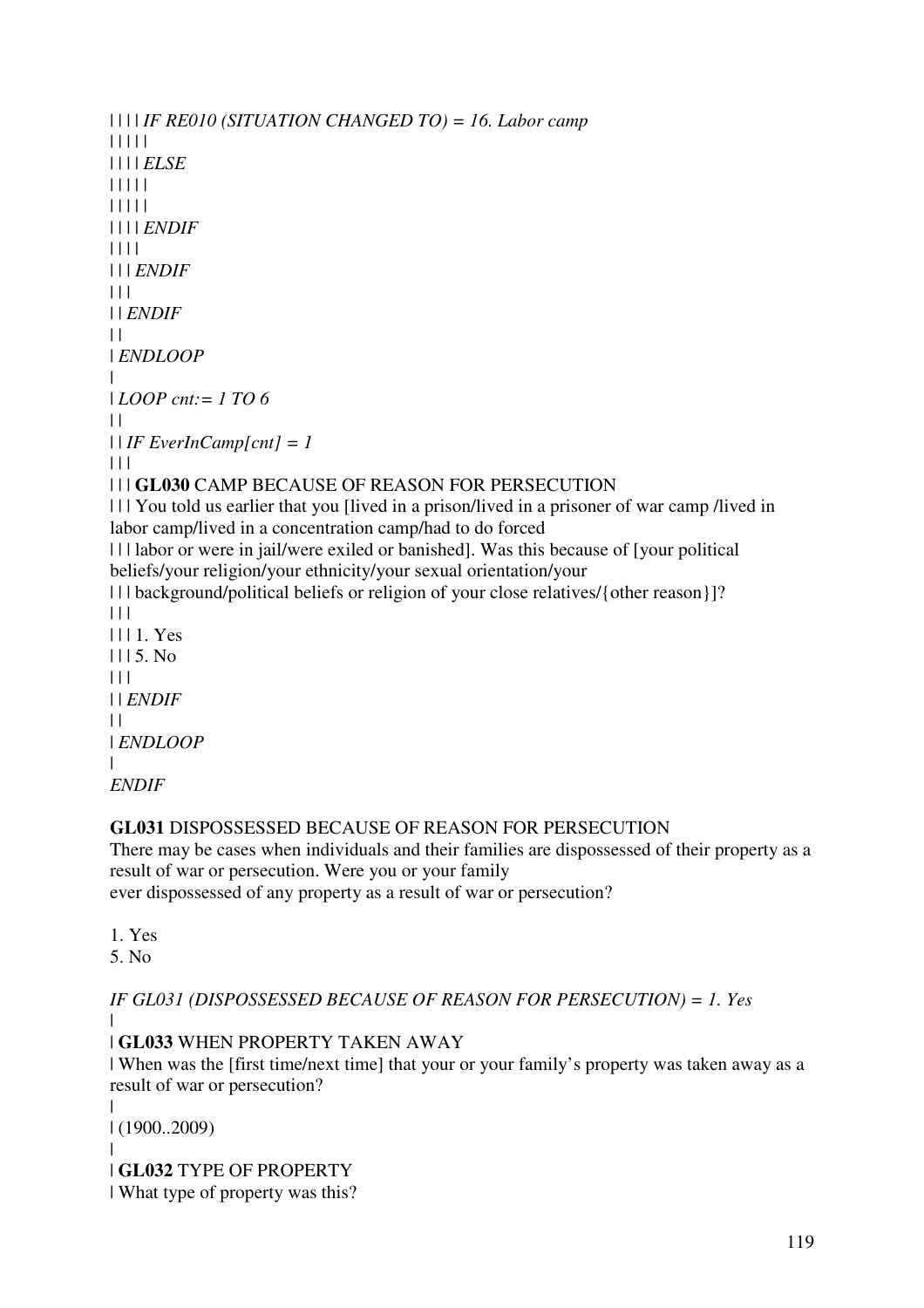| IWER:Please read outCode all that apply. | 1. Businesses or companies | 2. Houses or buildings | 3. Farmland or other land | 4. Flat or apartment | 5. Money or assets | | | **GL034** COMPENSATED | Were you or your family [m]ever[/m] compensated for this dispossession? | IWER:Please read out | 1. Yes, fully | 3. Yes, partially | 5. No | | | **GL035** ANOTHER TIME DISPOSSESSED OF ANY PROPERTY | Was there another time you or your family was dispossessed of any property as a result of war or persecution? | | 1. Yes | 5. No | | *LOOP cnt:= 2 TO 10*  $| |$ | | *IF Dispossessed[cnt - GL035 (ANOTHER TIME DISPOSSESSED OF ANY PROPERTY) = 1. Yes*  $| | | |$ | | | **GL033** WHEN PROPERTY TAKEN AWAY | | | When was the [first time/next time] that your or your family's property was taken away as a result of war or persecution?  $| 11$ | | | (1900..2009)  $| 11$ | | | **GL032** TYPE OF PROPERTY | | | What type of property was this? | | | IWER:Please read outCode all that apply. | | | 1. Businesses or companies | | | 2. Houses or buildings | | | 3. Farmland or other land | | | 4. Flat or apartment | | | 5. Money or assets  $| 11$  $| 11 |$ | | | **GL034** COMPENSATED | | | Were you or your family [m]ever[/m] compensated for this dispossession? | | | IWER:Please read out | | | 1. Yes, fully | | | 3. Yes, partially | | | 5. No  $| 11$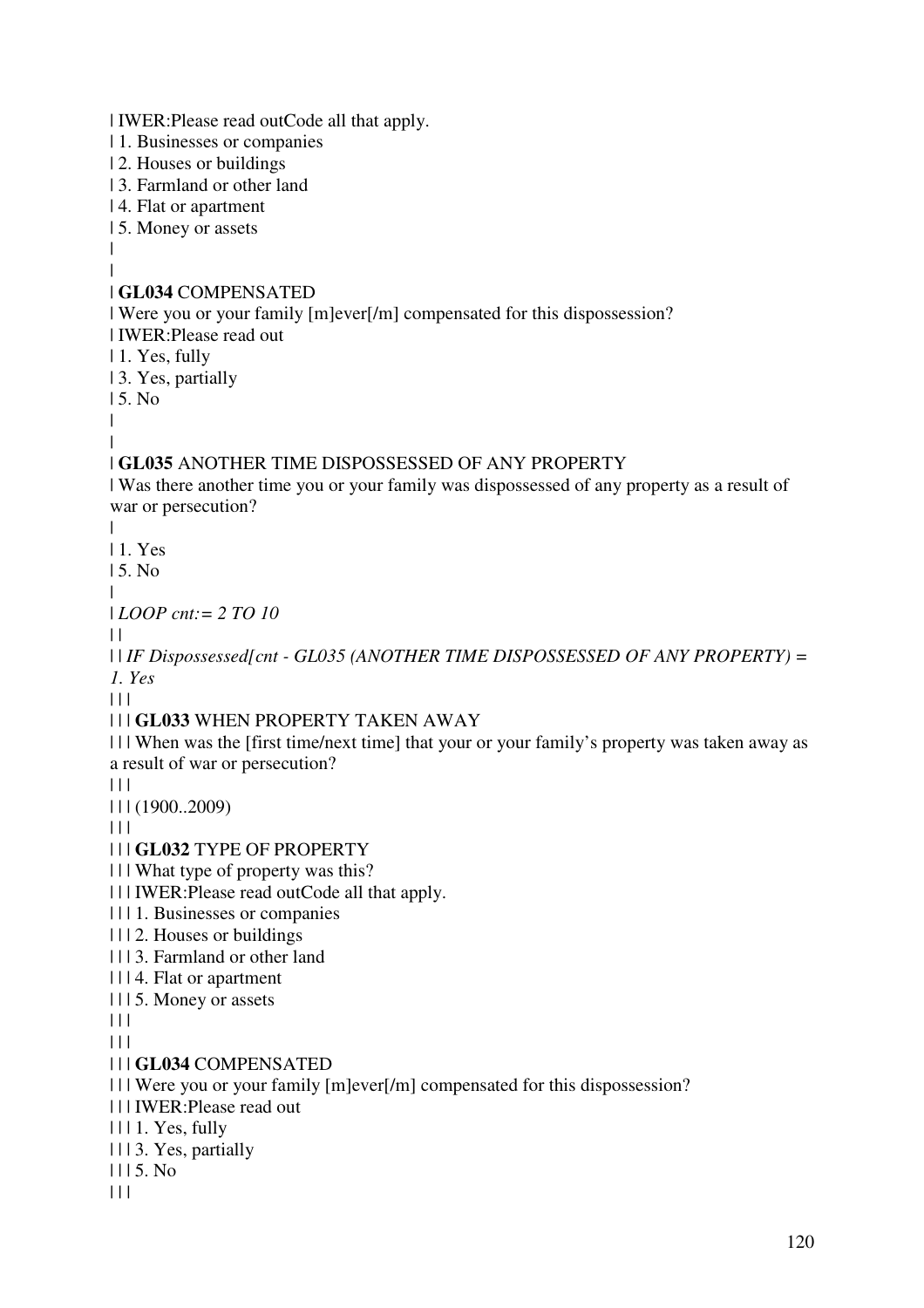$| 11$ 

| | | **GL035** ANOTHER TIME DISPOSSESSED OF ANY PROPERTY

| | | Was there another time you or your family was dispossessed of any property as a result of war or persecution?

 $| 11$ | | | 1. Yes  $1115$ . No.  $| 11 |$ | | *ENDIF*  $\perp$ | *ENDLOOP* |

*ENDIF*

*IF Sec\_ST.ST001a\_Proxy <> a3*

#### | | **GL017** INTRODUCTION TO FINAL QUESTION

| So far we have asked you about some specific areas of your life. We understand that there may be other aspects of your life that are important.

| IWER:Press 1 and <ENTER> to continue.

| 1. Continue

#### | | **GL018** ANYTHING ELSE THAT HAS HAPPENED

| Is there anything else that has happened in your life that you'd like to tell us about?

|

| 1. Yes

| 5. No |

| *IF GL018 (ANYTHING ELSE THAT HAS HAPPENED) = 1. Yes*

 $\perp$ | | **GL019** DETAILS OF WHAT ELSE HAPPENED

 $\perp$ 

| | IWER:Please enter details of event mentioned.Press <Next> or <Alt>-<N> to continue.

 $|| \cdot ||$ 

 $||$ 

| *ENDIF* |

*ENDIF*

*IF Sec\_ST.ST001a\_Proxy <> a3*

| **GL036** PROXY CHECK

|

|

| IWER:Please check. Who answered the questions in this section?

| 1. Respondent only

| 2. Respondent and proxy

| 3. Proxy only

|

*ENDIF*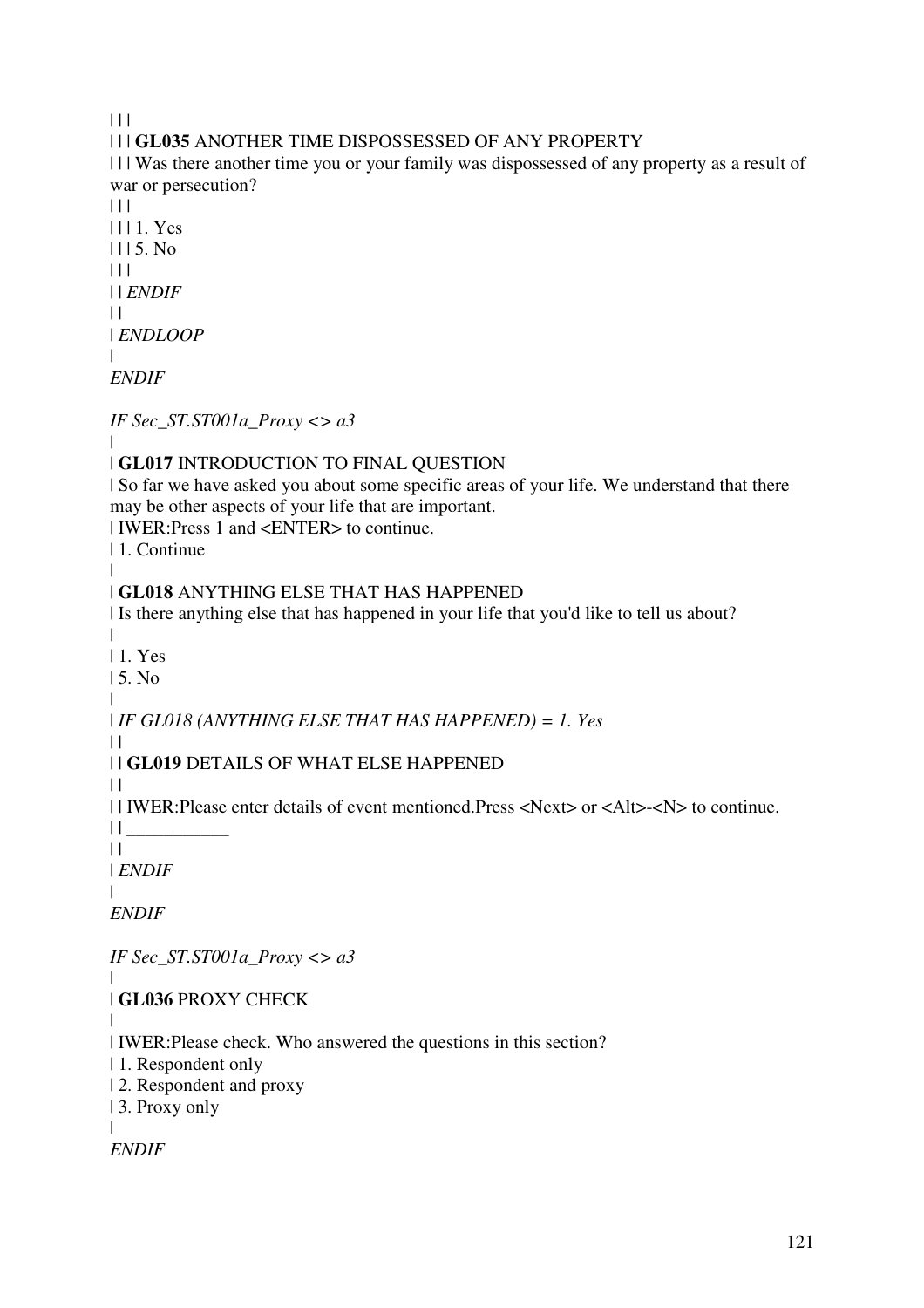## *IF GripstrengthDone = 0*

|

### | **ON001** INTRODUCTION TO WAVE 3 FORWARD QUESTIONS

| As you know, [m]"50+ in Europe"[/m] is a study over multiple periods. Although this interview was very different to the previous ones, we are

| interested in some measures that can connect directly with information we collected earlier.

This is just the measure of your grip strength you may

| remember from the last interview.

| IWER:Press 1 and <ENTER> to continue.

| 1. Continue

|

| *IF Sec\_ST.ST001a\_Proxy <> a3*

| |

## | | **GS001** WILLING TO HAVE HANDGRIP MEASURED

| | Now I would like to assess the strength of your hand in a gripping exercise. I will ask you to squeeze this handle as hard as you can, just for a

| | couple of seconds and then let go. I will take two alternate measurements from your right and your left hand. Would you be willing to have your

| | handgrip measured?

| | IWER:Demonstrate grip strength measure

| | 1. R agrees to take measurement

| | 2. R refuses to take measurement

| | 3. R is unable to take measurement

 $\perp$ 

 $\Box$ 

| | *IF GS001 (WILLING TO HAVE HANDGRIP MEASURED) <> 1. R agrees to take measurement*

| | |

| | | **GS010** WHY NOT COMPLETED GS TEST

 $| | | |$ 

| | | IWER:Why didn't Respondent complete the grip strength test? CODE ALL THAT APPLY

| | | 1. R felt it would not be safe

- | | | 2. IWER felt it would not be safe
- | | | 3. R refused, no reason given
- | | | 4. R tried but was unable to complete test

| | | 5. R did not understand the instructions

| | | 6. R had surgery, injury, swelling, etc. on both hands in past 6 months

| | | 97. Other (Specify)

 $|| ||$ 

 $| 11 |$ 

| | | *IF 97. Other (Specify) IN GS010(WHY NOT COMPLETED GS TEST)*

| | | |

| | | | **GS011** OTHER REASON

| | | |

| | | | IWER:Specify other reason

| | | | \_\_\_\_\_\_\_\_\_\_\_

| | | |

| | | *ENDIF*

 $| 11 |$ 

| | *ENDIF*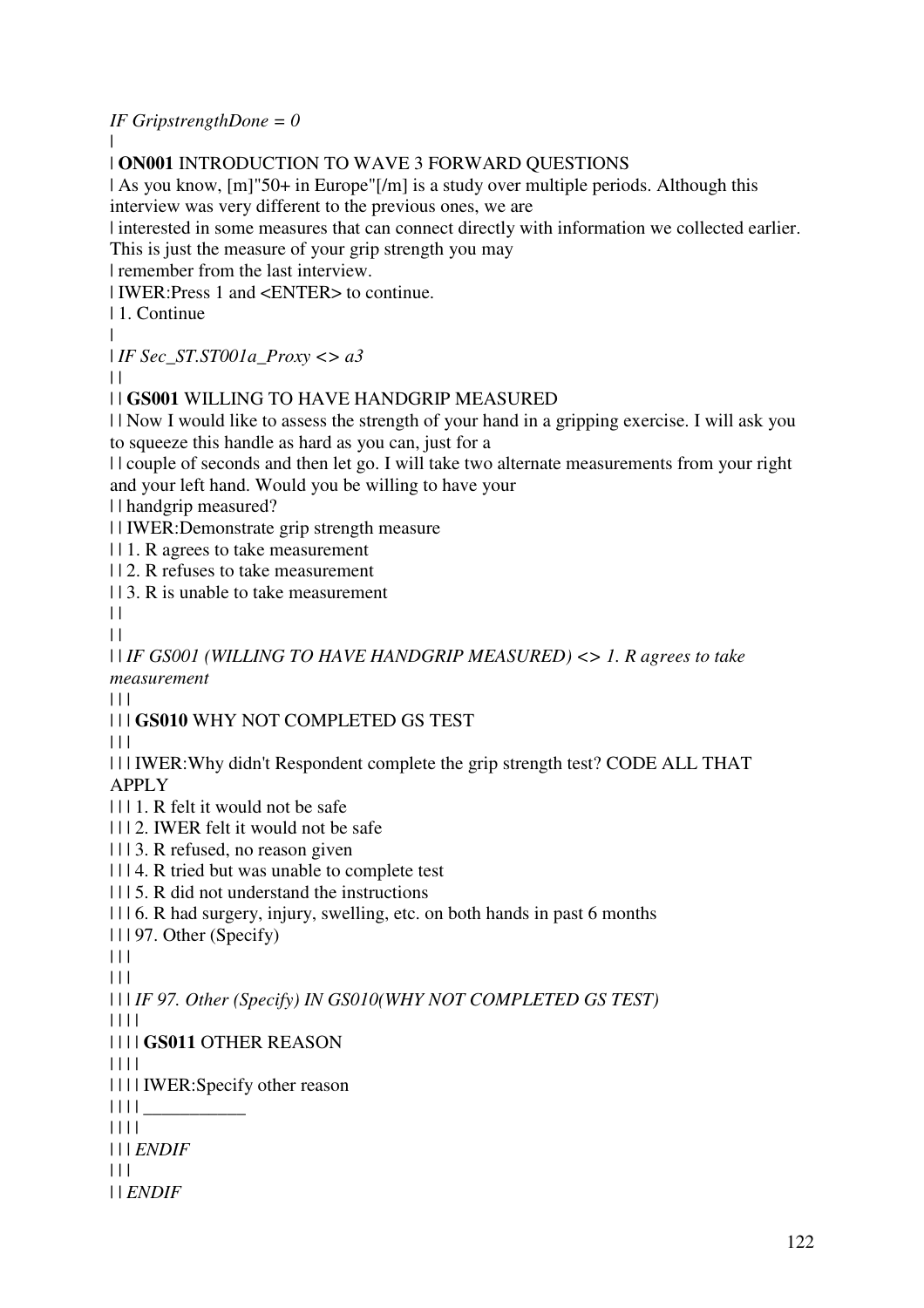$\|$ | | **GS002** RECORD RESPONDENT STATUS  $\|$ | | IWER:Record respondent status | | 1. Respondent has the use of both hands | | 2. Respondent is unable to use right hand | | 3. Respondent is unable to use left hand  $\|$  $\perp$ | | *IF GS001 (WILLING TO HAVE HANDGRIP MEASURED) <> 1. R agrees to take measurement*  $| 11$ | | | **GS003** END OF TEST BECAUSE RESPONDENT IS UNABLE OR NOT WILLING TO DO TEST | | | INTERVIEWER STOP TEST. | | | IWER:No handgrip measurement to be taken | | | 1. Continue  $| 11$ | | *ENDIF*  $\perp$ | | *IF GS001 (WILLING TO HAVE HANDGRIP MEASURED) = 1. R agrees to take measurement*  $\Box$ | | | *IF GS002 (RECORD RESPONDENT STATUS) = 1. Respondent has the use of both hands* | | | | | | | | **GS004** DOMINANT HAND | | | | Which is your dominant hand? | | | | | | | | 1. Right hand | | | | 2. Left hand | | | | | | | | | | | *ENDIF*  $| 11$ | | | **GS005** INTRODUCTION TO TEST  $\Box$ | | | IWER:Position the respondent correctly. Adjust dynomometer to hand size by turning the lever and reset arrow at zero. Explain the procedure once | | | again. Let respondent have a practice with one hand. Use scorecard to record the results and enter results into computer after test is finished. | | | 1. Continue  $| 11$ | | | *IF GS002 (RECORD RESPONDENT STATUS) = 1. Respondent has the use of both hands OR GS002 (RECORD RESPONDENT STATUS) = 2. Respondent* | | | *is unable to use right hand* | | | | | | | | **GS006** FIRST MEASUREMENT, LEFT HAND | | | | LEFT HAND, FIRST MEASUREMENT. | | | | IWER:Enter the results to the nearest integer value.  $|| \t|| \t(0..100)$ | | | |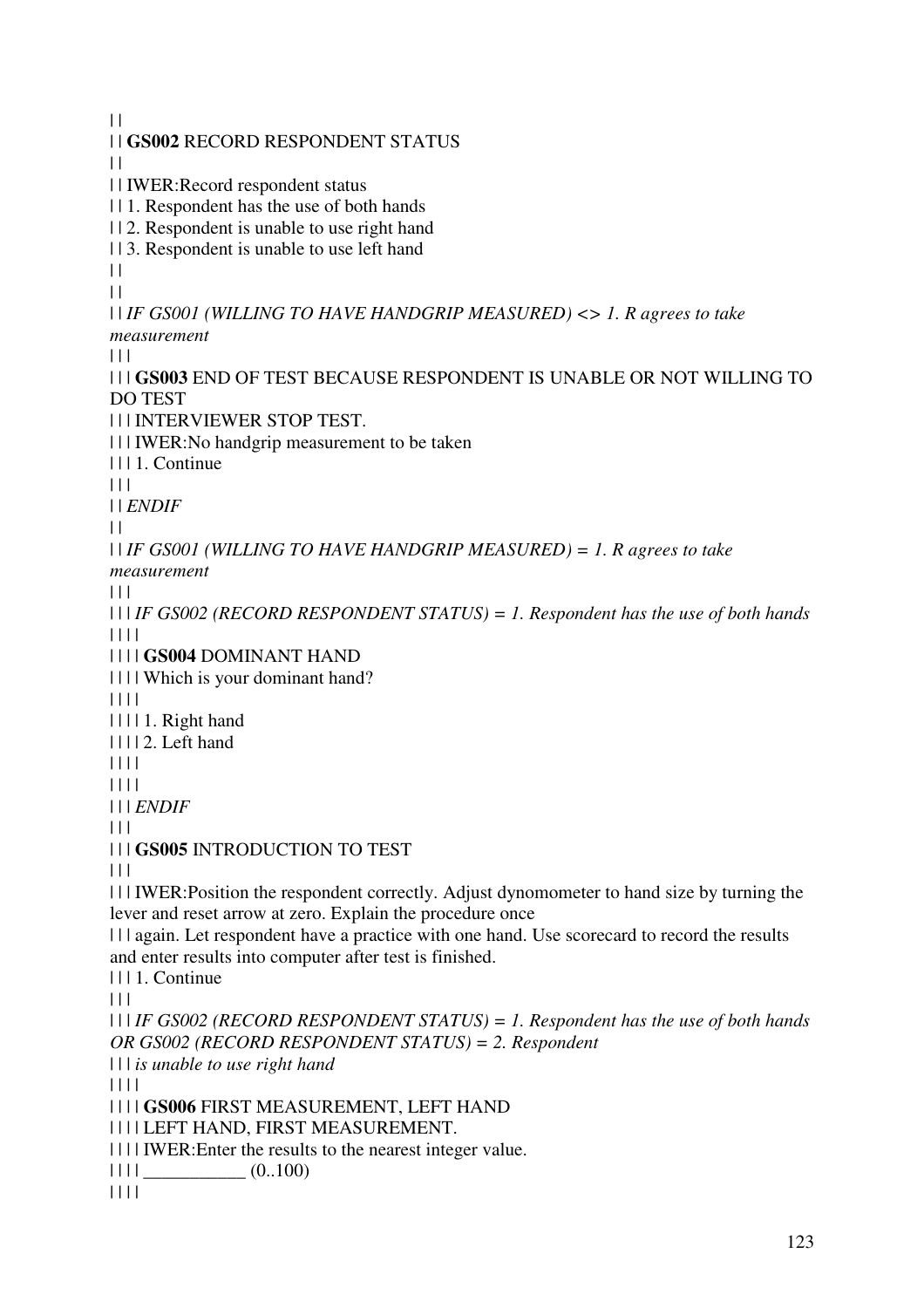### | | | | **GS007** SECOND MEASUREMENT, LEFT HAND

| | | | LEFT HAND, SECOND MEASUREMENT.

| | | | IWER:Enter the results to the nearest integer value.

 $|| 1 ||$   $(0..100)$ 

| | | |

 $CHK: NOT (GSO07\_SecondLHand = RESPONSE) AND (GSO07\_SecondLHand =$  $(GS006\text{ FirstLHand} - 20)$ ) OR  $(GS007\text{ SecondLHand} \geq GS006\text{ FirstLHand} + 20)$ )) "[The difference between the first and second measurement with the left hand is very large: Have you entered the correct numbers?]"

| | | *ENDIF*

 $| 11$ 

| | | *IF GS002 (RECORD RESPONDENT STATUS) = 1. Respondent has the use of both hands OR GS002 (RECORD RESPONDENT STATUS) = 3. Respondent*

| | | *is unable to use left hand*

| | | |

| | | | **GS008** FIRST MEASUREMENT, RIGHT HAND

| | | | RIGHT HAND, FIRST MEASUREMENT.

| | | | IWER:Enter the results to the nearest integer value.

 $|| 1 || ||$   $(0..100)$ 

| | | |

| | | | **GS009** SECOND MEASUREMENT, RIGHT HAND

| | | | RIGHT HAND, SECOND MEASUREMENT.

| | | | IWER:Enter the results to the nearest integer value.

 $|| \ || ||$   $(0..100)$ 

| | | |

CHK: NOT  $((GS009 \text{ SecondRH} and = RESPONSE)$  AND  $((GS009 \text{ SecondRH} and \leq$  $(GS008\text{ FirstRH}$ and - 20)) OR  $(GS009\text{ SecondRH}$ and  $>= (GS008\text{ FirstRH}$ and + 20)))) "[The difference between the first and second measurement with the right hand is very large: Have you entered the correct numbers?]"

| | | *ENDIF*

 $| 11$ 

| | | **GS012** HOW MUCH EFFORT R GAVE

 $| | |$ 

| | | IWER:How much effort did R give to this measurement?

| | | 1. R gave full effort

| | | 2. R was prevented from giving full effort by illness, pain, or other symptoms or discomforts

| | | 3. R did not appear to give full effort, but no obvious reason for this

 $| 11$ 

 $| | | |$ 

| | | **GS013** THE POSITION OF R FOR THIS TEST

 $| 11$ 

| | | IWER:What was the R''s position for this test?

| | | 1. Standing

| | | 2. Sitting

| | | 3. Lying down

 $| 11$ 

 $\Box$ 

## | | | **GS014** R RESTED HIS/HER ARMS ON A SUPPORT

 $| | |$ 

| | | IWER:Did R rest his/her arms on a support while performing this test?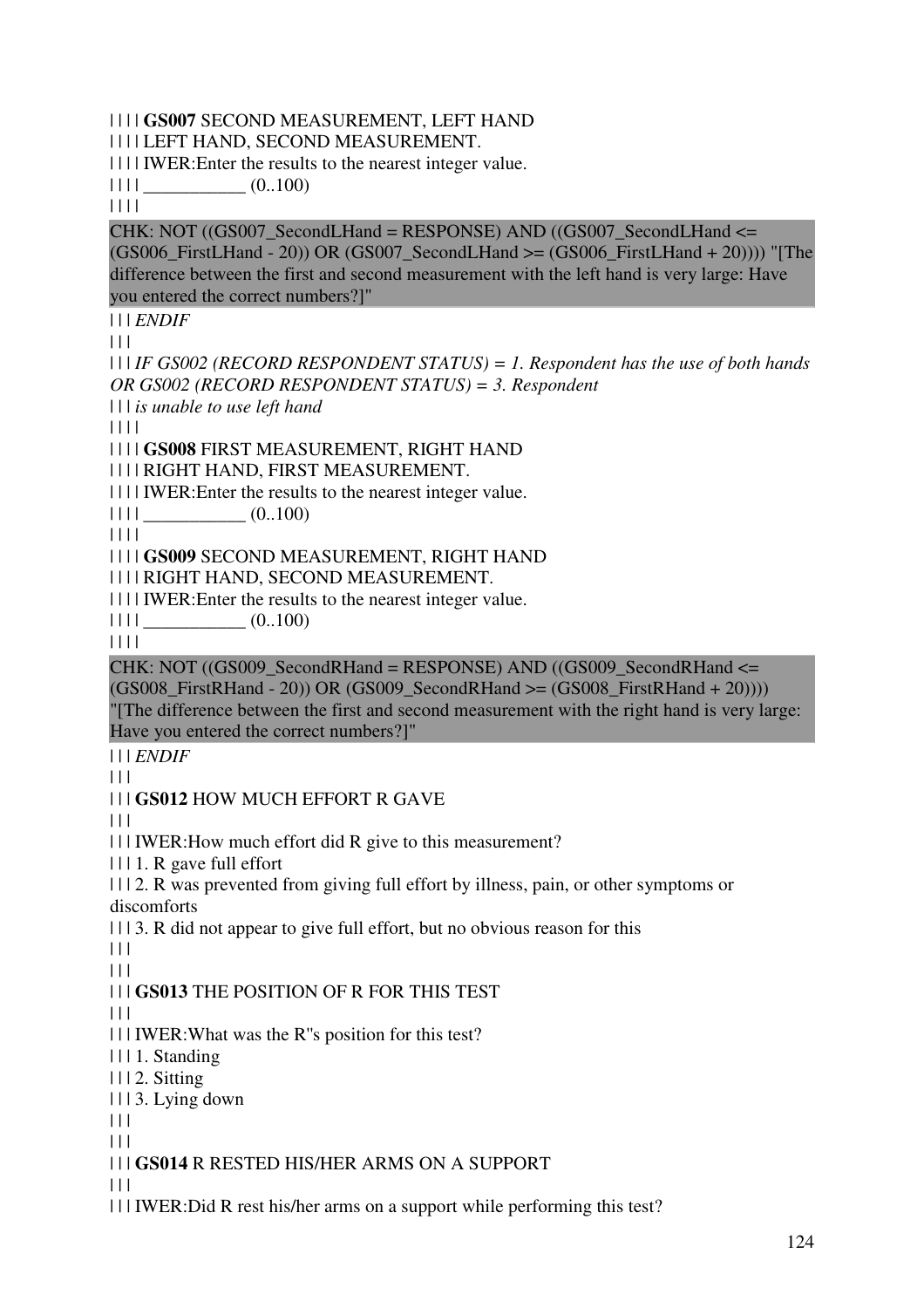| | | 1. Yes  $1115$ . No  $| 11$ | | *ENDIF*  $\perp$ | *ENDIF* | | **EX004** END OF INTERVIEW | This is the end of this section. Thank you for your participation. | IWER:Press 1 and <ENTER> to continue. | 1. Continue | *ENDIF*

**EX001** CONSENT TO VISIT AGAIN

Thank you. This was the last question. We would like to thank you very much again for participating in our research project. It is very likely that

this research project will continue in two years with another interview. For this reason, we hope that it is ok with you that we keep your name and

address in our files, so that we can contact you again. Is this ok?

IWER:Let respondent sign consent statement if necessary. If the respondent hesitates, say that [he/she] can still say no at the time when

recontacting.

1. Consent to recontact

5. No consent to recontact

**LS002** Check for missings

IWER:Press 1 and <ENTER> to check whether there were any questions missed. 1. Continue

*IF LS002 (CHECK FOR MISSINGS) = 1. Continue*

|

CHK: Sec\_ST.ST001a\_Proxy <> EMPTY "[This question should be answered to complete this questionnaire.]"

CHK: Sec\_ST.ST011\_gender <> EMPTY "[This question should be answered to complete this questionnaire.]"

CHK: Sec\_ST.ST003\_name <> EMPTY "[This question should be answered to complete this questionnaire.]"

CHK: Sec\_ST.ST006\_mnthob <> EMPTY "[This question should be answered to complete this questionnaire.]"

CHK: Sec. ST.ST007, yob  $\leq$  EMPTY "[This question should be answered to complete this questionnaire.]"

CHK: Sec\_ST.ST012\_strtcal <> EMPTY "[This question should be answered to complete this questionnaire.]"

CHK: Sec\_ST.ST013\_introcal <> EMPTY "[This question should be answered to complete this questionnaire.]"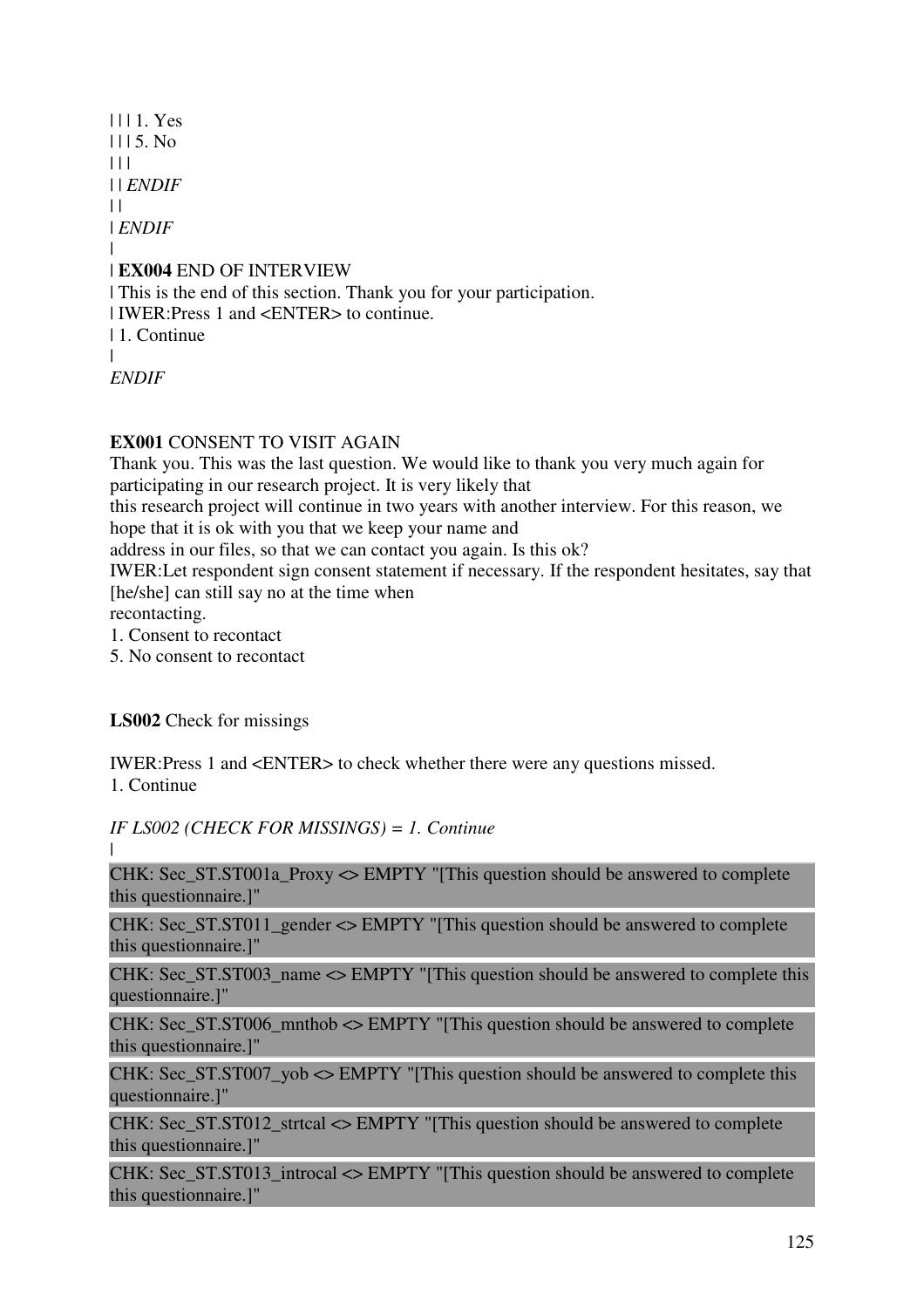| *IF Sec\_ST.ST001a\_Proxy <> a3*

 $\|$ 

CHK: Sec\_ST.ST016\_proxycheck <> EMPTY "[This question should be answered to complete this questionnaire.]"

| *ENDIF*

|

CHK: Sec\_RC.RC001\_strkid  $\leq$  EMPTY "[This question should be answered to complete this questionnaire.]"

CHK: Sec\_RC.RC022\_evextkids <> EMPTY "[This question should be answered to complete this questionnaire.]"

CHK: Sec\_RC.RC038\_extadpt <> EMPTY "[This question should be answered to complete this questionnaire.]"

CHK: Sec\_RC.RC060\_rcend <> EMPTY "[This question should be answered to complete this questionnaire.]"

| *IF Sec\_ST.ST001a\_Proxy <> a3*

 $\|$ 

CHK: Sec\_RC.RC061\_proxycheck  $\leq$  EMPTY "[This question should be answered to complete this questionnaire.]"

| *ENDIF*

|

CHK: Sec\_RP.RP001\_prtstart <> EMPTY "[This question should be answered to complete this questionnaire.]"

CHK: Sec\_RP.RP002\_prtmar <> EMPTY "[This question should be answered to complete this questionnaire.]"

CHK: Sec\_RP.RP002d\_prtliv <> EMPTY "[This question should be answered to complete this questionnaire.]"

CHK: Sec\_RP.RP016\_prtnocohp <> EMPTY "[This question should be answered to complete this questionnaire.]"

CHK: Sec\_RP.RP022\_rpend <> EMPTY "[This question should be answered to complete this questionnaire.]"

| *IF Sec\_ST.ST001a\_Proxy <> a3*

 $\mathbf{||}$ 

CHK: Sec\_RP.RP023\_proxycheck  $\leq$  EMPTY "[This question should be answered to complete this questionnaire.]"

| *ENDIF* |

CHK: Sec\_AC.AC001\_acstrt <> EMPTY "[This question should be answered to complete this questionnaire.]"

CHK: Sec\_AC.AC002\_acmintro  $\leq$  EMPTY "[This question should be answered to complete this questionnaire.]"

CHK: Sec\_AC.AC003\_acyrest <> EMPTY "[This question should be answered to complete this questionnaire.]"

CHK: Sec\_AC.AC004\_acborn <> EMPTY "[This question should be answered to complete this questionnaire.]"

CHK: Sec\_AC.Residence[1].AC008\_actyp <> EMPTY "[This question should be answered to complete this questionnaire.]"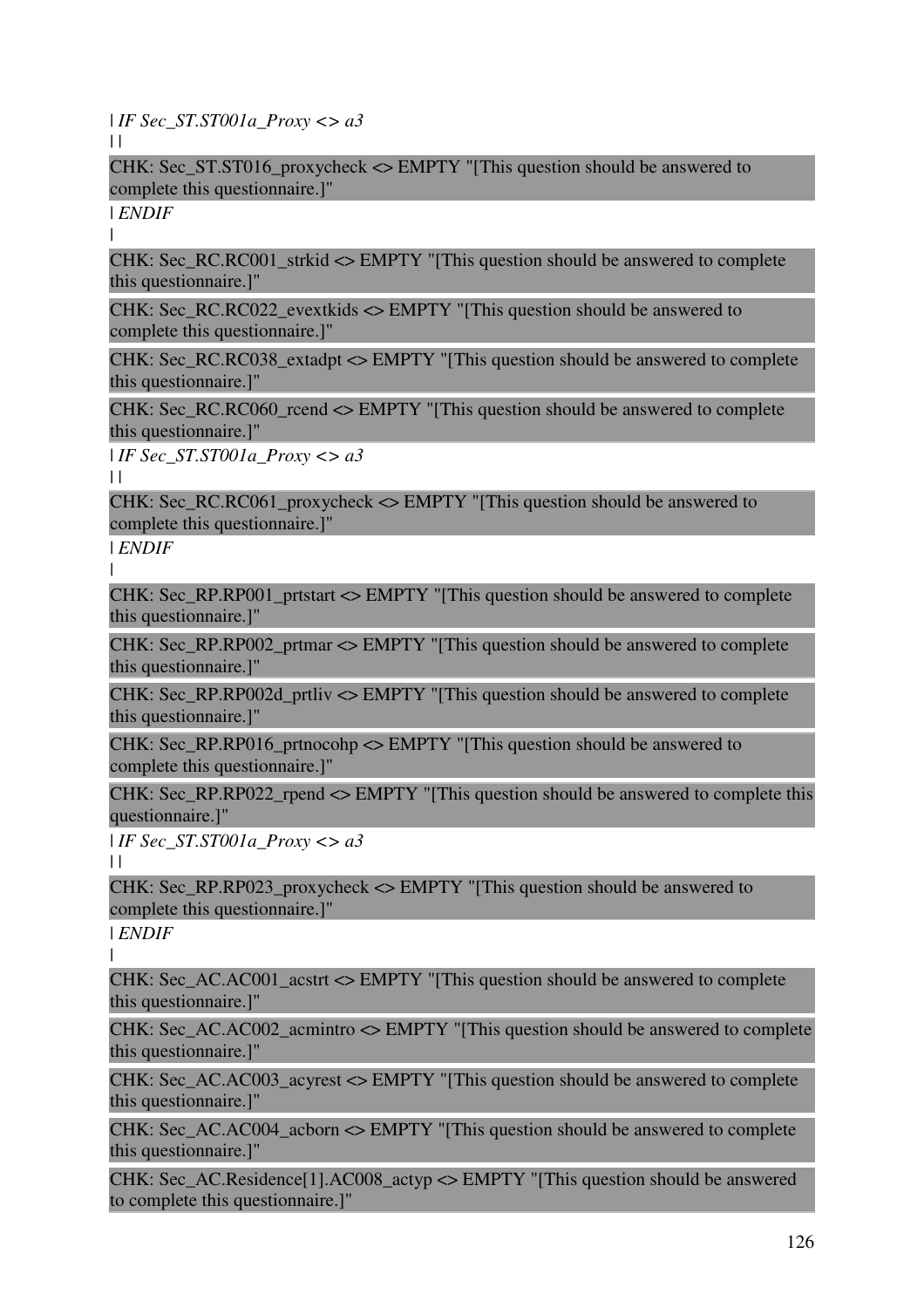CHK: Sec\_AC.AC025\_acend <> EMPTY "[This question should be answered to complete this questionnaire.]"

| *IF Sec\_ST.ST001a\_Proxy <> a3*

 $\mathbf{||}$ 

CHK: Sec\_AC.AC027\_proxycheck <> EMPTY "[This question should be answered to complete this questionnaire.]"

| *ENDIF*

|

CHK: Sec\_CS.CS001\_csesstrt <> EMPTY "[This question should be answered to complete this questionnaire.]"

CHK: Sec\_CS.CS010\_csesgrmt <> EMPTY "[This question should be answered to complete this questionnaire.]"

CHK: Sec\_CS.CS011\_csend <> EMPTY "[This question should be answered to complete this questionnaire.]"

CHK: NOT (Sec\_CS.CS012\_proxycheck = EMPTY AND (Sec\_ST.ST001a\_Proxy  $\langle \rangle$  a3)) "[This question should be answered to complete this questionnaire.]"

| *IF Sec\_ST.ST001a\_Proxy <> a3*

 $\perp$ 

CHK: Sec\_CS.CS012\_proxycheck  $\leq$  EMPTY "[This question should be answered to complete this questionnaire.]"

| *ENDIF* |

CHK: Sec\_RE.RE001\_whstart <> EMPTY "[This question should be answered to complete this questionnaire.]"

CHK: Sec\_RE.RE002\_edfinage <> EMPTY "[This question should be answered to complete this questionnaire.]"

CHK: Sec\_RE.RE004\_emintro <> EMPTY "[This question should be answered to complete this questionnaire.]"

CHK: Sec\_RE.RE045\_workend <> EMPTY "[This question should be answered to complete this questionnaire.]"

CHK: NOT (Sec\_RE.RE048\_proxycheck = EMPTY AND (Sec\_ST.ST001a\_Proxy  $\leq$  a3)) "[This question should be answered to complete this questionnaire.]"

| *IF Sec\_ST.ST001a\_Proxy <> a3*  $\|$ 

CHK: Sec\_RE.RE048\_proxycheck <> EMPTY "[This question should be answered to complete this questionnaire.]"

| *ENDIF*

| CHK: Sec\_FS.FS001\_fsstart <> EMPTY "[This question should be answered to complete this questionnaire.]"

CHK: Sec. FS.FS002 stock  $\leq$  EMPTY "[This question should be answered to complete this questionnaire.]"

CHK: Sec\_FS.FS004\_mutfund <> EMPTY "[This question should be answered to complete this questionnaire.]"

CHK: Sec\_FS.FS006\_retacn <> EMPTY "[This question should be answered to complete this questionnaire.]"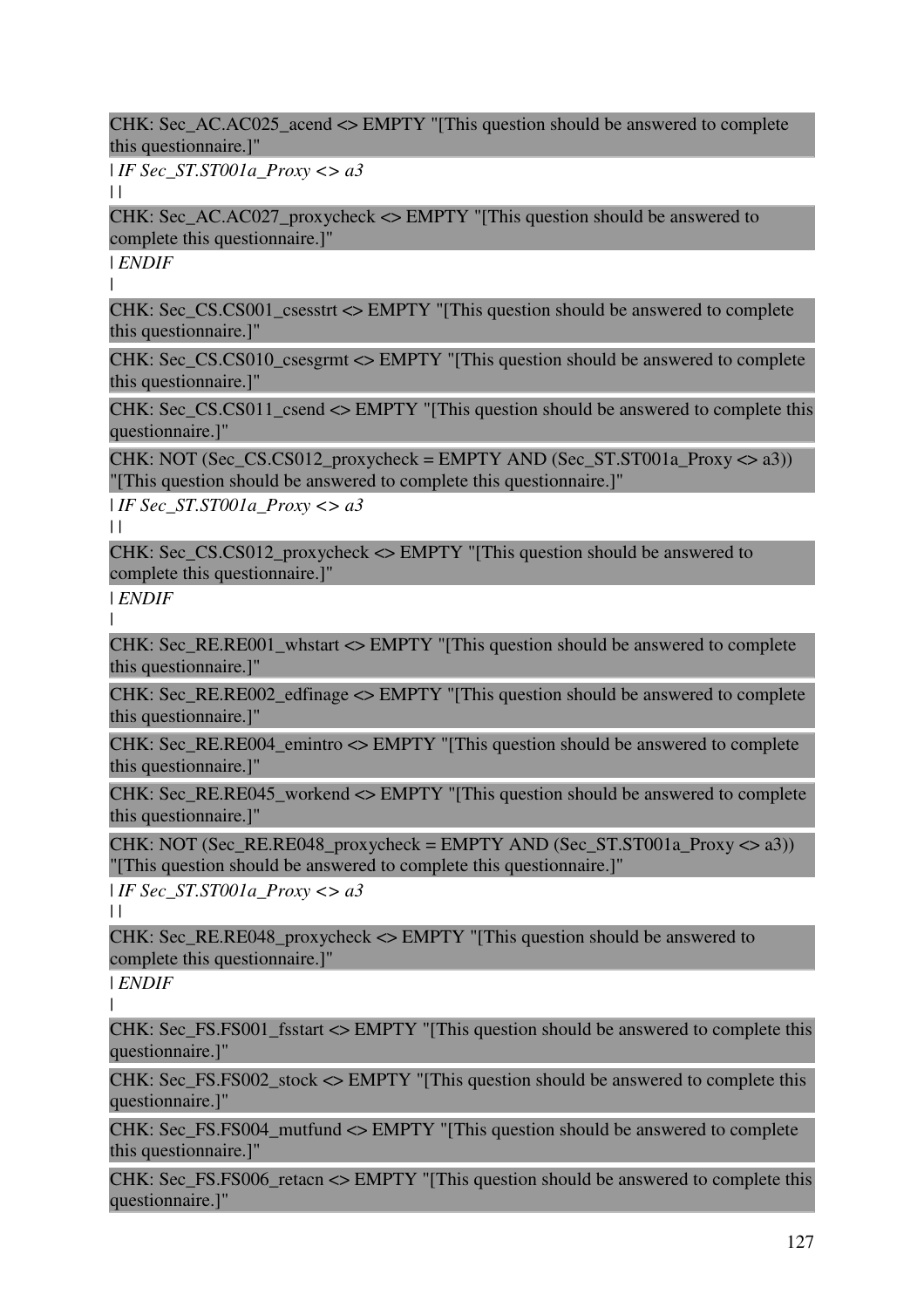CHK: Sec\_FS.FS008\_lifeins <> EMPTY "[This question should be answered to complete this questionnaire.]"

CHK: Sec\_FS.FS010\_ownbus <> EMPTY "[This question should be answered to complete this questionnaire.]"

CHK: Sec\_FS.FS012\_finend <> EMPTY "[This question should be answered to complete this questionnaire.]"

| *IF Sec\_ST.ST001a\_Proxy <> a3*

 $\mathbf{1}$ 

CHK: Sec. FS.FS013 proxycheck  $\leq$  EMPTY "[This question should be answered to complete this questionnaire.]"

| *ENDIF*

|

CHK: Sec\_HS.HS001\_HSStart <> EMPTY "[This question should be answered to complete this questionnaire.]"

CHK: Sec\_HS.PH003\_w3health <> EMPTY "[This question should be answered to complete this questionnaire.]"

CHK: Sec\_HS.HS002\_chheltst <> EMPTY "[This question should be answered to complete this questionnaire.]"

CHK: Sec\_HS.HS003\_chstatus <> EMPTY "[This question should be answered to complete this questionnaire.]"

CHK: Sec\_HS.HS004\_chmiss <> EMPTY "[This question should be answered to complete this questionnaire.]"

CHK: Sec. HS.HS005 chbed  $\leq$  EMPTY "[This question should be answered to complete this questionnaire.]"

CHK: Sec\_HS.HS006\_chhosp <> EMPTY "[This question should be answered to complete this questionnaire.]"

CHK: Sec\_HS.HS008\_chilness1 <> EMPTY "[This question should be answered to complete this questionnaire.]"

CHK: Sec. HS.HS009 chilness2  $\leq$  EMPTY "[This question should be answered to complete this questionnaire.]"

CHK: Sec. HS.HS045 parsmok  $\leq$  EMPTY "[This question should be answered to complete this questionnaire.]"

CHK: Sec\_HS.HS048\_adheltst <> EMPTY "[This question should be answered to complete this questionnaire.]"

CHK: Sec\_HS.HS052\_evrinjur <> EMPTY "[This question should be answered to complete this questionnaire.]"

CHK: Sec\_HS.HS054\_illperd <> EMPTY "[This question should be answered to complete this questionnaire.]"

CHK: Sec\_HS.HS065\_hsend <> EMPTY "[This question should be answered to complete this questionnaire.]"

| *IF Sec\_ST.ST001a\_Proxy <> a3*  $| |$ 

CHK: Sec\_HS.HS066\_proxycheck <> EMPTY "[This question should be answered to complete this questionnaire.]"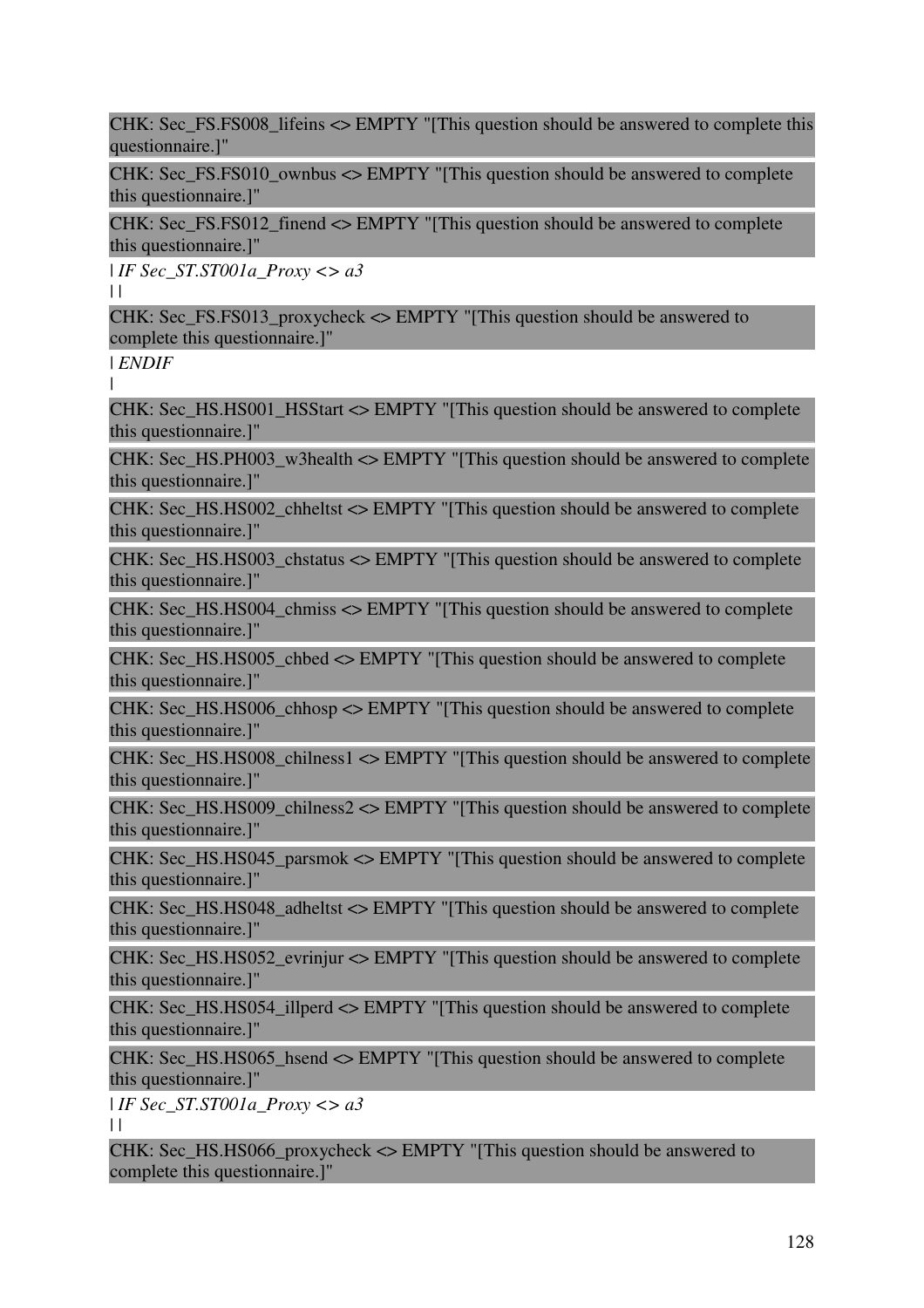| *ENDIF*

|

CHK: Sec\_HC.HC001\_chhhc <> EMPTY "[This question should be answered to complete this questionnaire.]"

CHK: Sec\_HC.HC002\_chhvacc <> EMPTY "[This question should be answered to complete this questionnaire.]"

CHK: Sec. HC.HC005 ussoc  $\leq$  EMPTY "[This question should be answered to complete this questionnaire.]"

CHK: Sec. HC.HC015 chhdent  $\leq$  EMPTY "[This question should be answered to complete this questionnaire.]"

CHK: Sec. HC.HC040 bldpreg  $\leq$  EMPTY "[This question should be answered to complete this questionnaire.]"

CHK: Sec. HC.HC052 bldtreg  $\leq$  EMPTY "[This question should be answered to complete this questionnaire.]"

CHK: Sec\_HC.HC076\_visreg <> EMPTY "[This question should be answered to complete this questionnaire.]"

CHK: Sec\_HC.HC088\_chgbeh <> EMPTY "[This question should be answered to complete this questionnaire.]"

CHK: Sec\_HC.HC097\_hcend <> EMPTY "[This question should be answered to complete this questionnaire.]"

| *IF Sec\_ST.ST001a\_Proxy <> a3*  $\|$ 

CHK: Sec\_HC.HC098\_proxycheck <> EMPTY "[This question should be answered to complete this questionnaire.]"

| *ENDIF* |

CHK: Sec. GL.GL001 IntroGL  $\leq$  EMPTY "[This question should be answered to complete this questionnaire.]"

CHK: Sec\_GL.GL002\_HappyPeriod <> EMPTY "[This question should be answered to complete this questionnaire.]"

CHK: Sec\_GL.GL005\_StressPeriod <> EMPTY "[This question should be answered to complete this questionnaire.]"

CHK: Sec\_GL.GL008\_SickPeriod <> EMPTY "[This question should be answered to complete this questionnaire.]"

CHK: Sec\_GL.GL011\_MoneyPeriod <> EMPTY "[This question should be answered to complete this questionnaire.]"

CHK: Sec\_GL.GL014\_HungerPeriod <> EMPTY "[This question should be answered to complete this questionnaire.]"

CHK: Sec\_GL.GL022\_EverVictPers <> EMPTY "[This question should be answered to complete this questionnaire.]"

CHK: Sec\_GL.GL031\_PropDissp <> EMPTY "[This question should be answered to complete this questionnaire.]"

CHK: NOT (Sec. GL.GL017. Intro = EMPTY AND (Sec. ST.ST001a. Proxy  $\langle \rangle$  a3)) "[This question should be answered to complete this questionnaire.<sup>1"</sup>

CHK: NOT (Sec\_GL.GL018\_Else = EMPTY AND (Sec\_ST.ST001a\_Proxy  $\langle > a3 \rangle$ ) "[This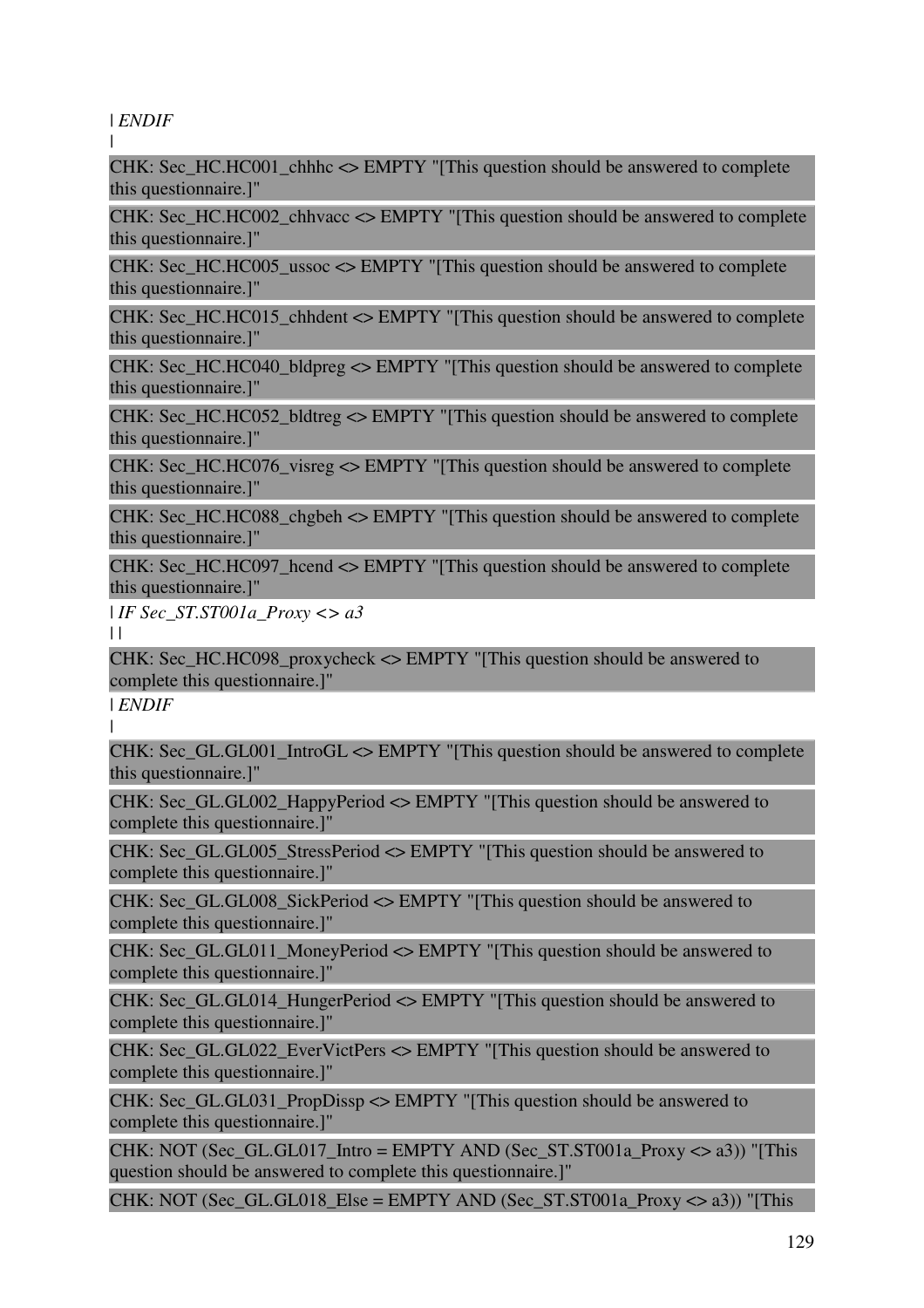question should be answered to complete this questionnaire.]"

| *IF Sec\_ST.ST001a\_Proxy <> a3*

 $\|$ 

CHK: Sec\_GL.GL036\_proxycheck  $\leq$  EMPTY "[This question should be answered to complete this questionnaire.]"

CHK: Sec\_FQ.ON001\_Intro <> EMPTY "[This question should be answered to complete this questionnaire.]"

CHK: Sec\_FQ.GS001\_Willingness <> EMPTY "[This question should be answered to complete this questionnaire.]"

CHK: Sec\_FQ.EX004\_Outro <> EMPTY "[This question should be answered to complete this questionnaire.]"

| *ENDIF*

|

*ENDIF*

## **LS001** OUTRO

This is the end of the life history interview. Thank you for taking the time to answer our questions.

IWER:Please close your laptop down now. Remember to answer observation questions when you have left the respondent's house. Thank you. Press 1 and

<ENTER> to continue.

1. Continue

*IF Sec\_ST.ST013\_introcal = RESPONSE AND Sec\_RC.RC060\_rcend = RESPONSE AND Sec\_RP.RP022\_rpend = RESPONSE AND Sec\_AC.AC025\_acend = RESPONSE AND Sec\_CS.CS011\_csend = RESPONSE AND Sec\_RE.RE045\_workend = RESPONSE AND Sec\_FS.FS012\_finend = RESPONSE AND Sec\_HS.HS065\_hsend = RESPONSE AND Sec\_HC.HC097\_hcend = RESPONSE AND Sec\_GL.GL014\_HungerPeriod = RESPONSE* |

# | **IV001** INTRODUCTION TO IV

| This section is about your observations during the interview and should be filled out after each completed individual interview.

```
| 
| 1. Continue 
| 
| 
I IF Sec_ST.ST001b_Proxy = a1 OR Sec_ST.ST016_proxycheck = a3 OR
Sec_RE.RE048_proxycheck = a3 OR Sec_RC.RC061_proxycheck = a3 OR 
| Sec_HS.HS066_proxycheck = a3 OR Sec_HC.HC098_proxycheck = a3 OR 
Sec_FS.FS013_proxycheck = a3 OR Sec_CS.CS012_proxycheck = a3 OR 
| Sec_GL.GL036_proxycheck = a3 OR Sec_AC.AC027_proxycheck = a3 OR 
Sec_RP.RP023_proxycheck = a3 OR Sec_ST.ST016_proxycheck = a2 OR 
| Sec_RE.RE048_proxycheck = a2 OR Sec_RC.RC061_proxycheck = a2 OR 
Sec_HS.HS066_proxycheck = a2 OR Sec_HC.HC098_proxycheck = a2 OR 
| Sec_FS.FS013_proxycheck = a2 OR Sec_CS.CS012_proxycheck = a2 OR 
Sec_GL.GL036_proxycheck = a2 OR Sec_AC.AC027_proxycheck = a2 OR 
| Sec_RP.RP023_proxycheck = a2
\Box
```
## | | **IV021** RELATIONSHIP PROXY TO RESPONDENT

 $|| A$  proxy respondent has answered some or all of the questions we had for  $\frac{1}{\pi}$  anne of the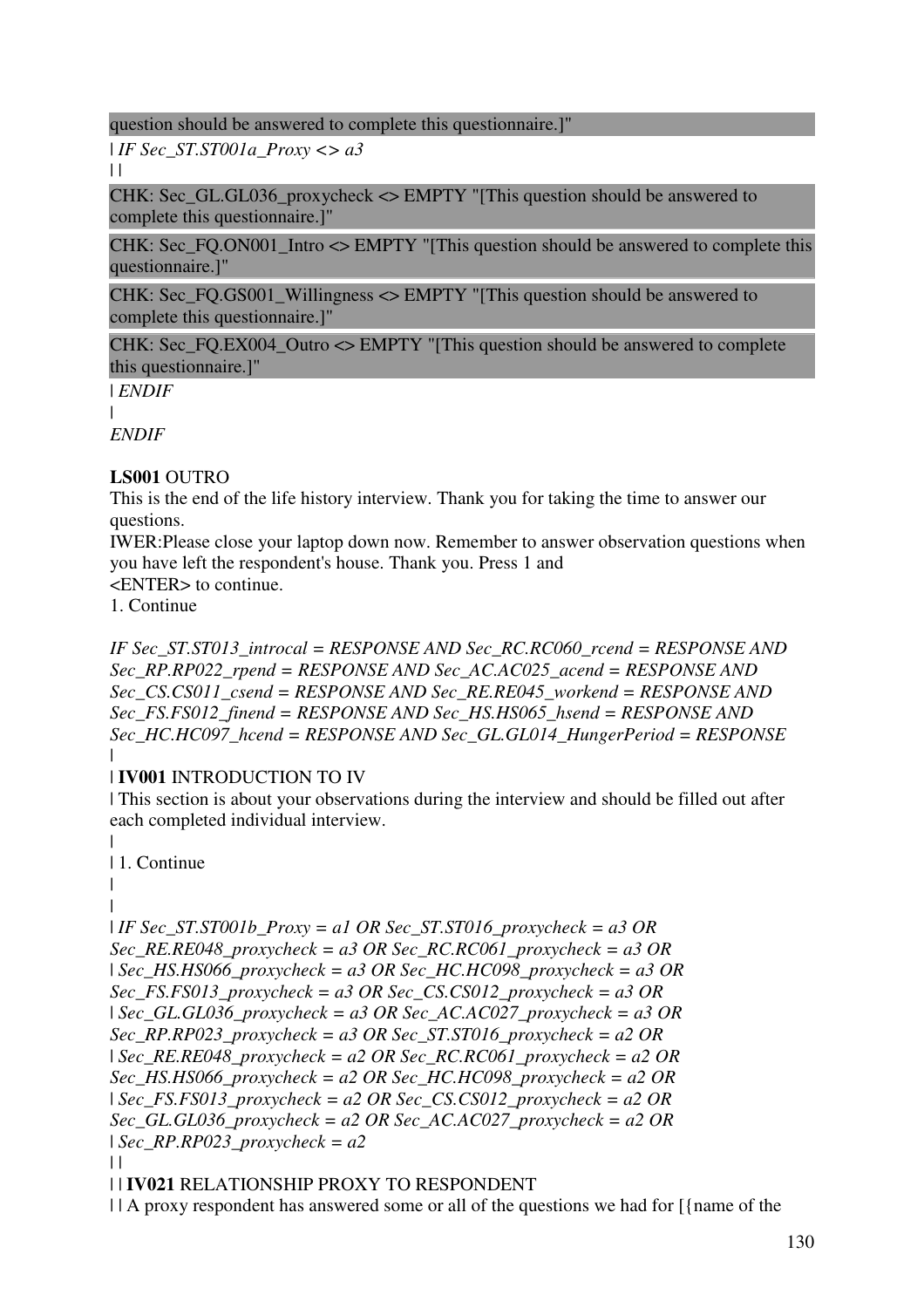respondent}]. How is the proxy respondent related to [{name of | | the respondent } ]?  $\|$ | | 1. Spouse/Partner | | 2. Child/child- in-law | | 3. Parent/ Parent- in-law | | 4. Sibling | | 5. Grand-child | | 6. Other relative | | 7. Nursing home staff | | 8. Home helper | | 9. Friend/acquaintance | | 97. Other  $\|$  $\perp$ | *ENDIF* | | **IV002** THIRD PERSONS PRESENT | Were any third persons, (except for a proxy respondent), present during (parts of) the interview with [{name of respondent}]? | IWER:Code all that apply. | 1. Nobody | 2. Spouse or partner | 3. Parent or parents | 4. Child or children

- | 5. Other relatives
- | 6. Other persons present

| |

CHK: NOT ((a1 IN IV002\_PersPresent) AND ( > 1)) "[You cannot select 'Nobody' together with any other answer. Please change your answer.]"

| *IF NOT 1. Nobody IN IV002 (THIRD PERSONS PRESENT) AND IV002\_PersPresent.CARDINAL = 1*

 $\perp$ 

| | **IV003** INTERVENED IN INTERVIEW

| | Have these persons intervened in the interview?

 $\|$ 

| | 1. Yes, often

| | 2. Yes, occasionally

 $113.$  No.

 $\|$ 

| *ENDIF*

#### | | **IV003a** FILLED IN APPOINTMENT CARD

| Did the respondent fill out the appointment card before the interview started?

| | 1. Yes

| 5. No

|

| **IV003b** USED INCENTIVE

| Did you use an incentive for this interview?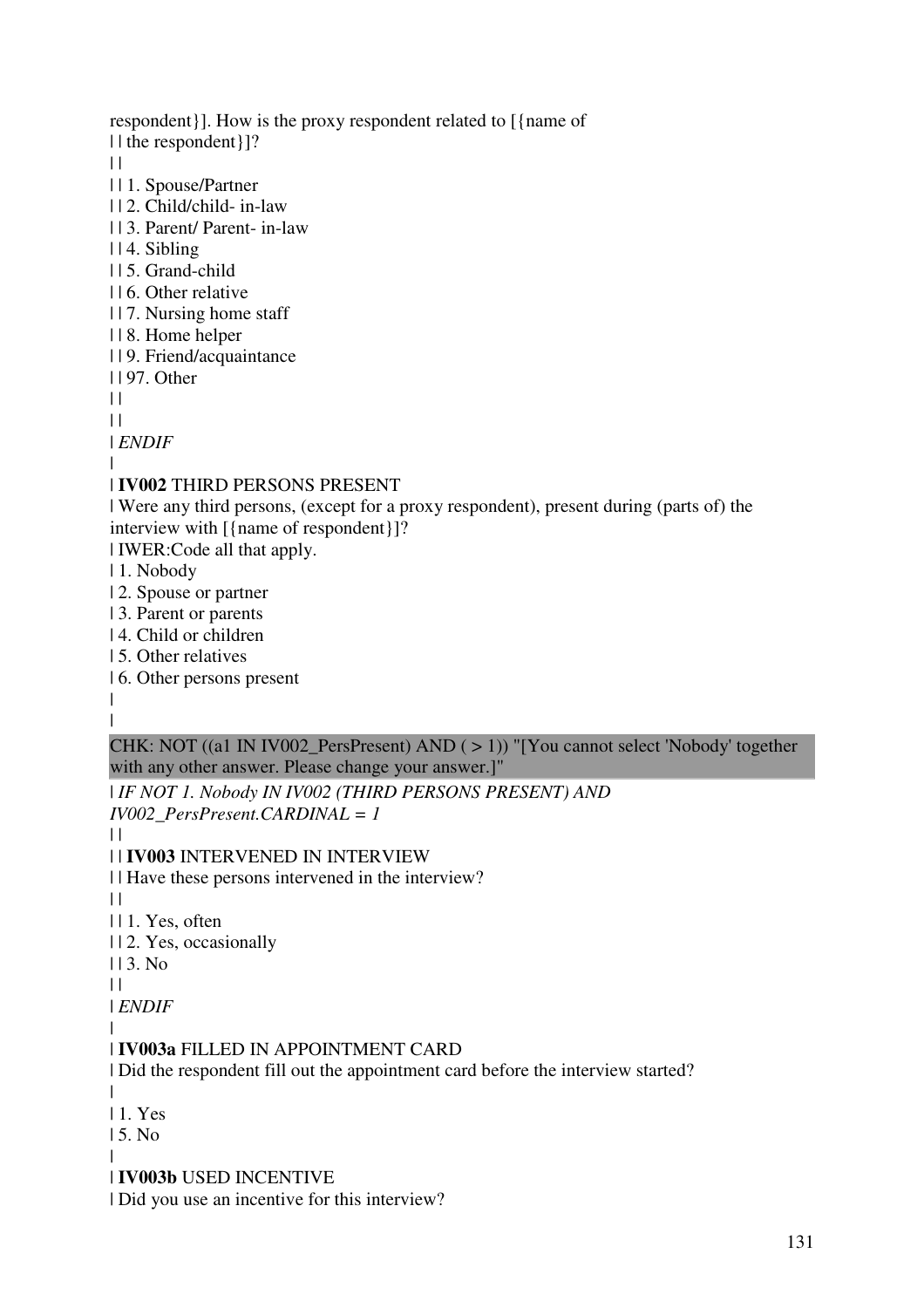| | 1. Yes | 5. No  $\blacksquare$ | *IF IV003b (USED INCENTIVE) = 1. Yes*  $| |$ | | **IV003c** FORM OF INCENTIVE | | Was this in form of money, a voucher or a gift?  $\|$ | | 1. Money | | 2. Voucher | | 3. Gift  $\|$  $| |$ | | **IV003d** WORTH OF INCENTIVE | | What was the worth of the incentive?  $\|$ | | 1. Less than 5 Euro | | 2. Between 5 and less 10 Euro | | 3. Between 10 and less 15 Euro | | 4. 15 Euro or more  $| |$  $\|$ | *ENDIF* | | **IV004** WILLINGNESS TO ANSWER | How would you describe the willingness of [{name of respondent}] to answer? | | 1. Very good | 2. Good | 3. Fair | 4. Bad | 5. Good in the beginning, got worse during the interview | 6. Bad in the beginning, got better during the interview | | *IF IV004 (WILLINGNESS TO ANSWER) = 5. Good in the beginning, got worse during the interview*  $| |$ | | **IV005** WHY WILLINGNESS WORSE | | Why did the respondent's willingness to answer get worse during the interview? | | IWER:Code all that apply. | | 1. The respondent was losing interest | | 2. The respondent was losing concentration or was getting tired | | 97. Other, please specify  $\|$ | | *IF 97. Other, please specify IN IV005(WHY WILLINGNESS WORSE)*  $| 11$ | | | **IV006** WHICH OTHER REASON | | | What other reason?  $| 11$ | | | \_\_\_\_\_\_\_\_\_\_\_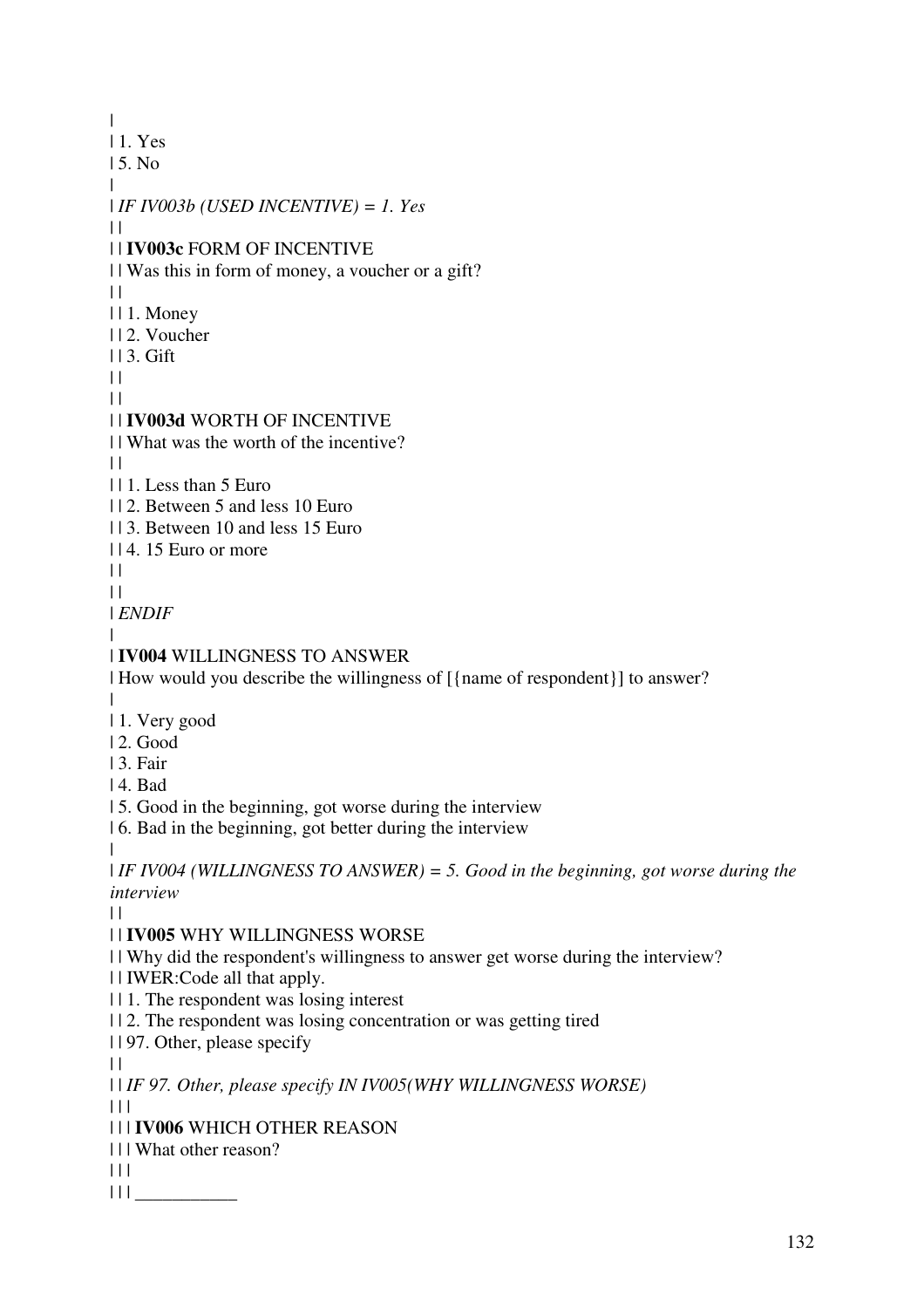$|| ||$ | | *ENDIF*  $| |$ | *ENDIF* | | **IV007** RESP. ASK FOR CLARIFICATION | Did [{name of respondent}] ask for clarification on any questions? | | 1. Never | 2. Almost never 13. Now and then | 4. Often | 5. Very often | 6. Always | | **IV008** RESPONDENT UNDERSTOOD QUESTIONS | Overall, did you feel that [{name of respondent}] understood the questions? | | 1. Never | 2. Almost never | 3. Now and then | 4. Often | 5. Very often | 6. Always | | **IV009** HELP NEEDED READING SHOWCARDS | Did the respondent need any help reading the showcards during the interview?  $\blacksquare$ | 1. Yes, due to sight problems | 2. Yes, due to literacy problems | 3. No | | *IF First respondent = 1*  $\|$ | | **IV010** INTERVIEW IN HOUSE OF RESPONDENT | | Was the interview conducted in the house of the respondent?  $| |$ | | 1. Yes | | 5. No  $\|$ | | *IF IV010 (INTERVIEW IN HOUSE OF RESPONDENT) = 1. Yes*  $| | | |$ | | | **IV011** WHICH AREA BUILDING LOCATED | | | In which type of area is the building located?  $| 11$  $|| \cdot ||$  1. A big city | | | 2. The suburbs or outskirts of a big city | | | 3. A large town  $|| \cdot || 4$ . A small town | | | 5. A rural area or village